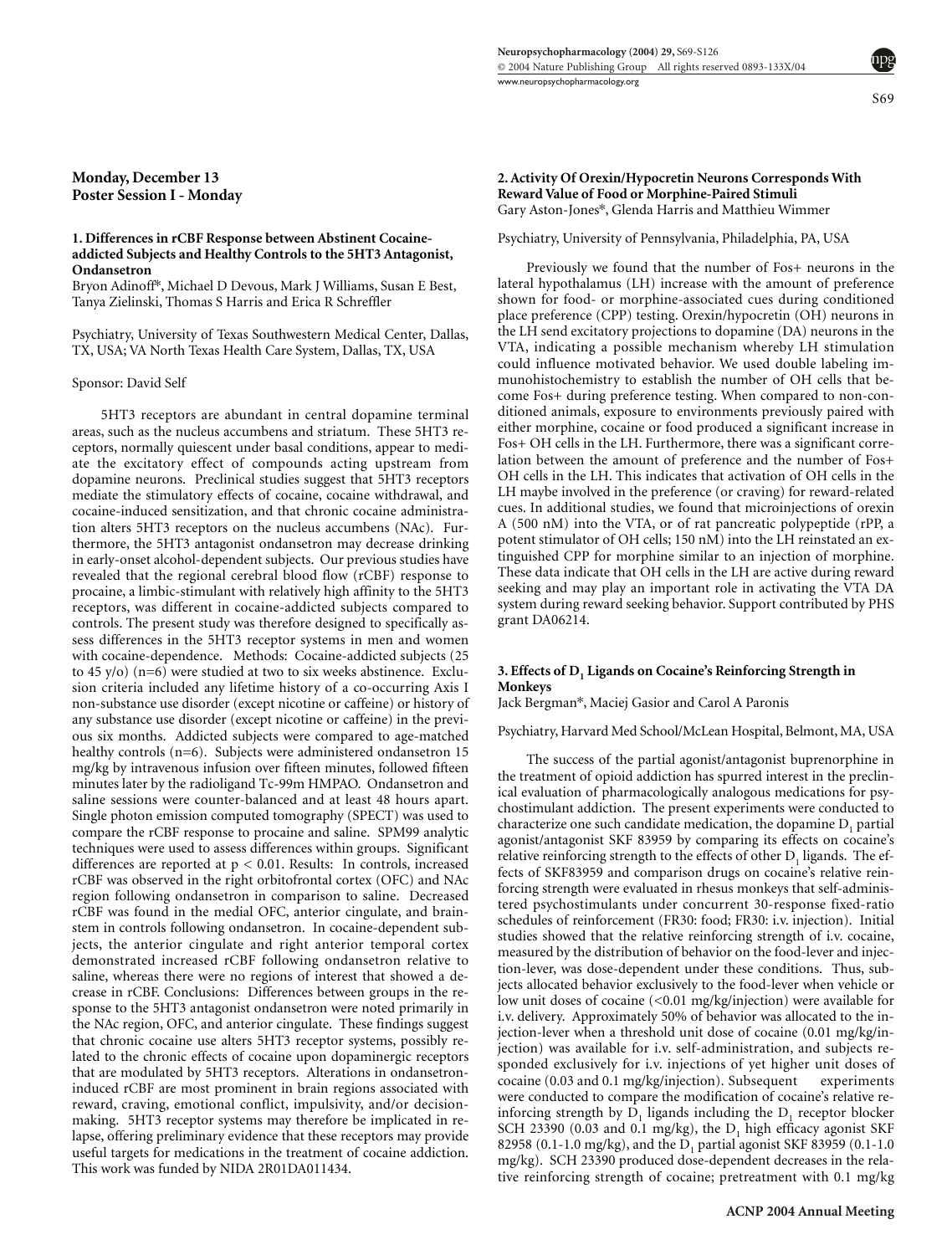SCH 23390 shifted the function relating unit dose of cocaine to the distribution of behavior 3-fold rightward. A low or intermediate pretreatment dose of SKF 82958 or SKF 83959 (0.1 or 0.32 mg/kg) moderately attenuated the relative reinforcing strength of cocaine, evident in a slight rightward (<3-fold) shift in the cocaine dose-effect function. The highest pretreatment dose of both drugs (1.0 mg/kg) had more pronounced effects that depended on the unit dose of i.v. cocaine; each  $D_1$  agonist greatly increased the relative reinforcing strength of the threshold unit dose of cocaine (0.01 mg/kg), yet markedly reduced allocation of behavior to the injection-lever during the availability of 0.032 mg/kg cocaine. These data suggest that  $D_1$ agonists differing in efficacy comparably modulate the relative reinforcing strength of i.v. cocaine and that the direction of their effects may be opposite—accentuation vs. attenuation—when unit doses of cocaine differing in reinforcing strength are available for self-administration.

# **4. Schedule-Induced Reinstatement of Nicotine Self-Administration Self-Administration in Rats: Effects of Nicotine and Bupropion** Anton Y Bespalov\*

Institute of Pharmacology, Pavlov Medical University, St. Petersburg, Russian Federation; CNS Pharmacology, Abbott Laboratories, Ludwigshafen, Germany

### Sponsor: Past Travel Awardee, Memorial, 2003

Exposure to stressful stimuli induces reinstatement of drugseeking and taking behaviors in human drug addicts as well as in laboratory animals even after extended periods of abstinence. Previous research also suggested that compared with the ratio schedules of reinforcement, interval schedules have aversive properties and are less preferred by the subjects. Also, it was argued that excessive behaviors such as polydipsia generated by intermittent schedules of reinforcement may have a stress-reducing role. Accordingly, exposure to the concurrent intermittent food reinforcement schedule retarded the extinction and reinstated the extinguished responding that was previously reinforced by water or electrical stimulation of the brain reward system. In the present study, rats were first trained to nosepoke for intravenous nicotine deliveries (0.03 mg/kg/infusion) during 30 consecutive training sessions (schedule requirements gradually increased to fixed ratio 5) before being subjected to extinction conditions for additional ten sessions. Then, the subjects were exposed to fixed time (FT) 1-min schedule of food reinforcement that resulted in a gradual recovery of the previously extinguished responding over the course of the next several days (subjects did not have to emit any responses in order to obtain food). When the schedule-induced behavior stabilized, animals were given drug tests with response-noncontigent pre-session administration of nicotine (0.1-0.4 mg/kg) or bupropion (5, 10, 20, or 40 mg/kg). Drug dose ranges were selected based on their ability to suppress intravenous nicotine self-administration, to affect responding under fixed interval 1-min schedule of food reinforcement and/or to attenuate FT 1 min schedule-induced polydipsia (assessed in separate sets of experiments). Using independent groups of rats, each drug dose was given once daily 15 min prior to the test session for a period of 21 days. Nicotine had no significant effects on the operant responding at any of the doses tested but tended to increase locomotion at the highest dose level with no evidence of sensitization developing to these motor stimulating effects. At 40 mg/kg, bupropion increased locomotor activity but only after two weeks of daily administration. Low dose of bupropion (5 mg/kg) facilitated nose-poke behavior during the first two days of administration and was without any appreciable effects during the remainder of this study. Higher doses of bupropion (10-40 mg/kg) reduced schedule-induced nicotine-seeking behavior with a maximum suppression of about 40% achieved on Day 6 and maintained until the end of the study. Thus, this study compared two existing treatments for nicotine addiction and revealed that bupropion, but not nicotine, may attenuate nicotineseeking triggered by the exposure to schedule-induction contingencies. Supported by the Russian State Research Program #621/147/050 and the U.S. NIDA grant #R03TW00714.

# **5. CB1 Receptor Modulation of Opiate Reinforcement: Involvement of the Mesopallidal GABA Projection** Stephanie Caille\*, George F Koob and Loren H Parsons

Neuropharmacology, Scripps Research Institute, La Jolla, CA, USA

### Sponsor: George Koob

Several lines of evidence suggest an involvement of cannabinoid CB1 receptors in the regulation of opiate reinforcement, though the neurochemical mechanisms involved in this process have not been elucidated. Because opiate-induced reductions in ventral pallidal GABA efflux are proposed to contribute to opiate reward, and CB1 receptors are densely located in the ventral pallidum (VP), the present study tested the hypothesis that CB1 receptors participate in the mediation of opiate reward through a modulation of opiate-induced inhibition of the mesopallidal GABA projection. Using in vivo microdialysis we found that ventral pallidal GABA efflux is significantly reduced by both intravenous heroin self-administration (20 µg/infusion, i.v.) and non-contingently administered morphine (3 mg/kg, i.p.). The morphine-induced reduction in pallidal GABA efflux was dose-dependently reversed by pretreatment with the selective CB1 receptor antagonist SR 141716A (1 and 3 mg/kg, i.p.). Consistent with our previous observation that the SR 141716A-induced reduction in heroin reward occurs through a dopamine-independent mechanism, we observed no effect of SR 141716A pretreatment on morphine-induced increases in nucleus accumbens dopamine. Moreover, there was no significant effect of SR 141716A on either cocaine-induced (10 mg/kg, i.p.) increases in accumbens dopamine efflux, or cocaineinduced reductions in pallidal GABA efflux, providing further indication that the effects of CB1 receptor blockade on opiate-induced reductions in pallidal GABA efflux do not result from a CB1 receptor-induced alteration in accumbens dopamine levels. Heroin self-administration (20 µg/infusion, i.v.; FR-1) was significantly reduced by bilateral infusions of SR 141716A (1 and 3 µg/side) into the nucleus accumbens shell, while intra-ventral pallidal SR 141716A infusions were without effect. These findings suggest a CB1 receptor involvement in opiate-induced reductions in ventral pallidal GABA efflux that is independent of opiate-induced increases in nucleus accumbens dopamine, and indicate that nucleus accumbens CB1 receptors play a role in the regulation of heroin self-administration.

**6. Effects of Metabotropic Glutamate R5 Receptor Antagonists on Cocaine Self-Administration and Cocaine Discrimination in Rats** Simon B Caine\*, Rebecca J Ralph, Melissa C Gale, David Alagille, Gilles Tamagnan and Ronald M Baldwin

McLean Hospital, Harvard Medical School, Belmont, MA, USA

In a recent report, mutant mice lacking the metabotropic glutamate R5 receptor subtype (mGluR5) did not self-administer cocaine and did not respond to the motor stimulant effects of cocaine (Chiamulera et al., Nature Neuroscience 4:873, 2001). Also in that report, the mGluR5 antagonist 2-methyl-6-(phenylethynyl)pyridine (MPEP) decreased cocaine self-administration in wild type mice at doses that did not decrease food maintained responding. In another report, MPEP reduced cocaine conditioned place preference in C57BL6/J mice (McGeehan and Olive, Synapse 47:240, 2003). Although these previous findings are intriguing, to date, modification of the behavioral effects of cocaine through mGluR5 has been evaluated in only a few published studies and primarily in mutant mice or intact animals treated with MPEP. The goal of the present study is to test the hy-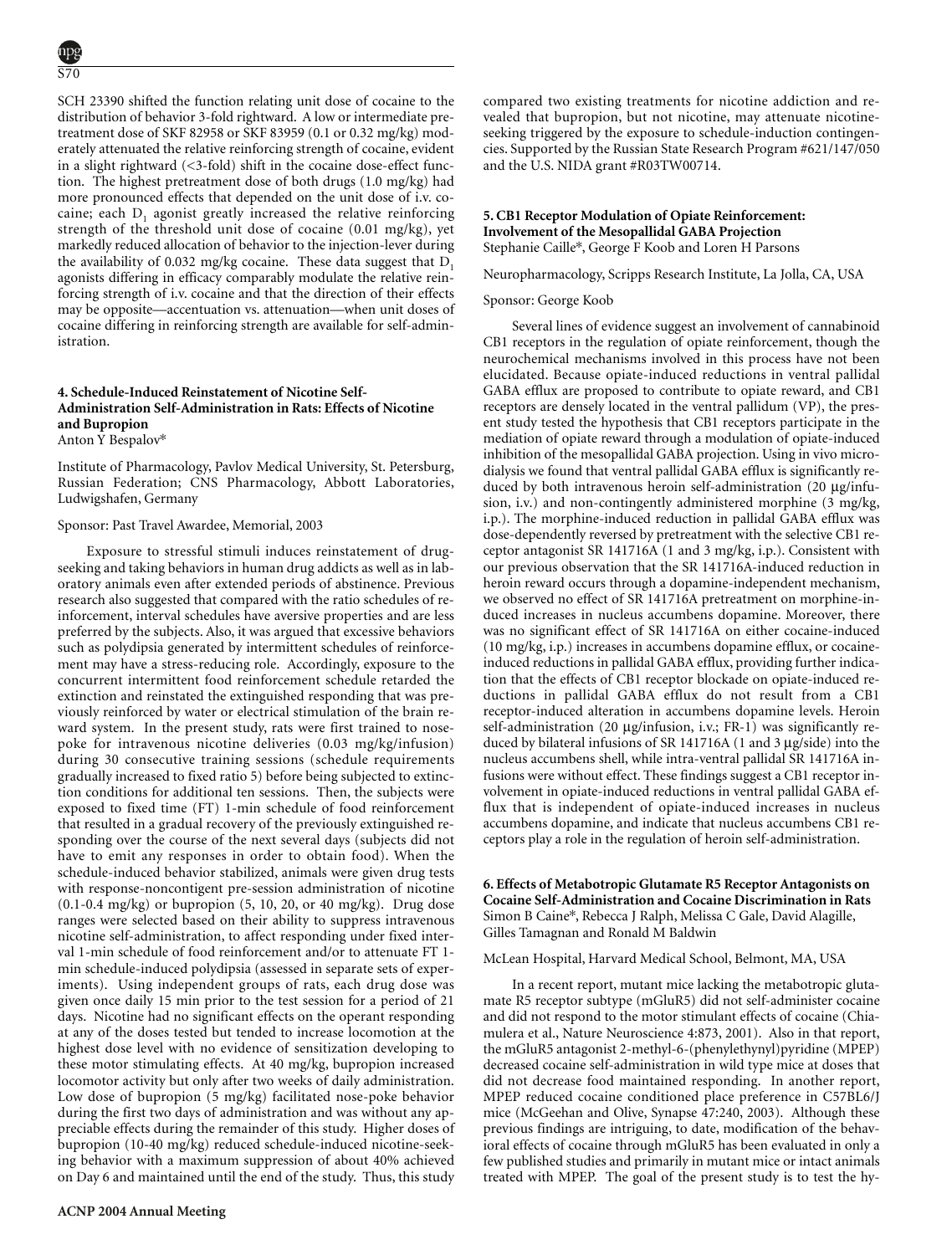pothesis that in intact rats, treatment with several standard and novel mGluR5 antagonists alters the reinforcing and discriminative stimulus effects of cocaine. Previously described mGluR5 antagonists including MPEP, 3-[(2-methyl-1,3-thiazol-4-yl)ethynyl]pyridine (MTEP), methoxy-MPEP and methoxy-MTEP, as well as the novel diaryl acetylene analogs YP272, YP282 and YP283 were synthesized in the Department of Psychiatry, Yale University / VA Medical Center. All of the compounds exhibited nanomolar IC50 values derived from an in vitro functional assay of phosphoinositol hydrolysis in cells expressing mGluR5 receptors and using glutamate as an agonist. The novel compounds were inactive in assays used for screening activity at mGluR1, mGluR2, mGluR4, mGluR6 and mGluR8 receptors. Several of the mGluR5 compounds have been evaluated in vivo in male Sprague-Dawley rats that were trained to self-administer cocaine (0.032-1.0 mg/kg, iv) in a standard self-administration assay or to discriminate cocaine (5.6 mg/kg, ip) from saline in a standard drug discrimination assay. Pretreatment with MPEP (18.0-32.0 mg/kg) reduced cocaine self-administration, but MPEP exhibited relatively low potency by the iv route of administration and was ineffective given by the ip route of administration in the same dose range. Administration of methoxy-MPEP (5.6-18.0 mg/kg, ip) dose-dependently decreased cocaine self-administration, and importantly, these same treatments did not alter food maintained responding in rats under similar experimental conditions. In the drug discrimination assay, the mGluR5 antagonists methoxy-MPEP and methoxy-MTEP (1.0- 18.0 mg/kg, ip) did not substitute for the cocaine discriminative stimulus nor did they significantly alter the position or shape of cocaine dose-effect functions (0.18-18.0 mg/kg, ip). Ongoing studies are aimed at evaluating whether the novel mGluR5 antagonists YP272, YP282 and YP283 attenuate the reinforcing and/or discriminative stimulus effects of cocaine in rats. Standard dopaminergic agonists and antagonists are also being evaluated for comparison to the mGluR5 antagonists. Supported by NIDA DA07252, DA12142, DA16180, NARSAD and the Zaffaroni Foundation. Carried out in accordance with NIH guidelines (Guide for the Care and Use of Laboratory Animals).

# **7. Stress-induced Potentiation of Cocaine Conditioned Place Preference Requires Kappa Opioid Receptor Activation Through a GRK3-Dependent Mechanism**

Charles Chavkin\*, Danielle L Ippolito, Benjamin B Land, John E Pintar and Jay P McLaughlin

Pharmacology, University of Washington, Seattle, WA, USA

Sponsor: Mark Hamblin

Repeated forced-swim stress (FSS) produced analgesia, immobility and potentiation of cocaine conditioned place preference (CPP) in wildtype C57Bl/6 mice, but not in littermates lacking the kappa opioid receptor gene. To address the underlying mechanisms responsible for stress-induced potentiation, the kappa agonist U50,488 was administered to mice at various intervals preceding cocaine conditioning. The U50,488 dose selected produced equivalent analgesia to that evoked by FSS. Mice given U50,488 60 min prior to cocaine showed a robust, nor-BNI-sensitive potentiation of cocaine CPP, whereas administration 15 min before cocaine significantly suppressed cocaine CPP. The results indicate that prior KOR activation is both necessary and sufficient for the FSS-induced potentiation of cocaine CPP. Pre-treatment with U50,488 also induced acute analgesic tolerance that may have contributed to the enhanced cocaine CPP. Supporting this hypothesis, mice lacking G protein receptor kinase 3 did not show acute analgesic tolerance or FSS-induced potentiation of cocaine CPP. However, inactivation of the kappa system by KOR gene knockout or acute receptor antagonism did not mimic stress-induced potentiation, suggesting KOR inactivation alone was not responsible. Alternatively, GRK3-mediated acute desensitization might have changed the mode of kappa receptor signaling. Prior studies



suggested that internalization of G protein coupled receptors enhances coupling to the MAPK pathways. Consistent with this concept, kappa receptor activation by FSS or agonist treatment significantly enhanced p38-MAPK phosphorylation in striata of wild-type, but not GRK3 knockout mice. The results suggest a molecular mechanism that may underlie stress-induced potentiation of the reinforcing actions of cocaine.

# **8. How Does the Brain Modulate Cue-Induced Craving for Natural (Sex) and Drug (Cocaine) Rewards?**

Anna R Childress\*, Ze Wang, Nathan Sciortino, John Detre, Rachael Willhite, Natasha Sardesai, John Listerud, Anita V Hole, Marta R MacDougall, Jeffrey Vietri, Anna Germain and Charles P O'Brien

Psychiatry, Univ. Penn. Sch. Med., Philadelphia, PA, USA

Both sexual and drug cues can trigger profound desire/craving states that are difficult to manage. Though individuals with addictions may be at a particular disadvantage for modulating these states, it is our evolutionary legacy that even "normal", non-addicted individuals may struggle with the pull of natural rewards such as sex. Neuroimaging studies have implicated limbic activation in cue-induced craving ("GO!") for both natural and drug rewards; the brain regions responsible for successful craving inhibition are not yet characterized. We hypothesized that the brain's prefrontal circuitry, known to exert downstream modulation on limbic structures , would be activated when subjects attempted to inhibit ("STOP!") their craving by considering the negative consequences of a history-relevant activity (cocaine use or sex). We used ASL perfusion fMRI and our previously-validated video stimuli to study brain activity during attempted inhibition ("STOP!") of desire for cocaine (n=19 thusfar) or for sex (n=15 thusfar; young adult male non-users). Overall, neither the cocaine patients nor the young adult males were very effective inhibitors of their history-relevant craving states. "Attempted" vs. "successful" inhibition of cocaine craving was associated, respectively, with increased activity in the VLPFC (ventrolateral prefrontal cortex, a region responsive to aversive consequences) and ventromedial PFC (a region known to be compromised in cocaine patients, yet critical for advantageous decision-making). Young adult males showed robust limbic (amygdalar) activation ("GO!") to the sexual video cues, but were relatively ineffective in activating VPFC regions during attempted "STOP!". This lack of VMPFC activation in young male controls may reflect either an over-ride of frontal inhibition (during conditions of strong desire/subcortical limbic activation) and/or minimal attempts to inhibit their sexual arousal, as there was no consequence attached to their performance. To address this issue, future studies will examine the impact of behavioral incentives and medications (e.g., GABAegics such as baclofen) on participants' ability to modulate cue-induced craving for natural (sex) and drug (cocaine) reward. The "GO!"-"STOP!" neuroimgaging paradigm is being used both to reveal the brain substrates for inhibition of desire and to screen potential treatments for problematic desire states: the substance and non-substance addictions.

# **9. Formation of New Brain Cells During Prolonged Ethanol Abstinence**

Fulton T Crews\*, K. Nixon and D.H. Kim

Bowles Center for Alcohol Studies, The University of North Carolina at Chapel Hill, Chapel Hill, NC, USA

Neuroprogenetor (NPC) cell proliferation increases aberrantly in regionally and temporally specific patterns following binge alcohol (EtOH) exposure. To investigate the effect of EtOH abstinence on neurogenesis and long term survival of proliferating NPC, adult rats were administered EtOH or control diet (3X a day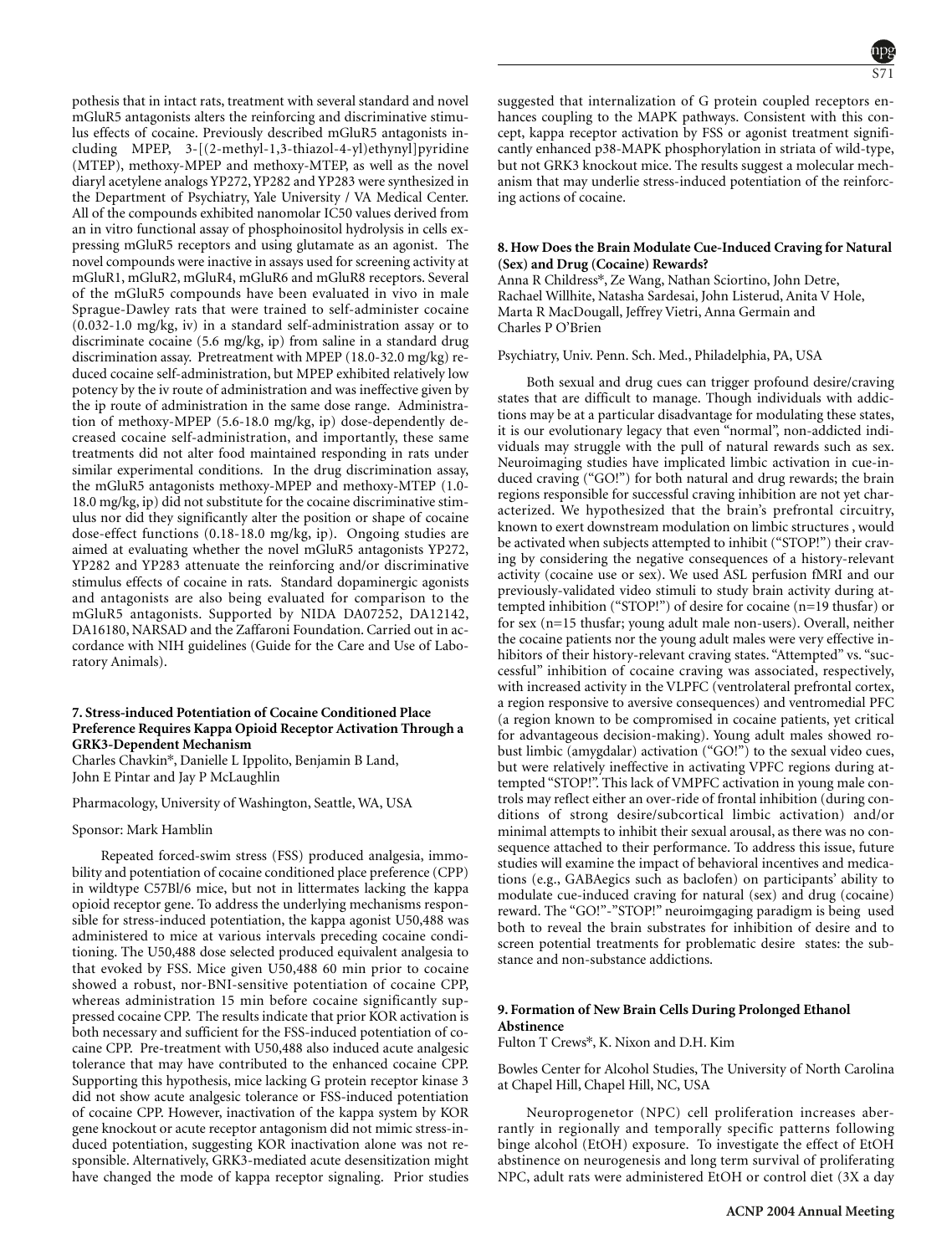for 4 days) and then observed for withdrawal behavior between 10 and 24 h after the last dose of EtOH. At 48 h after the last dose of ethanol when no behavioral withdrawal was apparent, bromodeoxyuridine (BrdU) was administered (300mg/kg, i.p.) and rats sacrificed 28 days later. In the EtOH group, BrdU-positive (BrdU+) cells were noted across the entire hippocampus whereas few cells were noted in controls. The hilus  $($ >700% p<0.01), dentate gyrus (>350%, p <0.05) molecular layer (>400%, p<0.01), CA1 (>500%; p<0.05) and CA2/3 (>650%; p<0.05) all showed significant increases in BrdU immunoreactivity (BrdU-IR). Triple fluorescent labeling for neuronal (NeuN) and glial (GFAP) proteins with BrdU revealed that cells in the dentate gyrus of EtOH rats do not differentiate into neurons at the same rate as in controls. In controls, 75% of BrdU+ cells co-label with NeuN versus 22% in the EtOH group. In the EtOH group most BrdU+ cells (>50%) do not label for either NeuN or GFAP. However, when neurogenesis is calculated, it is similar between EtOH rats and controls. Thus, EtOH abstinence is associated with cell genesis of an as yet unidentified population of new brain cells. These data suggest that EtOH abstinence causes abnormal cell proliferation those results in longterm changes in hippocampal neuroanatomy. (Supported by NIAAA)

### **10. DBH Genotype in Disulfiram Treatment for Cocaine Dependence**

Joseph F Cubells\*, Marek C Chawarski, Tony P George and Richard S Schottenfeld

Psychiatry, VA Connecticut HCS, West Haven, CT, USA; Human Genetics and Psychiatry & Beh. Sci, Emory Univ. Sch. Med., Atlanta, GA, USA

**Background:** Disulfiram inhibits dopamine β-hydroxylase (DBH), which converts dopamine to norepinephrine in brain reward and other pathways. We identified a single nucleotide polymorphism (SNP), -1021C>T, at the DBH locus accounting for almost 50% of the variance in plasma DBH; the T allele associates with low DBH activity. We hypothesized that -1021C>T genotype may affect response to disulfiram for treating cocaine dependence. **Aims:** To evaluate pharmacogenetic interactions between -1021C>T and disulfiram. **Methods:** Subjects dependent on cocaine and opioids (N=128) completed 2-week buprenorphine induction, were then maintained on buprenorphine 24 mg SL daily, provided weekly group drug counseling, and randomized to double-blind disulfiram 250 mg daily or placebo for 12 weeks. **Primary outcomes:** proportion cocaine-positive urine tests (COC+) and treatment efficacy score (TES-number of cocaine-negative tests), based on 3x/wk urine toxicology testing. Subjects with CC genotype (high DBH; N=78) were compared with carriers of the T allele (low DBH: N=50). Because % COC+ during induction was correlated with % COC+ during treatment (r=.73, p<.001), and differed between disulfiram vs. placebo groups within genotype cluster (high DBH: 48% vs. 60%; low DBH: 57% vs, 47%), subjects were stratified into high (>50% COC+, N=64) and low cocaine severity during induction (<50% COC+, N=64) for data analyses. **Results:** In high- severity subjects, disulfiram vs. placebo was associated with greater reductions in % COC+ (mean±SD): 69±26 vs. 82±23, p=0.21) and higher TES (7.9 ±7.3 vs. 3.7±5.0, p=0.13) in T carriers but not CC subjects (%COC+: 88±22 vs. 83±25; TES: 2.3±3.7 vs. 4.2±7.5). For low severity subjects, cocaine use remained low and was not reduced by disulfiram or placebo in either genotype group. **Conclusions:** The findings suggest differential efficacy of disulfiram 250 mg daily in high-severity, T-carrier subjects; higher disulfiram dose may be needed for high DBH subjects; low baseline severity of cocaine use in some subjects creates difficulties for detecting medication effects. Supported by: R01 DA12422, K02 DA015766 and K24 DA00445, and the VAMC

### **11. Alcohol-seeking and Self-administration: Effects of Manipulations of Serotonin Function in the Nucleus Accumbens** Cristine Czachowski\*

Center for Alcohol and Addiction Studies, Brown University, Providence, RI, USA

Sponsor: Past Travel Awardee, Memorial, 2003

Behaviorally relevant stimuli, including alcohol, are processed through the neural circuit involving the ventral tegmental area (VTA), the nucleus accumbens (NAcc) and the prefrontal cortex (PFC). It is hypothesized that serotonin (5HT) affects ethanol-directed behaviors by interacting with the VTA/PFC/NAcc system via projections from the dorsal raphe to the VTA and the NAcc. Studies are ongoing to assess both increases and decreases in 5HT activity throughout this circuit, and two previous experiments examined the administration of a 5HT1B agonist in the NAcc to determine the effects of decreased activity specifically in this region. Overall, the 5HT1B agonist preferentially decreased ethanol-reinforced responding with minimal effects on sucrose-reinforced responding, and seeking behaviors were more sensitive than drinking behaviors. For the present study, two parallel experiments assessed the effects of a 5HT1A agonist (8-OH-DPAT; 1-5.0ug), microinjected directly into the NAcc using the same sipper tube appetitive/consummatory model of ethanol access. The 5HT1A agonist binds postsynaptically in this region, mimicking the effects of 5HT specifically in the NAcc. Male Long Evans rats ( $n = 6-9/group$ ) were trained to complete a single response requirement that resulted in access to 10% ethanol (Ethanol Groups) or 2% sucrose (Sucrose Groups) for a 20-min drinking period. In the seeking experiment, Ss were consuming an average of 0.74g/kg ethanol and making approximately 50-100 responses during intermittent non-reinforced sham (no drug) sessions (Sucrose Groups had similar baseline response levels). Microinjections of the 5HT1A agonist had no effect on ethanol- or sucroseseeking. In the intake experiment, drug treatment decreased ethanol intake only at the highest dose, again with no effect on sucrose intake. Interestingly, ethanol (but not sucrose) intake was also decreased in the seeking experiment on the session following the non-reinforced/drug treatment session. Overall, the findings from this project show that ethanol-reinforced responding is more sensitive than sucrose-reinforced responding to manipulations of 5HT activity in the NAcc. Moreover, increases and decreases in 5HT activity at this point in the VTA/PFC/NAcc circuit had differential effects on seeking versus intake, suggesting that this area may play a complex role in the stimulus processing of external and internal alcohol-associated cues.

# **12. A Double-blind, Placebo-controlled Trial of Modafinil in Cocaine Dependence**

Charles A Dackis\*, Kyle M Kampman, Kevin G Lynch, Helen M Pettinati, Lauren J Klein, Maya H McAllister, Kristin J Smith and Charles P O'Brien

Psychiatry, University of Pennsylvania, Philadelphia, PA, USA

#### Sponsor: Charles O'Brien

5-HT; Alcohol; Nucleus accumbens (NAcc)

Modafinil is a novel, wake-promoting agent that has been reported to blunt cocaine-induced euphoria in two controlled studies. This glutamate-enhancing agent may also normalize cocaine-induced glutamate depletion (reported by several studies in animals), increase frontal lobe metabolic activity (which is deficient in cocaine addicted patients), and reverse cocaine withdrawal symptoms. Results of our preliminary open-label study suggest that modafinil may facilitate cocaine abstinence and improve treatment retention in cocaine dependence. The current study is the first controlled trial to evaluate modafinil treatment of cocaine dependence. **Methods:** This double-blind, placebo-controlled study included 62 cocainedependent outpatient subjects. None of the subjects were addicted to other substances or had unstable medical or psychiatric disor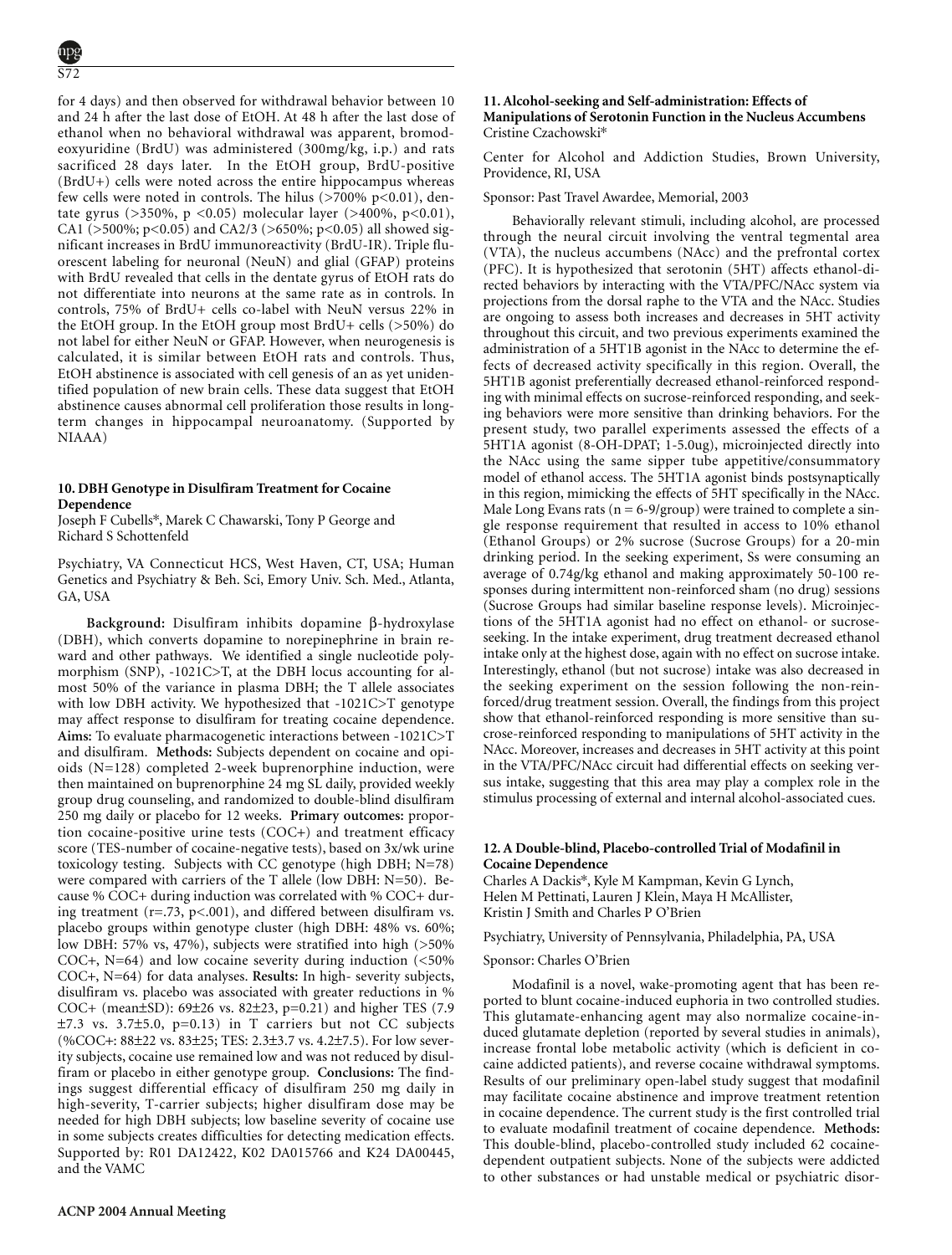ders. After signing informed consent, patients were randomized to receive modafinil 400 mg/day ( $n = 30$ ) or matching placebo ( $n = 32$ ) given as a single morning dose for 8 weeks. All patients received twice-weekly, manual guided cognitive behavioral therapy (CBT). Cocaine use was assessed by thrice weekly urine testing for benzoylecgonine (BE), a cocaine metabolite. Abstinence was conservatively defined as the number of BE negative urines supplied, divided by the total number of urines requested (ie, three per week). **Results:** There were no statistically significant differences in baseline demographic and clinical characteristics of the modafinil vs. placebo treated subjects. With regard to efficacy, modafinil-treated subjects had higher mean abstinence rates (42.3%) than placebo-treated subjects (24.0%), and longitudinal generalized estimating equation (GEE) models showed a significant main effect for cocaine abstinence in the modafinil-treated group compared with the placebotreated group (odds ratio = 2.41,  $p = 0.03$ ). Modafinil-treated patients were also more likely to achieve a protracted period (> 3 weeks) of cocaine abstinence ( $p = 0.05$ ). Modafinil was well tolerated, there were no serious adverse events, and none of the 30 modafinil-treated subjects discontinued modafinil because of adverse effects. **Conclusions:** This randomized, placebo-controlled, double-blind study found that patients treated with modafinil attained significantly greater levels of cocaine abstinence than patients treated with placebo. If our findings are confirmed by larger controlled studies, modafinil may become a first-line treatment for cocaine dependence.

# **13. Cannabinoids Stimulate ATPase Activity of P-glycoprotein** Jun-Sheng Wang, Lindsay DeVane\*, Jennifer L Donovan, Brian B Gibson, Holly A Gefroh and John S Markowitz

Psychiatry & Behavioral Sciences, Medical University of South Carolina, Charleston, SC, USA

The ABC transporter P-glycoprotein (P-gp) has been increasingly recognized to play an important role in the absorption and disposition of a variety of drugs. Accumulating evidence indicates that P-gp is abundantly distributed in brain capillary endothelial cells and may greatly limit access of its substrates into the CNS. Marijuana is the most commonly used illicit drug in the United States. Delta-9 tetrahydrocannabinol (THC) is the main source of the pharmacological effects caused by the consumption of marijuana. Several other important cannabinoids which may be functionally significant include 11-nor-delta-9-THC-carboxylic acid (THC-COOH), cannabinol, and cannabidiol. Cannabinoids exert many effects through activation of G-protein-coupled cannabinoid receptors in the brain. To test the potential role of P-gp in the transport of cannabinoids across the blood-brain-barrier (BBB), the effects of the major aforementioned cannabinoids on ATPase activity were examined using P-gp expressing membranes in which stimulated inorganic phosphate was used as a marker of the binding affinity to P-gp. Verapamil was tested as a positive control substrate of P-gp. At concentrations ranging from 1 to 100 microM, verapamil caused apparent stimulatory effects on ATPase activity. All cannabinoids tested stimulated P-gp ATPase activity to some extent in a time- and concentration-dependent manner. The rank order for stimulation of ATPase activity  $(\rm V_{max}/K_m)$  was verapamil (3.8) > THC-COOH (1.3) > cannabinol (0.7) > THC (0.1) > cannabidiol (0.05). Although cannabidiol exhibited the weakest stimulatory effect on P-gp ATPase, it inhibited P-gp ATPase activity in a concentration dependent manner with an  $\mathrm{IC}_{50}$  value of approximately 40 microM. These data suggest that THC-COOH and cannabinol are substrates of P-gp while THC and cannabidiol are unlikely to be transported. However, cannabidiol inhibited P-gp ATPase activity in clinically relevant concentrations. Thus, interactions between cannabinoids at the level of P-glycoprotein in the BBB may affect the pharmacodynamics of marijuana by influencing the overall passage of these compounds into the CNS.

# **14. CDT Predicts Heavy Drinking Days in Adolescent Alcoholics: Preliminary Data**

Deborah Deas\*, S. Thomas, N. Johnson and Raymond Anton

Center for Drug and Alcohol Programs, Medical University of South Carolina, Charleston, SC, USA

Carbohydrate deficient transferrin (CDT) is a biological marker that has been shown to be sensitive and specific in detecting heavy alcohol consumption in adults. To date, there is no published evidence of its utility in adolescent alcoholic populations. The purpose of this study was to explore the usefulness of CDT as a biological marker for drinking among adolescents. Blood from 25 treatment seeking adolescent alcohol dependent subjects and 8 adolescent controls was collected and assayed for % baseline CDT levels. Alcohol dependent adolescents did not differ from controls on mean % baseline CDT levels (2.33 vs. 2.32), although alcohol dependent subjects endorsed significantly more drinks per drinking day, percent heavy drinking days, and peak number of drinks than controls. The relationship between drinking variables and % baseline CDT levels was examined for alcohol dependent subjects. Percent CDT was highly correlated with percent heavy drinking days ( $r = 0.54$ ;  $p < 0.02$ ) but not with drinks per drinking day or peak number of drinks. Data suggest that while CDT levels at baseline don't differentiate alcohol dependent adolescents from controls, CDT level is highly correlated with percent heavy drinking days among alcohol dependent adolescents. It is possible that adolescents have not been drinking heavy amounts for enough years to effect the liver metabolic pathway that will elevate CDT above normal levels but enough to begin to show changes related to drinking. CDT levels may be useful in clinical practice and research for detecting change in heavy alcohol consumption over time. Further exploration of CDT with a larger sample size in this population is warranted.

# **15. Decreased Monkey Brain Dopamine Utilization During Nicotine Withdrawal - Reversal By Nicotine** Edward F Domino\* and Hideo Tsukada

Pharmacology, University of Michigan, Ann Arbor, MI, USA

The hypothesis for the present research is that repeated daily administration of nicotine produces changes in brain  $D<sub>2</sub>$  binding with  $\left[ {}^{11}C\right]$  raclopride and DA utilization with  $\left( [\beta^{-11}C]\right)$  L-DOPA. Six young *Macaca* mulatta monkeys were given 0.9% NaCl or nicotine in doses of 32 µg/kg (low) or 100 µg/kg (high) i.m. bid for 9 days. On the 10th day, PET measurements were repeated before and after nicotine administration. The PET studies were done in habituated, trained, and fully conscious animals. Compared to the control condition, the binding potential  $(k_{3}/k_{4})$  of  $[^{11}C]$ raclopride in dorsal or ventral striatum did not change with either dose following acute, repeated nicotine, or in the nicotine abstinent state. These negative data in unanesthetized monkeys are similar to what we previously reported for single acute doses of nicotine. The effects of nicotine on monkey brain DA are apparently too small to be detected by  $\lceil$ <sup>11</sup>C]raclopride. Compared to control, acute nicotine in either dose did not affect the DA utilization rate constant  $(k<sub>3</sub>)$  in dorsal or ventral striatum. However, in monkeys given nicotine repeatedly, after overnight nicotine abstinence, DA utilization was significantly reduced. Subsequently, nicotine increased DA utilization to slightly above control levels. The ventral striatum showed greater changes than the dorsal striatum. The reduced rate of DA synthesis as assayed with  $[\beta^{-11}C]$  L-DOPA during nicotine abstinence and its reversal by nicotine provides an important PET measure of brain nicotine dependence and withdrawal.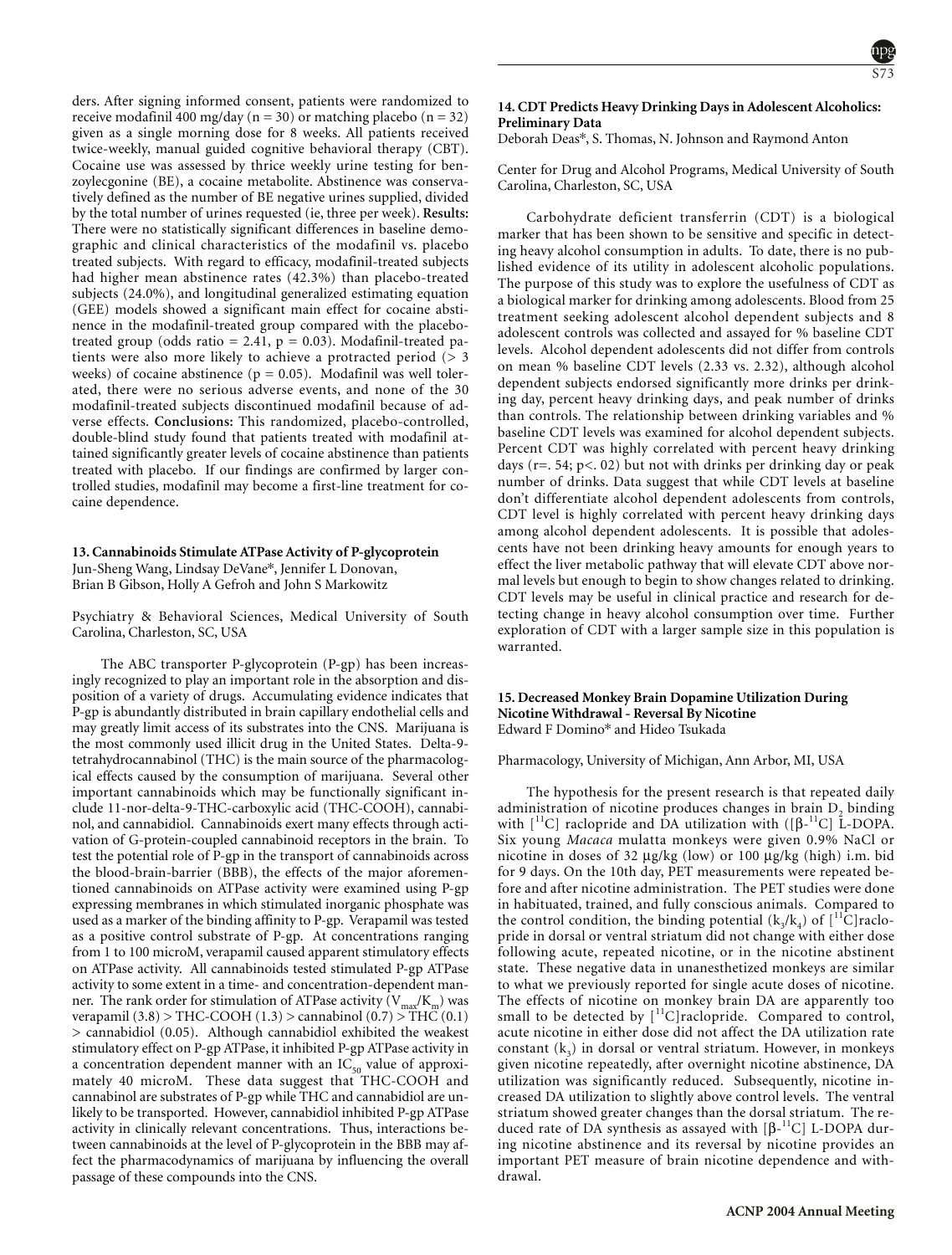# **16. fMRI Study of the Interaction of Stress and Cocaine Cues on Craving**

Erica J Duncan\*, William Boshoven, Keith Harenski, Ana Fiallos, Holly Tracy, Tanja Jovanovic, Xiaoping Hu, Karen Drexler and Clinton Kilts

Psychiatry and Behavioral Sciences, Emory University School of Medicine, Atlanta, GA, USA; Mental Health Service, Atlanta VA Medical Center, Decatur, GA, USA

# Sponsor: Clinton Kilts

Cocaine-use related cues can elicit drug craving and drug-seeking behavior that provoke the maintenance of cocaine addiction and of relapse in treatment-seeking individuals. Stress can also provoke maintenance and relapse in cocaine addiction, possibly by activation of craving-related neural circuitry. Ten male subjects with cocaine dependence in early abstinence were studied in a functional magnetic resonance imaging (fMRI) paradigm. Subjects listened to and mentally re-enacted personalized scripts about cocaine use and about an emotion- and drug-neutral experience. Each of the two scripts were presented once during a stressor (anticipation of electrical wrist shock) and again without the stressor in a counterbalanced design. Cocaine craving ratings were obtained before and after each script. Blood oxygen level-dependent (BOLD) fMR images (3T) were analyzed with statistical parametric mapping software (SPM 99), using a threshold for significance set at p<0.005, uncorrected. Self-ratings indicated higher levels of cocaine craving during cocaine vs. neutral scripts (p=0.03). Both cocaine scripts activated the left insula compared to both neutral scripts. The cocaine script during the stressor was associated with greater anterior cingulate activation compared to the cocaine script without the stressor. The contrast of the cocaine vs. neutral script indicated significantly greater posterior cingulate activation in the presence of the stressor, but this contrast was not significant during the non-stress half of the session. An interaction analysis between script content and stress condition revealed an interaction effect in the posterior cingulate cortex, with greater activation during the cocaine script in the presence of the stressor. In conclusion, stress during cocaine use imagery enhanced the activation of brain areas associated with cocaine craving. These data support the hypothesis that stress may enhance maintenance and relapse in cocaine addiction by enhancing the salience of cocaine cues. Supported by the Office of National Drug Control Policy.

# **17. Genetic Linkage To Alcohol Craving In Mission Indians**

Cindy L Ehlers\* and Kirk Wilhelmsen

# The Scripps Research Institute, La Jolla, CA, USA

Alcohol dependence is a leading cause of morbidity and mortality in Native Americans, yet biological factors contributing to the disorder in this ethnic group remain illusive. Underlying alcohol dependence are appetitive drive states or instincts that: lead to drug "craving", contribute to compulsive drug usage, and influence relapse following abstinence. Studies determining whether craving has a genetic component and if so what genes may confer risk for craving have not previously been reported. The purpose of this set of analyses was to identify genetic loci associated with "craving" for the use of alcohol in a sample of reservation dwelling Native Americans with a high prevalence of alcohol use and dependence. Mission Indian participants gave a blood sample and completed an interview using the Semi-Structured Assessment for the Genetics of Alcoholism (SSAGA) which was used to develop the phenotype of alcohol craving defined as "strong desire for alcohol". One hundred pedigrees containing 885 individuals were used in the analyses. The data includes: 77 parentchild, 212 sibling, 26 half sibling, 8 grandparent-grandchild, 151 avuncular, and 245 cousin relative pairs. High density microsatellite genotyping was done as previously described. The total additive genetic heritability (H2r) was estimated using SOLAR. Variance component estimate methods were used to calculate LOD scores using SOLAR v2.0.4 and Merlin with similar results. A total of 280 out of a larger sample of 466 participants (60%) met the criteria for a lifetime DSM-III-R diagnosis of alcohol dependence. The estimated heritability (h2r) for the "strong desire for alcohol" phenotype in this population was 0.65±0.06. Analyses of multipoint variance component LOD scores revealed evidence for linkage on chromosome 3 with a maximal LOD score of 2.2 and on chromosome 5 with a maximal LOD score of 4.5 These data represent the first family-based genome-wide chromosome segregation analyses using "craving" for alcohol as a phenotype, and suggest linkage to a region on chromosome 5, a site not previously identified in genomic scans for alcoholism related phenotypes. One assumption is that the long history of dependence on foraging and subsistence agriculture of Mission Indians may have led to selective enrichment of traits that improve genetic fitness, so called "thrifty" or "fat sparing" genes. We speculate that this same selective pressure may have enriched for genetic variants that increase the risk for consumption of calorie rich beverages such as alcohol. The regions identified in this analysis may play key roles in the development of alcoholism as well as other consumptive behaviors in this population. the localization of the genes involved may be productive in identifying the mechanisms associated with consumptive behaviors and make also reveal targets for the development of drugs aimed at treating such disorders.

### **18. GABRA2 Haplotype Frequencies Differ Significantly Between High Anxiety Alcoholics, Low Anxiety Alcoholics and Non-Alcoholics in Two Ethnically Diverse Populations** Mary-Anne Enoch\*, Lori Schwartz, Matti Virkkunen and David Goldman

Laboratory of Neurogenetics, NIAAA, Bethesda, MD, USA

# Sponsor: David Goldman

GABAA receptors play a key role in the regulation of neuronal excitability. Ethanol and benzodiazepines show cross-tolerance and cross-dependence and many of their behavioral effects are mediated by GABAA receptor activation. GABAAa2 receptors (GABRA2) in the chromosome 4 complex, which are predominantly present in the hippocampus, are thought to play a major role in anxiety pathways sensitive to benzodiazepine therapy. The aim of our study was to capture genetic variation in GABRA2 by haplotype-based and single locus analyses and determine the relationship with alcoholism and anxiety. Two ethnically distinct populations were recruited: 332 men and women from a Plains American Indian tribe (187 alcoholics, 145 non-alcoholics), and 475 Caucasian men from Finland (239 alcoholics, 236 non-alcoholics). DSM-III-R lifetime psychiatric diagnoses were derived from the SADS-L (Plains Indians) and the SCID (Finns). The Tridimensional Personality Questionnaire Harm Avoidance (HA) scores, a dimensional measure of anxiety, were determined. Genotyping of nine SNPs across the GABRA2 gene (142 Kb) was undertaken by fluorescent exonuclease assays. Two haplotype blocks were identified; block 2 (7 SNPs) extended downstream from intron 4. There were four common (>5%) block 2 haplotypes in each population. In the Plains Indians, the most abundant block 2 haplotype was associated with DSM-III-R anxiety disorders in women (p<0.05), and in both groups of men it was associated with increased HA in alcoholics but not in non-alcoholics ( $p<0.05$ ). There was no relationship between haplotype frequency and DSM-III-R alcoholism. Nevertheless, single locus analyses showed that 5 of the 7 SNPs were significantly associated with alcoholism. Closer inspection revealed that this was due to the increased frequency of both homozygotes in alcoholics, suggesting the existence of alcoholic subtypes with differing allelic association. Subsequent analyses showed that in both Plains Indians and Finns, high HA alcoholics (above mean HA of population) had the highest frequency of the most abundant haplotype, non-alcoholics were intermediate, and low HA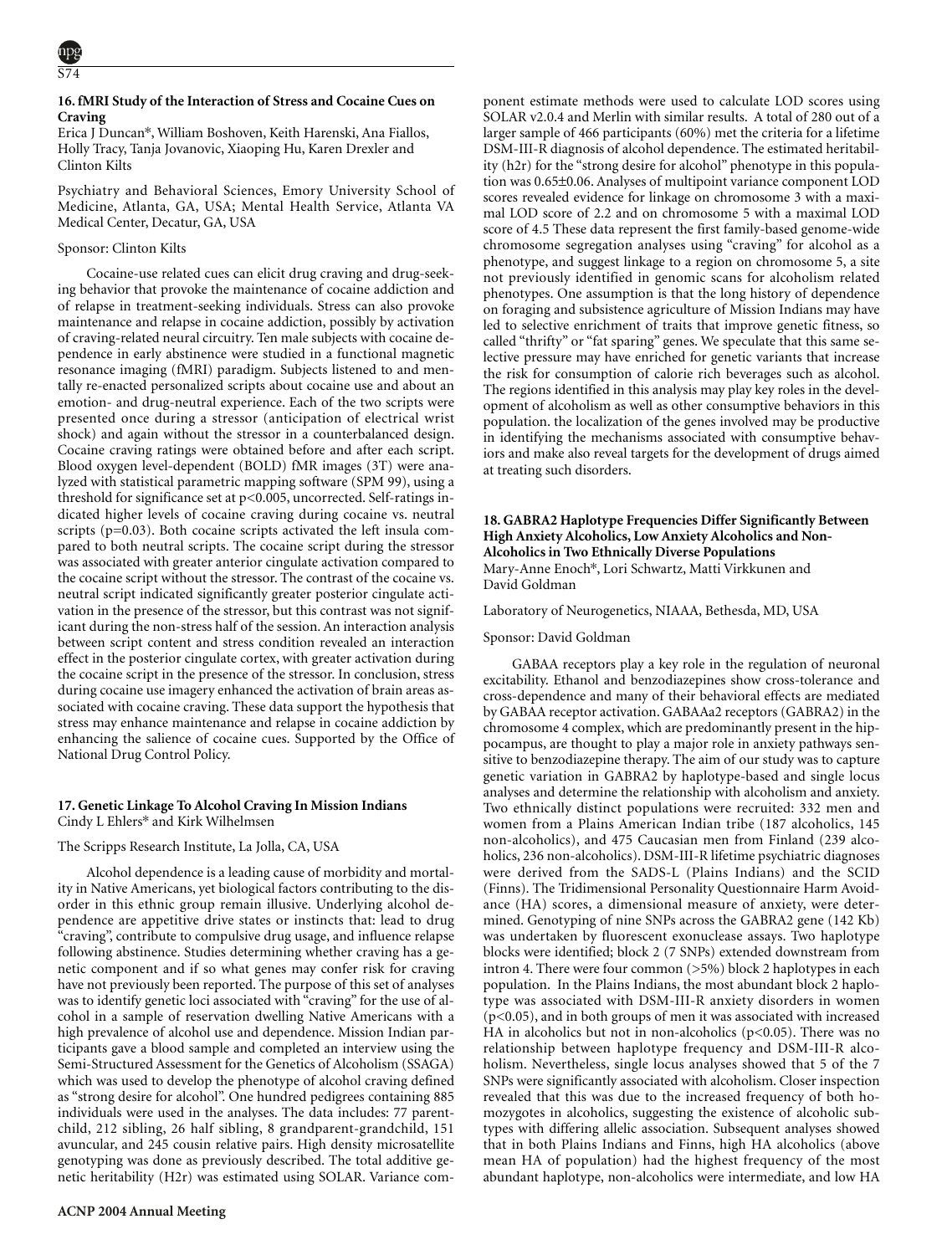alcoholics (below mean HA of population) had the lowest frequency of this haplotype. In an inverse relationship, low HA alcoholics had higher frequencies of the less abundant haplotypes, non-alcoholics were intermediate and high HA alcoholics had lower frequencies  $(p<0.05)$ . Analysis by sex in the Plains Indians showed that this finding was confined to men. In contrast, haplotype frequencies in nonalcoholics with high and low HA did not differ in either sample. The combination of haplotype-based and single locus analyses has shown that male alcoholics with high and low dimensional anxiety may be distinctive subtypes that have opposite GABRA2 genetic associations. A functional GABRA2 polymorphism has not yet been identified. However, other studies have shown that both alleles of a common functional polymorphism (e.g. 5-HTTLPR and COMT Val158Met) can contribute to subtypes of a heterogeneous disease such as alcoholism.

#### **19. The Effects of Exogenous Progesterone Administration on the Response to Smoked Cocaine in Men** Suzette M Evans\* and Richard W Foltin

#### Psychiatry, NYSPI/Columbia University, New York, NY, USA

In non-treatment seeking male cocaine smokers, a cocaine doseresponse curve was conducted on two occasions separated by 2-3 weeks: once when men were administered oral micronized progesterone and once when they were administered placebo. The order of progesterone and placebo administration was counterbalanced across men and the order of cocaine doses was randomized. During each phase, cocaine administration sessions occurred at 9:00 AM and again at 1:00 PM on 2 consecutive days, for a total of 4 sessions. During each session, participants smoked 6 doses of cocaine (either 0, 6, 12 or 25 mg cocaine base) at 14 min intervals. Oral micronized progesterone (150 mg) or placebo capsules were administered 2.5 hours before each cocaine session. The dose of progesterone was selected to mimic normal progesterone levels in women during the luteal phase. To date 9 men have completed the protocol. During the placebo phase, mean estradiol levels were 34.4 pg/ml and progesterone levels were 0.74 ng/ml. During the progesterone phase mean estradiol levels were 32.8 pg/ml and progesterone levels were 6.7 ng/ml. Cocaine produced dose-related increases in heart rate and blood pressure and progesterone administration, particularly after 25 mg smoked cocaine, decreased the cardiovascular response to cocaine. In contrast, Good Drug Effect, Drug Quality Ratings clusters and ratings of I Want Cocaine, and Like the Dose were increased when progesterone was administered compared to placebo, particularly after 25 mg cocaine. However, there were no differences in peak cocaine plasma levels between the two phases. These preliminary results indicate that exogenously administered progesterone blunts the cardiovascular effects of cocaine, but enhances the subjective effects of cocaine in men. These data are in contrast to previous data we have collected in women, showing that progesterone significantly reduces the positive subjective effects of cocaine. Supported by NIDA grant DA-08105 and NIH grant MOI-RR-00645

### **20. High Impulsivity Non-Smokers Have a Robust Brain Metabolic Response to Nicotine**

Kirsten Fleming\*, Steven Potkin, James Mbogori and James Fallon

Psychiatry, University of California Irvine, Tustin, CA, USA

# Sponsor: Steven Potkin

The brain mechanisms underlying the cause of nicotine dependence are unknown. Impulsivity traits are associated with increased susceptibility to nicotine dependence. We used FDG PET to measure brain metabolic response to nicotine administered by patch to 43 non-smokers, while the subjects performed a continuous performance task (CPT) or a control task. The Barratt Impulsivity Scale was used to divide subjects into those with low and those with high impulsivity traits. Low impulsivity trait subjects demonstrated no significant change in brain metabolic response to nicotine. In contrast, high impulsivity non-smokers demonstrated dramatic metabolic changes to low dose nicotine (3.5 mg. patch) while performing the CPT tasks, but not a control task involving retaliatory responding (Bushman 1995). In high impulsive subjects, nicotine patch activated cortical and subcortical structures bilaterally throughout the brain. The greatest differences were observed in the dorsal cerebral areas, including the dorsal visual stream, dorsal somatosensory, motor, premotor, prefrontal cortices, the dorsal interior cingulate, retrosplenial, parahippocampal cortices, and insula. Subcortically, increases were present in the medial and posterior thalamus, amygdala, and adjacent basalis nuclei, ventral mesencephalon, ventral/midline, and cerebellum. The observed differences were not a consequence of plasma nicotine or cotinine levels. These metabolic changes were not observed when subjects performed the control task. This PET study demonstrates a conspicuous lack of the brain metabolic response to nicotine in low impulsivity non-smokers in contrast to a dramatic impulsivity task-dependent brain response to nicotine in high impulsivity subjects. This biological difference in brain metabolic response to nicotine between high and low impulsivity trait subjects may explain differences in susceptibility to nicotine dependence. Supported by NIH grant DA13332.

# **21. Changes In 14-3-3 Protein Expression Mediates NMDA-Induced Neurotoxicity and the Neuroprotective Effect Of ∆9- Tetrahydrocannabinol**

William J Freed\*, Jia Chen, Stacie Errico and Kevin G Becker

Cellular Neurobiology Branch, NIDA IRP, NIH, DHHS, Baltimore, MD, USA

In a previous study, we found that THC and capsaicin can protect AF5 cells from NMDA-induced cell toxicity, an effect apparently related to the antioxidant properties of these compounds. We have investigated the protective mechanism of THC and capsaicin. Gene expression patterns in AF5 cells exposed to NMDA, with or without THC, was analyzed by using a mouse developmental cDNA microarray. The 14-3-3 transcript (YWHAH) was down-regulated by 2.14 fold after exposure to 7.5 mM NMDA, while 14-3-3 expression was increased by 3.08-fold in the cells treated with THC prior to NMDA as compared NMDA alone. Capsaicin plus NMDA produced a smaller change, while WIN 55212-2 plus NMDA treatment produced no significant changes. The 14-3-3 transcript was not changed in cells treated with THC, WIN 55212-2 or capsaicin alone. Changes in 14-3-3 expression were quantified by QPCR. THC, but not capsaicin or WIN 55212-2 increased 14-3-3 zeta expression in NMDA-induced apoptosis. The 14-3-3 protein was detectable in AF5 cells by Western Blotting (30KDa), and was increased significantly following exposure to THC plus NMDA, as compared to NMDA alone. A primary function of 14-3-3 proteins is to inhibit apoptosis and this effect is mediated partially by the differential regulation of MAPK pathways. Mediation of NMDA and THC effects by the p38 MAPK pathway was therefore investigated. NMDA treatment increased phosphorylated p38 MAPK, while activation of phosphorylated p38 MAPK was blocked by pretreatment with THC. In addition, SB203580, a specific P38 MAPK inhibitor, inhibited cell death induced by NMDA in AF5 cells in a dose-dependent manner. These data indicate that 14-3-3 proteins and the p38 MAPK pathway are involved in the cell death induced by NMDA. The neuroprotective effect of THC is mediated, at least in part, by up-regulation of 14-3-3 protein expression and suppressing NMDA receptor-mediated activation of signaling pathways. The 14-3-3 proteins may therefore play an important role in the initiation of NMDA-induced apoptosis.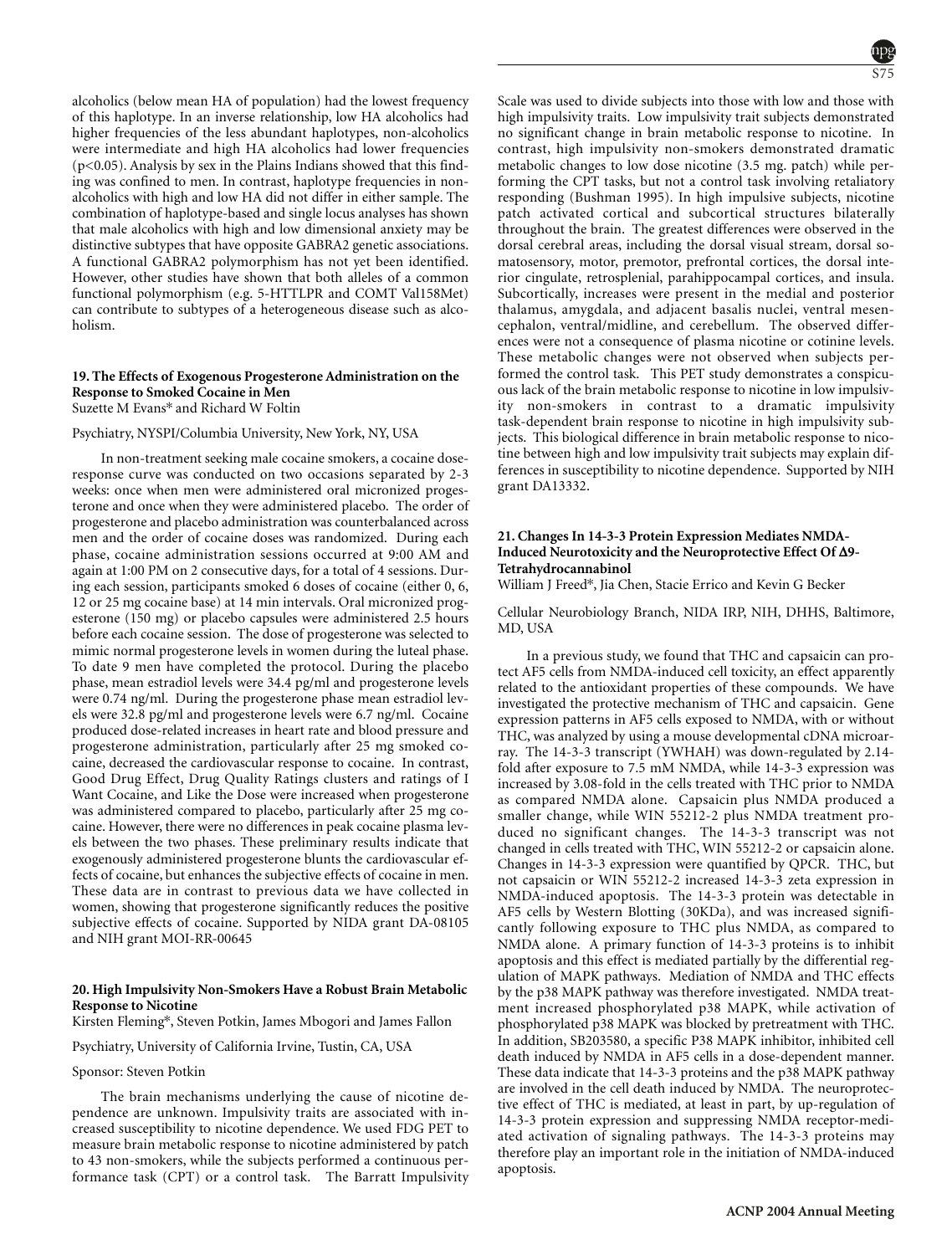# **22. Regional Brain Metabolism and Negative Affect in Opiate Abusers Receiving or Removed from Long-Term Methadone Maintenance**

Igor Galynker\*, John A Matochik, Lisa J Cohen, Kimes S Alane, Varughese Kurian, Carlo Contoreggi, Monique Ernst, Richard N Rosenthal and Edythe D London

Psychiatry and Behavioral Sciences, Beth Israel Medical Center, New York, NY, USA

# Sponsor: Edythe London

**Objective:** Methadone maintenance is the primary treatment for opiate addiction, but controversy surrounds the merits of its use in long-term treatment. This study tested whether subjects in protracted opiate abstinence, who had abused heroin have functional abnormalities in the neural circuitry that mediates negative affect, and whether such problems are less evident in individuals who are receiving methadone maintenance therapy. **Methods:** Three groups were compared on measures of negative affect and relative regional cerebral glucose metabolism (18F fluorodeoxyglucose positron emission tomography) while performing an auditory discrimination task. Fifteen former heroin users in protracted abstinence (over 6 months), twelve former heroin users receiving methadone maintenance (stable dose over 6 months), and thirteen control subjects from a residential treatment facility and the community participated. Self-reports of depressive symptoms and anxiety, and regional relative cerebral glucose metabolism were measured in brain regions implicated in negative affective states. **Results:** Methadone-withdrawn subjects had lower relative metabolic activity than control subjects in bilateral perigenual and the left middle cingulate gyrus. In contrast, methadonemaintained subjects exhibited lower relative activity (vs. control) in the left insula, the thalamus, and the left inferior parietal lobule; they exceeded control activity in the perigenual anterior cingulate gyrus and the right inferior parietal lobule. Measures of depression covaried positively with relative activity in the left perigenual and mid-cingulate gyrus in methadone-withdrawn subjects; analogous associations in control subjects covaried negatively. Methadone-maintained subjects exhibited negative covariance between state measures of depression and relative activity in the right inferior parietal lobule and the right perigenual anterior cingulate, and between trait measures of depression and relative activity in the left inferior parietal lobule. **Conclusions:** Methadone maintenance ameliorates functional abnormalities in the neural circuitry sub-serving negative affective states, but depresses brain function in some regions of high opiate receptor density.

# **23. Male African American Teenage Suicide Not Associated with Substance Abuse**

Steven J Garlow\*, David Purselle, Ann Schwartz and Michael Henninger

Mood disorders; Neuroimaging; Opioid abuse

# Psychiatry& Behavioral Science, Emory University, Atlanta, GA, USA

The goal of this investigation was to identify patterns and potential predictors for suicide in victims aged 20 and younger. The principal hypothesis was that completed suicide in this age group would be associated with a high degree of substance abuse, in particular ethanol (EtOH) and cocaine use. The death investigation and autopsy records for all suicides declared by the Fulton County Medical Examiner, from 01/01/1994 through 12/31/2002 were included. An experienced emergency psychiatrist (SG or DP) and a forensic pathologist (MH) examined and extracted these records. Information extracted from the records included age, sex, race, method of suicide, medical findings at autopsy, toxicology results, interval from self-inflicted wound to death, level of decomposition if present, and location of incident for each suicide victim. Teenagers were defined as those victims aged 20 and below and adults as those aged 21 and above and these terms are used interchangeably. Ethanol and cocaine toxicology was considered informative if it was affirmatively documented in the autopsy record and the autopsy occurred within 48 hours of death. A parallel analysis of national suicide statistics was undertaken, but cocaine and ethanol toxicology results are not reported in the national data. There were 62 suicide victims aged 20 and younger in Fulton County during the study interval; 34 (54.8%) black, 26 (41.9%) white, and 2 (3.2%) other-race minorities. The group specific suicide rate (suicides/100,000) for victims aged 10 to 20 were 10.5 for black males, 1 black females, 2.6 white females and 9.6 white males. Of the black victims, 84% were negative for cocaine or ethanol at autopsy, while 50% of the white victims were positive for one or both substance ( $\chi^2$ =7.661, df=2, p=0.02). Only 2 (6.45%) of the black teenage suicide victims had used EtOH prior to death compared to 8 (33.3%) whites  $(\chi^2=7.762; df=2; p<0.02)$ . Teenaged  $(32.1\%)$  and adult (38.4%) suicide victims had similar rates of detection of EtOH and cocaine at autopsy. In the Fulton County data set, logistic regression modeling indicates race as a significant predictive factor for teenaged suicide, with black teenagers having three times the risk of whites (odds ratio (OR) 3.08; 95% confidence interval (CI) 1.75-5.5;  $\chi^2$ =19.879, df=4, p<0.0005). There were 4235 suicides in the United States in 1999 and 2000 inclusive that were aged 20 and below. Selfinflicted gunshot accounted for more than half (55.7%) of all teen suicides nationally. Logistic regression modeling revealed that nonwhite teenagers had twice the suicide risk of whites (OR 1.92, 95% CI 1.765-2.097) and males had increased risk compared to females (OR 1.25, 95% CI 1.15-1.36). This model was recalculated with race coded as white, black and other (whole model  $\chi^2$ =230.729; df=4; p<0.0001) and black teenagers (OR 1.5, 95% CI 1.27-1,76) and nonwhite, non-black teenagers (OR 1.6, 95% CI 1.32-1.95) had increased risk compared to whites. Use of intoxicating substances does not appear to be the source of the increased risk for suicide in African American teenagers. Only a small proportion of black teenagers had used cocaine or ethanol prior to death compared to half of all white suicide victims.

### **24. Brain Imaging and Genetics of Dopamine Transporter in Bipolar Disorder**

Amit Anand\*, Yu Li, Evan D Morris, Karmen K Yoder, Qi-Huang Zheng, Gary D Hutchins, John I Nurnberger, James A Trofatter and Murrell R Jill

Psychiatry, Indiana University School of Medicine, Indianapolis, IN, USA; Radiology, Indiana University School of Medicine, Indianapolis, IN, USA

#### Sponsor: John Nurnberger

**Introduction:** It has been hypothesized that intermittent periods of mania and depression seen in bipolar disorder (BD) may be due to increased and decreased availability of dopamine (DA), respectively. Reuptake activity of the dopamine transporter (DAT) protein is primarily responsible for termination of DA neurotransmission. Therefore, measurement of DAT may provide clues to the pathophysiology of BD. A population based study has reported DAT gene (SLC6A3) 3' VNTR polymorphisms on chromosome 5 to be associated with BD (1). Brain imaging studies have indicated that 10/10 and 9/10 genotypes are associated with differences in DAT availability as measured with SPECT (2,3). In our ongoing study, we investigated whether DAT availability is different in BD patients from matched healthy control subjects using positron emission tomography (PET) with the DAT specific radiotracer [11C] -CFT (2 - [11C]carbomethoxy-3 -(4-fluorophenyl)-tropane). We also investigated whether this difference is related to specific SLC6A3 VNTR alleles. **Methods:** Unmedicated BD patients, either in the euthymic or depressed phase, and matched healthy control subjects were included in the study. After signing informed consent, subjects were screened for any significant medical problems. Each subject received a structural MRI and a [11C] -CFT PET scan. **Image Analysis:** Images were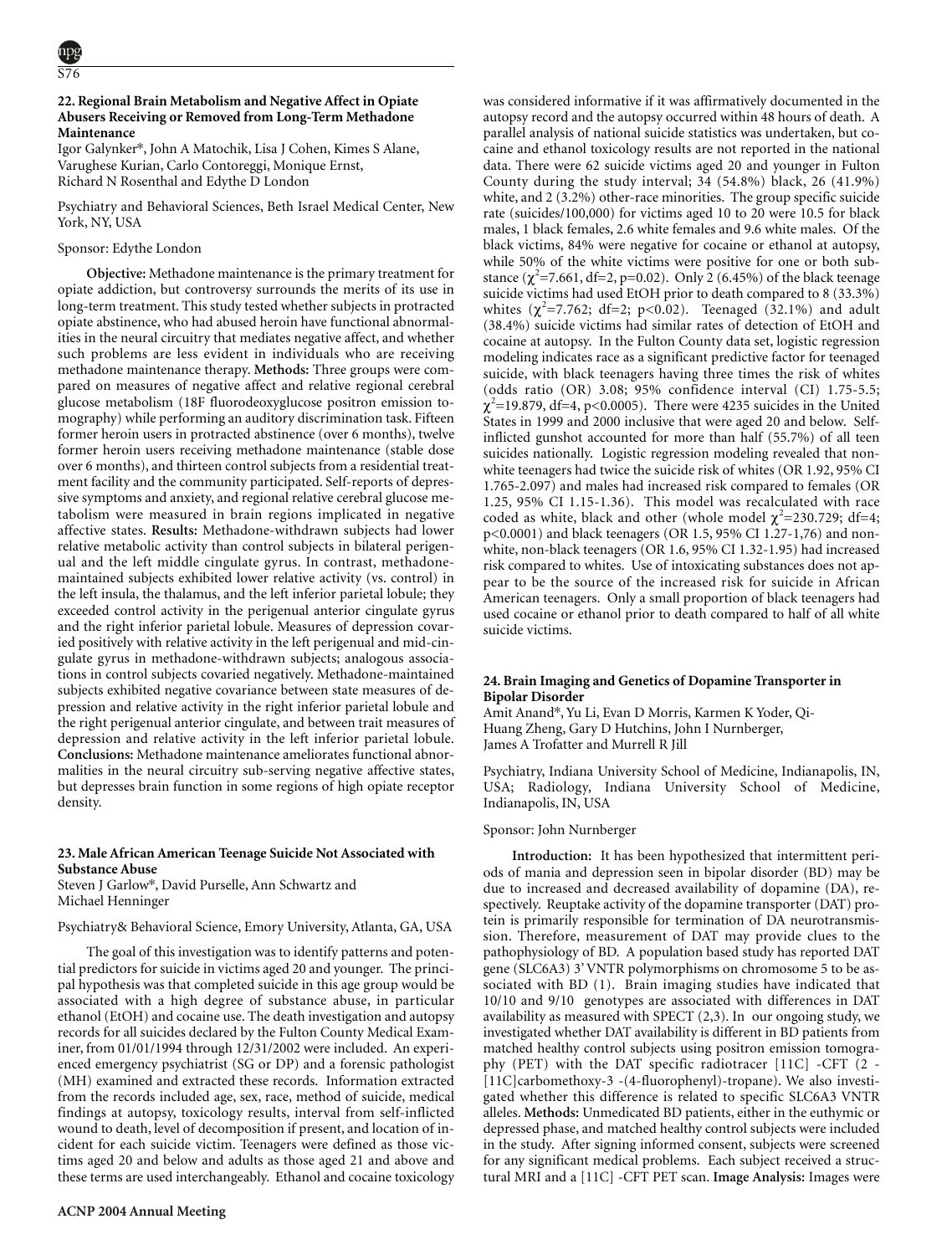reconstructed with a conventional filtered backprojection algorithm with corrections for deadtime, scatter, and attenuation. Regions of interest (ROIs) were placed directly on average PET images on Caudate (eight slices), Putamen (six slices), and cerebellum (six slices) in both hemispheres. Time activity curves (TACs) were generated in MEDx (Sensor Systems, Sterling, VA), and then analyzed via a multilinear regression implementation of the Logan plot (4,5) using a reference region (cerebellum) as the input function. Binding potentials were estimated from each TAC as  $(BP =$  distribution volume ratio -1) and compared between groups. **Results:** A total of 9 BD patients (Age:  $25 +$ /- 4; 4 M, 5F) and 5 healthy subjects (Age: 24 +/- 3; 2M, 3F) have completed the study. Preliminary analysis using ANOVA revealed a trend for significant difference between BD patients (2.1 +/- 0.3) and healthy subjects  $(2.45 + 0.4)$  for right putamen [11C] -CFT BP (p = 0.07). No significant differences were found between depressed ( $n =$ 4) and non-depressed BD patients  $(n = 5)$ . Genotype analysis revealed that among BD patients 2 (22%) had a 9 genotype (one was 9/9 and one was 9/10) and 7 (78%) were 10/10. In healthy controls, 3 subjects had a 9 genotype (60%) and 2 were10/10 (40%). For all subjects combined, the right putamen [11C] -CFT BP was lower for those with the  $10/10$  genotype  $(2.1 +/- 0.3)$  compared to those with a 9 genotype  $(2.5 +/- 0.2; p = 0.05)$ . BD patients with 10/10 genotype had the lowest values for right putamen DAT binding  $(2.03 + - 0.2)$ . **Discussion:** The striatum is an integral part of the brain's mood regulating circuit and changes in DAT transporter availability in this region maybe responsible for abnormalities in DA transmission seen in BD. More subjects need to be studied to confirm these findings. Conclusion: The combination of direct in vivo imaging of DAT availability and genotyping of subjects may reveal the relationship between SLC6A3 polymorphism and BD. References: 1. Kelsoe JR et al. Am J Med Genet 1996;67:533-40; 2. Heinz A et al. Neuropsychopharmacology 2000;22:133-9; 3.Jacobsen et al. American Journal of Psychiatry, 2000;157:1700-3; 4. Logan, J et al. J. Cerebral Blood Flow and Metabolism 1996;16:834-840; 5. Ichise M et al. J. Cerebral Blood Flow and Metabolism 22:1271-1281.

# **25. Mapping Cortical Gray Matter Abnormalities in Children with 22q11 Deletions**

Carrie E Bearden\*, Theo G Van Erp, Helen Tran, Jennifer A Geaga, Kiralee M Hayashi, David C Glahn, Tyrone D Cannon, Beverly S Emanuel and Paul M Thompson

Psychiatry & Biobehavioral Sciences, UCLA, Los Angeles, CA, USA

Sponsor: Travel Awardee Memorial, 2004

The 22q11.2 deletion syndrome (22q11DS), also known as Velocardiofacial/DiGeorge Syndrome, is characterized by cardiac and craniofacial anomalies, marked deficits in visuospatial cognition, and elevated rates of psychosis. Although conventional volumetric methods have identified reductions in posterior brain areas in children with 22q11DS, gray matter abnormalities have not yet been mapped over the entire cortical surface in this syndrome. In this study, 15 children with confirmed 22q11.2 deletions (age: 12.2 +/- 2.98) and 7 demographically matched controls (age: 12.43 +/- 2.64) completed a 3- D MP-RAGE magnetic resonance imaging (MRI) scan at 1.5 Tesla. We used computational cortical pattern-matching methods to measure local proportions of gray matter at thousands of homologous cortical surface locations. Results indicate approximately 4.5 % global reduction in gray matter in children with 22q11.2 deletions, as compared to similarly aged controls, with the largest clusters of reduced gray matter density in the right-hemisphere frontal operculum, superior parietal, and extrastriate regions, areas critical for visuospatial processing. There was a corresponding reduction in thickness of the cortical mantle in right striatal cortex. Bilateral decreases were noted in primary somatosensory regions, but were of greater magnitude in the right hemisphere. In contrast, the left superior temporal gyrus was the sole region where a localized increase in gray matter was ob-



served in patients with 22q11DS. These asymmetries of gray matter distribution suggest that aberrant lateralization may, in part, underlie the abnormal neurodevelopment associated with 22q11 deletions. There are at least 30 genes encoded in the deleted segment, several of which are highly expressed in brain tissue and known to affect early neuronal migration and brain lateralization (i.e., COMT, Goosecoidlike (gscl)]. These findings suggest a possible underlying pathophysiology of the cognitive deficits seen in this syndrome, and provide insight into complex gene-brain-behavior relationships.

# **26. Neurobiological Correlates of Social Conformity and Independence During Mental Rotation**

Gene expression; Neuroimaging; Psychosis

Gregory S Berns\*, Jonathan Chappelow, Caroline F Zink, Giuseppe Pagnoni, Megan E Martin-Skurski and Jim Richards

Psychiatry & Behavioral Sciences, Emory University School of Medicine, Atlanta, GA, USA

When individual judgment conflicts with a group, the individual will often conform his judgment to the group. Conformity may arise at an executive level of decision making, or it may arise because the social setting alters the individual's perception of the world. We used functional magnetic resonance imaging (fMRI) and a task of mental rotation in the context of peer pressure to investigate the neural basis of individualistic and conforming behavior in the face of wrong information. With a modification of a paradigm developed by Solomon Asch in the 1950's, we used fMRI to examine the alterations in brain activity associated with social conformity and independence. 33 normal adult volunteers mentally rotated three-dimensional objects and had to judge whether the objects were the "same" or "different". This task has been well characterized both behaviorally and with functional brain imaging, and activity increases in the intraparietal sulcus have been associated with the process of mental rotation. To induce conformity while performing the mental rotation task, on two-thirds of the trials, subjects were presented with the responses of four peers (2 male, 2 female), who, unknown to the subject, were actors giving wrong answers half of the time. On the remaining onethird of the trials, subjects made their judgments after mentally rotating the shapes but with the group's response blinded to them, thus providing a baseline measure of each subject's accuracy. To generate a credible social context, both subjects and actors performed a practice round outside the scanner on a network of five computers set up to give the illusion of interactivity. To differentiate the effect of social conformity from the conflict engendered by misinformation, each subject performed one round of trials with the group and another round in which the actors were replaced by computers. Independence was associated with increased amygdalar and caudate activity, findings consistent with the assumptions of social norm theory about the behavioral saliency of standing alone. Conformity was associated with functional changes in an occipital - parietal network, especially when the wrong information originated from other people, and these changes were not present when originating from an inanimate source. These findings provide the first biological evidence for the involvement of perceptual processes during social conformity.

# **27. Persistent Dysfunction of Cortical GABA and NAA Levels in Affective Disorders**

Zubin Bhagwagar\*, Marzena Wylezinska, Fiona Ashworth, Akeem Sule, Peter Jezzard, Paul Matthews and Philip J Cowen

Department of Psychiatry, University of Oxford, Oxford, Oxon, United Kingdom; Centre for Functional Magnetic Resonance Imaging of the Brain, University of Oxford, Oxford, United Kingdom

Sponsor: Past Travel Awardee, Memorial, 2002

Advances in proton magnetic resonance spectroscopy (MRS) allow quantification of cortical gamma-aminobutyric acid (GABA)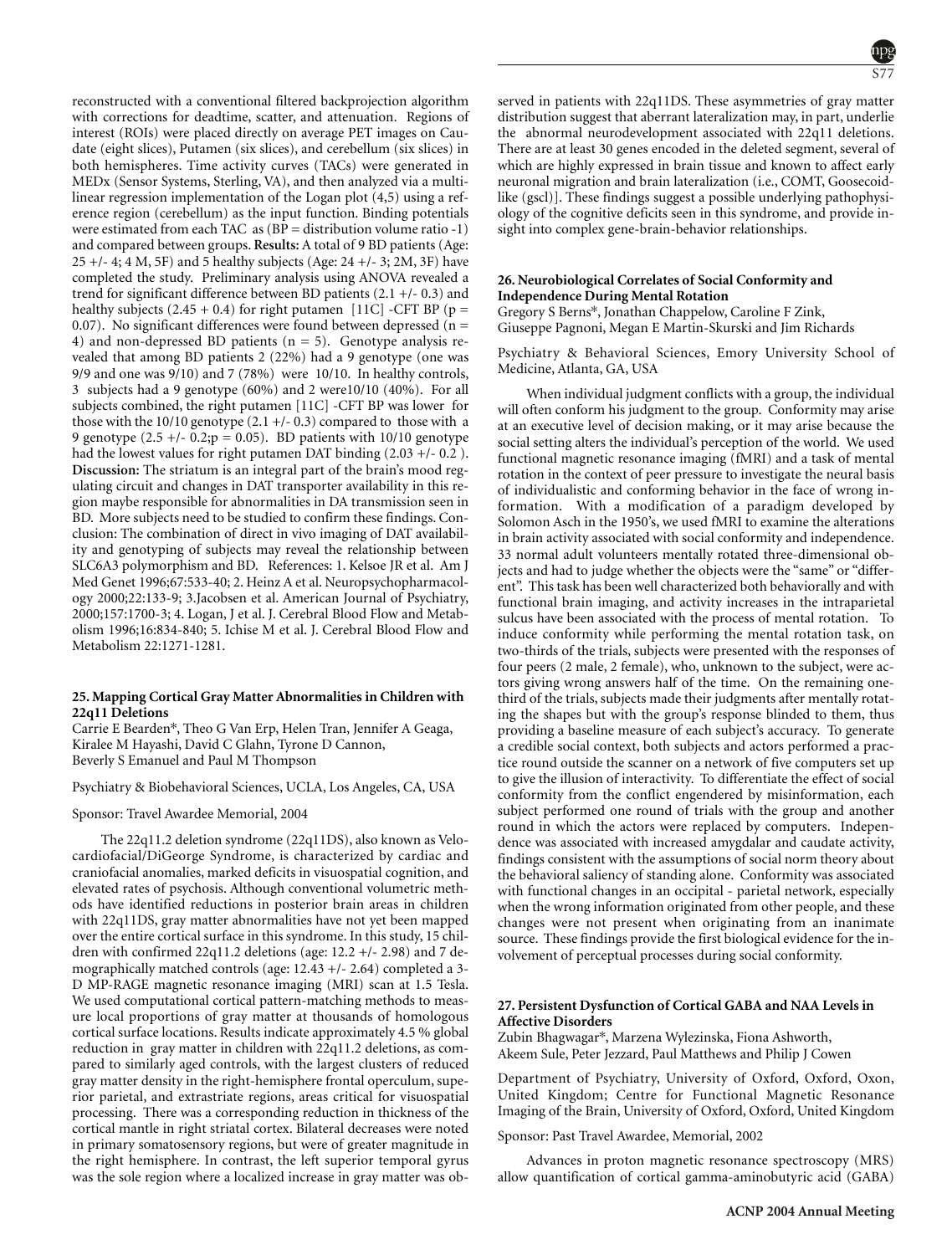levels in humans. GABA levels have been shown to be reduced in acutely depressed unipolar subjects with normalisation of levels following treatment. We have recently shown that the increase in GABA levels following treatment is more likely to be a pharmacological effect rather than a consequence of clinical remission. In order to ascertain state or trait abnormalities in GABA function we have now studied cortical GABA and n-acetyl aspartate (NAA) concentrations in a cohort of medication-free, euthymic subjects with unipolar and bipolar disorder using MRS. Methods: We studied 13 patients with a diagnosis of bipolar disorder type I who were off medication, euthymic and symptom free for at least 3 months. We also studied 12 patients who had experienced at least two episodes of major depression in the past and who were also off medication, euthymic and symptom free for at least 3 months in addition to a group of 14 matched controls. Occipital cortex GABA and NAA levels were quantified in all subjects with MRS on a 3.0T scanner. Results: Occipital cortex GABA/creatine ratios were significantly lower in euthymic, drug free bipolar subjects (F=7.94; p=0.009) and euthymic drug free unipolar subjects (F=5.89; p=0.023) than in age- and sex-matched healthy controls without a history of psychiatric disease. Occipital cortex NAA/creatine ratios also were significantly lower in euthymic, drug free bipolar subjects (F=8.31; p=0.008) and euthymic drug free unipolar subjects (F=5.95; p=0.022). Preliminary analysis of a subset of volunteers showed no significant differences in partial volumes of grey matter, white matter or cerebrospinal fluid in the voxel. Conclusions: We have found evidence for decreases in brain occipital GABA and NAA concentrations in euthymic, medication free, fully recovered subjects with a diagnosis of affective disorder. These may either be a reflection of dysregulated GABA-glutamatergic function, a consequence of neuronal loss as documented by post-mortem studies or secondary to alterations in other candidate neurotransmitter systems. Further studies are required to determine whether these changes are trait markers of vulnerability to affective illness or a consequence of the illness.

# **28. Autoradiographic Localization of AMPA Receptors Potentiator [3H]-LY451395 Binding and the Effects of LY451395 on Cerebral Glucose Utilization in Rat Brain**

Edward Siuda, Brianne Weiss, Susan Gackenheimer, Donald Gehlert, Eric Nisenbaum, Jill Fowler, James McCulloch, Michael O'Neill, Darryle Schoepp and David Bleakman\*

Neuroscience Division, Eli Lilly and Company, Indianapolis, IN, USA

# Sponsor: Darryle Schoepp

The biaryl sulphonamide, LY451395, is a novel allosteric potentiator of the AMPA receptor subfamily of glutamate receptor ion channels. AMPA receptor potentiators have the potential for use in the treatment of a number of psychiatric and neurological disorders including depression, cognitive deficits associated with Alzheimer's disease, schizophrenia and Parkinson's disease. Quantitative autoradiographic techniques were used to characterize the binding of  $[^{3}H]$ -LY451395 to rat brain while <sup>14</sup>C-2-Deoxyglucose (<sup>14</sup>C-2-DG) autoradiography was used to assess the effects of systemically administered LY451395 on cerebral glucose utilization. Low levels of binding of [<sup>3</sup>H]-LY451395 were observed in the absence of added glutamate (500<sub>µ</sub>M). In the presence of added glutamate, binding of  $[^{3}H]$ -LY451395 was significantly higher in multiple brain regions. Under these conditions,  $[{}^3H]$ -LY451395 bound to sections of rat forebrain with 85-90% specific binding. Addition of the competitive AMPA receptor antagonist NBQX ( $50<sub>µ</sub>M$ ) markedly reduced [<sup>3</sup>H]-LY451395 binding. A high level of binding was observed in the CA1, CA2 and CA3 regions of the hippocampus, layers I-III of the cortex, and the molecular layer of the cerebellum. Moderate levels of binding were observed in the inner layers of the cortex, the caudate putamen, acumbens and dorsal raphe. Low levels of binding were found in the globus pallidus and the geniculate nucleus. The distribution of binding sites using the AMPA potentiator is comparable to that obtained in previous studies using [<sup>3</sup>H]-AMPA. The effects of LY451395 were also examined on cerebral glucose utilization in the rat using  $^{14}$ C-2-Deoxyglucose  $(^{14}C-2-DG)$  autoradiography. Male rats received a subcutaneous administration of LY451395 (0.15, 0.5 and 1.5mg/kg) or vehicle (5% DMSO, 24%  $_{\text{B}}$ CD) 15 minutes prior to administration of  $50<sub>µ</sub>$ Ci  $<sup>14</sup>C-2-DG$ . Arterial blood samples were collected at fixed time</sup> points over the subsequent 45 mins. Cerebral glucose utilization was quantified in 40 anatomical regions using a computer based densitometer. LY451395 produced statistically significant increases in glucose utilization at the high dose of LY451395 (1.5mg/kg) which effected increases in 11 anatomical brain regions including hippocampus, frontal and parietal cortex, dorsal raphe nucleus and nucleus accumbens. These findings suggest that AMPA receptor potentiator, LY451395 enhances specific AMPA receptor mediated processes in the cortex and limbic system.

### **29. Genetic Variants in the Alpha4 Subunit of Nachr and in COMT Predict Smoking-Induced Dopamine Release in Mesolimbic Reward Pathways**

Arthur L Brody\*, Mark A Mandelkern, David Scheibal, Emily Hahn, Lee Hsiao-Wei, Eleanor Zamora-Paja, Edythe D London and James T McCracken

UCLA Neuropsychiatric Institute, Los Angeles, CA, USA; Department of Nuclear Medicine, Greater Los Angeles VA Healthcare System, Los Angeles, CA, USA

**Background:** Despite a wealth of evidence that nicotine administration and smoking lead to dopamine (DA) release in the ventral striatum (VST)/nucleus accumbens (NAc), there is considerable variability in the extent of DA release in different individuals. Smokinginduced DA release in the VST/NAc is due (at least in part) to nicotine stimulation of nicotinic acetylcholine receptors (nAChRs) in DA-containing ventral tegmental area (VTA) neurons projecting to the VST/NAc. A possible explanation for the range of DA release seen with nicotine/smoking is genetic variability along this mesolimbic reward pathway. Method: 63 human smokers (> 15 cigs/d) underwent both genetic testing for known polymorphisms of components of the mesolimbic reward pathway and positron emission tomography (PET) scanning using the 11C-raclopride bolus-plus-continuous-infusion method to determine changes in brain DA concentration associated with smoking. PET scanning was performed after 3 hours of abstinence, and 43 subjects smoked a regular cigarette during scanning, while 20 subjects underwent the same scanning procedure but did not smoke. PCR and restriction enzyme analysis were used to determine genotypes for known polymorphisms of the alpha4 and beta2 subunits of the nAChR, the dopamine transporter, D2 dopamine receptor, and the enzyme catechol-O-methyltransferase (COMT). **Results:** The group of smokers who smoked during scanning had greater reductions in binding potential (BP) (an indirect measure of DA release) in VST/NAc regions than smokers who did not smoke. Within the group that smoked, smokers with the G/G genotype of the CHRNa4 polymorphism at the 26th nucleotide position of the intron2 region had greater reductions in BP in both the left (Students t-test,  $p = .02$ ) and right (Students t-test,  $p = .03$ ) VST/NAc when compared with smokers with the A substitution at this site. Smokers with the val/val genotype of the Val158Met COMT polymorphism had greater reductions in BP in the right VST (Students t-test,  $p = .05$ ) and dorsal caudate (Students t-test,  $p = .03$ ) than those with the met substitution. There were no other associations between genotype and smoking-induced BP change. **Conclusion:** Individual genetic variability in nicotinic and dopaminergic components of the mesolimbic reward system appears to account for some of the inter-individual differences in smoking-induced DA release. The CHRNa4 polymorphism result may represent differences in nAChR pre-mRNA stability or splicing which could affect the ability of nicotine to stimulate nAChRs on VTA neurons. The COMT polymor-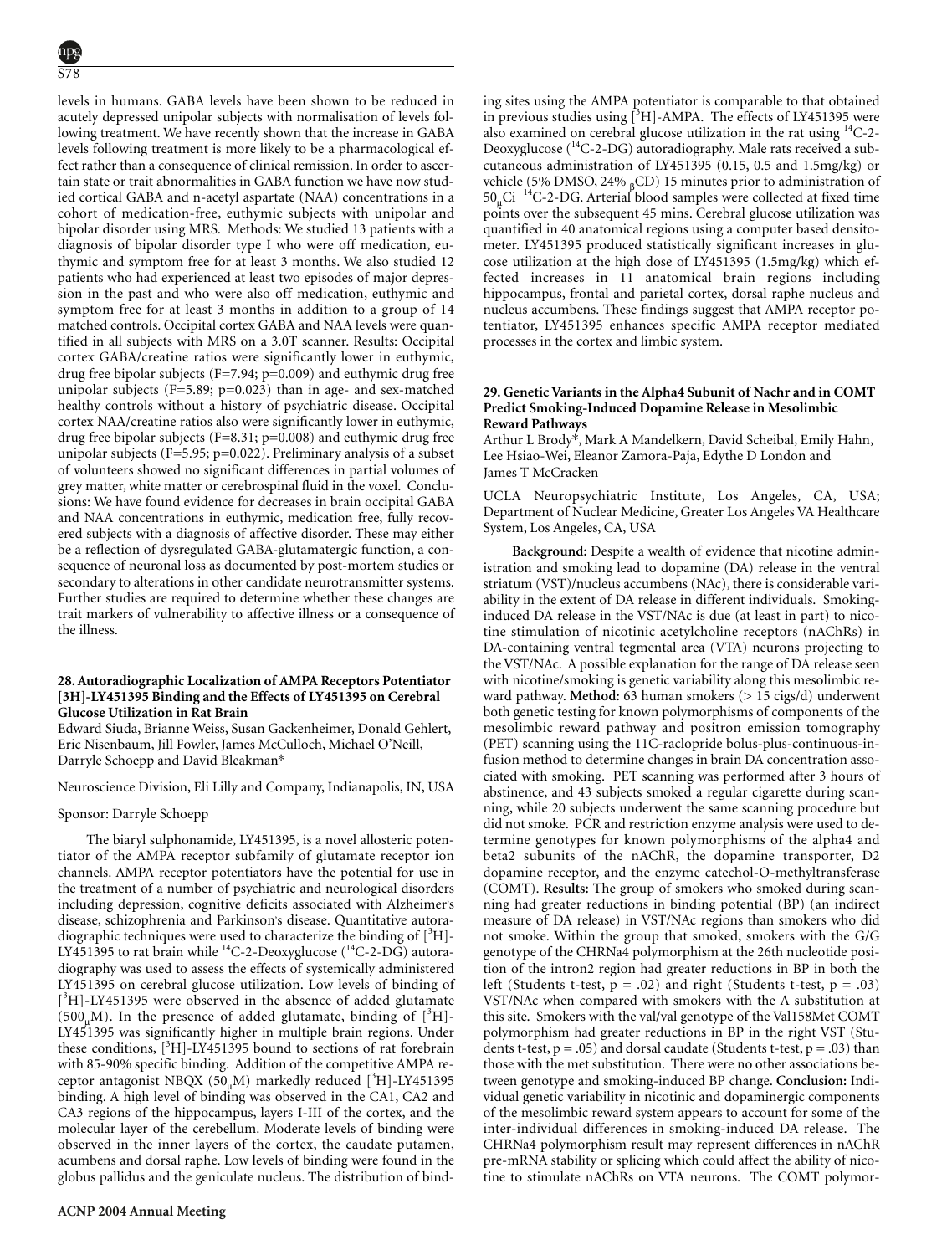phism result may be due to low COMT activity in subjects with the met allele, leading to increased tonic levels of DA and less susceptibility to phasic smoking-induced DA release (compared to the val/val genotype).

### **30. Simple Auditory Processing in Schizotypal Personality Disorder**

Chandlee C Dickey\*, Martha E Shenton, Larry J Seidman, Erin Connor, Martina Voglmaier, Niznikiewicz Margaret, Mark Dreusicke and Robert W McCarley

Psychiatry, VA Boston Healthcare System, Brockton, MA, USA; Psychiatry, Brigham & Women's Hospital, Boston, MA, USA

#### Sponsor: Martha Shenton

**Background:** Schizotypal personality disorder (SPD) is genetically related to schizophrenia and shares many biologic features, including brain morphometric abnormalities. We have previously shown SPD subjects to have 21% reduced volume in left Heschl's gyrus gray matter, a region important for processing pure tones. The goal of this study was to determine whether SPD subjects activate this region similarly to control subjects while listening to tones in order to evaluate simple auditory processing in SPD. **Methods:** Thirteen male SPD and thirteen comparison subjects were recruited from the community, all neuroleptic naive. Subjects heard tones through headphones and were instructed to keep their eyes closed and to disregard the tones that they would hear. The paradigm consisted of 2 runs, each with 3 blocks of standard tones (500 Hz) and 3 blocks of deviant tones (75% 500 Hz, 25% 2000Hz standard), all 100ms with 10 rise and fall times. Between blocks was low level scanner background noise muffled by headphones. Activation from the deviant block was subtracted from the standard tone block. **Results:** Pilot data was available one SPD and one comparison subject. The control subject compared with the SPD subject demonstrated greater activation in the region of left Heschl's gyrus during the subtraction of the standard tones from the deviant tones.**Discussion:** These preliminary data suggested that SPD subjects may not process simple tones as well as control subjects. Further analysis of the remaining subjects is needed to confirm this hypothesis. If confirmed, these data would point to a deficit early in the auditory processing stream in SPD.

# **31. 6-[18F]Fluoro-A-85380, A New PET Ligand for the Nicotinic Acetylcholine Receptor: Studies in the Human Brain and In Vivo Demonstration of Specific Binding in White Matter** Yu-Shin Ding\*, Joanna Fowler, Jean Logan, Gene-Jack Wang,

Nora Volkow and Frank Vocci

# Chem & Med, Brookhaven National Laboratory, Upton, NY, USA

#### Sponsor: Joanna Fowler

**Objectives:** Nicotinic acetylcholine receptors (nAChR) are involved in various pharmacological effects of nicotine and are altered in various disease states, such as schizophrenia, Parkinson's and Alzheimer's diseases. The goal of this research is to develop suitable PET radioligands to study nAChR in humans. **Methods:** We prepared F-18 labeled nicotinic agonists, 2-[18F]fluoro-A-85380 (2-[18F]FA) and 6-[18F]fluoro-A-85380 (6-[18F]FA), and carried out comparative PET studies in baboons. These two ligands bind to the α4β2 receptor (nAChR subtype associated with reinforcing effects of nicotine) with high affinity but without the pronounced toxicity of epibatidine. Tracer studies were carried out with 6-[18F]FA in six non-smokers (2F and 4M, 29-60 yr) (injection dose <4 mCi and <2 µg).**Results:** Our baboon studies showed that 6-[18F]FA displays better kinetics and higher specific binding than 2-[18F]FA (the distribution volume (DV) ratio for TH/CB was higher for 6-[18F]FA (2.5- 3.5) than for 2-[18F]FA (1.9-2.1) at 180 min). We then conducted toxicology studies and obtained IND approval to use 6-[18F]FA for determining nAChR availability in humans. Studies were done in six normal controls (2F and 4M, 29-60 yr). There were no adverse effects associated with the administration of 6-[18F]FA (injection dose < 4 mCi and  $< 0.3$ -0.6 mg). The distribution of radioactivity was consistent with that of nAChR in human (TH>MB>CB>FC). Cortical brain regions peaked early (<60 min) and cleared rapidly; white matter accumulated F-18 and cleared very slowly so that at later times (> 4 hours) thalamus, brain stem, cerebellum, and white matter were clearly delineated. The fact that tracer uptake was relatively high in white matter was most intriguing. This uptake appears to be anatomically specific since it is observed in cortical white matter but not in the corpus callosum (CC). The average of DV ratio for TH/CC was >4.0. Our in vivo PET imaging studies in baboon further demonstrated that binding of 6-[18F]FA in baboon white matter can be blocked and displaced with unlabeled 6-FA and nicotine. Furthermore, the blocking of 6-[18F]FA binding in baboon white matter by nicotine was dose-dependent. This is the first in vivo demonstration of the specific nAChR binding in white matter, and it corroborates a recent in vitro autoradiographic study in human brain sections using 5-[125I]-A-85380 showing relatively high concentrations of nAChR in white matter. **Conclusion:** PET images with 6-[18F]FA in human demonstrate high brain uptake and the distribution of radioactivity was consistent with that of nAChR (predominantly α4β2 receptor subtype) in humans. These results demonstrate: (1) 6-[18F]FA is a suitable radioligand for quantitative PET studies of nAChR in the human brain and that a total 4 h study with 2 h actual scanning time is adequate for kinetic analysis; (2) white matter binding of 6- [18F]FA is specific for nAChR. These studies also showed that 6-[18F]FA is potentially a useful in vivo tool to better understand the role of nAChR in various diseases, and their relationship with the abnormality in white matter. Supported by USDOE/BER (DE-AC02- 98CH10886), NIBIB, ONDCP and NIDA.

# **32. Decreased Striatal D1 Binding as Measured Using PET and [11C]SCH 23,390 in Patients with Major Depression with Anger Attacks**

Darin D Dougherty\*, Ali Bonab, William E Ottowitz, Eli Livni, Nathaniel M Alpert, Scott L Rauch, Alan J Fischman and Maurizio Fava

Psychiatry, Massachusetts General Hospital, Charlestown, MA, USA; Radiology, Massachusetts General Hospital, Boston, MA, USA

Sponsor: Past Travel Awardee, ADAA, 2002

**Objective:** This study assessed striatal D1 binding in patients with major depression with anger attacks (MDD+A) and healthy volunteers. Method: Positron emission tomography with [11C]SCH 23,390 was used to compare ten patients with MDD+A to ten healthy volunteers. **Results:** [11C]SCH 23,390 binding in bilateral striatum was significantly lower in the MDD+A group when compared to healthy volunteers. **Conclusions:** These results implicate striatal D1 receptor dysfunction in MDD+A and further suggest an association between dopaminergic transmission and anger or aggression.

### **33. Effects of Social and Monetary Stimuli on the Reward Circuitry Activation in Healthy Volunteers**

Igor Elman\*, Blaise Frederick, Dan Ariely, David Penetar, Trisha Juliano, Nina Mazar, Roger Pitman and Scott Lukas

McLean Hospital/Harvard Medical School, Belmont, MA, USA

#### Sponsor: Alan Green

Illuminating reward circuitry function in humans has important implications for understanding normal reinforcement processes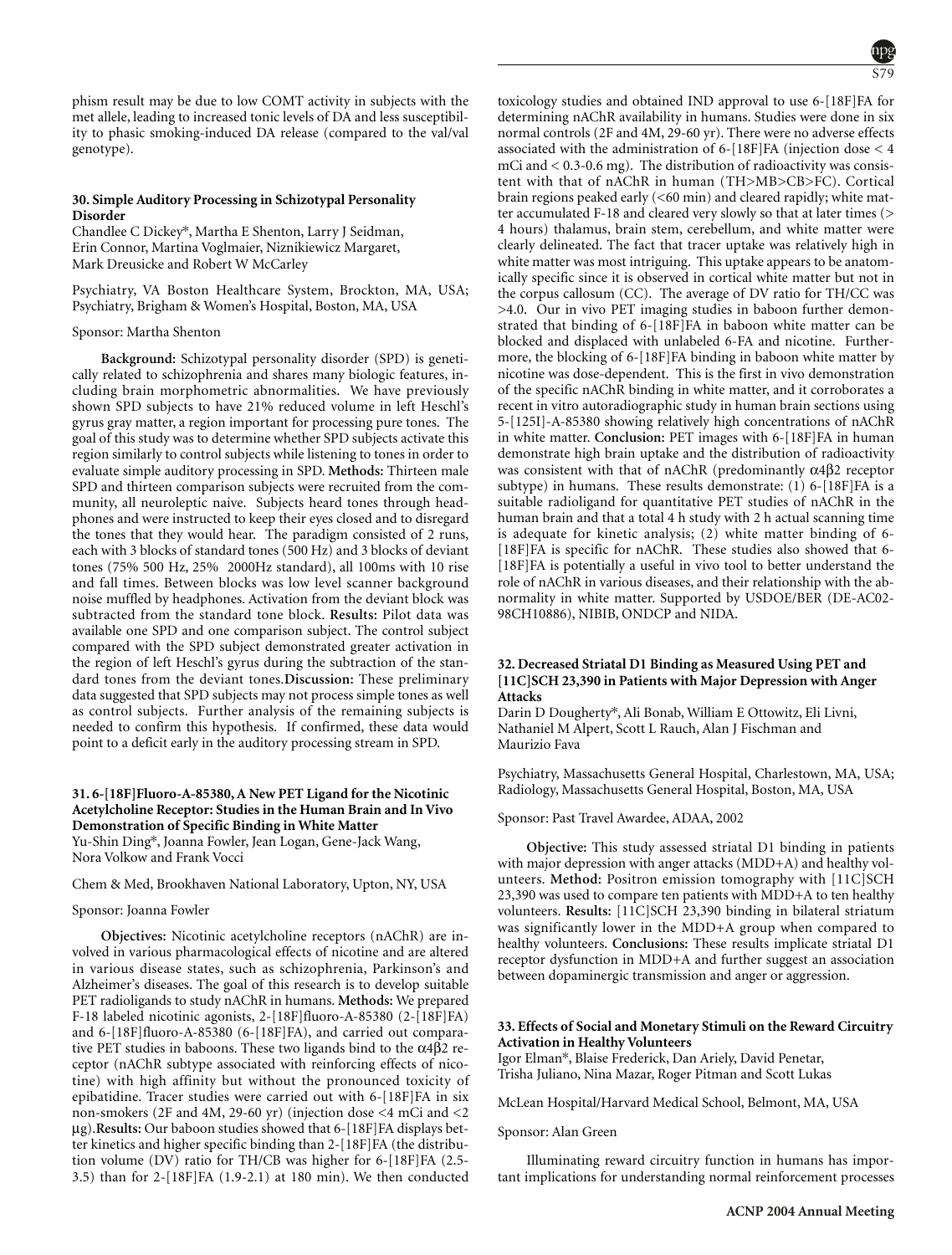and the pathophysiology of neuropsychiatric illnesses. Although extensively investigated in laboratory animals, there is relatively less information about the direct impact of reward stimuli on local metabolic brain function from human studies. Since there are different types of reward, it is likely that individual brain regions may have differential responses predicted on the type of reward. With the aim of determining the differential impact of reward on human brain function, we examined the effects of two distinct categories of reward that were previously demonstrated to reliably activate reward centers in humans, (one social and the other monetary), on local hemodynamic responses using BOLD functional magnetic resonance imaging in 12 healthy volunteers (age=23.3, SD=1.8; 6 females and 6 males). The social reward was viewing attractive vs. average male and female faces. The monetary reward involved financial incentives incorporated in a gambling-like task, which allowed assessment of signal changes that either anticipate or accompany monetary gains and losses under varying conditions of controlled expectation. All images were acquired on a 3 Tesla Siemens Trio MR imaging system; event-related curves were reconstructed and analyzed using an established General Linear Model provided by the BrainVoyager analysis package. An algorithm for acquisition of distortion matched images developed at McLean Brain Imaging Center was employed to ensure correct registration of functional maps with brain structures in regions of severe magnetic field inhomogeneity. Preliminary analysis suggested that the faces task had relatively focal manifestations in medial prefrontal cortex and monetary reward had more diffused cortical and subcortical effects (including nucleus accumbens). A complete analysis including sex differences in brain activations in response to male vs. female faces will be presented.

# **34. Venotrolateral Prefontal Abnormalities May Underlie Depression Risk among Coronary Disease Patients** Ellen Frank\*, Jill Cyranowski, Amelia Versace, John Scott,

Andrea Fagiolini and Matcheri Keshavan

# Western Psychiatric Institute and Clinic, Pittsburgh, PA, USA

**Background:** Although the co-morbidity of depression with coronary artery disease is well established, the pathophysiologic mechanisms possibly underlying this association are poorly understood. In this study, we sought to explore to what extent the presence of coronary artery disease[CAD] affects the phenotypic profile and the in vivo neurobiology of depression as measured by structural MRI and Proton MR spectroscopy. Specifically, in view of their involvement in affect regulation, we examined the possible pathophysiologic role of dorsolateral and ventral prefontal cortex (DLPFC and VPFC). **Methods:** Subjects included consenting adults of both genders, ages 40-65 with either a current MDD(n=15) or  $CAD(n=3)$  and healthy controls (n=13) age 40-65 without cardiac or mood disorders, who match the patient-subjects on the basis of gender and age (within 3 years). Mood and anxiety symptoms were assessed using both standard measures of current symptomatology (HRSD and IDS) and lifetime measures of mood and anxiety spectrum conditions. All subjects underwent an integrated MRI/1H MRS study and the UPMC MR Research center. 3D gradient echo imaging (Spoiled Gradient Recalled Acquisition SPGR) in the coronal plane was emloyed to obtain 128 images covering the entire brain. Morphometric measurements of the VPFC and DLPFC were conducted by trained and reliable raters blind to clinical information and according to methods established inn this laboratory. **Results:** With respect to both current and lifetime mood and anxiety symptoms, the MDD and MDD+CAD groups were quite similar and distinct from the CAD only and control subjects. However, this was not true for the measures of brain pathology. Analyses of covariance (ANCOVA) with age and intracranial volume as covariates revealed a significant group effect, with all patient groups showing significant reductions in right VPFC(p<.007). Patients with comorbid CAD and MDD showed the smallest VPFC volumes. When examined separately, right lateral VPFC (VLPFC)showed a robust effect (p<.001), but not the right medial VPFC. No group differences were seen with DLPFC volumes. **Discussion:** This is, to our knowledge, the first study to examine neuroanatomical correlates of co-morbid mood disorder in coronary disease. Our observations of decreased VLPFC volumes are consistent with functional imaging showing alterations in VLPFC activity in MDD. Decreased VPFC volumes were seen in both depression groups, suggesting that anatomic alterations in this brain region may underlie the etiologically heterogeneous depressive syndrome. Microvascular lesions in VPFC regions in CAD patients may be one of the etiological mechanisms that contribute to such propensity.

# **35. Cortical Gray Matter Volumes in Pediatric Bipolar Disorder** Jean A Frazier\*, Janis L Breeze, Nikos Makris, David Kennedy, Anthony J Giuliano, Martha Herbert, Joseph Biederman, Steve M Hodge, Emily Gerstein, Megan Dieterich and Verne Caviness

### Psychiatry, McLean Hospital, Belmont, MA, USA

**Introduction:** Cortical gray matter volume deficits have been described in adults with bipolar disorder (BPD). However, the presence of such deficits is less well-established in children with BPD. Based on the adult literature, we hypothesized that children with BPD would have cortical gray matter deficits in the frontal and temporal lobes. **Methods:** Thirty-two youth with DSM-IV BPD (ages 6-16 years) and 15 healthy controls (C) underwent structured and clinical interviews, neurological exams, neurocognitive testing and MRI scanning on a 1.5 Tesla, General Electric Signa Scanner. Image parcellation divided the neocortex into 48 gyral-based units per hemisphere, and these units were combined into frontal (FL), temporal (TL), parietal (PL), and occipital (OL) lobes. Volumetric and symmetric differences were examined using two-way (diagnosis and sex) univariate analyses of variance, covarying for age and total cerebrum. Subsequent analyses of four functional units of the PL (post central gyrus, precuneus, superior parietal lobule, inferior parietal lobule) were done using the same statistical approach. **Results:** Relative to controls, the BPD youth had a trend towards a smaller PL (p=0.053). Analysis of functional subsections of the PL indicated that there was a trend towards a difference in the left precuneus portion of the PL (an area with strong connections with the dorsolateral prefrontal cortex) ( $p=0.06$ , BPD $<$  C) and a significant difference in the total post central gyrus ( $p=0.04$ , BPD $<$  C). **Conclusion:** These findings are consistent with reports of cortical gray matter volume deficits in adults with BPD. However, children with BPD showed deficits in the PL cortical gray rather than in the frontal and temporal lobes as reported in adult studies. Additionally, the PL follow-up analyses suggest that areas subserving primary somatosensory processing and playing a role in attentional control, detection of response conflict, response selection and episodic memory retrieval are affected in children with BPD. Further replication of these findings with larger numbers is indicated.

### **36. Insula and Gustatory Inputs to the Caudal Limbic Striatum in the Primate**

Julie L Fudge\*, Michael A Breitbart, Matthew Danish and Valerie Pannoni

Psychiatry/Neurobiology and Anatomy, Univ. of Rochester Medical Center, Rochester, NY, USA

The ventral striatum plays an established role in goal-directed behaviors based on inputs from the amygdala, and other brain regions that mediate emotional processing. Increasing evidence in rodent and primate models indicate that subregions of the striatum caudal to the ventral striatum may also mediate limbic-driven behaviors. We previously found that the central ventral putamen, lateral amygdalostriatal area and caudal ventral putamen which surrounds the amygdalostriatal area in the primate receive strong inputs from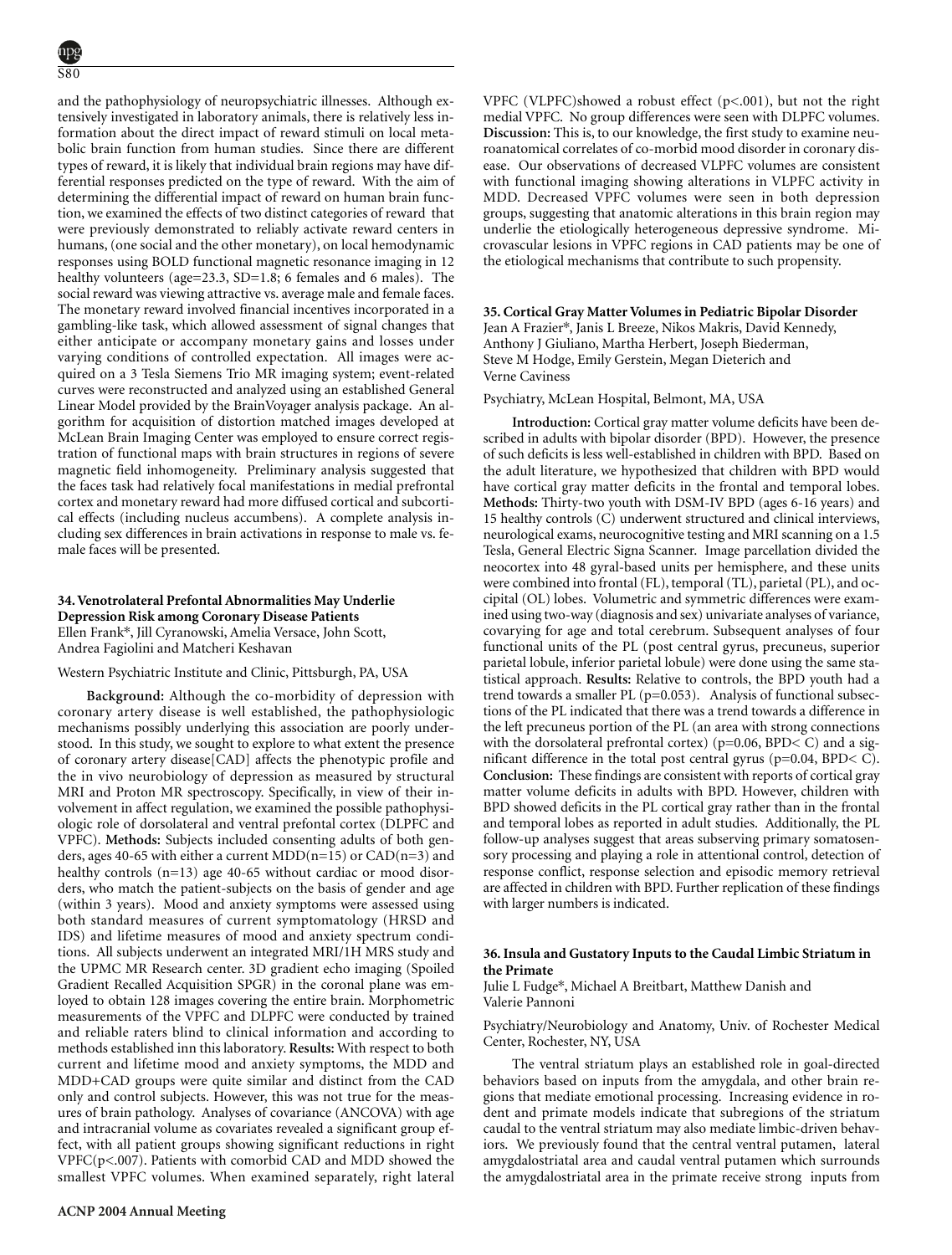the amygdala . This entire area can thus be considered a limbic territory of the striatum. In the present study we sought to determine whether the insula, another structure involved in emotional processing, also projects to these regions. Previous studies indicate that the anterior half of the insula innervates the classic ventral striatum, however, there are few data with respect to the caudal limbic striatum. We used retrograde studies to determine the extent to which specific subdivisions of the insula influence caudal ventral striatal subregions in the primate. Results were verified with anterograde tracer injections into the insula. The agranular and dysgranular insula have a strong input through out the caudal ventral striatal regions that receive input from the amygdala. In contrast, the granular insula makes a modest contribution only to the caudal ventral striatum. The majority of agranular inputs originate in the lateral rostral agranular insula on the caudal orbital surface, and ventral agranular insula. The dysgranular insula projects robustly to all caudal ventral striatal subregions. The gustatory cortex, a paralimbic area adjacent to the agranular insula, also has strong inputs, which overlap those from the insula, in the caudal ventral striatum. Taken together, caudal ventral striatal areas that are limbic-related by virtue of amygdaloid afferents receive significant innervation by the anterior insula. The anterior insula is interconnected with the amygdala, and has recently been implicated in mood induction paradigms. Afferents from the anterior insula, along with those from the amygdala, further support to the idea that the limbic striatum exists along a rostrocaudal continuum.

# **37. Correlations between the Neurochemical Profile Determined with Proton Magnetic Resonance Spectroscopy at 11.7 T and Dopamine and Serotonin Turnover in Rat Brain: Effects of Challenge with Serotonergic Agents**

Navid Seraji-Bozorgzad, Kristen M Haubenreich, Jennifer Tang, Gregory J Moore and Matthew P Galloway\*

### Psychiatry, Wayne State Univ Sch Med, Detroit, MI, USA

While proton magnetic resonance spectroscopy (1H-MRS) is a powerful clinical tool to assess neurochemistry in vivo and MRS-visible neurochemicals represent a unique measurement in intact tissue (i.e. not a tissue extract or a microdialysis sample), their physiological significance remains to be determined. Therefore we sought to determine potential relationships between the MRS-derived metabolomic profile in rat brain and conventional measures of monoamine turnover after a pharmacological challenge. Male rats were treated with saline, the 5HT2 agonist DOI (5 mg/kg sc), or the SERT substrate MDMA (10 mg/kg sc) and sacrificed 60 or 20 min (respectively) later. Regions of interest (2.0x2.5mm punches, ~4mg) from monoamine projection fields were obtained bilaterally and the intact tissue subjected to high-resolution magic angle spinning 1H-MRS (4200Hz, 4C) with a Bruker 500 MHz (11.7T) using a CPMG pulse sequence. Absolute metabolite concentrations (mmolar) were determined with the LCModel using the H2O content measured in each tissue. The contralateral punch from each slice was sonically disrupted in perchloric acid, centrifuged and the supernatant analyzed directly for monoamines and metabolites with an ESA coulometric HPLC-EC. In the anterior medial dorsal striatum, DOI treatment significantly increased DA turnover (ratios), alanine, and glycine whereas 5HT turnover was decreased. MDMA treatment increased 5HT turnover, GABA, and glutathione whereas DA turnover was decreased. Multivariate analysis of principle components readily separated drug treated animals consistent with the changes observed with univariate analysis. Pearson correlation analysis revealed significant relationships in each group: DA turnover correlated with glycine, glutamine, and 1/aspartate in controls; DA turnover correlated with 1/aspartate and 1/glutamate after MDMA treatment; and DOI treatment eliminated correlations between the two measures. When drug treatment results were analyzed combined with controls, MDMA treatment was associated with significant correlations between DA

turnover, 1/aspartate, 1/glutamate, 1/glutathione, and 1/alanine; 5HT turnover was correlated with glutathione. Analysis of the control-DOI data set revealed correlations between DA turnover, alanine, and glycine; 5HT turnover was correlated with glutamine. The results demonstrate the utility of a dual analytical approach (HPLC and MRS) and multivariate analysis of 1H-MRS derived metabolic profile to determine potential physiological relationships of 1H-MRS visible neurochemicals. Moreover, MDMA-induced decreases in DA turnover are associated with increased MRS-visible GABA and DOIinduced increases in DA turnover are associated with decreased MRSvisible glutamate. The causality of these relationships, as well as their robustness and regional specificity, remain to be determined. Finally, the results demonstrate the ability to explore neuronal circuitry using multivariate analysis of multimodal changes in neurochemical profiles. Supported by NIDA 16736 (MPG) and the MJ Fox Foundation for Parkinsons Research.

### **38. XXY (Klinefelter Syndrome): A Pediatric Quantitative Magnetic Resonance Imaging Study** Jay N Giedd\* and Rhoshel Lenroot

Child Psychiatry Branch, NIMH, Bethesda, MD, USA

**BACKGROUND:** 47,XXY, or Klinefelter Syndrome (KS), the occurrence of two X-chromosomes in males, is the most common sex chromosome aneuploidy. XXY is associated with variable but characteristic physical and cognitive/behavioral features. The most consistent physical finding in XXY is hypogonadism. The most consistently documented aspect of cognitive impairment is language-based learning disorders; other reported deficits include impaired auditory processing, attentional difficulties, executive dysfunction, and motor delays. Visual-spatial processing abilities may be relatively preserved. Prior MRI studies of XXY subjects have been small and in older subjects. The objective of this study is to explore the neuroanatomical substrates of these cognitive/behavioral features during development. **METHODS:** Magnetic resonance imaging (MRI) brain scans and IQ testing were performed on 42 subjects with XXY (age range 5.3 to 26.0 years) and 87 healthy XY age-matched control males. MR images were acquired using a 3D-SPGR sequence on a 1.5T scanner (124 axial slices, 1.5mm thick). Scans were registered into standardized stereotaxic space, corrected for non-uniformity artifacts, and segmented using a neural net classification system. White and gray matter surfaces were fitted using a surface deformation algorithm resulting in two linked surfaces of 81,920 polygons each. Cortical thickness was defined as distance between corresponding gray and white matter surface vertices. Tissue classification information was combined with a probabilistic atlas to provide selected region of interest measures. Demographic differences between the groups were assessed with independent samples t-tests. Brain morphometric data was analyzed using both ANOVA and ANCOVA adjusted for total cerebral volume. **FINDINGS:** Lateral ventricle volume was approximately 34% larger and total cerebral volume (TCV) was approximately 7% smaller in subjects with XXY. All regional volumes except parietal white matter were also significantly smaller in the XXY group. When adjusted by ANCOVA for TCV, frontal and temporal gray matter remained significantly smaller in the XXY group. Parietal gray matter was not significantly different after ANCOVA while parietal white matter was significantly larger in the XXY group, indicating a relative sparing of this region. The caudate nucleus was approximately 10% smaller in the XXY group and remained significantly smaller after ANCOVA. The cerebellum was approximately 5% smaller in the XXY group and was not significantly different after ANCOVA. The midsagittal corpus callosum area was not significantly different between groups with or without ANCOVA. The cortex was strikingly thinner in the XXY group in three areas, (1) left inferior frontal, subserving executive functions and inhibition, (2) temporal, subserving functions related to language and social skills, and (3) superior motor, subserving functions of fine and gross motor skills. **INTERPRETATION:** The brain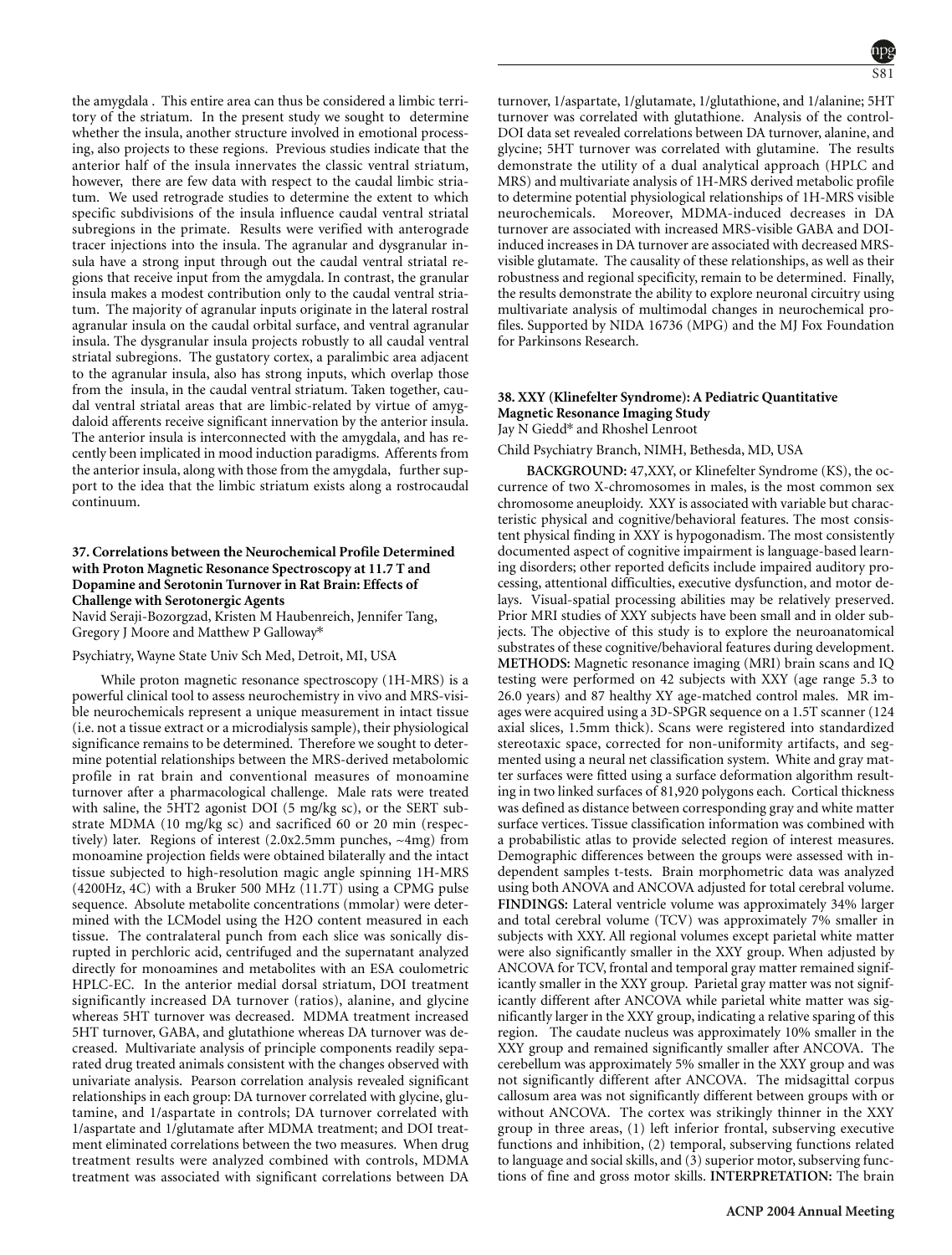imaging findings of preferentially affected frontal, temporal, and motor regions and relative sparing of parietal regions are consistent with observed cognitive/behavioral strengths and weaknesses for XXY subjects. These results suggest that both educational and therapeutic strategies should employ a more syndrome-specific approach that includes visual and hands-on learning as well as attention to early deficits in speech and auditory memory. It should be emphasized that these are group findings and do not imply that all individuals with XXY will have these brain/behavior features. However, exploring group differences between XY and XXY males may increase our understanding the effects of the sex chromosomes and hormones on brain development. Neuroimaging; Other; Prefrontal cortex

### **39. Dynamic Mapping of Cortical Brain Development in Pediatric Bipolar Illness**

Nitin Gogtay\*, Dave Herman, Anna Ordonez, Jay Giedd,

Kiralee Hayashi, Deanna Greenstein, Cathy Vaitiuzis, Tom F Nugent, Liv Classen, Paul Thompson and Judith Rapoport

Child Psychiatry Branch, National Institute of Mental Health, Bethesda, MD, USA

### Sponsor: Judith Rapoport

We report the first quantitative time-lapse movie of cortical development in pediatric bipolar illness, reconstructed from serial brain MRI scans of children with psychosis NOS who became bipolar I at 2- 8 year prospective follow up. Prior MRI studies of gray matter (GM) changes in Bipolar Illness have shown inconsistent results with side to side differences although majority point to the abnormalities in fronto-striato-limbic circuitry. There are no longitudinal studies in pediatric mood disorders where the scans were obtained before and after the onset of Bipolar Illness. Applying novel cortical pattern matching algorithms to longitudinal brain MRI scans obtained before and after the onset of Bipolar I illness, we have created 3-D time lapse sequence of cortical development in the Bipolar I Illness. Twenty-four 3D (1mm isotropic) T1-weighted fast SPGR MRI scans were acquired from 8 children and adolescents, scanned repeatedly every 2 years, before and after the onset of bipolar illness, and compared with 42 scans from 14 age and sex matched healthy controls prospectively scanned at same time points. For both groups, 3D maps localizing brain changes were derived using gyral anatomy across subjects and time. A quadratic statistical model, with random effects, was fit to the profile of gray matter density against time, at each of 65,536 cortical points. Ratio maps of GM density of bipolar subjects over healthy controls were created and animated to create a time-lapse movie. This revealed significant regional GM change across the brain surface in bipolar subjects with side to side differences. The prefrontal cortical regions, temporal poles and inferior parietal cortex on the left side appeared to enlarge with the onset of bipolar illness, while these regions on the right side showed reduction in GM volume. The anterior and subgenual cingulate cortices also showed GM loss prominently on the right side. Our results indicate that the children with Bipolar Illness, despite being on similar medications, follow a different brain developmental trajectory compared to the children with schizophrenia. These results also highlight the importance of prefrontal and corticolimbic circuitries in the pathogenesis of bipolar illness.

### **40. Hormones Modulate Brain Activity in Affective Arousal in Normals: Implications for Sex Differences in Psychiatric Disorders** Jill M Goldstein\*, M Jerram, R Poldrack, B Harlow and N Makris

Psychiatry, Massachusetts Mental Health Center & Brigham & Women's Hospital, Boston, MA, USA; Psychiatry, Massachusetts General Hospital, Boston, MA, USA

# Sponsor: Carl Salzman

Numerous behavioral studies have reported associations between mood and menstrual cycle status, independent of cognitive function and correlated with autonomic nervous functioning, particularly increased negative emotions & greater autonomic responsivity when estrogen is low. However, there are no imaging studies of the role of hormones in brain activity associated with affective regulation. An understanding of how hormones may mediate brain activity involved in affective arousal is important for an understanding of how this may go awry in a number of major psychiatric disorders. This fMRI study investigated the associations between brain activity in regions implicated in aversive affective arousal and hormonal status in normal women at two points in the menstrual cycle and in men. Brain regions of interest (ROIs) included nuclei in the hypothalamus, amygdala and brainstem, and frontoorbital cortex and anterior cingulate gyrus, brain regions involved in affective arousal and the hypothalamic-pituitary-adrenal (HPA) system. We hypothesized greater activation in women during early follicular compared with ovulation and that these ROIs in men would activate similarly to women in the early follicular phase. Twelve normal premenopausal women and ten men, selected to be comparable to the women sociodemographically, were recruited from a normal population study to participate and scanned twice (women at early follicular & ovulation & men, two weeks apart). Subjects undergoing fMRI were presented with slides from the International Affective Picture System (IAPS) designed to induce an emotion of negative valence and high arousal or neutral valence and low arousal; galvanized skin response (GSR) & heart rate were also collected. Using ROI analyses with SPM99, analyses were performed within each menstrual condition, comparing conditions, and comparing men to each condition. When activations during the two cycle conditions were directly compared, significant increases in BOLD signal changes (5-voxel minimum, at p=.005) in hypothesized central amygdala (effect size (ES)=3.38), ventromedial & paraventricular (PVN) nuclei (ES=3.36), frontoorbital cortex (BA47; ES=3.03), anterior cingulate (BA32; ES=2.80), and peripeduncular brainstem nucleus (ES=3.17) were found at early follicular compared to ovulation. Increased activations in these ROIs during early follicular were significantly correlated with autonomic arousal. Activations in men were similar to women during early follicular. Thus, findings demonstrated activation of brain regions implicated in agonistic behavior, or the "stress response", and HPA activity, and correlated with autonomic arousal. Further, we demonstrated significant BOLD changes at two points in the menstrual cycle, suggesting gonadal hormonal effects on BOLD changes in brain regions associated with agonistic behavior. Our findings suggest that estrogen has a moderating effect on a hyperaroused state in women, consistent with animal studies demonstrating an inhibitory role of estrogen on neuronal activity in the hypothalamus. Evidence from our current studies on the role of neuroendocrine dysfunction in mediating affective dysregulation in major psychiatric disorders with known sex differences will be discussed.

# **41. Temperamental Resiliency Modulates the Effects of Early Stress on Reward-Related Circuitry**

Mary Heitzeg\*, Joel T Nigg, Robert A Zucker and Jon-Kar Zubieta

Department of Psychiatry, The University of Michigan, Ann Arbor, MI, USA; Addiction Research Center, The University of Michigan, Ann Arbor, MI, USA

### Sponsor: John Greden

Repeated exposure to stress early in life has lasting effects on stress-related neurobiological systems, including the HPA axis, serotonin, dopamine, and brain memory systems (hippocampus, amygdala and prefrontal cortex), and increases the risk of later psychiatric disorders, including substance abuse and depression. Temperamental resiliency is the ability to adapt flexibly to stress, reflecting individual differences in heritable personality tendencies, and is believed to serve as a moderator of risk for psychopathology. In the present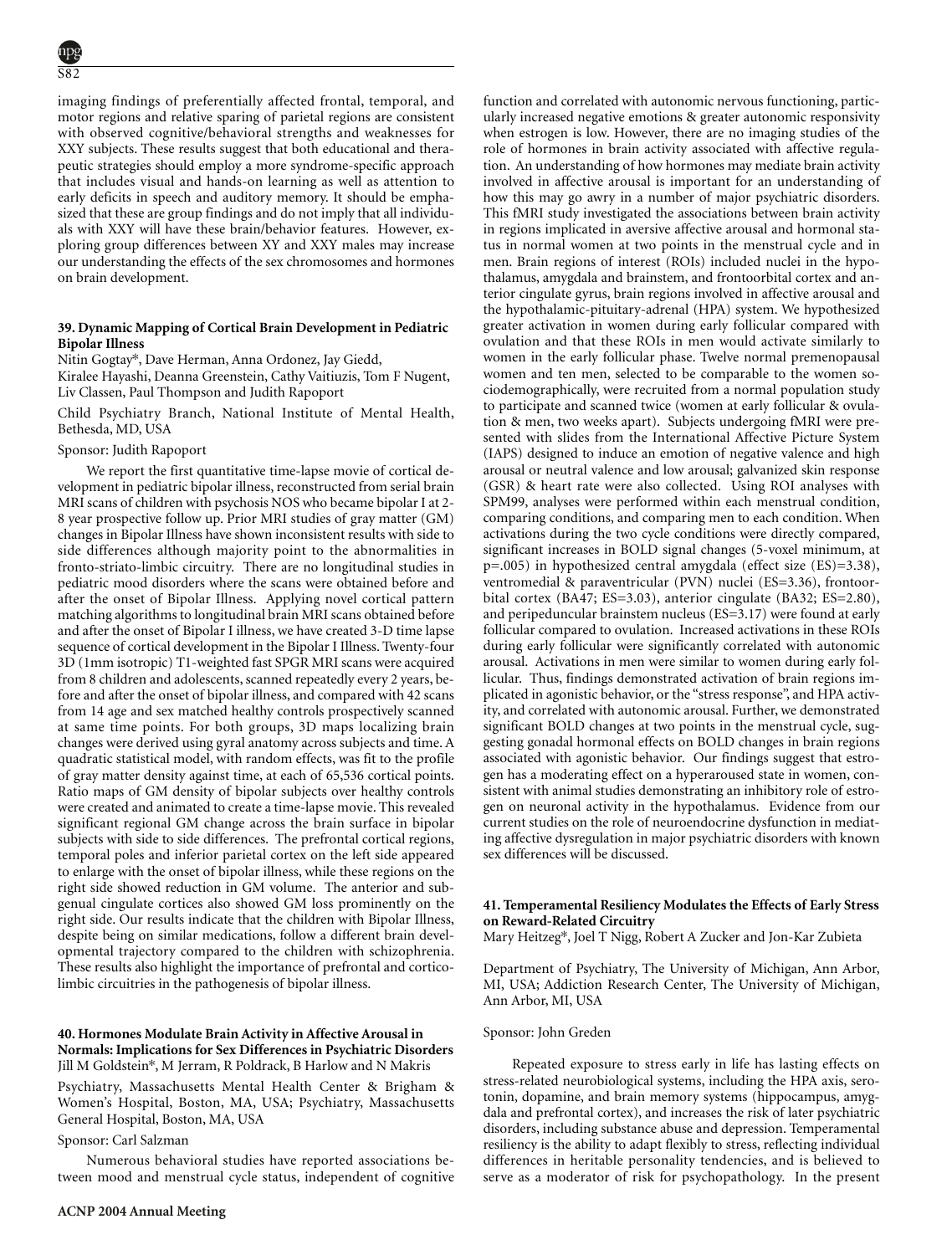study we investigated the effects of temperamental resiliency on brain responses to negative affective stimuli in adolescents with high or low levels of early-life stress. We used fMRI in a sample of 26 adolescents drawn from the ongoing University of Michigan/Michigan State University Longitudinal Study of alcoholic probands and matched control families. Early stress was measured for each participant using scores from the Coddington's Social Readjustment Rating Scale. This questionnaire is filled out by the parents of each participant every three years, starting when the participant is 3 to 5 years old. It inquires about life events that occurred during the past 6 and 12 months of the child's life, and whether that event was positive or negative for the child. Temperamental resiliency was measured using the California Child Q-sort which is completed by a test administrator who knows the child and the family. It involves 100 statements that portray a variety of behavioral adaptations and the administrator sorts these into a normally distributed pattern that ranges from the most to the least salient descriptors of the child's behavior. We found that those adolescents who had high levels of early-life stress and also high resiliency had increased activity in the ventral striatum and extended amygdala in response to negative words compared with those who had high stress but low resiliency. This difference was not observed in those with low levels of early-life stress. These data provide important information on the early neurobiological processes associated with the later development of psychopathology in adolescence and early adulthood and may have relevance for early intervention and prevention.

# **42. In Vivo Evaluation of A New PET Radioligand for the Metabotropic Glutamate 1 Receptor**

Henry Huang\*, Rajesh Narendran, Ningning Guo, Olivier Guillin, Zhihong Zhu, Sung-A Bae, Dah-Ren Hwang, Francois Bischoff, Anne S Lesage and Marc Laruelle

Department of Psychiatry, Columbia University, New York, NY, USA

#### Sponsor: Marc Laruelle

**Introduction:** The metabotropic glutamate subtype 1 receptor (mGlu1) is an important protein in the regulation of glutamate transmission in the brain. Over-stimulation of this receptor has been implicated in a number of neuropsychiatric disorders such as ischemia, epilepsy and anxiety. However, elucidation of this receptor subtype's function and its involvement in diseases has been hampered by the lack of selective radioligand. The goal of this study was to label with C-11 the potent and selective mGlu1 receptor antagonist R176898 (Ki 0.5 nM for mGlu1), and evaluate its potential as a PET radioligand for the in vivo imaging of mGlu1 receptor. **Methods:** [C-11]R176898 was prepared by Stille coupling of its trimethyltin precursor with [C-11]methyl iodide. Biodistribution studies in rats were performed under control conditions and with blocking agents. MincroPET imaging experiments were conducted with the Concord R4 microPET camera, following injections of high and low specific activity [C-11]R176898. **Results:** Preparation of [C-11]R176898 was carried out by reaction of the trimethyltin precursor with [C-11]methyl iodide, with Pd<sub>3</sub>dba<sub>3</sub> and tri-(o-tolyl)phosphine as catalysts. The final product was produced in high radiochemical yield (>30%), high specific activity, and >99% radiochemical purity. Ex vivo biodistribution study in rats indicated a high uptake of [C-11]R176898 in the brain  $(\%ID/g > 1$  at 10 min after injection). The highest activity level was found in the cerebellum, followed by hippocampus, striatum, frontal cortex, and medulla, in a rank order consistent with the distribution of mGlu1 receptor in rat (1). At 30 min post-injection, the cerebellum/medulla activity ratio was  $\sim$ 5, indicating a high degree of specific binding. Moreover, binding in mGlu1 receptor-rich regions such as cerebellum, hippocampus, and striatum was reduced to the level in the medulla by pre-treatment of the rats with R176898 or R206775, another selective mGlu1 antagonist (2 mg/kg each), but unaffected by MPEP (2 mg/kg), a selective mGlu5 antagonist, thus underlining the binding specificity and selectivity of [C-11]R176898 to the mGlu1 receptor in the rat brain. PET imaging experiments in a rat confirmed the findings of ex vivo biodistribution studies. Whe the rat was injected with high specific activity [C-11]R176898, radioactivity level rapidly increased in the cerebellum and peaked at  $\sim$ 10 min after injection. Moderate activity levels were also found in the hippocampus and striatum, and lower levels in the cortex. When the rat was given low specific activity [C-11]R176898, activity uptake was homogeneous across brain regions, indicating a blockade of the [C-11]R176898 binding sites by the cold compound R176898. **Conclusions:** Ex vivo distribution studies and in vivo PET imgaing experiments in rats demonstrated that binding of the new PET radioligand [C-11]R176898 in the rat brain is specific and selective to the mGlu1 receptor. It is therefore conluded that [C-11]R176898 is a suitable PET radioligand for the in vivo labeling of mGlu1 receptor in rats. 1. Mutel V et al (2000) J Neurochem 75:2590

### **43. Relationship of 5-HT1A and 5-HT2A Activity to Behavioral Inhibition in Healthy Women**

Ursula F Bailer, Walter H Kaye\*, Guido K Frank, Shannan E Henry, Julie C Price, Carolyn C Meltzer, Lisa A Weissfeld, Angela Wagner, Claire W McConaha and Chet A Mathis

Psychiatry, University of Pittsburgh, Western Psychiatric Institute & Clinic, Pittsburgh, PA, USA

**Background:** Recent brain imaging studies, using monoamine radioligands in healthy subjects, have found negative relationships between 5-HT1A receptor binding and aggression (Parsey et al 2002), or self-transcendence (Borg et al 2003), or anxiety (Tauscher et al 2001) in frontal, temporal, and cingulate cortical regions, as well as negative correlations with 5-HT2A receptor binding and harm avoidance (HA) in frontal and parietal regions (Moresco et al 2002). **Methods:** We tested such relationships with the Temperament and Character Inventory (TCI) and the Spielberger State-Trait Anxiety Inventory (STAI) in 24 healthy women (HW) (age:  $24.5 + 5.7$  years, BMI:  $21.8 +$ 1.5 kg/m2). PET and [11C]WAY100635 binding potential (BP) was used to assess pre- and postsynaptic 5-HT1A receptors in 16 HW and [18F]altanserin BP was used to assess postsynaptic 5-HT2A receptors in 20 HW. **Results:** HW showed significantly (p < .05, corrected for multiple comparisons) negative relationships between [11C]WAY100635 BP and novelty seeking or self-transcendence in frontal, temporal, cingulate, and parietal regions. No significant relationships were found for behavior and brain regions for [18F]altanserin BP. However, there were significant negative interactions between novelty seeking and a ratio of [11C]WAY100635 BP to [18F]altanserin BP in the medial orbital frontal cortex ( $r = -0.72$ ; p = .01), sub-and pregenual cingulate ( $r = -0.62$ ;  $p = 0.03$  and  $r = -0.74$ ;  $p = 0.03$ .006 respectively), lateral temporal cortex ( $r = -.74$ ;  $p = .005$ ) and parietal cortex ( $r = -.65$ ;  $p = .02$ ). **Conclusion:** These findings add to a growing literature that raise the possibility that increased 5-HT1A receptor activity is associated with behavioral inhibition in healthy human subjects. In comparison, high novelty seeking, aggression, or self-transcendence may reflect a loss of inhibition. We also found that interactions between [11C]WAY100635 and [18F]altanserin binding were substantially associated with novelty seeking. Since cortical 5- HT1A and 5-HT2A receptors are co-localized and interact to control descending excitatory input into limbic and motor structures (Amargos-Bosch et al 2004), such interactions may modulate the expression or inhibition of a range of behaviors. For example, mixed 5-HT2A/1A agonists, e.g. psilocybin, seem to disrupt the 5-HT1A/2A balance by driving 5-HT2A activity, and thus resulting in excessive neuronal output contributing to extremes of disinhibition and disorganization.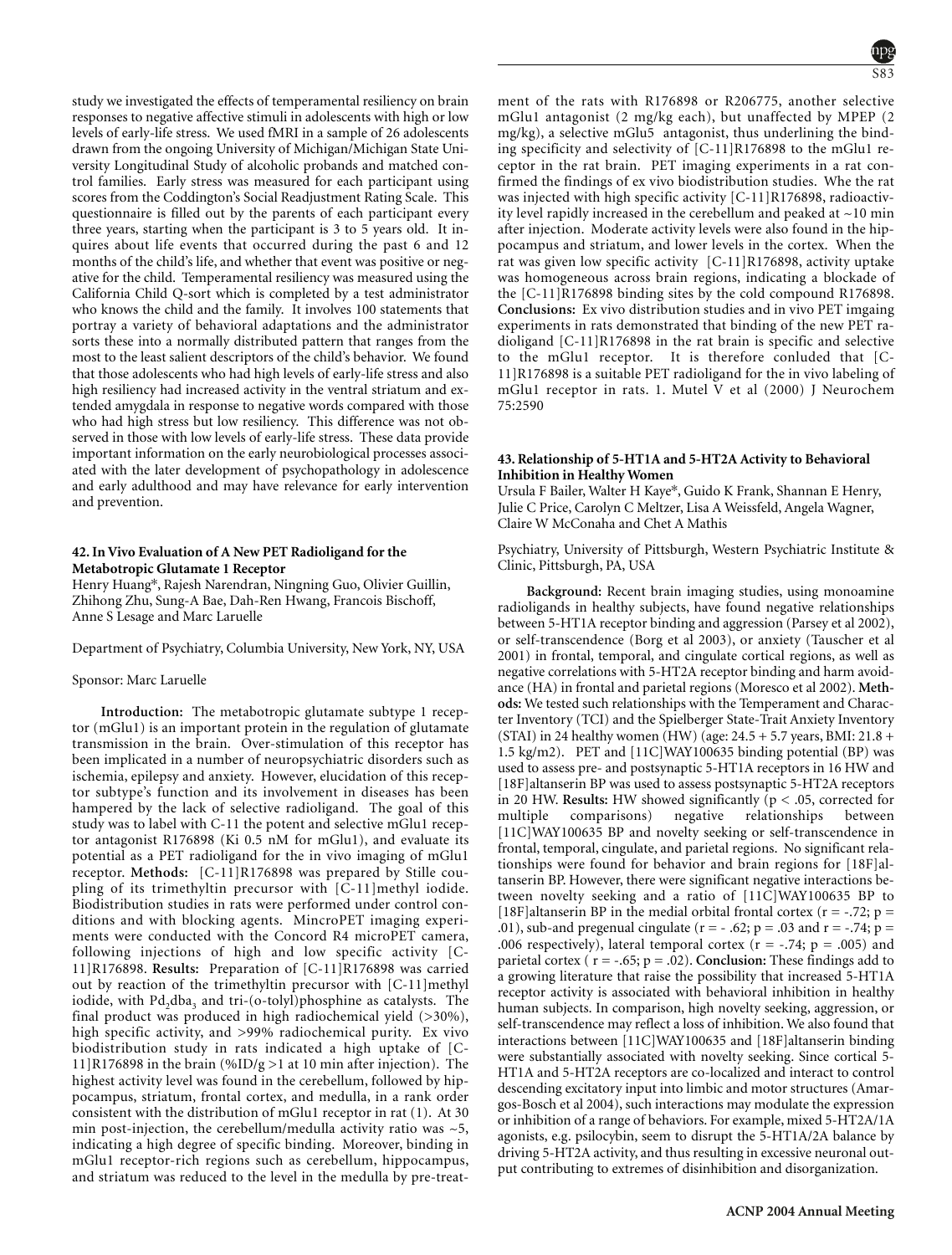**44. Evaluation of a Benzodiazepine Receptor Agonist PET Radioligand, [11C]Triazolam, for Response to Pharmacologically Induced GABA Concentration Changes in Baboon Brain** Lawrence S Kegeles\*, Dah-Ren Hwang, Rikki Waterhouse, Yiyun Huang, Rajesh Narendran, Peter Talbot and Marc Laruelle

Psychiatry, Columbia University, New York, NY, USA; Radiology, Columbia University, New York, NY, USA

# Sponsor: Herbert Pardes

**Introduction:** In vitro studies have suggested that agonist but not antagonist ligands at the benzodiazepine receptor (BDZR) site of the GABA-A receptor complex may show sensitivity to GABA levels by demonstrating concentration-dependent changes in affinity. These studies suggest that the established antagonist PET radioligand [11C]flumazenil does not respond to GABA concentration variations. An agonist ligand, [11C]triazolam, has previously been developed [1] and its properties evaluated [2] including test-retest reliability, blocking studies, and tracer kinetics modeling. The purpose of the current study was to evaluate in vivo response of this ligand to pharmacologically induced GABA level increase in baboon brain. **Methods:** Radiochemistry, anesthesia, arterial input function determination, region of interest (ROI) definition, and tracer kinetic modeling determination of total distribution volume, VT, for [11C]triazolam were as previously described [2]. Four 2-scan sessions each consisting of a 90-minute baseline scan followed immediately by i.v. administration of 300 mg/kg of the GABA-elevating anticonvulsant medication gamma-vinyl GABA (GVG), followed 3 hours later by the second scan (8 scans) were performed in 3 male baboons. **Results:** Injected dose, specific activity, and plasma clearance of radioligand were not different by repeated measures ANOVA between baseline and post-GVG scans. High testretest reliability was previously reported across ROIs (centrum semiovale, brainstem, striatum, temporal cortex, frontal cortex, occipital cortex): VT variability averaged 5.90 ± 3.51% across regions and intraclass correlation coefficient was greater than 0.99 for all regions [2]. These ROIs exhibited no significant changes in VT induced by GVG administration (repeated measures ANOVA, p values ranging from 0.38 for occipital cortex to 0.52 for striatum).**Conclusions:** These studies failed to show an affinity shift of [11C]triazolam for the BDZR under pharmacologically induced elevation of GABA levels in baboon brain. The main study limitation was performance of the scans under conditions of general anesthesia with isoflurane, which may mask the GABAergic effects of GVG. Definitive evaluation of this or other agonist BDZR PET radioligands for responsivity to GABAergic tone will require studies with non-GABAergic anesthesia or no anesthesia. References: [1] Bottlaender M, Brouillet E, Varastet M, Le Breton C, Schmid L, Fuseau C, Sitbon R, Crouzel C, and Maziere M. J Neurochem 62: 1102-1111 (1994); [2] Kegeles LS, Hwang D-R, Waterhouse RN, Huang Y, Narendran R, Talbot PS and Laruelle M. J Nucl Med 44: 222P (2003); Grant support: NIMH, Lieber Center, Ritter Foundation.

# **45. Dissociation of the Effects of Childhood Trauma and Major Depression on the Neural Correlates of Emotional Memory** Clinton Kilts\*, Timothy D Ely, D. J Newport, Robin E Gross, Stephan Hamann and Charles B Nemeroff

Psychiatry and Behavioral Sciences, Emory University School of Medicine, Atlanta, GA, USA

Enhanced memory for emotional stimuli represents an evolutionary and social advantage, and the theoretical basis of psychopathology related to mood and anxiety disorders. As part of the Emory Conte Center studies of early life stress (ELS) we extended a previous  $[{}^{15}O]H$ <sub>2</sub> positron emission tomography (PET) study of neural processes related to emotional memory (Hamann et al., 2:289,1999) to a comparison of groups of adult women with/without histories of childhood abuse (+ELS/-ELS) and with/without current major depression and PTSD (+MDD/-MDD). PET images were acquired during the experiential processing of sets of visual images that were emotionally positive or negative (IAPS), or nonemotional neutral or interesting. Co-acquired behavioral data included ratings of the degree of emotional arousal and valence, and interest of the viewed image sets, and short-term  $(\sim 10 \text{ min})$  and long-term  $(1 \text{ week})$ recognition memory for the viewed images. The +ELS and -ELS groups differed markedly in the neural response to the negative images with the +ELS group demonstrating a robust activation (relative to the neutral images) in the amygdala, hippocampus, hypothalamus, fusiform gyrus and the orbital and dorsal medial prefrontal cortex; the groups did not differ for the positive images. These results are consistent with the association of ELS with an exaggerated perceptual and self-referential processing of negative, but not positive emotional stimuli. Comparison of the +ELS/+MDD and +ELS/-MDD groups indicated that the +ELS effect on neural processing was attributable to the current presence of a MDD/PTSD diagnosis. These results suggest that MDD is associated with an exaggerated neural response and negative affective processing bias, perhaps modulated by a history of childhood abuse. Supported by NIMH058922

### **46. Emotion Processing in Borderline Personality Disorder: A Functional MRI Perspective**

Harold W Koenigsberg\*, Larry J Siever, Xiaodong Guo, Antonia S New, Marianne Goodman, Hu Cheng, Jeremy Silverman and Isak Prohovnik

Psychiatry, Mount Sinai School of Medicine, New York, NY, USA; Psychiatry, Bronx Veterans Affairs Medical Center, Bronx, NY, USA

# Sponsor: Jack Green

Emotional instability is a core feature of borderline personality disorder (BPD). It is associated with highly disabling symptoms of BPD, such as suicidality, inappropriate anger, stormy relationships and identity disturbances. The biological underpinnings of the emotional instability in BPD are poorly understood.We employed functional MRI to compare patterns of regional brain activation in BPD patients and healthy volunteers as they process positive and negative emotional stimuli. Method: Blood oxygen level dependent (BOLD) fMRI images were acquired while eleven BPD patients and nine healthy volunteers viewed emotion inducing pictures of negative and positive emotional valence, selected from the International Affective Pictures System (IAPS). Activation data were analyzed with SPM99 ANCOVA models to derive the effects of diagnosis and stimulus type, as well as covariance with disease severity (quantified as self-reported levels of affective instability). Results: BPD patients demonstrated more extensive activation when viewing negative compared to positive pictures, and this difference was significantly greater than in controls. Greater activation to negative stimuli was observed in a network including the ventrolateral prefrontal cortex (BA47), the anterior and medial frontal cortex (BA9, BA10), and the cerebellum. Greater response to negative stimuli in BPD patients was significantly correlated with emotional instability, in the cingulate gyrus, fusiform gyrus, hippocampal and amygdala regions and precuneus. Conclusions: These findings suggest that BPD patients with affective instability process emotional stimuli via differently allocated brain networks than healthy control subjects.BPD patients appear to show greater activation of cerebellar structures and of brain regions involved in self-referential activity than do healthy volunteers when processing negative emotional pictures.

### **47. Developing Functional MRI Detection of Deception**

Frank A Kozel\*, Kevin A Johnson, Qiwen Mu, Emily L Grenesko, Steven J Laken and Mark S George

Center for Advanced Imaging Research, Medical University of South Carolina, Charleston, SC, USA; Ralph H. Johnson VA Medical Center, Charleston, SC, USA

# Sponsor: Mark George

**Introduction:** Deception, defined as the purposeful misleading of another, is ubiquitous in society. In two previous studies, we have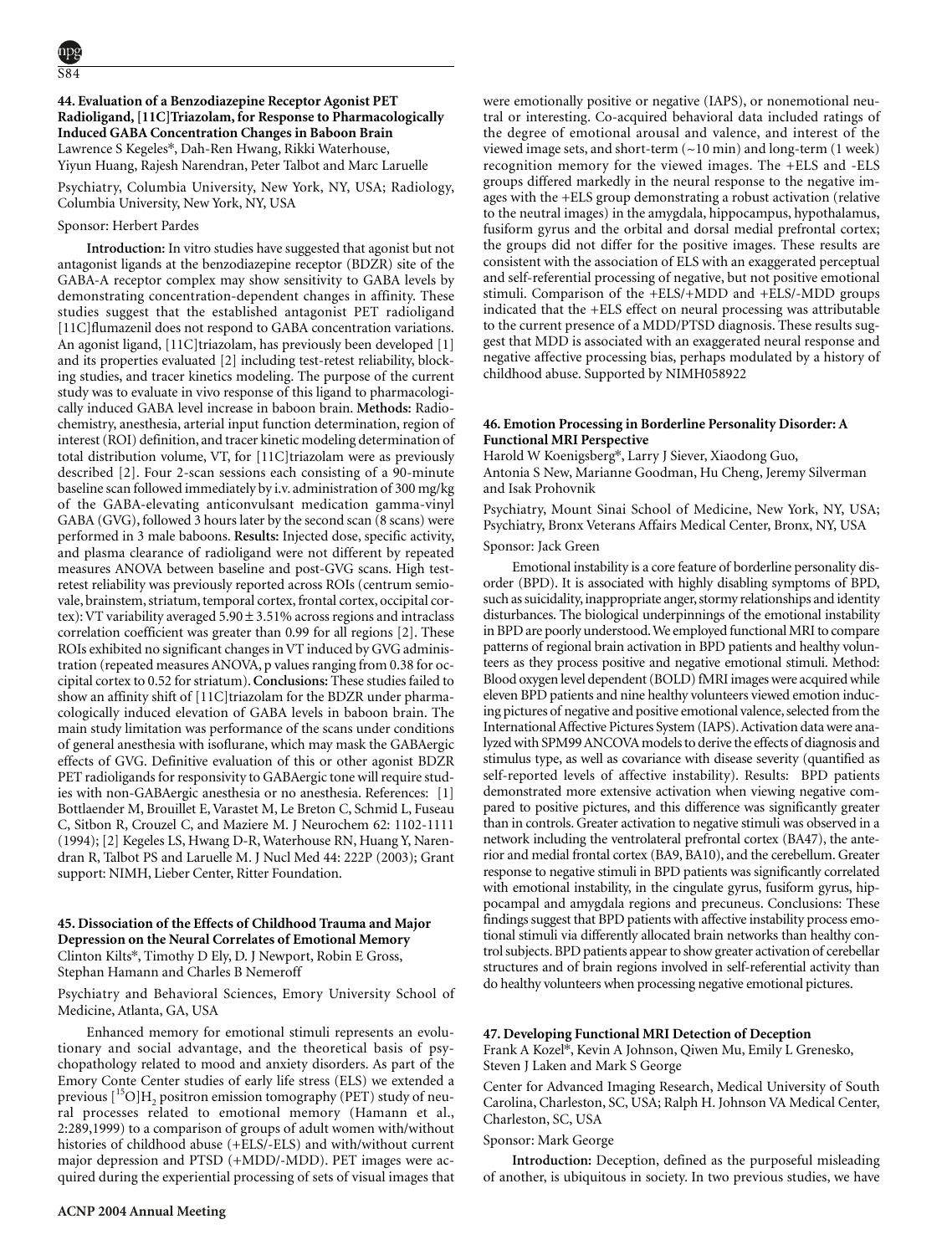shown five areas of the brain (right orbitofrontal, anterior cingulate, middle frontal, inferior frontal and left middle temporal) that are consistently more active when telling a lie versus telling the truth at the group level of analysis (Kozel et al 2004a; Kozel et al 2004b). Unfortunately, at the individual level, the results were not consistent. Others have also found group, but not individual, differences in deception (Ganis et al 2003; Langleben et al 2002; Lee et al 2002; Spence et al 2001). In an attempt to improve the predictability of individual results, we have acquired data with 30 subjects in which to build a model to reliably distinguish deception from truth. This model is now being tested in a subsequent group of 30 subjects. **Methods:** Healthy men and women age 18 to 50 years were recruited. Subjects were initially consented and screened using SCID, urine drug test, pregnancy test, history, physical and Annette Handedness scale. For the imaging portion of the experiment, subjects were given a choice of two objects to "steal." They took one of the objects and placed it in a locker. Subjects were then scanned while being visually presented with a series of questions. The questions were regarding whether they took either object, as well as neutral and control questions. Subjects answered yes or no using a response glove. The BOLD fMRI scans (Philips 3T, EPI with SENSE factor of 2, TR 1.867, FOV 208, matrix 64x64, 36 axial 3 mm slices) were acquired while the subjects read and answered the questions using IFIS. Functional MRI analysis was performed using SPM2. Functional imaging dating was realigned and unwarped, slice timing corrected, spatially normalized and spatially smoothed. Individual t-maps were generated for various contrasts including Lie minus True, Lie minus Neutral, True minus Neutral, Lie minus Control and True minus Control as well as the inverse of these contrasts. To build the model, a random effects group analysis of Lie minus True was used to determine significant ( $p$ <0.05, FDR,  $k$ >20) clusters. Applying these clusters as regions of interest for each individual subject's contrast of Lie minus True, 3 of the 11 significant clusters accounted for 26 of 30 subjects having a significant activation. These three clusters were chosen as regions of interest to apply to individual t-maps of contrasts Lie/Truth minus Neutral/Control. **Results:** For the model building stage, 30 subjects (13 women, 1 left handed, average age  $30.4 \pm 8.3$  years) were scanned. The group analysis of Lie minus True had significant (p<0.05, FDR, k<20) activation in the 5 regions previously identified. The three clusters identified as having the best predictive value were located in the right anterior cingulate, right orbitofrontal/inferior frontal and right middle/inferior frontal regions. Using these clusters as regions of interest, we were able to differentiate lies from truth using a subtraction technique with 93% sensitivity and 93% specificity. **Conclusion:** The principle finding of the first half of this study is that a model can be developed which could potentially predict deception with high sensitivity and specificity. Because these data were used to build the model; however, they cannot be used to test the model. The subsequent 30 subjects being scanned will be used to test the sensitivity and sensitivity of this method in a healthy population. These results will be presented.

### **48. Neurodevelopment of Fronto-temporal Connectivity: A DTI Study of Normal Adolescence**

Todd Lencz\*, Peter B Kingsley, Babak A Ardekani, Barbara A Cornblatt, Vivian Kafantaris, Anil K Malhotra, Philip R Szeszko and Kelvin O Lim

Dept. of Psychiatry Research, The Zucker Hillside Hospital, Glen Oaks, NY, USA; Dept. of Psychiatry, Albert Einstein College of Medicine, Bronx, NY, USA

# Sponsor: Past Travel Awardee, Memorial, 2003

**Background:** With the recent introduction of diffusion tensor imaging (DTI), increasing attention has been paid to white matter (WM) abnormalities in schizophrenia. However, there have been no DTI studies specifically examining WM neurodevelopment in normal adolescence, when schizophrenia begins to manifest. In the present cross-sectional study, DTI was used to examine changes in WM



microstructure during adolescence. It was hypothesized that fractional anisotropy (FA) would increase with age in the critical frontotemporal connections that have been found to be aberrant in schizophrenia. **Subjects:** Subjects were 25 adolescents (15F/10M), ranging in age from 11.8-20.4 years (Mean/SD=15.2/2.1). Male and female subjects did not differ in age  $(p>0.65)$ . All were free of any history of psychotic disorders, major depression, and substance abuse/dependence, were neurologically normal, were not taking psychotropic medications, and had no first degree relatives with psychotic illness. **Methods:** Subjects were scanned on a 1.5 Tesla GE EchoSpeed MR scanner, using a pulsed gradient, spin-echo, single-shot echo-planar imaging method (TR=6s/TE=106ms; matrix=128; FOV=24cm; b=860s/mm2; NEX=4; 18 5mm contig. AC/PC-aligned slices). Diffusion was measured along six non-collinear directions, and an acquisition without diffusion weighting (b=0) was also acquired. After correction for eddy current distortion and movement, FA was computed for each voxel following derivation of eigenvalues/eigenvectors from the tensor; FA maps were then warped into Talairach space, using transformation parameters obtained from high-resolution 3D anatomic images (Ardekani et al., Neuroreport, 14:2025-2029). Spatially normalized FA maps were reconstructed with 1mm isotropic voxels and smoothed (6mm Gaussian). Voxelwise analyses of the relationship of age to these FA maps were conducted in SPM2 (simple correlation model). Nonlinear effects were modeled using the square and square root of age. Threshold for statistical significance (height) was set at p<.001 (min.100 contig. voxels). Significant regions were identified using the fiber tract atlas of Wakana et al. (Radiology, 230: 77-87). **Results:** Statistically significant, positive correlations of FA with age were obtained in three fronto-temporal association tracts: left and right uncinate fasciculus and left arcuate fasciculus. The left inferior longitudinal fasciculus was also positively correlated with age. At slightly lower thresholds, age was correlated with FA along the inferior fronto-occipital / longitudinal fasciculi bilaterally, running posteriorly through the temporal lobe from the uncinate to the arcuate. The only other significant result was obtained in right prefrontal cortex (superior corona radiata / paracingulate gyrus). Results did not change with nonlinear age terms. No statistically significant inverse correlations between FA and age were found. **Conclusions:** Findings suggest that WM coherence increases in fronto-temporal association fibers, particularly in the left hemisphere, across the adolescent years. These fibers, which connect critical brain regions such as Broca's and Wernicke's areas, are essential for normal language development. Combined with the prefrontal/ paracingulate region, these are precisely the WM tracts that have been reported to be abnormal in DTI studies of schizophrenia, which may represent a failure of normal neurodevelopmental processes of adolescence.

# **49. HPA Axis Dysregulation in Panic - Accumulating Evidence for a Non-Hypothalamic Source**

James L Abelson\*, Samir Khan and Israel Liberzon

Psychiatry, University of Michigan, Ann Arbor, MI, USA

### Sponsor: Israel Liberzon

**Background:** Evidence from animal work indicates that CRH is an important neurotransmitter in central circuits that mediate anxiety. This suggests a possible role for CRH and the HPA axis in the pathophysiology of anxiety disorders such as panic. There is evidence of HPA axis dysregulation in some studies of panic patients, but results have been inconsistent, suggesting that HPA axis dysregulation may not play a primary, etiologic role. Panic patients have shown inconsistent responses to CRH infusion and dexamethasone suppression, no HPA response in some laboratory panic models, and possibly elevated baseline ACTH levels in some challenge paradigms. We have examined HPA axis activity in a resting state paradigm and 2 challenge models. Our cumulative data suggest that any HPA axis dysregulation that may be found in panic patients likely comes from non-hypothalamic sources. **Methods:** Panic patients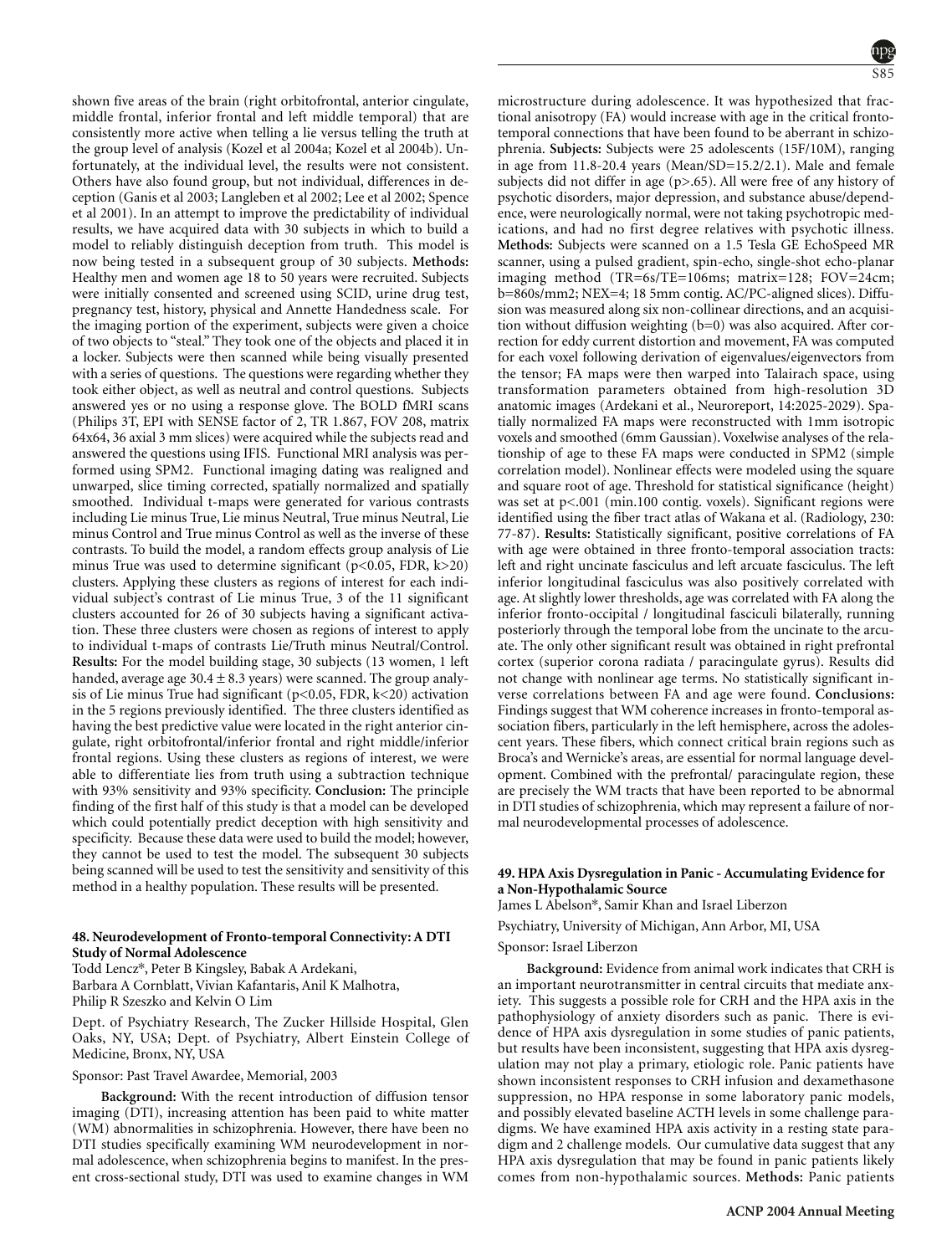were studied in three contexts: (1) at rest over a full circadian cycle, (2) before and after activation by a panicogenic respiratory stimulant (doxapram) that does not directly stimulate the HPA axis, and (3) before and after a CCK-B agonist that is panicogenic and does directly stimulate the HPA axis. **Results:** Panic patients had elevated overnight cortisol levels, which correlated with degree of sleep disruption. Overall ACTH and cortisol levels were higher in the doxapram challenge paradigm than in the resting state study, and this paradigm-related elevation was exaggerated in panic patients; but doxapram itself was able to elicit panic without associated HPA axis activation. Panic patients appear to have an exaggerated ACTH response to pentagastrin when it is given in a single visit design, but they appear to have normal HPA axis responses when given prior exposure to the experimental context or psychological preparation to reduce novelty and enhance coping. **Discussion:** All of the HPA axis abnormalities detected in 4 experiments using 4 different samples of panic patients can be attributed to exaggerated HPA axis reactivity to novelty cues. Novelty is one of a number of contextual cues known from animal work to activate the HPA axis. The hypothesis that HPA axis dysregulation in panic disorder may be due to hypersensitivity to contextual cues should be examined experimentally. A model in which such hypersensitivity may be created by abnormalities in supra-hypothalamic inputs to the HPA axis should be further explored. Panic Disorder; Neuroendocrinology; Hypothalamic-pituitary-adrenal axis

### **50. The Neuronal Tryptophan Hydroxylase Gene (TPH2): Post Mortem Expression Analysis in the Human Brain and Molecular Genetic Studies in Depression and Suicidal Behavior** Manfred Ackenheil\*, P. Zill, T.C. Baghai, A. Buttner and B. Bondy

Department of Psychiatry, University of Munich, Munich, Germany

The Tryptophan hydroxylase (TPH) gene is widely discussed as a candidate gene in many psychiatric disorders, which implicate disturbances of the serotonergic system. Numerous studies about genetic variants or different expression levels of the TPH gene in depression, schizophrenia, alcoholism, drug abuse, aggression and sucidality have been reported, but non of them have led to convincingly confirmed results. Until recently only one gene encoding TPH (TPH1) was described for vertebrates. Recently a second TPH isoform was identified in mice, designated as TPH2 or neuronal TPH, which was shown to be exclusively present in the mouse brain. In human post mortem studies we were recently able to demonstrate for the first time that TPH2 is also expressed in the human brain (frontal cortex, thalamus, hippocampus, hypothalamus and amygdala), but not in peripheral tissues such as heart, lung, kidney, duodenum, liver and adrenal gland. Further results of our study show that the mRNA expression of TPH1 and TPH2 is nearly identical in these regions except in the raphe nuclei and the pituitary. In raphe nuclei, the major locus of the serotonin producing neurons, TPH2 was the predominately gene (up to 10 fold increase), whereas in the pituitary TPH1 mRNA was expressed at up to 20 fold higher. These results suggest a priority role of the TPH2 isoform in 5-HT related behavior. This observations could be supported by SNP-, LD- and haplotype analysis with 300 depressed patients, 263 individuals who committed suicide and 265 healthy controls. Due to some preliminary positive results within a SNP screening over the whole gene we performed detailed analysis with 10 SNPs in the TPH2 gene spanning approximately 28 kb between exon 5 and exon 7. Significant association was detected between one SNP and MD, as well as suicidal behavior (global  $p <$ 0.01). Haplotype analysis produced additional support for association (global  $p < 0.001$ ). This is the first report of an association between polymorphisms in the TPH2 gene and major depression, as well as completed suicide. Our finding opens up new research strategies for the analysis of psychiatric disorders with altered serotonergic function and might be a hint on the repeatedly discussed duality of the serotonergic system. Additionally, numerous genetic studies with the TPH1 gene in relation to psychiatric disorders, especially in suci**51. Valproate Inhibits Myo-Inositol-1-Phosphate (MIP) Synthase** Galila Agam\*, Galit Shaltiel, Alon Shamir, RH Belmaker, Adrian Harwood and Miriam Greenberg

Ben-Gurion University of the Negrev, Beersheva, Israel

#### Sponsor: RH Belmaker

**Background**: Although there is a plethora of biochemical and cellular effects of the two dissimilar mood-stabilizers lithium (Li) and valproic acid (VPA), their therapeutic mechanisms are unknown. Both drugs reduce intracellular inositol in mammalian brain and in yeast, but while lithium causes a parallel increase in inositol-1-phosphate, studies in yeast have shown that valproate causes a decrease in this metabolite. This suggested to us that myo-inositol-1-P (MIP) synthase, the rate-limiting step in inositol biosynthesis, may be the site of valproate's action on inositol metabolism. **Results**: Valproate inhibits MIP synthase activity in postmortem human brain homogenate with a Ki of 0.21 mM (0.35 mM is the lowest plasma therapeutic level). The effect is not obtained with other anticonvulsant mood stabilizers, typical and atypical antipsychotics and tricyclic antidepressants. Accordingly, only VPA upregulates expression of the yeast INO1 gene coding for MIP-synthase. In the rat neuron growth cones model Li and VPA show an additive effect, as occurs in the clinical use of these two drugs. The antiepileptic VPA derivative Nmethyl-2,2,3,3,-tetramethyl-cyclopropane carboxamide (M-TMCD) reduces in vitro human brain MIP synthase activity and has an effect similar to VPA on rat neurons, whereas another VPA derivative, valpromide (VPD), poorly affects the activity and has no effect on neurons. Chronic lithium in food caused 33% upregulation of hippocampal MIP synthase expression and acute i.p. VPA resulted in a two-fold upregulation of frontal cortex MIP synthase expression. **Conclusion**: The study is a further example of the heuristic nature of Berridge's inositol depletion hypothesis. It suggests that inositol depletion may be the first event in the therapeutic mechanism of mood stabilization by Li and VPA, albeit, through inhibition of different enzymes, thereby offering a conceptual unification of how both drugs work in manic-depressive illness.

### **52. Probing Inflammatory Signaling Pathways in IFN-alphatreated, HIV/HCV Co-infected Patients using Flow Cytometry** Oytunde Alagbe\*, Xiaohong Wang and Andrew H Miller

Psychiatry and Behavioral Sciences, Emory University School of Medicine, Atlanta, GA, USA

#### Sponsor: Past Travel Awardee, Aventis, 2002

**Objectives:** There has been increasing interest in the role of inflammatory cytokines in the development of behavioral changes in patients with immune-related disorders, including patients infected with human immunodeficiency virus (HIV) and hepatitis C virus (HCV). Cytokines act through their receptors to stimulate inflammatory signal transduction pathways including activation of p38 mitogen activated protein kinase (MAPK) and NFkB. To further explore the relationship between behavioral changes and inflammatory signaling pathways, novel techniques must be developed to probe signal transduction in vivo. **Method:** Work in our laboratory is focused on the development of flow cytometric techniques to quantify p38 MAPK signaling in HIV/HCV-co-infected patients undergoing IFN-alpha treatment. IFN alpha is a potent inducer of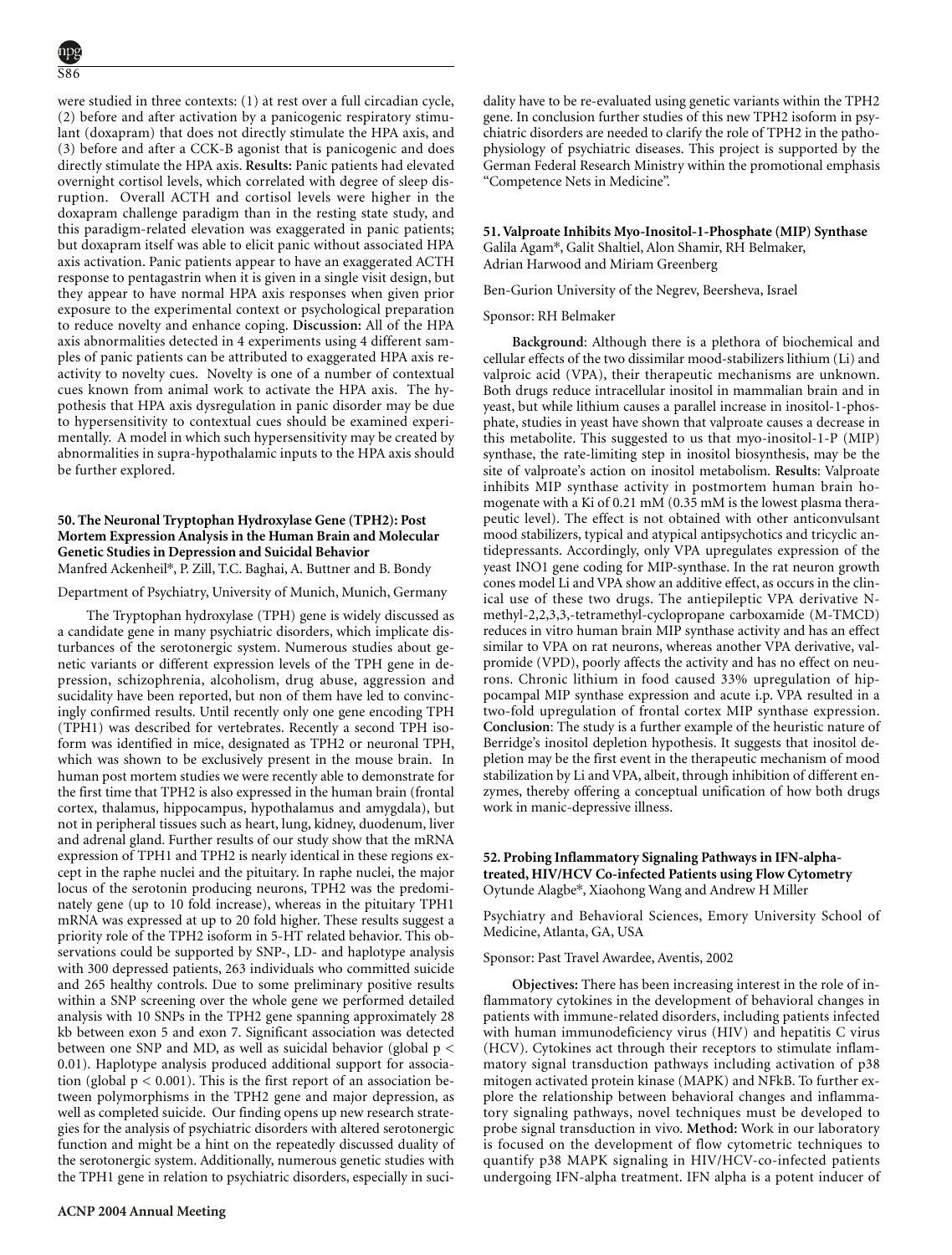the inflammatory cytokine network and is associated with a high rate of behavioral changes, including depression, anxiety, fatigue, sleep disturbances and cognitive dysfunction. In preliminary studies, HT22 mouse hippocampal cells were treated with interleukin (IL)-1 alpha (1000U/ml), and p38 was measured using fluorochrome-conjugated antibodies to p38. **Results:** IL-1-alpha treatment was associated with a marked induction of p38-associated flourescence, which progressively increased from 30-120 minutes. This effect was inhibited with concomitant administration of the cAMP specific, Type IV phosphodiesterase inhibitor, rolipram (also previously used as an antidepressant). **Conclusions:** These results suggest that flow cytometric techniques can be a useful tool to explore the complex interactions between inflammatory signaling pathways and behavior in patients with infectious diseases including HIV/HCV co-infection. In addition, such techniques may help identify novel treatment strategies to reverse increased inflammatory activity in these individuals.

# **53. Remission and Maintenance Effect of Risperidone Augmentation for Older Patients with Resistant Depression**

Georges Gharabawi, Carla Canuso, Andrew Greenspan, Cynthia Bossie, Amy Loescher, Ibrahim Turkoz and George Alexopoulos\*

### Cornell University, White Plains, NY, USA

**Background:** Both older age and medical comorbidity have been reported to be indicators of nonresponse to antidepressants. Thus resistant depression may be especially prevalent and challenging in older adults. Risperidone augmentation of citalopram for patients with resistant depression was evaluated in a multisite international study that included older patients. **Methods:** Inclusion criteria were adults aged 18-85 years; a DSM-IV diagnosis of major depressive disorder; and a HAM-D score ≥20. This analysis focuses on patients aged ≥55 years. All patients had failed at least one trial of an antidepressant in the current episode. In the open-label phase, older patients received citalopram monotherapy (20-40 mg) for 4-6 weeks to confirm nonresponse (defined as <50% reduction in HAM-D scores). Full nonresponse was defined as <25% reduction in HAM-D scores. All nonresponding patients were eligible to receive citalopram augmented with risperidone (0.5-1 mg) for 4-6 weeks. Patients who achieved symptomatic remission (HAM-D  $\leq$ 7 or CGI-S 1 or 2) after 4-6 weeks of risperidone augmentation could then enter a 24 week double-blind phase to evaluate maintenance of effect, during which they received citalopram augmented with risperidone or placebo. Relapse during the double-blind phase was defined as a CGI-change score of 6-7, HAM-D score ≥16, discontinuation due to lack of therapeutic effect, or deliberate self-injury or suicidal attempt. **Results:** The patients' mean age was  $63.4 \pm 8.0$  years and  $56\%$ were women. The mean duration of the current episode of depression was  $2.0 \pm 4.3$  years; the mean duration of overall illness was  $23.6 \pm 15.0$  years; 61% of subjects had received 2 or more antidepressants during the current episode. Of the 101 patients who completed citalopram monotherapy, 93 (92%) met the criterion for citalopram nonresponse; 89 (96%) of these completed open-label risperidone augmentation. In the open-label phase, sixty-three patients (68%) achieved remission and chose to enter the 6-month double-blind maintenance phase (n=32 risperidone augmentation; n=31 placebo augmentation). Median time to relapse was 105 days in the risperidone group and 57 days in the placebo group (P=0.069, Wilcoxon). Fifty-six percent of the patients in the risperidone augmentation group and 65% in the placebo augmentation group met study-specific relapse criteria. The majority of patients (n=40/63) who entered the double-blind maintenance phase were fully nonresponsive to citalopram monotherapy (<25% reduction in HAM-D scores). In these patients, the median time to relapse was 142 days with risperidone augmentation compared with 35 days with placebo augmentation (P=0.068, Wilcoxon). Treatment was well-tolerated;

headache was the most common adverse event (n=3, risperidone group). **Conclusions:** In this population of older patients with poor response to standard treatments, these data suggest that risperidone augmentation resulted in symptomatic remission in a substantial number of patients and a clinically meaningful delay in time to relapse. A limitation of this study is the small number of older subjects participating in the trial. Supported by Janssen Medical Affairs, L.L.C.

### **54. A Placebo-Controlled Trial of Escitalopram and Sertraline in the Treatment of Major Depressive Disorder** George S Alexopoulos\*, John Gordon and Daozhi Zhang

Weill-Cornell Institute of Geriatric Psychiatry, White Plains, NY, USA

Escitalopram and sertraline are selective serotonin reuptake inhibitor (SSRI) antidepressants. The objective of this study was to evaluate the safety and efficacy of escitalopram and sertraline to placebo in the treatment of major depressive disorder (MDD). Outpatients (ages 18-65 years) with DSM-IV-defined MDD (MADRS≥22) were eligible to participate in this randomized, doubleblind, placebo-controlled, multicenter, flexible dose trial. The study consisted of a one-week single-blind placebo lead-in, followed by an eight-week double-blind treatment period, in which patients were randomly assigned to escitalopram (10-20 mg/day), sertraline (50- 200 mg/day), or placebo treatment. Dosing began at escitalopram 10 mg/day or sertraline 50 mg/day and was flexibly adjusted after one week of double-blind treatment. The primary efficacy endpoint was the mean change from baseline to Week 8 in MADRS total score using the LOCF approach. Response was defined as ≥50% improvement from baseline MADRS score, and remission as MADRS≤10. A total of 403 patients received double-blind study drug, of whom approximately 80% completed treatment. Baseline MADRS score was approximately 30 for each treatment group. Both escitalopram and sertraline led to statistically significant improvement relative to placebo in MADRS scores at endpoint, for both LOCF and Observed Cases analyses. There were no differences between active treatment groups in MADRS scores at endpoint. Response rates for both active groups (escitalopram 60%, sertraline 62%) were significantly greater than for placebo (42%) at endpoint (LOCF, p<0.01 active drug vs. placebo). Remission rates were also significantly higher for the active treatment groups (escitalopram 46%, sertraline 46%) than for placebo (27%, LOCF, p<0.01 active drug vs. placebo). There were no differences between any treatment groups in the rate of discontinuation due to adverse events (placebo 3%, escitalopram 6%, sertraline 4%). Both escitalopram and sertraline groups displayed significant improvement in efficacy relative to the placebo-treated group at endpoint, and were well tolerated.

### **55. Clinical Correlates of Triiodothyronine (T3) Augmentation of SSRI Treatment in Patients with Unipolar, Non-psychotic Major Depression**

Jeffrey T Apter\*, A A Sugerman, Rena Cooper-Kazaz, Said M Moussa, Talli Drori, Revital Cohen and Bernard Lerer

Princeton Medical Institute, Global Medical Institutes, Princeton, NJ, USA

The thyroid hormone, triiodothyronine (T3) is frequently used by clinicians to augment the effect of antidepressants in patients who manifest an inadequate response to treatment. The intervention has some support from controlled studies on the effect of T3 in patients who have not responded to tricyclic antidepressants (TCAs), as indicated by the meta-analysis of Aronson et al (Arch Gen Psychiatry. 1996; 53:842-8). An effect of T3 to accelerate the onset of action of TCAs was supported by the meta-analysis of Altshuler et al (Am J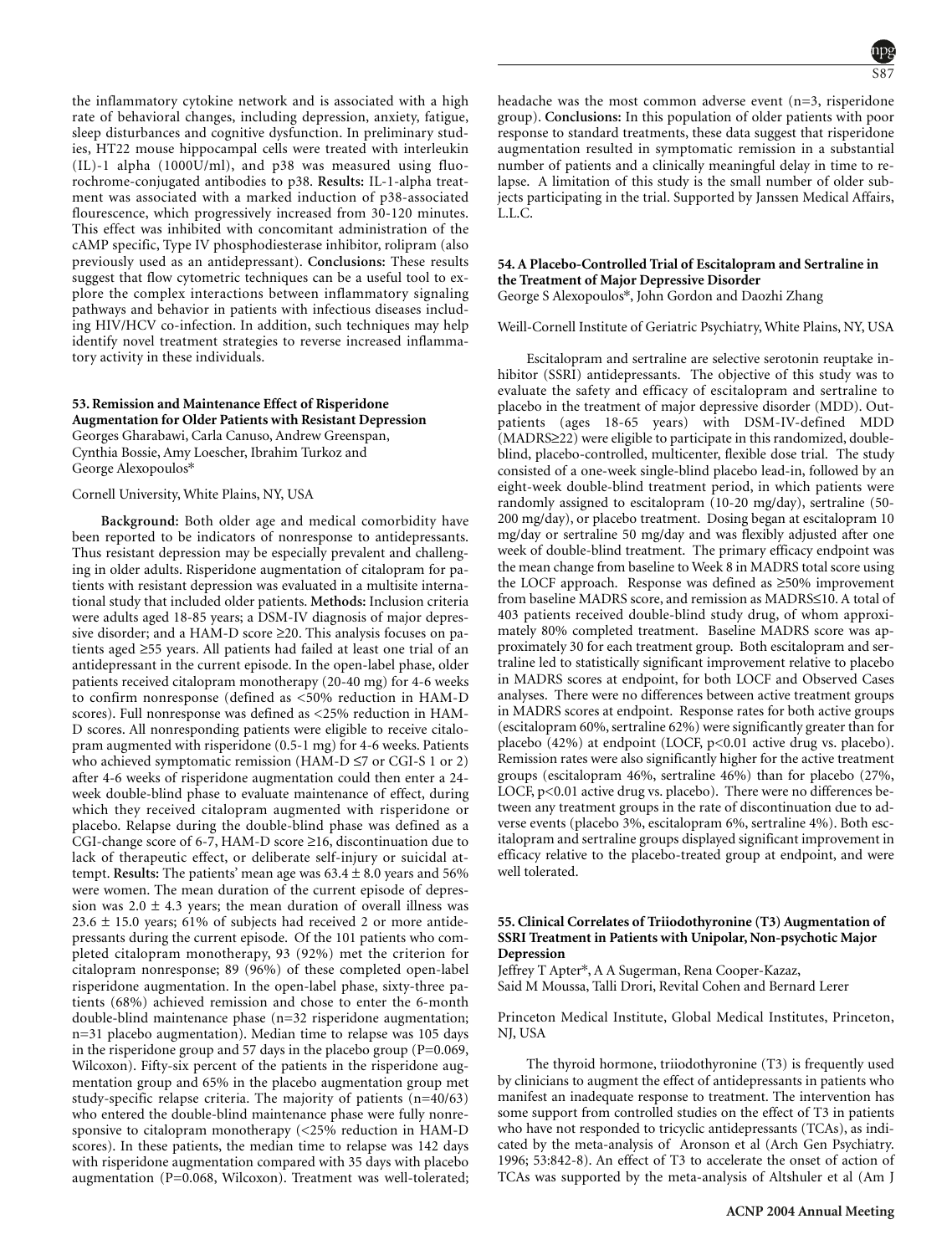Psychiatry. 2001;158:1617-22). It is unclear which patients will benefit from T3 augmentation, to what extent the effect is related to thyroid function and whether there is, indeed, a differentially positive effect in female patients as was suggested by the meta-analysis of Altshuler et al (2001) and supported by the algorithm-based study of Agid and Lerer (Int J Neuropsychopharmacology. 2003; 6:41-49). We have analyzed data from an ongoing randomized, double blind, controlled trial comparing the antidepressant effect of sertraline (50mg\day for 1 week and 100mg per day thereafter if tolerated) plus T3 (20-25mcg per day for 1 week, 40-50mcg. per day thereafter if tolerated) and sertraline plus placebo, for 8 weeks, in patients with unipolar, non-psychotic, major depression. 36 patients have been randomized to sertraline plus T3 (SERT-T3) and 28 to sertraline plus placebo (SERT-PLAC). Response was defined as a decrease of 50% or more in 21 item Hamilton Depression Scale (HAM-D) scores and remission as a HAM-D score of 7 or less at the end of the trial (last observation carried forward). Comparing the 29 patients who responded to sertraline plus T3 to the 7 patients who did not, there was no evidence for an influence of gender on response (SERT-T3 responders 51.7% female, non-responders 57.1%; p>0.1) nor of baseline thyroid function (TSH levels in SERT-T3 responders 1.75U [SD 1.04] non-responders 1.94 [SD 0.60] p>0.1) or severity of depression (HAM-D in SERT-T3 responders 19.6 [SD 3.9] non-responders 20.2 [SD 3.8] p>0.1). However, SERT-T3 responders received on average a significantly higher overall dose of T3 during the trial (SERT-T3 responders 36.4mcg [SD 6.5], non-responders 27.5mcg. [SD 7.7], t=2.9, p=.006). In the overall sample (including the group treated with SERT-PLAC) there was a small but significant relationship between improvement in HAM-D scores over the course of the trial and change in TSH levels  $(r=0.29, p=.03)$  but this was not significant in the SERT-T3 group alone. There were no significant differences between responders and non-responders to SERT-PLAC on any of the variables examined. These findings suggest that contrary to previous reports, male depressed patients respond as well to T3 augmentation as do female patients. Furthermore, the antidepressant augmenting effect of T3 may be dose related. [Supported by a grant from the Stanley Medical Research Institute]

# **56. Serotonin And Dopamine Candidate Genes In OCD Symptom Subgroups**

Paul Arnold\*, E Mundo, S Tharmalingam, E Burroughs, J McBride, JL Kennedy, MA Richter and L Summerfeldt

Trent University, Petersborough, ON, Canada

Sponsor: Travel Awardee, ADAA, 2004

Finding susceptibility genes for obsessive-compulsive disorder (OCD) may be complicated by genetic heterogeneity. It has been proposed that symptom subtypes are more etiologically homogenous and therefore should be targeted in genetic studies, particularly the symmetry/ordering phenotype which appears to be highly heritable. We set out to determine if variants in selected candidate genes were more likely to be associated with symmetry/ordering symptoms in families of OCD probands compared with other core symptoms. We genotyped 87 nuclear families for selected serotonergic and dopaminergic candidate genes: the serotonin transporter (5HTT), serotonin 2A (5HT2A), and the Dopamine 4 receptor (DRD4). Participants were assigned to symptom subgroups based on target symptoms identified on the Yale-Brown Obsessive-Compulsive Scale (YBOCS). The analysis for genetic association was conducted using the Family Based Association Test (FBAT). For the symmetry/ordering subtype, a statistically significant association was found only for transmission of 5HTT (p=0.04), a result which was not obtained when examining the sample as a whole or for the other subtypes. These results were not corrected for multiple comparisons. Overall, these findings provide preliminary evidence that the phenotype of symmetry/ordering may be associated with 5HTT, although further replication in larger samples is needed.

# **57. Morbidity from Onset in First-episode Bipolar I Disorder Patients: The International 300 Study**

Ross J Baldessarini\*, Paola Salvatore, Mauricio Tohen, Hari-Mandir K Khalsa, John Hennen, Ana Gonzalez-Pinto and Christopher Baethge

Mailman Research Center, McLean Hospital, Belmont, MA, USA

Several recent studies report surprisingly high levels of sustained morbidity, particularly of major and minor depression, in bipolar-I disorder (BPD) patients in mid-course, treated clinically. Since it is not known when such incompletely-treated morbidity arises, we analyzed data from the Harvard-McLean First Episode Project, pooled with similar data from two collaborating European centers, to estimate proportions of weeks in specific morbid states in 303 firstepisode, type-I BPD patients (164 men, 139 women; aged 32 12 years at intake) during systematic follow-up for 24 months from hospitalization for a first mania, and treated clinically. DSM-IV diagnoses of the primary disorder and of each episode were based on investigatorconsensus from SCID examinations at baseline and 24 months, and all other available clinical assessments; morbid states not meeting DSM-episode criteria were considered "subsyndromal." Total percent-time-ill in episodes of mania/hypomania, major depression, mixed-states, or psychosis averaged 25% in men and 23% in women. All additional subsyndromal illness accounted for another 18% of time in men and 13% in women, for overall totals of 43% and 37% time-ill. Overall, morbidity for episodes ranked: hypomania/mania  $10\%$  > major depression  $7\%$  > mixed-states  $8\%$  > psychosis 0.2%; and subsyndromal morbidity ranked: dysthymia 11% > mixedsymptoms 4.5% (total, 40%). There was thus a 3-fold excess of depressive-dysphoric (30%) vs. manic-hypomanic-psychotic (10%) morbidity from the start of type-I BPD. The findings generally accord with reports on mid-course BP-I morbidity during ongoing treatment, and underscore the need to recognize and better-manage BP depression.

# **58. Withdrawal From a High Fat Diet: Obesity as a Stress-Sensitive Disease of Addiction**

Sarah L Teegarden and Tracy L Bale\*

Manic-depressive illness

Animal Biology, University of Pennsylvania, Philadelphia, PA, USA

Sponsor: Past Travel Awardee, BMS, 2002

We are interested in determining the genetics and mechanism by which increased stress susceptibility leads to dietary fat activation of brain reward centers causing food addiction and obesity. Obesity in America is currently at epidemic proportions and the fastest growing cost to our healthcare system. It has been estimated that 1 in 4 Americans will develop Type II Diabetes within the next decade as a consequence of this pervasive disease. Stress and the susceptibility of the individual to stress are key factors in the onset of such an addiction. While the genetics of stress sensitivity have not been extensively examined, studies indicate a major involvement of the corticotropin-releasing factor (CRF) family of ligands and receptors. Actions of CRF occur via stimulation of its first receptor (CRFR1), while ligand activation of the second CRF receptor (CRFR2) may function as a modulator of CRFR1 activity. Our CRFR2-deficient mice are a valuable model of increased stress sensitivity. In order to categorize dietary fat as a drug capable of activating reward centers, we have given mice a chronic high fat diet (45% fat by calories) and examined the expression of key components in the striatum of these mice as indicators of dopamine receptor activation. Additionally, striatal dopamine receptor occupancy following fat exposure has been quantified using GTP incubation prior to radioligand exposure. In addition, we have examined withdrawal aspects of a chronic high fat diet and demonstrated potent increases in 24 hr and 7-day withdrawal stress responsivity. Animals withdrawn from high fat also showed significant increases in locomotor activity and anxiety-like behaviors compared to animals withdrawn from a lower fat diet. Biochemically, downstream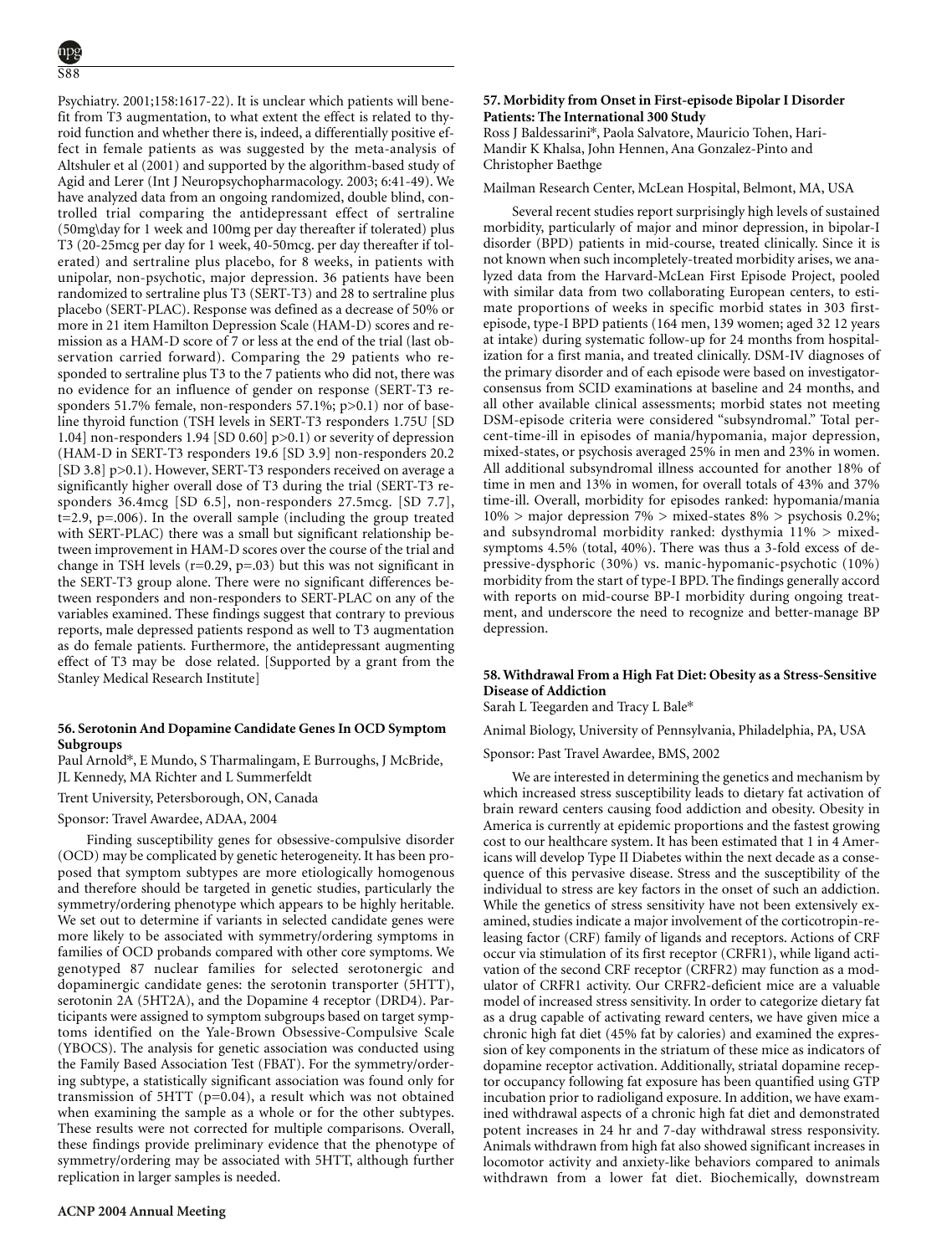dopamine signaling was significantly depleted in the striatum of mice following high fat withdrawal. Both phospho-DARPP32 and phospho-CREB levels were significantly decreased in the high fat group in both wild type and stress-sensitive CRFR2-deficient mice. The studies suggest that dietary fat can function as a drug of addiction in activation of reward pathways and presentation of withdrawal symptoms during its removal. Our results support the addictive property of dietary fat and suggest that obesity treatment may benefit from being managed as a disease of addiction. Future studies will further investigate dietary fat application necessary for stimulation of neurocircuitry in establishment of reward.

# **59. Escitalopram in the Treatment of Anxiety Symptoms Associated with Depression**

Borwin Bandelow\* and Henning Andersen

Dept. of Psychiatry, University of Goettingen, Goettingen, Germany

# Sponsor: Murray B. Stein

Comorbidities are common in real life, and it is important to examine comorbid depres-sion/anxiety. In the present paper, the effect of the selective serotonin reuptake inhibitor escitalopram in treating the symptoms of anxiety in patients with major depression was investigated. Data from four previously published escitalopram studies that included a placebo arm were analyzed. Two of the studies also included a comparison with citalopram. In all studies, anxiety was assessed using the "Inner Tension" item (item 3) of the Montgomery-Asberg Depression Rating Scale. In two of the studies, anxiety symptoms were also assessed, either continuously over time or at baseline and endpoint, by using the Hamilton Rating Scale for Anxiety (HAMA), the "Anxious Mood" item of the HAMA (item 1), the Psychic Anxiety subscale of the HAMA (items 1-6 and 14) and the Anxiety/Somatization subfactor (items 10-13, 15, and 17) of the Hamilton Rating Scale for Depression. In all comparisons, mean improvement for escitalopram was significantly greater than for placebo. In some comparisons, escitalopram showed numerically higher improvement scores than citalopram. Thus, anxiety symptoms in depressed patients can effectively be treated with escitalopram.

### **60. Identification and Characterization of a Gene Predisposing to Both Bipolar and Unipolar Affective Disorders**

Nicholas Barden\*, Mario Harvey, Bernard Gagne,

Monique Tremblay, Eric Shink, Catherine Raymond, Michel Labbe, Luc St-Onge, Herbert Stadler, Inge Sillaber, Marcello Paez-Pereda and Florian Holsboer

### CHUL Research Centre, Sainte-Foy, QC, Canada

We have previously reported linkage analysis results that pointed to the localization of a gene for susceptibility to bipolar disorder (BP) in the chromosome12q23-24 region. These results were supported by follow-up analysis using 20 polymorphic microsatellite markers distributed over 7.7Mb of genomic sequence on 12q24.31. Moreover, association studies with these markers revealed significant allelic associations with BP for two loci, NBG6 (p=0.008) and NBG12 (p<0.001). We identified and genotyped polymorphisms in close to 40 genes around these markers. We were lead to focus on three adjacent candidate genes that overlapped NBG6 and had similar functional roles in cell signaling mechanisms. Mutation analysis in regulatory and coding regions of these three candidate genes allowed us to identify 105 variants, of which twenty-seven are found in coding regions. Forty-four SNPs were genotyped in the Quebec case/control sample (BP affected=213, control=214) to perform association studies. We identified five SNPs that gave significant association with either allelic association, genotypic association or both. In one of the genes, three of these polymorphisms are located in the intracellular

C-terminal domain of the protein product, a domain known to be critical for protein function. The two other associated SNPs were found in the two adjacent genes and it is to be expected that SNPs in these proximal genes would be in LD. Using a sliding-window strategy with 15 successive SNPs, we observed significant haplotypic association (p<0.001) overlapping this genomic region. Further SNPbased association studies on this gene with a larger case/control sample (largely unipolar; BP/UP affected=315, control=220) of European origin demonstrated significant associations as well. Together, our data strongly suggests that, alone or in combination, polymorphisms in this gene can confer predisposition to BP/unipolar affective disorders. To confirm the role of this gene in affective disorders, we have performed functional and biological studies. The gene product is localized in hippocampus and is down-regulated by stress and upregulated by antidepressant therapy. A reduction of gene expression in mice by small interfering RNA lead to a significant increase in passive behavior in the Porsolt forced swim test, which is generally construed as depressive-like behavior. Gene activity can also be regulated by known agonists/antagonists and while antagonists have no effect on behavior, treatment of mice with agonists reverses depressive-like behavior. Together these results clearly indicate the identification of a novel gene involved in the susceptibility to affective disorders and indicate new therapeutic approaches.

### **61. TDT Analyses Suggest Two Distinct Haplotypes in G Protein Receptor Kinase-3 (GRK3) are Associated with Bipolar Disorder** Tom Barrett\*, John E Emberton, Sherri G Liang, Caroline M Nievergelt, Nicholas J Schork and John R Kelsoe

Psychiatry-0603, Univ of Calif San Diego, La Jolla, CA, USA

#### Sponsor: John Kelsoe

In a genome-wide linkage survey we have previously shown evidence indicating chromosome 22q12 contains a susceptibility locus for bipolar disorder (BPD). Two independent family sets gave lod scores of 2.19 and 2.72 at or near marker D22S419 which lies 20 kb centromeric to the gene G protein receptor kinase-3 (GRK3). GRK3 is an excellent candidate susceptibility gene for BPD since GRKs play key roles in the homologous desensitization of G protein-coupled receptor signaling. GRK3 has been demonstrated to desensitize many G protein-coupled receptors, including CRF, dopamine D1, adrenergic, muscarinic, histaminic and opioid receptors. In 2002 we reported an association study indicating GRK3 may be a risk gene for BPD (Barrett TB, et al. Molecular Psychiatry). In that study we sequenced the putative promoter region, exons, and intron flanking each exon, in 14 affected individuals selected from families showing evidence for linkage between the GRK3 region and BPD. We found six variants in the 5-UTR and promoter region, but no coding or obvious splice variants. Transmission disequilibrium data from two triad sets indicated a variant in the promoter region (P-5) was associated with BPD. In 329 northern European Caucasian triads the transmission to nontransmission ratio was 26:7.7, chi-square = 9.6,  $p = 0.0019$ . However, these six promoter SNPs were present at only low to moderate frequency. Altogether they tagged only  $\sim$ 25 % of the founding chromosomes, and, hence, provided only modest power to detect overall association between GRK3 and BPD. To identify additional variants for use in association studies we have now sequenced a 30 kb genomic segment of GRK3, centered on the promoter and first exon, in 25 individuals with BPD. 50 variants were identified, half of which were present in three or more subjects. A subset of these variants was then genotyped in 181 Caucasian nuclear families. TDT analyses using Unphased identified an overtransmitted haplotype, defined by two SNPs located upstream of the promoter region, for which the transmission to non-transmission ratio was 119:80,  $p = 0.0059$ . This haplotype was found on an entirely different set of chromosomes from the previous set of haplotypes de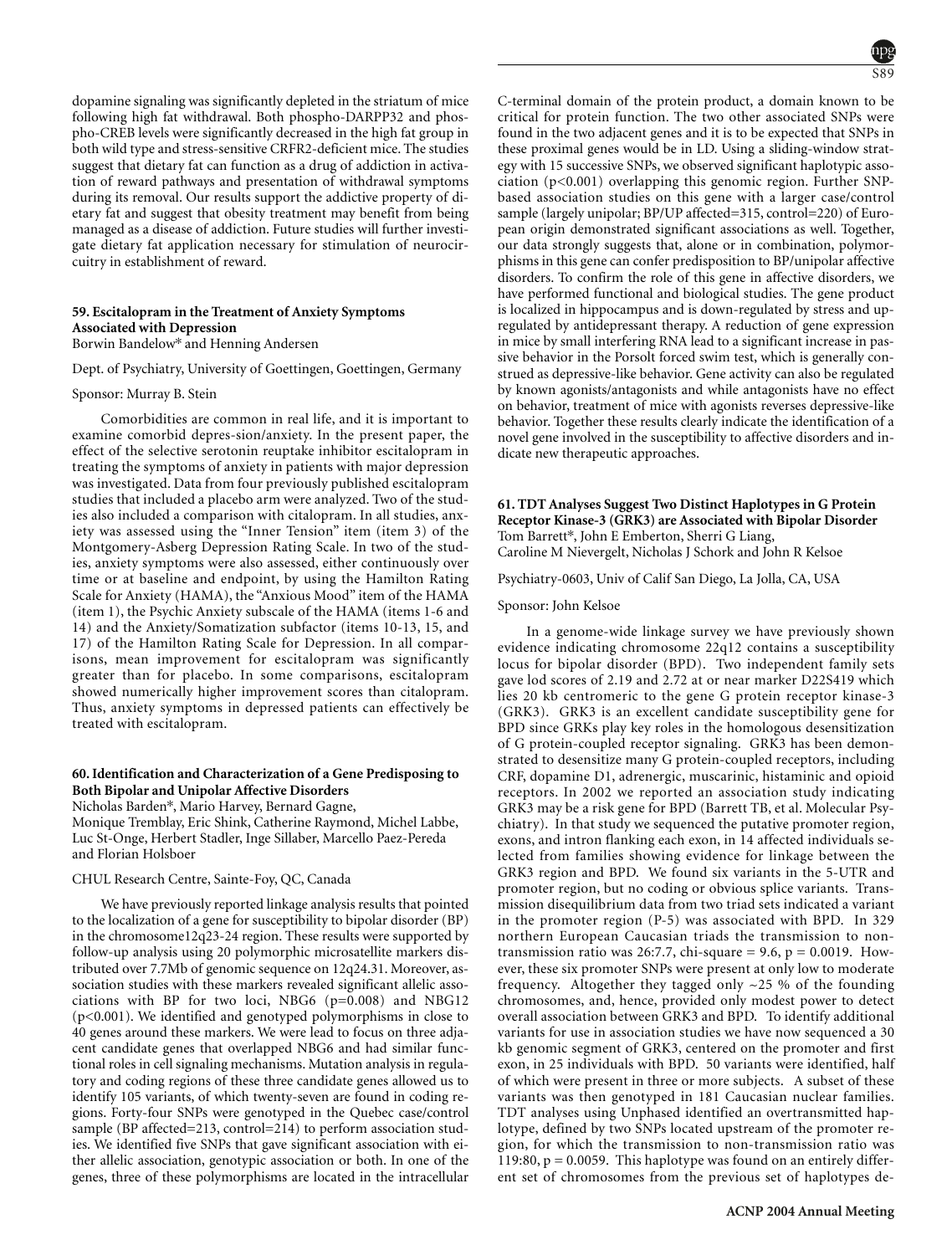fined by SNPs in the promoter region. This haplotype was present on 18 % of the founding chromosomes in these families. The P-5 haplotype, by comparison, was present on  $\sim$  2 % of founding chromosomes. The data from these studies provide evidence that two distinct haplotypes (and possibly two different underlying mutations) in the gene GRK3 are associated with BPD. One of these haplotypes is relatively common. These new findings add support for the hypothesis that a dysregulation in GRK3 expression alters signaling desensitization and thereby predisposes to the development of bipolar disorder.

### **62. Serotonin Metabolism During Self-induced Sadness and Happiness in Professional Actors**

Elisabeth Perreau-Linck, Mario Beauregard, Paul Gravel, Jean-Paul Soucy, Mirko Diksic and Chawki Benkelfat\*

Psychiatry, McGill University, Montreal, QC, Canada; Brain Imaging Center, Montreal Neurological Institute, Montreal, QC, Canada

#### Sponsor: Theodore Sourkes

Much of the evidence indicating that brain serotonin (5-HT) neurotransmission involvement in emotion regulation arises from the study of clinical populations. The objective of the present experiment was to investigate aspects of serotonin neurotransmission, using Positron Emission Tomography (PET), during voluntary selfinduced sadness and happiness in healthy volunteers. Seven trained professional actors were scanned, on separate days, under three conditions, sadness, happiness, and a neutral emotional state, using 11Cα-methyl-L-tryptophan (11C-αMTrp) as a tracer, a 5-HT precursor analog. This method has been shown to provide a valid estimate of serotonin synthesis capacity (SSC), through the measurement of the unidirectional trapping of 11C-αMTrp in serotonergic neurons. After each scan, subjects rated on a scale from 0 (not at all) to 10 (extremely), the intensity of the target emotion and indicated the percentage achievement of the task. All subjects experienced emotions of high intensity and reliably performed the task. Image analysis (SPM99) of SSC contrasted emotional conditions to the neutral condition and revealed significant differences (p < 0.01, corrected). Brain regions showing a decrease in SSC were widespread during happiness, extending from the putamen to cortical areas (BA 2, 4, 7, 11, 20, 24/32, 47) and the cerebellum, yet were restricted to cortical regions (BA 4, 7, 22, 40, 47) during sadness. Brain regions revealing increased SSC were localized within the globus pallidus, the brainstem, and cortical areas (BA 3, 4) during happiness, and within the thalamus and cortical areas (BA 3, 11, 19, 21, 40) during sadness. These preliminary observations suggest that different patterns of brain SSC may be associated with distinct self-induced emotions. Supported by CIHR and NSERC.

# **63. Resolution of Depression is Associated with Increased Natural Killer Cell Activity among HIV-seropositive Women**

Tami D Benton\*, Dean G Cruess, Steven D Douglas, John M Petitto, Thomas Ten Have, David Gettes, Benoit Dube, Mark Cary and Dwight L Evans

Psychiatry, University of Pennsylvania/The Children's Hospital of Philadelphia, Philadelphia, PA, USA

#### Sponsor: Dwight Evans

**Objective:** Depression is a potential risk factor for morbidity and mortality among numerous medical conditions, including HIV disease, and is also associated with immunologic alterations including diminished natural killer (NK) cell activity. This study examined whether improvements in depression are related to increases in NK cell activity among HIV-seropositive (HIV+) women. **Method:** HIV+ women were recruited as part of a longitudinal cohort study and underwent comprehensive medical and psychiatric evaluations during a two-year period. Fifty-seven women had NK cell activity and depression data measured at two time points and were examined for associations between changes in depression status and alterations in NK cell activity over time. **Results:** Among the 57 HIV+ women, improvement in depression diagnostic status and decreases in the 17-item Hamilton Depression Rating Scale were significantly associated with increases in NK cell activity over time, as measured in lytic units (LUNK). Eleven women (19.3%) had a major depression diagnosis that resolved over time, and this group also had a significant increase in LUNK cell activity during this period. **Conclusions:** Depression may impair natural killer cell acitivity which is important in innate immunity and HIV/AIDS immune defense. These alterations in NK cell activity are reversible with the resolution of a depressive episode. NK cell activity is involved in the host defense against HIV disease and is an immune measure relevant toward understanding the relationship between depression and morbidity and mortality in HIV/AIDS.

### **64. Distribution of Serotonin-1A Autoreceptors in the Dorsal Raphe Nucleus of Depressed Suicide Victims** Maura Boldrini\*, Mark D Underwood, Azzurra Martini, Suham A Kassir, J. J Mann and Victoria Arango

Neurological and Psychiatric Sciences, University of Florence, Firenze, Italy

#### Sponsor: Efrain Azmitia

Serotonergic dysfunction is present in mood disorders and suicide. The 5-HT1A receptor is a somatodendritic inhibitory autoreceptor on serotonin synthesizing neurons in the dorsal raphe nucleus (DRN). Studies of 5-HT1A autoreceptor binding in the DRN in suicides and controls report conflicting results. We determined whether the anatomical distribution of 5-HT1A receptor Binding Density (BD), Binding Area (BA) and Binding Capacity (BC) in the rostrocaudal extent of the DRN differs between suicides and controls and whether sex differences contribute to suicide vs. control differences on these measures. Postmortem quantitative receptor autoradiography of [3H]8-hydroxy-2-(di-n-propyl)aminotetralin (3H-8-OH-DPAT) in brainstem tissue sections was carried out in drug-free suicide victims (n=10) and controls (n=10). Comparable anatomical levels through the brainstem in the rostral to caudal direction were identified. The tissue section with the maximum DRN BA (mm2) was identified (0 mm) and used to align all the other 1 mm-spaced sections across subjects. For statistical analysis, the DRN was divided into 6 rostrocaudal levels relative to the section with peak cross section area: -3 mm, 0 mm, 3 mm, 6 mm, 9 mm, 12 mm. 5-HT1A receptor BD (fmol/mg tissue) varied rostrocaudally along the DRN (F= 11.08 df= 5, 14; p=0.0002), with differences between suicides and controls (F= 11.61; df=5, 14; p= 0.0001). In suicides, [3H]8-OH-DPAT BD was higher than in controls at -3 mm (F= 39.63; df=1, 18;  $p= 0.0001$ ), and lower than controls at 3 mm (F= 5.75; df=1, 18; p= 0.0276) and 6 mm (F= 24.23; df=1, 18; p= 0.001). [3H]8-OH-DPAT BD was not different between suicides and controls when averaged across all levels (F= 2.192; df= 1.0; p= 0.173). In both males (F = 8.59; df=5,6; p= 0.0105) and females (F = 28.47; df=5,2; p= 0.0343), significant differences in [3H]8-OH-DPAT BD between suicides and controls were found. Suicides had higher BD at the most rostral DRN level (-3 mm) in both males (F= 23.69; df=1, 10;  $p= 0.0007$ ) and females (F= 19.60; df=1, 6; p= 0.0044). At the 6 mm level, BD was lower in suicides than in controls in males (F= 17.61; df=1, 10; p= 0.0018) and females (F= 17.94; df=1, 6; p= 0.0055). At the 3 mm level, BD was lower in suicides than in controls only in females (F= 17.94; df=1, 6; p= 0.0055). 5-HT1A receptor BA (mm2) varied along the DRN (F=  $14.85$  df=  $5$ ,  $14$ ;  $p<0.0001$ ) but differently in suicides and controls (F= 4.19 df= 5, 14; p=0.0154). Overall, DRN [3H]8- OH-DPAT BA was smaller in suicides compared with controls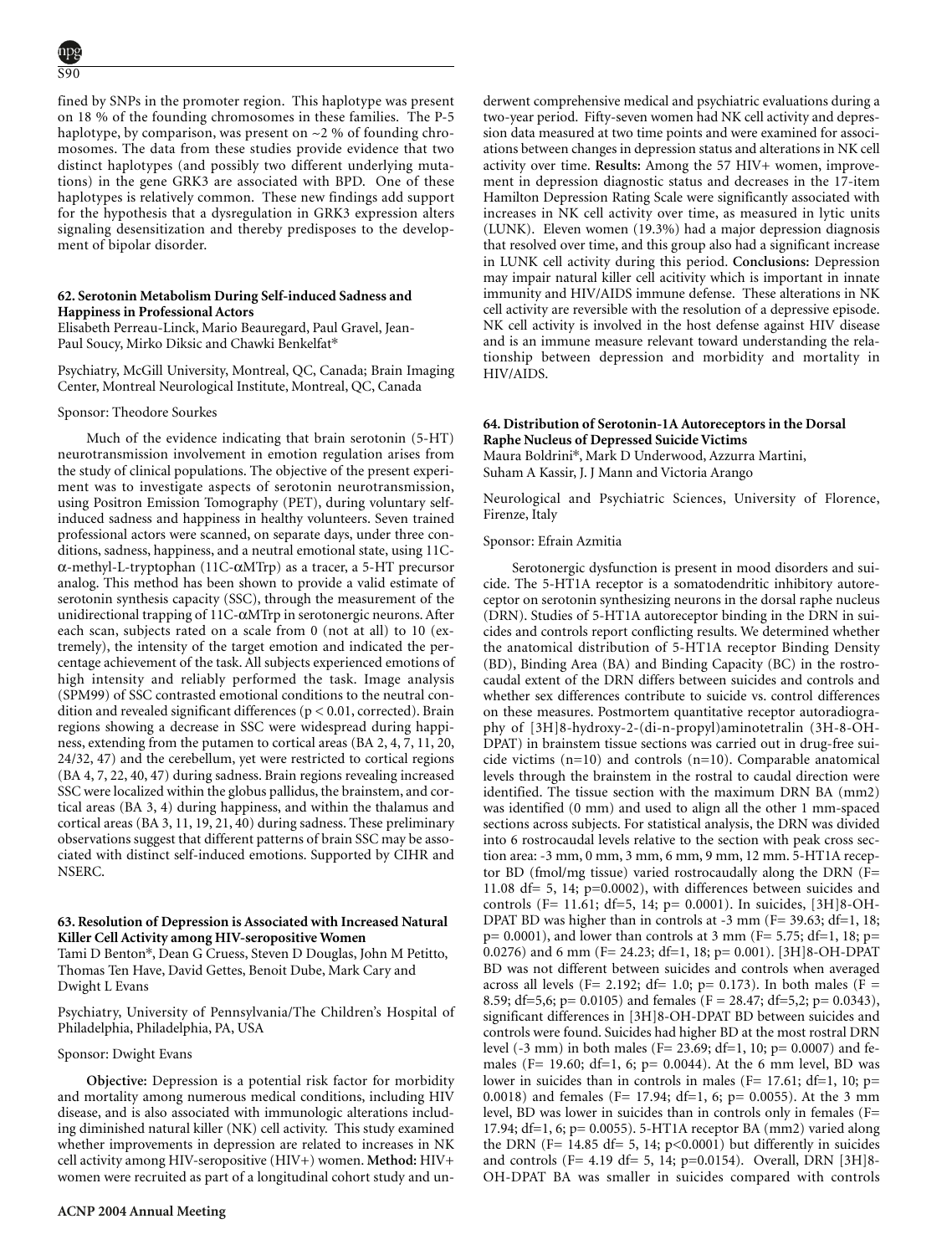$(F=14.76; df=1, 18; p= 0.0012)$ , also within both males  $(F = 6.04,$ df=1, 10;  $p = 0.0339$ ) and females (F= 9.07; df=1, 6;  $p= 0.0236$ ). DRN 5-HT1A BC (fmol/mg tissue x mm2) in suicides and controls showed a rostrocaudal variation ( $F = 26.62$  df= 5, 14; p< .0001), it was lower in suicides vs. controls (F=18.06; df=1, 18;  $p= 0.0005$ ) and differed in male and female suicides (F=2.67; df=5, 12; p= 0.0277). BC was lower in suicides than in controls at the 6 mm level in both males (F= 6.31; df=1, 10; p= 0.0308) and females (F= 6.70; df=1, 6; p= 0.0413). Male suicdes had lower BC vs. controls at -3 mm (F= 12.82; df=1, 10; p= 0.0050), while female suicides had lower BC vs. controls at 0 mm  $(F = 14.54, df = 1, 6; p = 0.0088)$ . No effects of pH (range 6.23 to 6.77), PMI (time in hours from death to freezing of brain tissue) or age were observed on 5-HT1A receptors BD, BA or BC. Less autoreceptor binding in the DRN of suicides may represent a homeostatic response to reduced local serotonin release, reducing autoinhibition and favoring more serotonin neuron firing. Supported by MH40210, MH62185.

# **65. Administration of Topiramate to Rats for Two Weeks Does Not Alter Brain Arachidonic Acid Release and Its Cyclooxygenase-Mediated Metabolism**

Sandra Ghelardoni, Richard P Bazinet, Stanley I Rapoport and Francesca Bosetti\*

BPMS, NIA, NIH, Bethesda, MD, USA

#### Sponsor: Past Travel Awardee, BMS, 2003

Chronic administration to rats of the mood-stabilizers lithium, valproate and carbamazepine at therapeutically relevant concentrations has been shown to down-regulate the expression of certain enzymes involved in brain arachidonic acid (AA) release and cyclooxygenase-mediated metabolism. Open trials with the anticonvulsant topiramate suggest that this drug also may be effective in the treatment of bipolar disorder. To see if topiramate had effects on AA metabolism similar to those observed with lithium, valproate and carbamazepine, we administered topiramate to rats for 14 days at 20 mg/kg p.o. twice daily. Compared with p.o. vehicle, topiramate treatment did not significantly change the brain activity or protein level of cytosolic phospholipase A<sub>2</sub> (cPLA<sub>2</sub>), secretory sPLA<sub>2</sub> or Ca<sup>2+</sup>-independent iPLA<sub>2</sub>. Additionally, brain protein levels of cyclooxygenase (COX)-1, COX-2, 5-lipoxygenase and cytochrome P450 epoxygenase were unchanged. These results suggest that topiramate does not modify expression the enzymes involved in brain AA metabolism that have been shown to be modulated by lithium, valproic acid, and carbamazepine. Our overall results suggest that if topiramate proves effective in bipolar disorder, it may not act by modulating brain AA metabolism.

### **66. The Impact of Lamotrigine Treatment on Depression in Bipolar I Disorder (5)**

Charles L Bowden\*, Lakshmi N Yatham, Joseph Calabrese, Trisha Suppes, Terence Ketter, Mark Frye, Thomas Thompson, Angela DeVeaugh-Geiss and Bryan Adams

Psychiatry, Univ of TX Hlth Science Ctr at San Antonio, San Antonio, TX, USA

**Introduction:** Subsyndromal and syndromal depressive symptoms in bipolar disorder cause significant functional impairment and subsyndromal depressive symptoms may increase the risk of depressive relapse. Long-term mood stabilizers may reduce the impact of depressive symptoms and may increase the number of days a patient spends in remission of depression. **Objective:** To assess the impact of long-term maintenance therapy with lamotrigine or lithium compared with placebo on the relative amount

of time spent in remission vs. subsyndromal vs. fully symptomatic, as measured by mean Hamilton Depression Rating Scale (HAMD-17) scores. **Methods:** Pooled data from the two longterm maintenance trials (GW2003/2006) in bipolar I disorder were examined. After an 8 to 16 open-label phase in which lamotrigine was administered as either monotherapy or adjunctive therapy, patients were randomized to lamotrigine, lithium, or placebo. The relative amount of time spent in three levels of depression (in remission, defined as a HAMD-17 score less than or equal to 7; subsyndromal, HAMD-17 score=8 to 14; and fully symptomatic, HAMD-17 score greater than or equal to 15) was examined. **Results:** Patients treated with lamotrigine spent significantly more days in remission of depression compared to patients treated with placebo (128.7 vs. 84.5 days, p=0.006). Though not statistically significant, patients treated with lithium tended to spend more days in remission of depression than patients treated with placebo (117.0 vs. 84.5 days, p=0.058). Patients treated with lamotrigine or lithium were not significantly different from patients treated with placebo in terms of number of days with subsyndromal depression (lamotrigine: 29.4 vs. 21.9 days, p=0.180; lithium: 28.5 days vs. 21.9 days, p=0.271) or number of days with symptoms of depression (lamotrigine: 12.2 vs. 8.9 days, p=0.158; lithium: 10.2 vs. 8.9 days, p=0.605). **Conclusions:** Bipolar patients treated with lamotrigine spent significantly more days in remission as measured by the HAMD scale over 18 months of treatment compared to placebo. Furthermore, patients spent substantially more days in remission than symptomatic. The number of days patients experienced subsyndromal or syndromal depressive symptoms was not significantly different for lamotrigine vs. placebo or lithium vs. placebo, suggesting that as planned, clinicians intervened promptly when patients experienced depressive symptoms. These results strongly support early intervention to prevent future depressive symptoms.

### **67. Treatment of Post-traumatic Stress Disorder with Phenytoin: An Open Label Pilot Study**

James D Bremner\*, Tanja Mletzko, Silke Welter, Lai Reed, Chanda Williams, Christine Heim and Charles Nemeroff

Depression; Lamotrigine; Mood disorders

Emory University, Atlanta, GA, USA; Atlanta VAMC, Decatur, GA, USA

**Background:** Phenytoin (Dilantin) is an anticonvulsant used in the treatment of epilepsy. Its mechanism of action is incompletely understood but likely involves modulation of glutamatergic transmission. The neurobiology of posttraumatic stress disorder (PTSD) has been hypothesized to involve, at least in part, alterations in glutamatergic transmission in the hippocampus and possibly other brain regions like frontal cortex. The purpose of this study was to assess the effects of phenytoin on symptoms of PTSD. **Methods:** Phenytoin was administered in an open label fashion for three months to 9 adult male and female patients with PTSD related to a variety of traumas including early abuse, combat, and car accidents. Dosage was adjusted to maintain the therapeutic blood levels used in the treatment of epilepsy. Subjects were assessed before and after treatment for PTSD with standardized dimensional measures of disease severity including the Clinician Administered PTSD Scale (CAPS), the Hamilton Depression Scale (HAM-D), and the Hamilton Anxiety Scale (HAM-A). **Results:** Phenytoin treatment resulted in a significant decrease in PTSD symptoms as measured with the CAPS (65 pre versus 38 post treatment) with reductions in each symptom cluster of intrusions, avoidance and arousal ( $p$ <0.05). There were no significant decreases in symptoms of depression severity as measured with the HAM-D or anxiety symptom severity as measured with the HAM-A. **Conclusions:** These findings suggest that phenytoin may be efficacious in the treatment of PTSD, possibly mediated through its antiglutamatergic effects. Randomized controlled double-blind clinical trials are indicated to further evaluate this medication in the treatment of PTSD.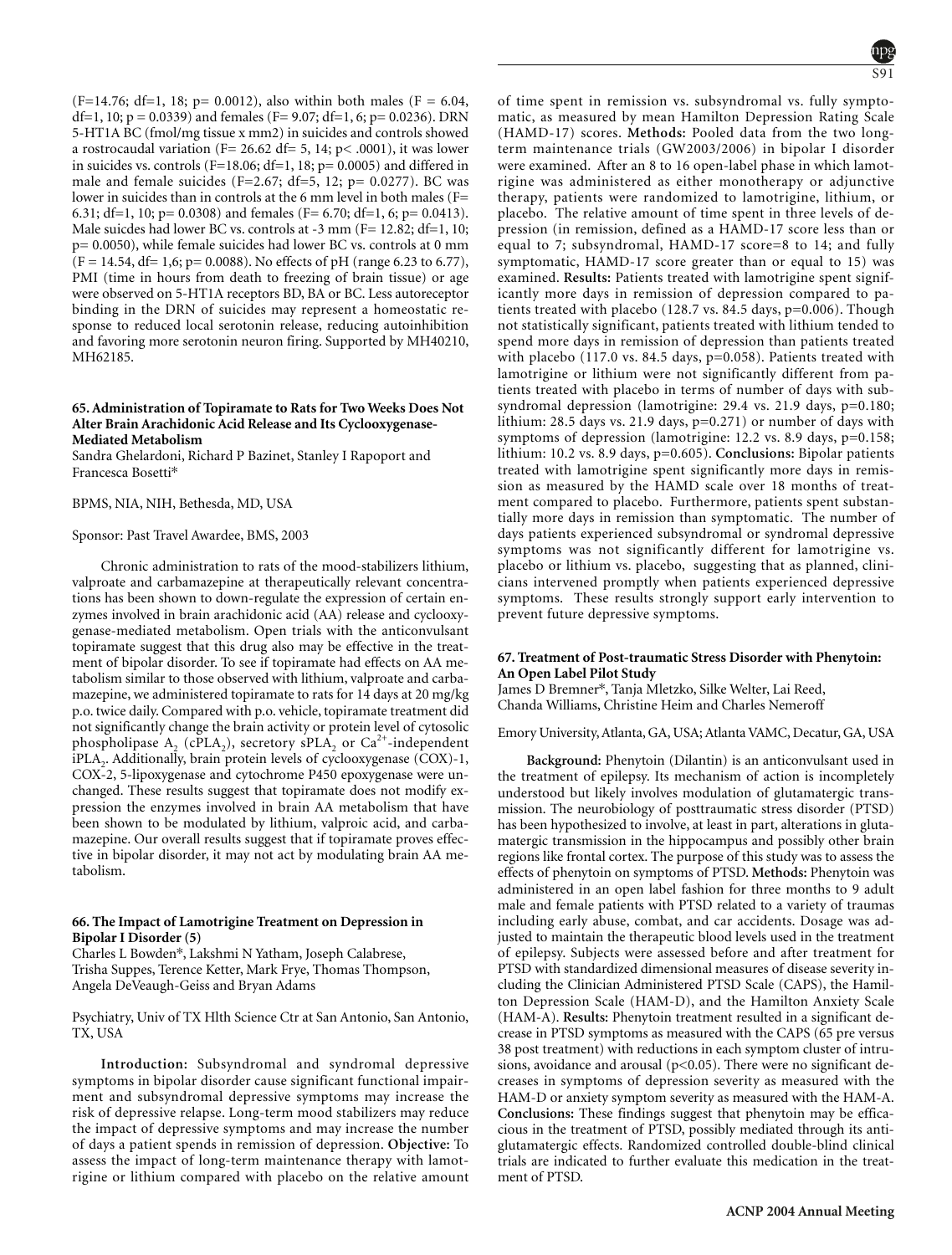### **68. Effects of Phenytoin on Memory, Cognition and Brain Structure in Posttraumatic Stress Disorder: A Pilot Study** James D Bremner\*, Tanja Mletzko, Silke Welter, Chanda Williams, Sinead Quinn, Lai Reed, Marijn Brummer and Charles Nemeroff

# Emory University, Atlanta, GA, USA; Atlanta VAMC, Decatur, GA, USA

Phenytoin (Dilantin) is an anticonvulsant used in the treatment of epilepsy. It is believed to act by modulation of glutamatergic transmission. Because the neurobiology of posttraumatic stress disorder (PTSD) has been hypothesized to involve alterations in glutamatergic transmission with subsequention neurotoxicity, we assessed the effects of phenytoin on cognition and brain structure in PTSD patients. Phenytoin was administered in an open label fashion for three months to 9 adult patients with PTSD related to a variety of traumas including early abuse, combat, and car accidents. Subjects underwent magnetic resonance imaging (MRI) for measurement of whole brain and hippocampal volume and neuropsychological testing of memory and cognition before and after treatment. Phenytoin treatment resulted in a significant 6% increase in right brain volume ( $p$ <0.05). Increased hippocampal volume was correlated with reductions in symptom severity as measured by the CAPS and improvements in executive function as measured by the Trails test. However treatment associated improvements in memory and cognition did not achieve statistical significance. These findings suggest that phenytoin treatment may be associated with changes in brain structure in patients with PTSD.

### **69. A Randomized, Double-blind, Placebo-controlled Trial of Citalopram in Outpatient Adults with Asthma and Major Depressive Disorder**

E. Sherwood Brown\*, David A Khan, Luis Vigil and A. John Rush

Psychiatry, University of Texas Southwestern Medical Center, Dallas, TX, USA

#### Sponsor: Martin Reite

**Background:** The impact of depression treatment on medical illness is of great interest. Asthma appears to be associated with higher rates of major depressive disorder (MDD) than the general population. However, no controlled studies have examined the treatment of MDD in patients with asthma. **Methods:** Ninty adult, outpatients with asthma and a current major depressive episode were randomized to receive citalopram or placebo on a flexible dosing schedule for 12 weeks. Depressive symptoms were assessed with the 17-item Hamilton Rating Scale for Depression (HRSD), and Inventory of Depressive Symptomatology Self-Report (IDS-SR30). Number of visits in which participants were taking systemic corticosteroids was quantified. Asthma-specific quality of life was assessed with the Asthma Quality of Life Questionnaire (AQLQ). Relationships between change in AQLQ and change in HRSD scores were explored. **Results:** A total of 82 participants returned for at least one post-baseline assessment and were included in the intent-to-treat sample. Sustained remission rates, defined as two consecutive assessments with HRSD scores ? 7 were significantly greater in the citalopram group  $(p<0.05)$ . An observed case analysis found significantly lower HRSD scores in with citalopram at week 6 with a similar trend at week 12. The citalopram group, despite similar corticosteroid use at baseline and in the prior year, used significantly less systemic corticosteroids during the study  $(p<0.05)$ . Improvement in depression was associated with improvement in asthma symptoms. HRSD responders had significantly greater improvement in AQLQ scores than non-responders (p<0.05). Change in AQLQ scores correlated significantly with change in HRSD scores  $(p<0.05)$  in both citalopram and placebo groups. HRSD remitters had greater reductions in AQLQ scores than non-remitters (p<0.05). **Conclusions:** Citalopram therapy was associated with rates of sustained remission from depression and less corticosteroid use than placebo. Improvement in depression was associated with improvement in asthma. Supported by NIH grant 1R21 MH63133 to ESB. Study medication provided by Forest Laboratories.

# **70. Double-Blind, Placebo-Controlled Study of Quetiapine in Bipolar Depression**

Joseph R Calabrese\*, Wayne Macfadden, Robin McCoy, Margaret Minkwitz, Ellis Wilson and Jamie Mullen

University Hospitals of Cleveland, Cleveland, OH, USA

**Objective:** To evaluate the efficacy and tolerability of quetiapine as monotherapy for major depressive episodes in patients with bipolar disorder. **Methods:** 539 patients meeting DSM-IV criteria for bipolar depression (358 bipolar I, 181 bipolar II) were randomized to 8 weeks of double-blind treatment with quetiapine (fixed dose 300 or 600 mg/d) or placebo. The primary endpoint was change from baseline to endpoint in Montgomery-Asberg Depression Rating Scale (MADRS) total score. **Results:** Patients taking quetiapine 300 or 600 mg/d had a significantly (P<0.001) greater improvement in mean MADRS scores versus placebo at every assessment, starting with the first evaluation (Day 8) and sustained through endpoint (Week 8) (- 16.7 and -16.4 vs -10.2). Patients taking quetiapine 300 or 600 mg/d also had significantly (P<0.001) greater improvements in mean Hamilton Rating Scale for Depression (HAM-D) scores versus placebo at every assessment from Day 8 to endpoint (-13.8 and -13.4 vs -8.5). Significantly (P<0.05) more quetiapine patients (both doses) versus placebo were considered responders (&#8805 50% decrease from baseline MADRS score) from Week 2 through the end of the study. Treatment-emergent mania did not differ between quetiapine and placebo (3% versus 4%). Common quetiapine adverse events (&#8805 10% and at least twice the placebo rate) were dry mouth (43%), sedation (31%), somnolence (26%), dizziness (20%), and constipation (11%). **Conclusions:** Quetiapine monotherapy (300 or 600 mg/d) is significantly more effective than placebo and well tolerated for the treatment of depressive episodes in patients with bipolar disorder. References: 1. Post RM, Leverich GS, Altshuler LL, et al. An overview of recent findings of the Stanley Foundation Bipolar Network (Part I). Bipolar Disord. 2003;5:310-319; 2. American Psychiatric Association. Practice guideline for the treatment of patients with bipolar disorder (revision). Am J Psychiatry. 2002;159(4  $Supp$ ]):1-50.

### **71. Effects of the Association of Omega 6 Enriched Diet and Imipramine in Rats Submitted to the Forced Swimming Test** Helena M Calil\*, Elizabethe C Borsonelo and Jose Carlos F Galduroz

Psychobiology, UNIFESP, Sao Paulo, Sao Paulo, Brazil

#### Sponsor: ACNP Secretariat

**Objective:** Many studies have reported an association between polyunsaturated fatty acids (PUFA), especially decrease of omega 3 (Ω-3) and/or increase Ω-6/ Ω-3 ratio, and depression. Several aspects of the neurotransmission like metabolism, release, protein transporters and receptors function seem influenced by dietary PUFA. This controlled study verified the effect of the  $\Omega$ -6 enriched diet on the behavior of rats treated with imipramine and submitted to the Forced Swimming Test (FST). **Methods and Results:** Wistar male rats were assigned to two groups and received, during six weeks, a control diet or  $\Omega$ -6 enriched diet, with 10% of primrose oil. Thereafter, each group was subdivided and treated with vehicle or imipramine (10mg/Kg, i.p.) before undergoing the behavioral assessment. The animals were sacrificed and their blood collected for monoamine's assay in the four groups. The ANOVA showed diet differences among groups  $[F(1,55)=5,24; p<0,02]$ . The group treated with imipramine and control diet had an immobility time (67,60±9,45; n=15) in the FST, significantly lower (Duncan,  $p<0,032$ ) than the control group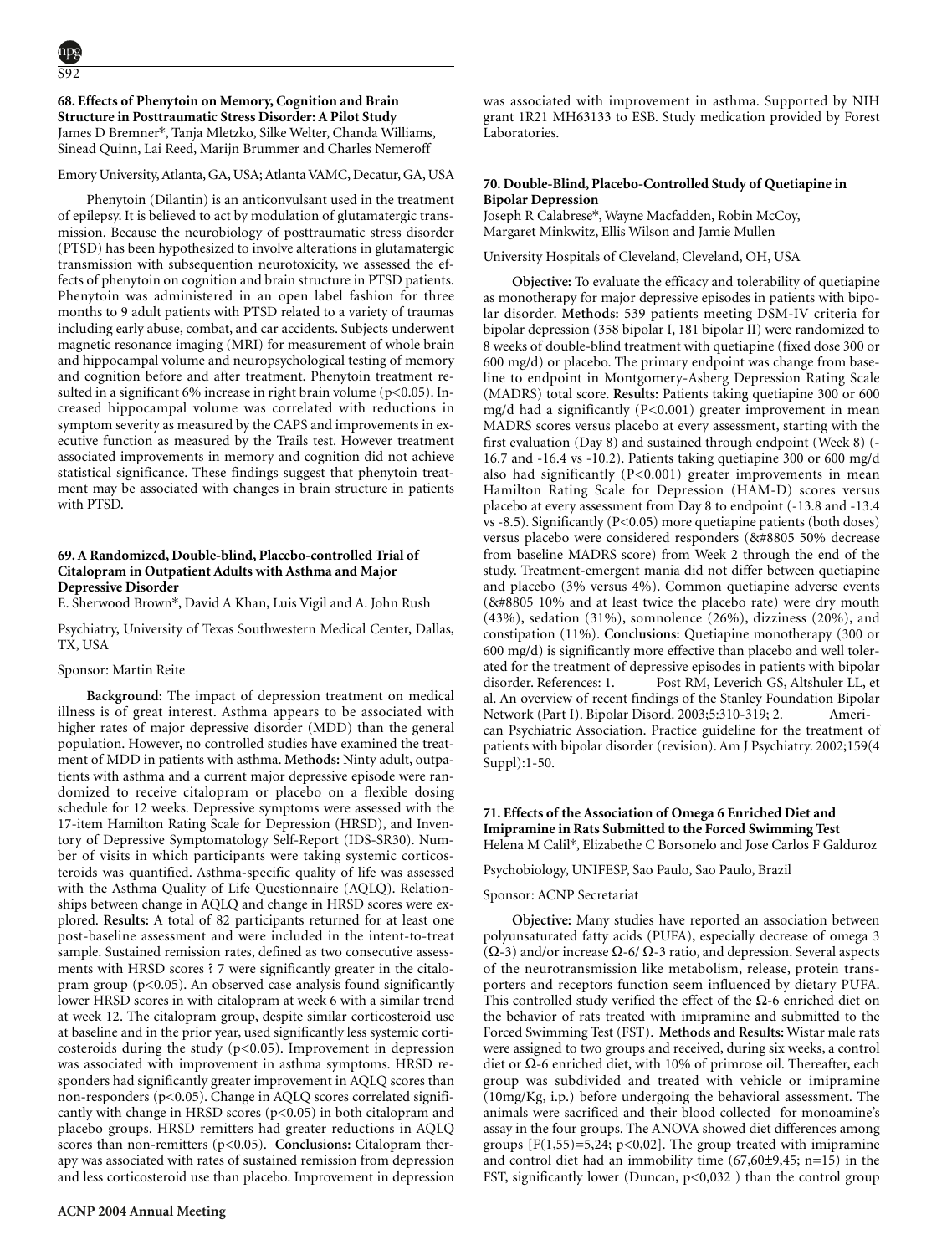$(100,33\pm11,79; n=15)$ . The ANOVA of noradenaline  $(NA)$  plasma concentration showed differences among groups  $[F(1,36)=10,96;$ p<0,002]. The group which received imipramine and control diet had an increase of NA  $(2678, 64 \pm 412, 73; n=10)$  in comparison to the control group (1543,49  $\pm$ 211,23; n=11; Duncan, p<0,018). There were no significant differences in the plasma concentrations of serotonin, adrenaline, L-Dopa and dopamine among groups. **Conclu**sion: These results show that the  $\Omega$ -6 enriched diet changed the rats behavior in the FST, inhibiting the effect of the imipramine. Financial support - Capes, CNPq and AFIP

### **72. Muscarinic Cholinergic2 Receptor Binding in Bipolar Disorder: Relation to Saliency of Affective Words**

Dara M Cannon\*, Allison Nugent, Kristine Erickson, Richard E Carson, William C Eckelman, Dale O Kieswetter, Earle E Bain, Gerardo Solorio, Dennis Charney and Wayne C Drevets

NIMH, NIH, Bethesda, MD, USA

#### Sponsor: Wayne Drevets

**Introduction**. The muscarinic-cholinergic system has been implicated in mood disorders by findings that, 1)cholinergic agonist administration exacerbates depressive symptoms, 2)muscarinic-cholinergic agonists, ACh releasing agents or acetylcholinesterase inhibitors induce exaggerated effects on REM density and latency in depressives versus controls, 3)both manic and depressed bipolar disorder (BD) subjects show increased pupillary sensitivity to the muscarinic agonist pilocarpine, 4)a M2 receptor polymorphism was associated with increased risk for Major Depressive Disorder (MDD) in females. The current study investigated muscarinic-cholinergic receptor binding in mood disorders using PET and  $[{}^{18}F]FP-TZTP$ , a muscarinic agonist that is relatively selective for M2-receptors. Because the cholinergic system plays major roles in learning the significance of emotional stimuli, the relationship between [<sup>18</sup>F]FP-TZTP binding and performance on an affective word rating task was assessed. **Methods**. Central M2-receptor DV was measured in 21 currently-depressed subjects (8 BD, 14 MDD) and 13 controls (Mean±SD: Age HC 34±6; BD 32±5; MDD 36±7 yrs). A 120 minute dynamic PET scan in 3D mode was acquired using a GE Advance scanner with arterial blood sampling. To provide an anatomical framework for image analysis and partial volume correction of the PET data, MRI scans were obtained. Regional distribution volumes (DV) were obtained using a one-tissue compartment model. DV values were corrected for the plasma free fraction  $(f_1)$ , and compared across groups using ANOVA. A subset of these subjects (8 BD, 13 MDD, 10 healthy controls) subjectively rated affective words. Pearson correlations between the affective word rating score and the  $[{}^{18}F]FP-TZTP DV$ were performed. **Results**. The MANOVA results indicated a trend toward a significant effect in primary visual cortex, orbital cortex and ventral striatum. The DV of BD subjects decreased by 21% in primary visual cortex (t=1.722; p=0.10), 18.7% in whole brain, 18.8% in orbital cortex and 13.7% in ventral striatum. In contrast, differences between MDD subjects and controls did not approach significance. The saliency score for affective word ratings was negatively correlated with whole brain  $[$ <sup>18</sup>F $]$ FP-TZTP DV for the BD subjects studied ( $r = -0.80$ ;  $p=0.017$ ). The correlation was not significant for healthy controls but there was a trend for a negative relationship in MDD subjects (r=0.53; p=0.06). **Conclusion**. [<sup>18</sup>F]FP-TZTP binding trended towards being decreased in BD relative to MDD and control subjects. Because [<sup>18</sup>F]FP-TZTP is a receptor agonist which is sensitive to endogenous ACh levels, a reduction in [<sup>18</sup>F]FP-TZTP DV/f1 in BD subjects may reflect increased synaptic concentrations of acetylcholine. Alternatively, a lower DV could represent decreased M2-receptor density or affinity. Because M2-

receptors are predominantly presynaptic-autoreceptors which regulate release of ACh, a decrease in these or their availability could conceivably lead to a lack of regulatory control over presynaptic ACh release. The inverse correlation between the DV of  $[^{18}F]FP-$ TZTP binding and the salience of affective words is noteworthy given the role of the cholinergic system in recognizing the saliency of experiential stimuli.

### **73. Risperidone Monotherapy in Bipolar Disorder: an Analysis of Standard and Sustained Remission Criteria**

Carla Canuso\*, Cynthia Bossie, Marcia Rupnow, Young Zhu and Robert Hirschfeld

Janssen Medical Affairs, L.L.C., Titusville, NJ, USA

Sponsor: Robert Hirschfeld

**Background:** Data suggest that achieving a low level of manic symptoms in bipolar disorder patients can reduce the risk of relapse and improve long-term functioning. This low symptom level has been referred to as a state of "remission" and defined as a Young Mania Rating Scale (YMRS) total score ≤12. However, this YMRS rating does not necessarily reflect an asymptomatic state or a sustained low level of both manic and depressive symptoms. This analysis examined risperidone and remission rates in patients with acute bipolar mania, using both the standard and more stringent criteria. **Methods:** Data are from two 3-week double-blind, randomized, placebo-controlled trials in patients with acute manic or mixed episodes of bipolar disorder and the subsequent 9-week open-label extension trial during which patients received risperidone. Measures include the YMRS, the Montgomery Asberg Depression Rating Scale (MADRS), and the Global Assessment Scale (GAS). Remission was defined by degree of symptomatology (YMRS total score ≤12 or ≤7), and by periods of time (at endpoint or sustained over time). Sustained remission was defined as these YMRS designations at any time point plus all subsequent time points. **Results:** In the 3-week studies, 155 patients received risperidone and 119 received placebo. According to the YMRS ≤12 criterion, 65% of risperidone patients and 38% of placebo patients met remission at endpoint ( $P < 0.001$ ); sustained remission was achieved by 40% and 27%, respectively (P<0.001). According to the YMRS ≤7 criterion, 41% of risperidone patients and 15% of placebo patients were in remission at endpoint ( $P < 0.001$ ); sustained remission was achieved by 23% and 8%, respectively (P<0.001). In the 9-week open-label study, all patients received risperidone. Among the patients who did not meet remission criteria during the doubleblind phase, 68% met remission at endpoint according to the YMRS ≤12 criterion and 60% according to the YMRS ≤7 criterion. Rates of sustained remission were 53% and 46%, respectively. Overall rates of sustained remission during the 12-week study period (from doubleblind baseline to open-label endpoint) were 62% with the YMRS ≤12 criterion and 53% with the YMRS ≤7 criterion. Mean MADRS total scores among patients who met overall sustained remission (either severity criterion) decreased significantly from double-blind baseline to open-label endpoint (P<0.001). Mean GAS scores in these patients improved from  $\sim$ 38 (poor functioning) at double-blind baseline to ~80 (good functioning) at open-label endpoint. **Conclusions:** Using both standard and more stringent remission criteria that consider both symptom severity and sustained symptom control, risperidone was associated with greater remission rates than placebo during the 3 weeks of double-blind treatment. Additional patients achieved remission during the 9 weeks of follow-up treatment with risperidone. Overall, over 50% of patients achieved sustained remission over the 12-week study period, with a decrease in depressive symptomatology and an improvement in functioning scores. These data suggest benefit of continued risperidone treatment in bipolar patients with acute manic or mixed episodes. Supported by Janssen Medical Affairs, L.L.C.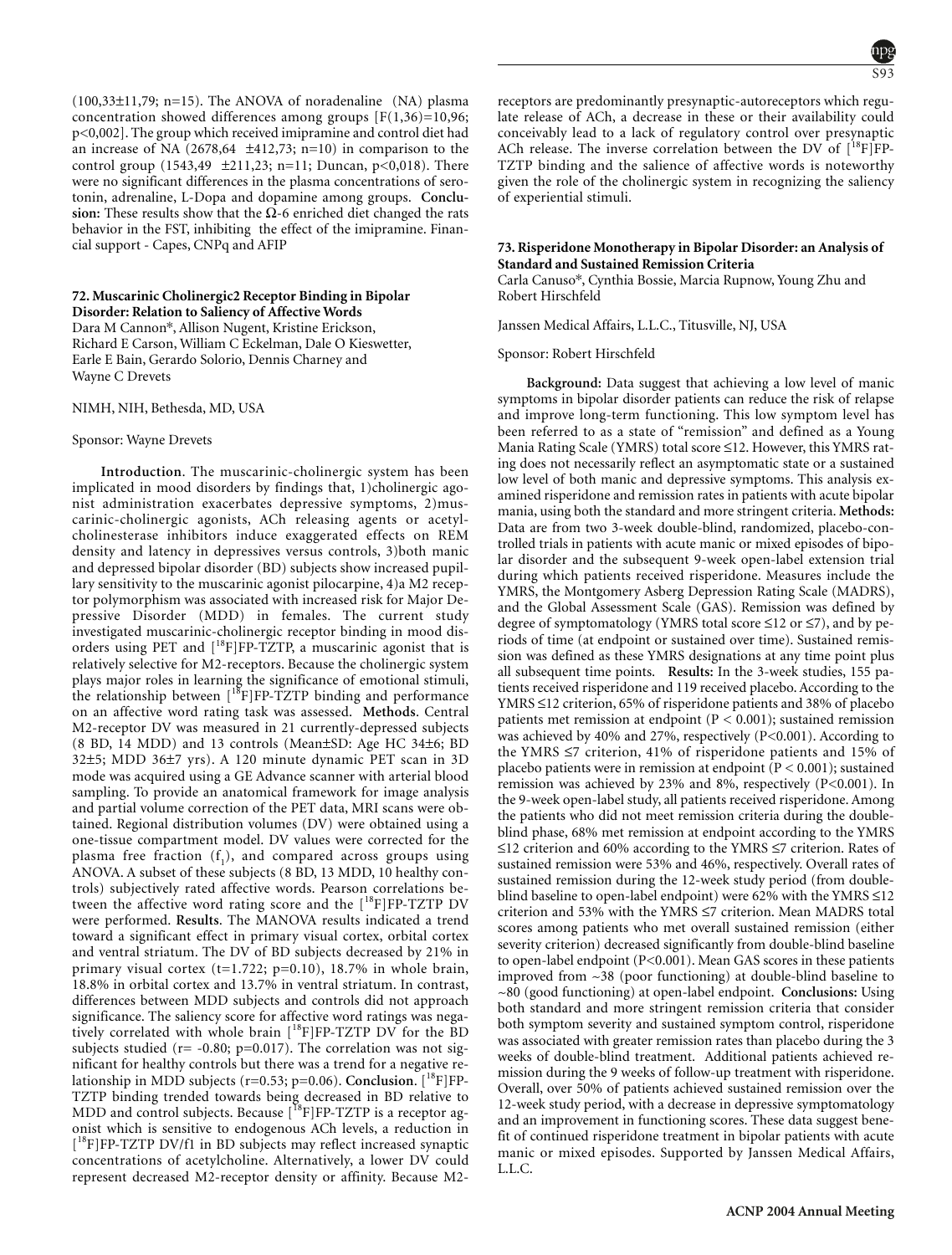#### **74. Open-Label Antidepressant Augmentation with Atomoxetine** Linda L Carpenter\*, Nada Milosavljevic, Jordan M Schecter and

Lawrence H Price

Brown Medical School Dept of Psychiatry and Human Behavior, Butler Hospital, Providence, RI, USA

# Sponsor: Lawrence Price

**Background:** Atomoxetine is a selective norepinephrine reuptake inhibitor (SNRI) currently approved for treatment of attention deficit hyperactivity disorder (ADHD). Other compounds that enhance synaptic norepinephrine, such as the tricyclic desipramine, have antidepressant effects. Reboxetine, a SNRI antidepressant available in Europe, has demonstrated efficacy both for monotherapy and as an augmentation agent. This case series study examined the role of atomoxetine for antidepressant augmentation. **Methods:** 15 adult outpatients with primary major depressive disorder received openlabel atomoxetine augmentation following partial- or nonresponse to an adequate trial (minimum 8 weeks) of standard antidepressant pharmacotherapy. Atomoxetine (40 mg q d) was added to ongoing medication regimens and titrated according to clinical response. Clinician- and patient-rated symptom assessments were completed at each clinic visit. **Results:** Eleven (73%) patients completed a minimum of 6 weeks atomoxetine augmentation; 3 (20%) discontinued due to nausea, 1 discontinued due to lack of efficacy. Mean endpoint dose was 79.0 (SD 38.4; range 25-120) mg/d. Nine patients (60%) met criteria for positive categorical response. Mean IDS-SR symptom scores decreased significantly from baseline to endpoint (p=.001), and mean clinician-ratings of social and occupational functioning increased (p<.0001). No vital sign changes were detected, and the most common side effect was activation. A modest but significant drop in body mass index (p=.025) was observed, and a subset (40%) reported improvement in sexual function. **Conclusion:** More studies are warranted to evaluate the promising potential utility of atomoxetine for antidepressant augmentation.

# **75. A New Animal Model of Depression that includes an Anhedonic Measure and Gene Expression Changes in the Brains of Modeled Animals**

Gang Wang, Sharon Engel, Yi Shen, Rulun Zhou, Peixiong Yuan, Haim Einat, Husseini K Manji and Guang Chen\*

# LMP, MAP, NIMH, NIH, Bethesda, MD, USA

Depletion of serotonin and catecholamines induces an episode of depression preferentially in the individuals with a personal or a family history of mood-disorders and in individuals with the "s" allele of the serotonin transporter gene. These clinical observations indicate that, although monoamines are modulators of mood, lowered monoamine levels alone are insufficient to induce depression suggesting that there are other modulators of mood in addition to the monoamine neurotransmission systems. Based on these clinical data, we hypothesized that the ability to induce a depression-like episode in rodents by monoamine depletion would be highly dependent on the rodent strains used. We defined the depression-like episode in rodents as the manifestation of multiple behavioral deficits resembling the symptoms of clinical depression including that of anhedonia. Monoamine depletion was carried out in four different rat strains by treating the rats with the serotonin or catecholamine synthesis inhibitors, para-chlorophenylalamine (PCPA) or alpha-methylparatyrosine (aMPT), respectively. After the treatment rats were evaluated using the forced swim test. Both PCPA and aMPT increased immobility time and decreased swimming time only in Fisher 344 rats. Further evaluation of serotonin and catecholamine depletion in F344 rats showed that PCPA and aMPT also attenuated exploratory activity as measured by distance traveled and rearing behavior in a novel environment in this strain. We used sucrose preference as a measure of hedonic behavior. Sucrose consumption was decreased in the PCPA and aMPT treated F344 rats, an effect that was partially reversed by pretreatment with desipramine or fluoxetine. Examination of the gene expression profiles of "depressed" rats using cDNA microarray methodology showed that serotonin and catecholamine depletion in F344 rats altered the expression of genes in the hippocampus including the ATF-2, BDNF, and XBP-1. Previous studies have suggested that ATF-2, BDNF, and XBP-1 play roles in the etiology and the therapeutic mechanisms of mood-disorders. In summary, we found that vulnerability to the induction of depression-like episode in rats is strain dependent and that serotonin and catecholamine depletion induces depression-like episode in F344 rats. Furthermore, the depression-like episode is accompanied by alterations in the expression of genes that have been suggested to be associated with mood disorders. This behavioral paradigm represents a new animal model to investigate the neurobiology of depression. This paradigm allows the investigation of potential new sites of action for novel antidepressants that would not depend on the availability of monoamines for an initial mechanism of action.

# **76. Behavioral Deficits of ERK1 Knockout Mice in Mood Disorderrelated Animal Tests**

Sharon Engel, Thomas Creson, Yi Shen, YanLei Hao, Tanya Nekrasova, Husseini K Manji, Gary E Landreth and Guang Chen\*

### LMP, MAP, IRP, NIMH, NIH, Bethesda, MD, USA

Neurotrophic factors (such as NGF, BDNF and NT-3) and other neuroactive molecules activate the ERK pathway and through this pathway produce their effects on neurogenesis, neurite growth and neuronal survival. The ERK pathway also modulates synaptic plasticity, neurotransmitter release, learning and memory, and circadian rhythms. We previously found that lithium and valproate increased levels and functions of AP-1 transcription factors and increased levels of the neurotrophic-neuroprotective protein Bcl-2. The ERK pathway is one of the signaling pathways that regulates Bcl-2 and AP-1 expression and functions. Following these clues, we found that lithium and valproate activated the ERK pathway in rat frontal cortex and hippocampus, cultured rat cortical neurons, and human derived neuronal cell lines. Valproate, in an ERK pathway-dependent manner, promoted neurite outgrowth and neurogenesis in cultured cortical cells. Both lithium and valproate promoted hippocampal neurogenesis in adult animals. These data suggest that antimanic mood-stabilizers may alleviate mood disorder-associated pathological changes such as the reduction of cerebral grey matter as well as the atrophy and loss of neuronal and glial cells, which have been described in recent human brain imaging and postmortem studies of bipolar patients. We also examined the role of the ERK pathway in models related to the pathophysiology of bipolar disorder. We found that the ERK pathway inhibitor SL327 induced hyperactivity in the forced swim test and the open field test. In the present study, we examined the effects of genetic manipulation of the ERK pathway on mood-related behaviors. We found that knocking out one of two ERK encoding genes, ERK1, reduced the function of the ERK pathway in the brain and resulted in multiple behavioral deficits in behavioral tests associated with mood disorders. The ERK1 KO mice showed reduced immobility time and increased swimming time in the forced swim test, increased locomotor activity and rearing behavior in the open field test, increased numbers of entries to each arm in the elevated plus maze test, and increased home cage activity as monitored by several weeks of wheel running. As well, these mice were supersensitive to amphetamine challenge. Lithium stimulated the function of the ERK pathway and attenuated the amphetamine response in the ERK1 KO mice. In summary, we found that antimanic mood-stabilizers activated the ERK pathway and promoted neurobiological functions of the ERK pathway in cultured neuronal cells and in rodent brains. Disabling the ERK pathway chemically or genetically caused multiple behavioral deficits in mood disorder-related animal tests. Lithium treat-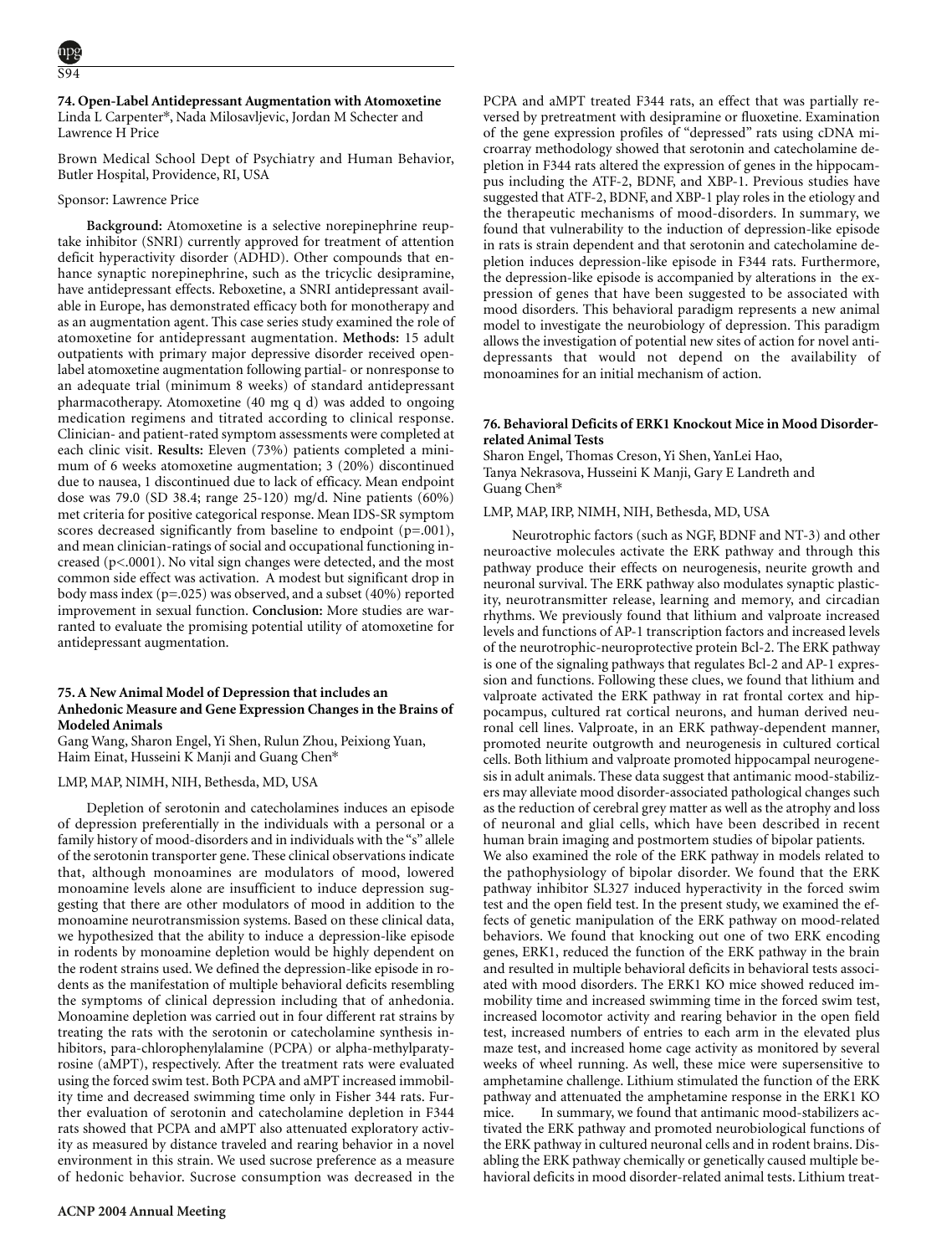ment partially reversed these behavioral deficits. The evidence obtained thus far in animals are coherent and indicate that the ERK pathway is a critical mediator of the pathophysiology of bipolar disorder. The roles of the ERK pathway in the etiology and pathophysiology of bipolar disorder should be further studied in humans.

# **77. Chronic Infusion Of Ovine CRF Or Urocortin II Into Rat Dorsal Raphe Alters Exploratory Behavior But Not Serotonin Autoreceptor Expression**

John F Neumaier and M.S. Clark\*

### Psychiatry, University of Washington, Seattle, WA, USA

Sponsor: Past Travel Awardee, BMS, 2002

Corticotropin releasing factor (CRF) peptides play key roles in integrating neural responses to stress. Both CRF-R1 and R2 receptors are found in the serotonergic dorsal raphe nucleus. While chronic stress and serotonergic dysfunction have been strongly implicated in human mood and anxiety disorders, little is known about the effects of chronic CRF receptor activation in dorsal raphe. We used osmotic minipumps to infuse into rat dorsal raphe 1ng/hr ovine CRF, 1ng/hr urocortin II (UCNII), or vehicle alone for 6d. On day 5, rats were allowed to enter and explore an open field for 15 min. The following day, a novel object was placed in the center of the same field, and the animals again allowed to enter and explore the field for 15 min. Immediately after testing, animals were euthanized and brains frozen. Dorsal raphe expression of 5-HT<sup>1A</sup> and 5-HT<sup>1B</sup> autoreceptors was examined across the AP axis by in situ hybridization. While neither 5-  $HT<sup>IA</sup>$  nor 5-HT<sup>1B</sup> expression changed, exploratory behavior was significantly altered. Animals receiving ovine CRF displayed significantly longer latencies to touch the novel object, fewer touches, and markedly less vigorous exploratory climbing behavior. Animals receiving UCNII demonstrated decreased climbing behavior, but no alterations in either latency to touch or touch number. Thigmotaxis was not altered in either treatment group during the first open field exposure. During novel object exposure, animals infused with ovine CRF spent less time in the center and more time on the sides, and trended towards more time spent in the corners. Similar, though mostly statistically insignificant changes were found in animals infused with UCNII. These findings demonstrate that chronic exposure of the dorsal raphe to low dose CRF receptor agonists decreases exploration of a novel object, without altering serotonin autoreceptor expression.

### **78. Low Field Magnetic Stimulation: Mood Effects In Bipolar Humans And In Rodents**

Bruce Cohen\*, Michael L Rohan, Perry F Renshaw and William A Carlezon

Brain Imaging Center/McLean Hospital, Belmont, MA, USA

Electrical and magnetic field treatments are being investigated for efficacy in psychiatric disorders such as major and bipolar depression with increasing frequency. We have made the serendipitous discovery of a Low Field Magnetic Stimulation (LFMS) effect which was shown to improve mood in human subjects with bipolar disorder (BP) and in rodents in the Porsolt Forced Swim Test (FST). LFMS has characteristics similar to repetitive Transcranial Magnetic Stimulation (rTMS) except that its magnetic fields are 1/2000 weaker than rTMS, penetrate throughout the whole head, and consist of pulses delivered at the high frequency of 1 kHz. In the human LFMS study, BP subjects received a spectroscopic MRI exam with an unusual scan orientation on a 1.5T scanner over multiple visits. After several subjects finished the MR exam with obvious mood improvement, the Brief Affect Scale (BAS) was added to the study and administered immediately before and after the MR exam. Comparison groups of normal subjects who received the LFMS - MR exams and BP subjects who received a sham LFMS-MR exams were recruited. Twenty-three of 30 BP subjects reported improvement in mood of at least 1 point on the BAS scale after LFMS (mean BAS score =0.87± 0.68), compared to 3 of 10 BP subjects given sham LFMS (mean BAS score =  $0.30 \pm 1.06$ ), a significant difference (z=2.63, p=0.009, ordered logistic regression). In the subgroup of medication navïe BP subjects who received LFMS-MR, 11 of 11 subjects reported improvement in mood (mean BAS score =  $1.18 \pm 0.41$ ). In the rodent model, a tabletop LFMS system and FST was used to investigate the antidepressant effects of LFMS. Effects of the LFMS treatment were compared to those of desipramine (DMI) and fluoxetine (FLX). Immobility was affected in this test  $(F(4,40)=5.0, p<0.01)$  with LFMS  $(p<0.01)$  and DMI (p<0.05) treatments having reduced immobility, indicating antidepressant-like effects. Swimming was affected  $(F(4,40)=4.24, p<0.01)$ with LFMS ( $p<0.01$ ) and FLX ( $P<0.05$ ) showing increased swimming activity. Climbing was also affected  $(F(4,40), p<0.01)$  with DMI  $(p<0.01)$  and LFMS ( $p<0.05$ ) showing increased climbing activity. Considered together, the antidepressant-like effects of LFMS were qualitatively similar to, but slightly greater than, those of FLX. The observation of this effect, similar to the effects of rTMS but produced by a very different set of fields, suggests that a wide range of magnetic field strengths and waveforms may produce stimulation effects.

# **79. The Vasopressin V1b Receptor Antagonist, SSR149415, and the Corticotrophin-Releasing Factor1 (CRF1) Receptor Antagonist, SSR125543, Have Antidepressant-Like Effects on the DRL 72s Schedule**

Caroline Cohen\*, Caroline Louis, James M O'Donnell and Guy Griebel

Psychopharmacology, Sanofi-Synthelabo, Bagneux, France

Sponsor: James O'Donnell

Recent findings have identified neuropeptide systems as potential novel therapeutic targets for the treatment of depression and anxiety disorders. Much attention has focused on corticotrophin-releasing factor (CRF) and vasopressin, two neuroactive peptides that are known to be involved in the regulation of the hypothalamic-pituitary-adrenal stress axis. The vasopressin V1b receptor antagonist, SSR149415, and the CRF1 receptor antagonist, SSR125543, are two novel orally-active non peptide compounds which have shown anxiolytic- and antidepressant-like activities in several animal models. Here, these drugs were tested on the differential reinforcement of low rate (DRL) 72s schedule of responding, a paradigm sensitive to antidepressant drugs. The DRL 72s schedule requires rats to wait at least 72 s between lever pressing responses to earn a reinforcer. As typically observed, imipramine (10 mg/kg, i.p.) increased reinforced response frequency, shifted the frequency distribution of inter-response times (IRT) toward longer IRT durations in a coherent fashion (i.e.,without disrupting the profile of the IRT distribution) and decreased bursting (IRT  $\leq$  6 s). These effects have been interpreted as reflecting enhanced temporal discrimination and capacity to wait for a reward, a pattern of effects typical seen with antidepressant drugs. SSR149415 (10 mg/kg i.p.) and SSR125543 (30 mg/kg, i.p.) increased reinforced response frequency and shifted the IRT frequency distribution toward longer IRT durations without changing the shape of the IRT distribution. Neither drug affected bursting. In conclusion, these results confirm further the antipressant-like potential of the vasopressin V1b receptor antagonist, SSR149415, and the CRF1 receptor antagonist, SSR125543.

### **80. Age and Gender Differences in Antidepressant Treatment: A Comparative Analysis of Venlafaxine and Selective Serotonin Reuptake Inhibitors**

Lee Cohen\*, Susan Kornstein, Richard Entsuah, Wilfrido Ortega-Leon, Peter Roy-Byrne and Raj Tummala

Massachusetts General Hospital, Boston, MA, USA

Sponsor: Peter Roy-Byrne

**Objective:** Several studies have shown that gender, menopausal status, and age can influence response to antidepressants while oth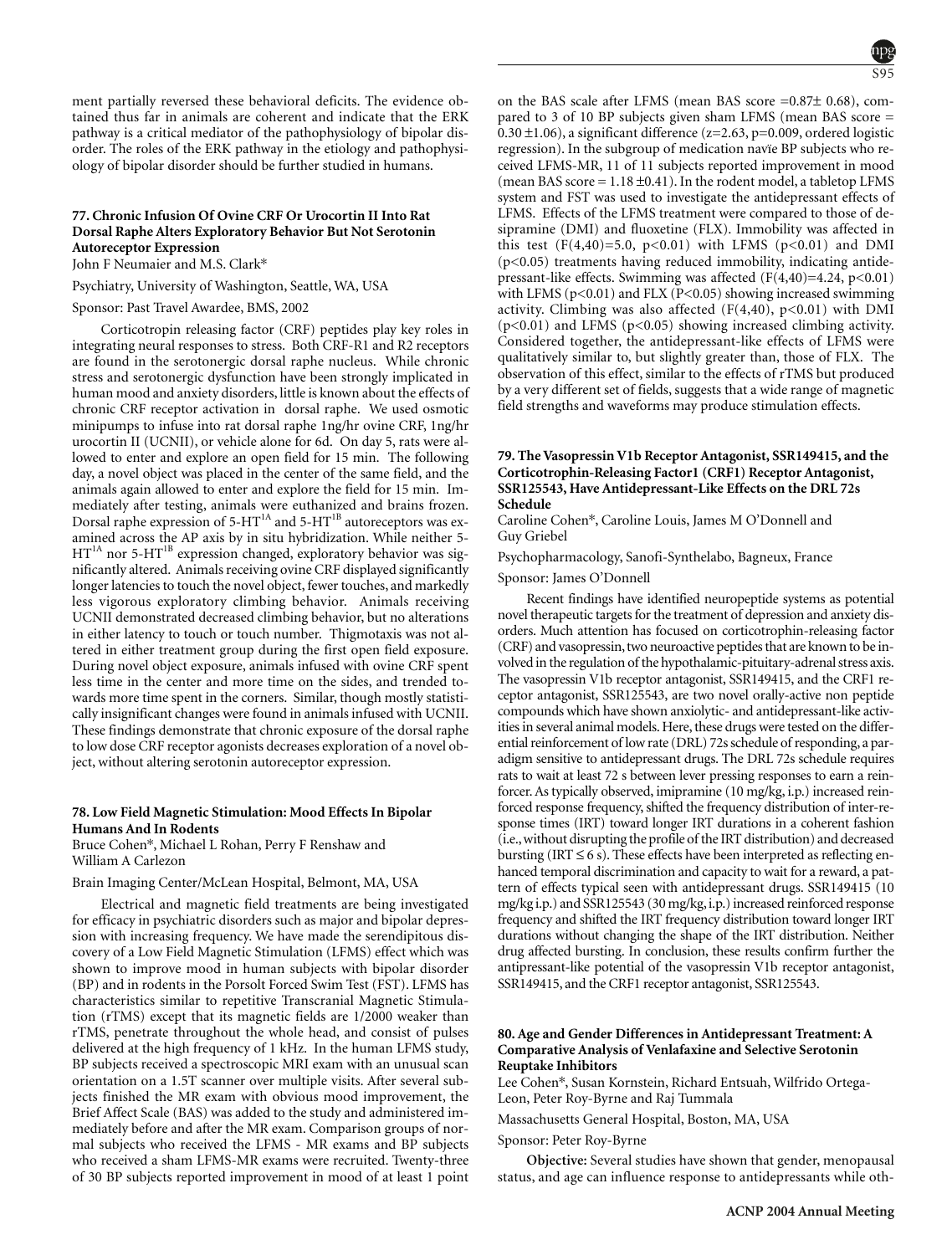ers have failed to show such differences. Using a large database of randomized controlled trials (RCTs) in depressed patients, we examined treatment effects with different classes of antidepressants across a variety of age and gender subgroups. **Method:** A metaanalysis was conducted using individual patient data from 31 double-blind RCTs comparing the serotonin-norepinephrine reuptake inhibitor venlafaxine/venlafaxine XR (n=3273) and selective serotonin reuptake inhibitors (SSRIs) (fluoxetine, paroxetine, sertraline, citalopram, or fluvoxamine; n=3217) in treatment of depressed patients. Nine studies also included a placebo control group (n=932). The primary outcome measure (intent-to-treat population; last observation carried forward method) was remission, defined as a 17 item Hamilton Rating Scale for Depression (HAM-D17) score ≤7 at week 8. All tests of hypotheses were two-sided with a significance level of 0.05. Remission rates were computed separately for women and men, for older women (age >50) and younger women (age ≤50), and for older men (age >50) and younger men (age ≤50). Results from an analysis of premenopausal vs postmenopausal women (using age <40 and >55 as proxy indicators of menopausal status, respectively) also will be reported. **Results:** Women comprised 2/3 of the patient population (4889/7420; 66%). Of the total data set, 71% (5,327/7,409) were ≤50 years while 29% (2,082/7,409) were older than 50. Age and gender distributions were similar across treatment groups. Remission rates for women were: 41%, venlafaxine/venlafaxine XR; 34%, SSRIs, and 26%, placebo (P<0.0001 venlafaxine/venlafaxine XR vs SSRI and placebo; P=0.0002 SSRI vs placebo). Results were similar for men: 40%, venlafaxine/venlafaxine XR; 34%, SSRIs, and 20%, placebo (P=0.004 venlafaxine/venlafaxine XR vs SSRI; P<0.0001 venlafaxine/venlafaxine XR and SSRI vs placebo). In the subgroup of younger women, results were similar to the overall population. Remission rates: 41%, venlafaxine/venlafaxine XR;  $36\%$ , SSRIs; and  $26\%$ , placebo (P=0.002) venlafaxine/venlafaxine XR vs SSRIs; P<0.0001 venlafaxine/venlafaxine XR vs placebo; P=0.0001 SSRI vs placebo). Older women treated with venlafaxine/venlafaxine XR patients responded similarly to younger women (remission rate 41%; P=0.0001 vs SSRIs; P=0.0017 vs placebo), while the remission rate with SSRIs among older women was not significantly different from placebo (30% vs 27%, respectively; P=0.4698). In the subgroup of younger men, remission rates were 41%, venlafaxine/venlafaxine XR; 35%, SSRIs; and 25%, placebo (P=0.0124 venlafaxine/venlafaxine XR vs SSRI; P<0.0001 venlafaxine/venlafaxine XR vs placebo; P=0.0033 SSRI vs placebo). Among older men, remission rates were lower in all 3 groups: 36%, venlafaxine/venlafaxine XR; 30%, SSRIs; and 12%, placebo (P=0.1550 venlafaxine/venlafaxine XR vs SSRIs; P<0.0001 venlafaxine/venlafaxine XR vs placebo; P=0.0001 SSRI vs placebo). **Conclusion:** The efficacy of venlafaxine/venlafaxine XR was consistent across most gender and age subgroups; with the exception of older men, who responded less favorably in all 3 treatment groups relative to younger men. Consistent with previous analyses, younger women responded better to treatment with the SSRI comparators than older women. Additional analyses will explore the extent to which menopausal status and hormonal therapy modulate response to antidepressant treatment in women.

# **81. Botulinum Toxin Treatment of Social Anxiety Disorder with Hyperhidrosis: a Double-Blind, Placebo-Controlled Trial** Kathryn M Connor\*, Jonathan L Cook and Jonathan R Davidson

Psychiatry and Behavioral Sciences, Duke University Medical Center, Durham, NC, USA

Sponsor: Jonathan Davidson

**Background:** Physiologic symptoms, such as excessive sweating (hyperhidrosis), are common in social anxiety disorder (SAD) and may be the primary reason for seeking treatment. Compared to symptoms of fear and avoidance in SAD, physiologic symptoms tend not to respond as well to standard treatments with SSRI's or CBT. A new treatment, botulinum toxin (Botox), may hold particular promise for hyperhidrosis in SAD. This study assesses the effects of an SSRI, paroxetine, in combination with Botox or placebo in treating SAD associated with severe hyperhidrosis. **Methods:** Forty subjects with SAD and severe axillary hyperhidrosis received 8 weeks of openlabel treatment with paroxetine. Prior to beginning pharmacotherapy, subjects were randomly assigned 1:1 to receive double-blind bilateral intra-axillary interdermal injections of either Botox (50 units/axilla; N=20) or saline (50 ml/axilla; N=20). Treatment was administered according to standard protocol, with 25 2ml injections/axilla. The primary outcome was response, which was defined as a 2 point or greater reduction from baseline in the Hyperhidrosis Disorder Severity Scale (HDSS). Secondary measures included changes in the impact of hyperhidrosis, on standard measures of SAD, and in quality of life. **Results:** Response rates for Botox were 65% vs. 10% for placebo ( $p < .01$ ). Botox produced significantly greater improvement in many daily activities which had been limited prior to treatment, as well as in work and social functioning ( $p < .05$ ). Botox was well-tolerated. Five subjects in the Botox group withdrew during the study (side effects which appeared related to paroxetine treatment), compared to 2 dropouts in the placebo group (lack of efficacy). **Conclusion:** Botulinum toxin is effective in reducing hyperhidrosis, disability, and limitations in daily activities, when given in association with paroxetine to patients with SAD.

# **82. Synchronized Maternal-Infant Elevations Of Primate CSF CRF In Response To Variable Foraging Demand**

Jeremy D Coplan\*, Margaret Altemus, Sanjay J Mathew, Eric L Smith, Bruce Scharf, Paul M Coplan, John S Kral, Tarique Perera, Andrew Dwork, Jack M Gorman, Michael J Owens, Charles B Nemeroff and Leonard A Rosenblum

Psychiatry, SUNY-Downstate Med. Ctr, Brooklyn, NY, USA; Department of Biological Psychiatry, New York State Psychiatric Institute, New York, NY, USA

# Sponsor: Bruce Lydiard

**Background:** The study of environment-gene interactions during neurodevelopment may facilitate our understanding of the origins of psychiatric disorders. Environmental contribution to the neurobiology of psychopathology is perhaps most relevant during infancy, where vulnerability to early life stressors is particularly evident. In the current study, we wished to examine if central CRF would provide a plausible biological vehicle for transmission of maternal affective distress to her offspring. **Methods:** 24 mother-infant bonnet macaques (Macaca Radiata) dyads, of known age and weight served as subjects. The subjects were group-housed in 4 pens of 5-7 dyads each, stabilized for several weeks prior to the study period. Although adequate food was always available, mothers faced uncertainty of food availability for 16 weeks within the first year of infant life, through a procedure dubbed "variable foraging demand" (VFD). An extensive behavioral data set and pre- and post-VFD CSF and plasma samples were obtained simultaneously on mothers and infants. **Results:** Maternal CSF CRF concentrations exhibited a significant mean elevation of 26% from pre-VFD to post-VFD; there was no effect of number of days post-partum on maternal Pre-VFD CSF CRF levels. There was a significant increase (45%) in infant CSF CRF concentrations over the 16 week period of the VFD paradigm. No infant sex differences were evident. Pre / Post - VFD differences in infant CSF CRF concentrations were positively correlated ( $r = .52$ ;  $N = 16$ ;  $p = .0384$ ) with the magnitude of maternal CRF response to VFD providing evidence of synchronized CSF CRF expression by the dyad. **Conclusions:** This parallel response within the dyad suggests, as one testable hypothesis, that maternal responsivity to the stress of the VFD condition is "communicated" to her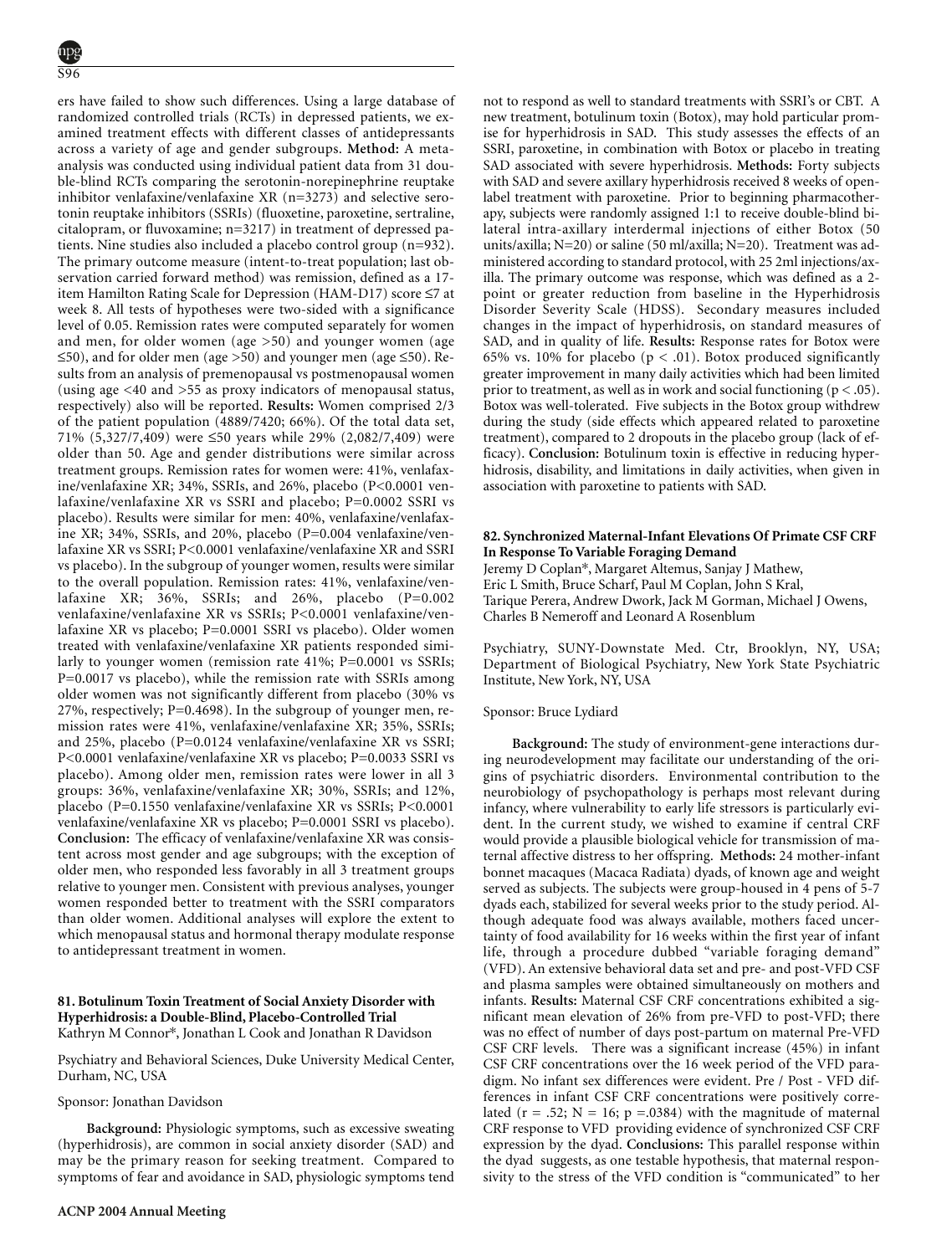infant via a CRF-mediated intergenerational transduction mechanism. Concordant human studies in the offspring of holocaust victims with PTSD show a similar pattern of glucocorticoid suppression as their parents. That infant CRF gene expression may model itself on magnitude of the maternal response to real-life stressor, VFD, suggests neurobiological "transmission" of affective distress from mother to infant.

# **83. Altered Sensitivity to the Pharmacological Effects of the GabaB Receptor Agonist Baclofen in Different Mouse Strains**

Laura H Jacobson, Athina Markou and John F. Cryan\*

Neuroscience Disease Area, Novartis Institutes for BioMedical Research, Basel, Switzerland

### Sponsor: Athina Markou

Comparison of different mouse strains can provide valuable information about the genetic control of behavioural and molecular phenotypes. Recently, interest has been increasing in the involvement of  $GABA_B$  receptor in affect, as  $GABA_{B(1)}$  deficient mice show anxiogenic and antidepressant-like profiles,  $GABA_B$  receptor positive modulators reduce anxiety in mice and rats, and  $GABA<sub>B</sub>$  receptor antagonists induce antidepressant-like behavior in the forced swim test. The aim of current study was to determine the relative sensitivity of different mouse strains to  $GABA_B$  receptor agonism, in two widely used tests of GABA<sub>B</sub> receptor function, namely hypothermia and motor incoordination. Forty mice each from 11 strains (BALB/cByJ, DBA/2, OF1, FVB/N, CD1, AJ, C3H/HeOu, 129SvPas, NMRI, C57/Bl6 and SWISS) were trained to walk on a rotarod for 300 seconds. The following day mice received 0, 3, 6 or 12 mg/kg per os of Lbaclofen, the active isomer of the prototypical  $GABA_B$  receptor agonist baclofen. Rectal temperature and rotarod performance up to 300 seconds were measured at 0, 1, 2 and 4 hours after drug administration. L-baclofen produced a significant hypothermia and ataxia in most, but not all, mouse strains examined. Of note, C3H/HeOu showed no hypothermic responses to L-baclofen at any dose or time in the study. BALB/cByJ and C57Bl/6 mice were affected only by the highest dose of L-baclofen used (12 mg/kg), whereas all other strains were affected also by the 6 mg/kg dose. Peak hypothermic responses to L-baclofen were reached by 1 hour post-dosing for strains DBA/2, FVB/N and NMRI, with the remainder (excepting C3H/HeOu) peaking at 2 hrs. Body temperatures had normalized in all strains within 4 hours except BALB/cByJ, DBA/2 and 129SvPas. On the rotarod, BALB/cByJ, C57Bl/6, FVB/N, OF1, CD1, SWISS and notably the C3H/HeOu strain responded ataxically to 12 mg/kg L-baclofen. DBA/2, 129SvPas and A/J mice showed ataxic responses to both 6 and 12 mg/kg. Interestingly, the NMRI strain did not show significant ataxia to L-baclofen. All mice strains had returned to baseline coordination within 4 hours after dosing. The rank order of strains from least to most sensitive for hypothermia differed from the rank order generated using ataxic sensitivity. The rank order for hypothermia from least to most sensitive was: C3H/HeOu, SWISS, NMRI, C57BL/6, CD1, A/J, OF1, BALB/c, DBA/2, FVB/N, 129SvPAS. For ataxia it was: NMRI, OF1, CD1, FVB/N, C57BL/6, A/J, SWISS, C3H/HeOu, DBA/2, 129SvPas, BALB/c.. Interestingly, some strains, such as C3H/HeOu, had markedly different ranking for hypothermic and ataxic responses, with minimal body temperature responses to L-baclofen but significant ataxia on the rotarod. FVB/N, in contrast, ranked highly sensitive in hypothermic responses, with relatively moderate levels of ataxia. These results indicates that there is differential genetic control on specific GABA<sub>B</sub> receptor populations that mediate these two responses to  $\mathsf{GABA}_\mathtt{B}$  receptor stimulation. Further, these observations demonstrate that background strain is an important determinant of  $GABA_R$  receptor mediated responses, and that hypothermic and ataxic responses may be influenced by independent genetic loci.

**84. Venlafaxine XR in the Treatment of Posttraumatic Stress Disorder: A 6-Month Placebo-Controlled Study** Jonathan Davidson\*, David Baldwin, Dan Stein, Enrique Kuper, Isma Benattia, Saeed Ahmed, Bing Yan, Ron Pedersen and Jeff Musgnung

# Duke University Medical Center, Durham, NC, USA

**Objectives:** While selective serotonin reuptake inhibitors (SSRIs) have shown efficacy in treating posttraumatic stress disorder (PTSD), they may not be effective for all patient types. Venlafaxine extended release (XR), a serotonin-norepinephrine reuptake inhibitor, has both antidepressant and anxiolytic effects and produces remission in patients with depression or generalized anxiety disorder. This 6-month, international, randomized, double-blind, placebo-controlled, parallel-group trial compared the efficacy of venlafaxine XR and placebo for moderate to severe PTSD. **Methods:** 329 adult outpatients (venlafaxine XR, n=161; placebo, n=168) in the ITT population were randomly assigned to treatment with flexible-dose venlafaxine XR (37.5 mg to 300 mg/d), or placebo for 24 weeks, starting with the lowest dose (37.5 mg). Patients were included if they had a primary diagnosis of DSM-IV PTSD, PTSD symptoms for ≥6 months, and 17-item Clinician-Administered PTSD scale (CAPS-SX<sub>17</sub>) score ≥60. The primary efficacy measure was change from baseline (week 12 or time of discontinuation) in CAPS-SX $_{17}$  score. Secondary assessments included frequency of remission (CAPS-SX<sub>17</sub>  $\leq$ 20), time to remission, PTSD symptomfree days (based on CAPS-SX $_{17}$  scores), and changes from baseline in CAPS-  $SX_{17}$  symptom cluster scores for re-experiencing, avoidance/numbing, and hyperarousal; the Stress Vulnerability Scale (SVS), Connor-Davidson Resilience Scale (CD-RISC); 17 item Hamilton Depression Rating Scale (HAM- $D_{17}$ ); Quality of Life Enjoyment and Satisfaction Questionnaire Short Form (Q-LES-Q-SF); Sheehan Disability Scale (SDS); Clinical Global Impression–Severity of Illness (CGI-S); and Global Assessment of Functioning (GAF). Between-group comparisons were made using analysis of covariance (ANCOVA), with treatment as main effect, and baseline score as covariate. LOCF analyses were used. The between-group difference in symptom-free days was compared by t-test. Remission rates were compared by Chi-square test. Time to remission was compared by Kaplan-Meier method. **Results:** 112 patients in each group completed the study. The mean maximum daily dose of venlafaxine XR was 221 mg. Mean changes from baseline in CAPS-SX $_{17}$  total scores at endpoint were -51.7 for venlafaxine XR and -43.9 for placebo (P=0.006). Mean baseline-to-endpoint improvement was significantly greater for the venlafaxine XR group than placebo in CAPS- $S X_{17}$ <br>cluster scores for re-experiencing (P=0.008), and scores for re-experiencing  $(P=0.008)$ , and avoidance/numbing (P=0.006), but not for hyperarousal. Remission rates were 50.9% for venlafaxine XR and 37.5% for placebo (P=0.013). Median time to remission was 87.0 days for the venlafaxine group and 130.0 days for placebo (P=0.017). The venlafaxine XR group also showed significantly greater improvement at endpoint than placebo for symptom-free days (P=0.007), SVS score (P=0.011), CD-RISC score (P=0.002), HAM-D<sub>17</sub> total score (P=0.007), Q-LES-Q total score (P=0.007), SDS total score (P=0.030), CGI-S score (P=0.004), and GAF score (P=0.034). Headache and nausea were the most common TEAEs in the venlafaxine XR group. Withdrawal rates were 30.4% for venlafaxine XR and 33.3% for placebo, with no significant difference in dropouts attributable to AEs. **Conclusion:** In this study venlafaxine XR was effective and well tolerated in short-term treatment of PTSD and had beneficial effects on symptoms, functioning, quality of life, global well-being, and remission rate.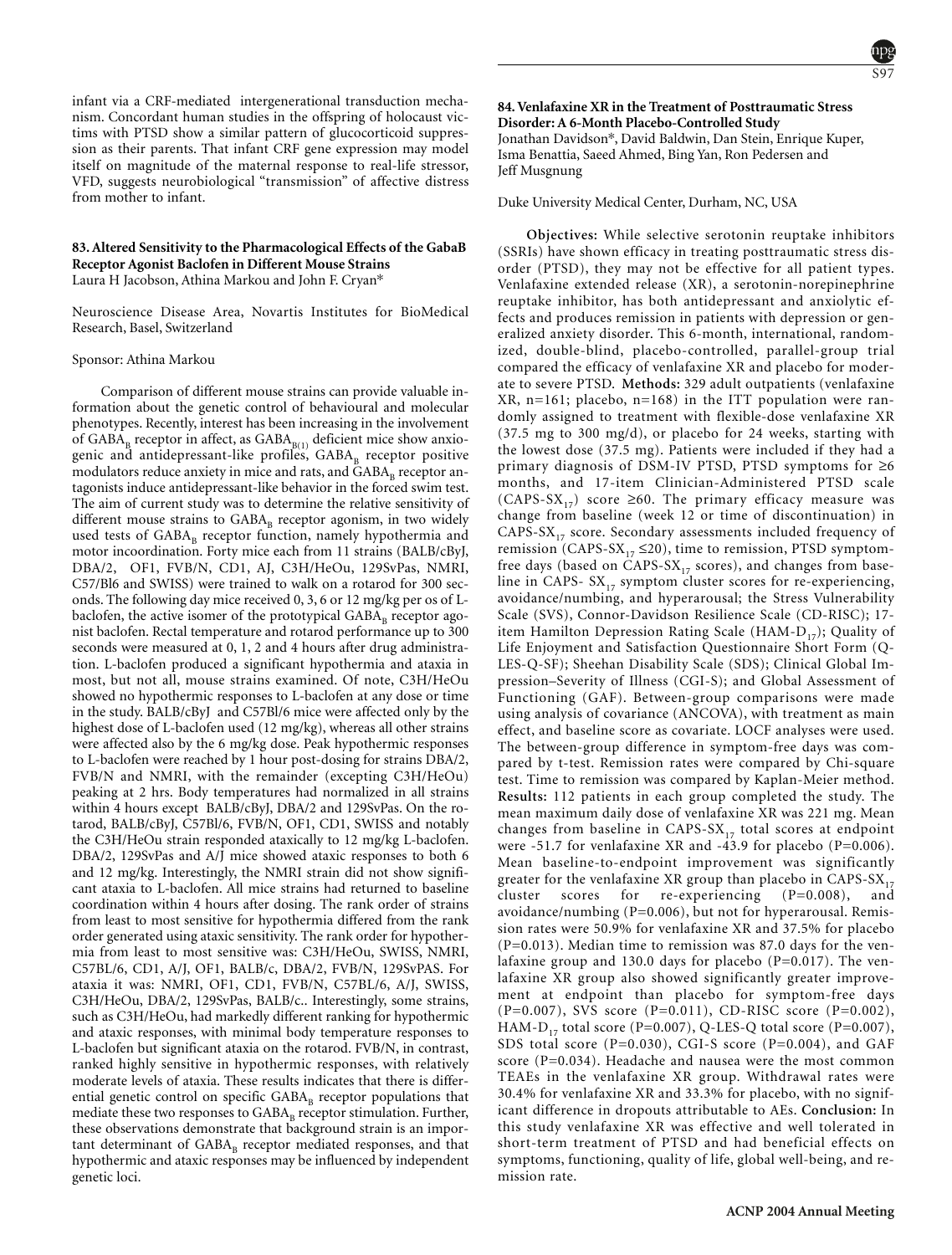# **85. A Double-Blind, Placebo Controlled trial of C-1073 (Mifepristone) In the Treatment of Psychotic Major Depression** Charles DeBattista\* and Joseph Belanoff

Department of Psychiatry and Behavioral Sciences, Stanford University Medical Center, Stanford, CA, USA; Corcept Therapeutics, Menlo Park, CA, USA

### Sponsor: Alan Schatzberg

**Background:** Psychotic depression is characterized by abnormalities in hypothalamic pituitary adrenal (HPA) axis activity. In a previous double-blind trial, C-1073 (mifepristone), a selective glucocorticoid receptor antagonist, had therapeutic benefits when added to standard pharmacotherapy for psychotic depression. In this trial the efficacy of C-1073 is compared with that of placebo in patients who are not on standard pharmacotherapy for the first 7 days. **Methods:** Patients who met DSM-IV criteria for PMD and were not on either antidepressants or antipsychotics were randomized in a 1:1 ratio to receive adjunctive C-1073 or placebo for 7 days in an in-patient setting. Patients were followed for 28 days. The primary endpoint was a 30% reduction in the total Brief Psychiatric Rating Scale (BPRS) at both days 7 and 28. Secondary endpoints included a 50% reduction at days 7 and 28 in (BPRS) positive symptom subscale, the Hamilton depression Rating Scale, and the Montgomery Asberg Depression Rating Scale. **Results:** 221 patients were randomized and patients in both the C-1073 and control groups improved significantly from baseline. Patients on C-1073 were significantly more likely to achieve a 30% improvement at days 7 and 28 than were placebo treated patients. In addition, C-1073 treated patients were significantly more likely to achieve a 50% reduction in days 7 and 28 on the BPRS positive symptom subscale. There were no significant benefits on the depression rating scales. C-1073 appeared well tolerated for the duration of the study with no AEs statistically more common in the C-1073 than placebo group. **Conclusion:** A 7-day course C-1073 appears significantly improve psychotic symptoms in psychotic major depression. In addition, the effects of the drug appear to be sustained for at least 3 weeks after the drug is stopped. This study provides additional evidence that the glucocorticoid receptor antagonist, C-1073, may have a role in the treatment of psychotic depression. Depression; Psychosis; Neuroendocrinology

### **86. Modafinil as Augmentation Therapy for Persistent Symptoms of Excessive Sleepiness and Fatigue in Adults with Major Depressive Disorder**

Charles DeBattisia\*, Maurizio Fava, Michael E Thase, Joseph Fanelli and Karl Doghramji

Department of Psychiatry and Behavioral Sciences, Stanford University Medical Center, Stanford, CA, USA

#### Sponsor: Maurizio Fava

**Objective:** Excessive sleepiness and fatigue are commonly reported symptoms of major depressive disorder (MDD) that may persist as residual symptoms despite adequate selective serotonin reuptake inhibitor (SSRI) therapy. The wake-promoting agent modafinil may prove useful as an augmentation agent in partial responders to SSRI monotherapy, particularly when excessive sleepiness and fatigue persist. We present the results of a retrospective pooled analysis of data collected from a subset of MDD patients with at least moderate levels of excessive sleepiness and fatigue who participated in 2 controlled clinical studies designed to assess the efficacy and tolerability of modafinil augmentation. **Methods:** MDD patients (18−65 years) with a partial response to adequate SSRI monotherapy for a current depressive episode participated in one of two randomized, doubleblind studies. Patients received modafinil 100 to 400 mg/day or matching placebo in addition to existing SSRI antidepressant therapy for 6 or 8 weeks. Patients  $(N=348)$  selected for this retrospective pooled analysis met a common set of criteria from the 2 studies, namely an Epworth Sleepiness Scale [ESS] score of ≥10, a 17-item Hamilton Rating Scale for Depression [HAM-D-17] score between 4 and 25 [inclusive], and a Fatigue Severity Scale [FSS] score of ≥4. Efficacy measures included the Clinical Global Impression of Improvement (CGI-I: responders defined as ″very much improved″ or ″much improved″), ESS, HAM-D-17, and FSS. **Results:** At final visit, modafinil augmentation of SSRIs significantly improved overall clinical condition vs placebo (CGI-I responders [%] were 42% vs 31%, respectively;  $P = .035$ ). Modafinil plus SSRI significantly improved wakefulness (ESS:  $P = .04$  vs placebo plus SSRI at final visit). Modafinil plus SSRI also significantly improved depressive symptoms (HAM-D-17:  $P = 0.02$  vs placebo plus SSRI at final visit). Modafinil plus SSRI reduced fatigue greater than placebo plus SSRI at final visit (FSS: -1.0 vs -0.8, respectively), but the between-group difference was not statistically significant. Three hundred (86%) patients completed and 179 (>99%) modafinil-treated patients received a ≥200-mg dose. The safety profile from the combined studies was similar to the safety profiles of the 2 individual studies. **Conclusion:** Modafinil augmentation of SSRIs in MDD patients with partial response resulted in significant improvements of overall clinical condition, wakefulness, and depressive symptoms by final visit.

### **87. A Double-Blind Comparison of Divalproex Versus Quetiapine for Adolescent Mania**

Melissa P DelBello\*, Robert A Kowatch, Caleb M Adler, Jeff A Welge and Stephen M Strakowski

Department of Psychiatry, University of Cincinnati, Cincinnati, OH, USA

Controlled investigations of atypical antipsychotics suggest that they are effective and well tolerated for the treatment of mania in adults. Quetiapine has demonstrated efficacy as monotherapy for the treatment of adult mania. Moreover, the combination of quetiapine and divalproex was found to be more effective than divalproex monotherapy for the treatment of adolescent mania and quetiapine was well tolerated. However, there have been no studies directly comparing the efficacy of atypical antipsychotic monotherapy and a traditional mood stabilizer for adolescent mania. The objective of our study was to determine the comparative efficacy and tolerability of divalproex and quetiapine for the treatment of mania in adolescents with bipolar disorder. Fifty adolescents (ages 12-18 years) with a DSM-IV diagnosis of bipolar disorder, type I, manic or mixed episode, were randomized to double-blind treatment with divalproex (mean serum level 101 mg/dl) vs. quetiapine (400-600 mg/d, mean 415 mg) for 28 days. Efficacy and safety assessments were performed on Days 0, 3, 7, 14, 21, and 28, or endpoint. Primary efficacy measure was change from baseline to endpoint in Young Mania Rating Scale (YMRS). Comparative efficacy was determined by whether quetiapine was at least as effective as divalproex, defined as a change from baseline to endpoint in YMRS score in the quetiapine group at least 80% of that in the divalproex group. As secondary measures of response, group differences in Clinical Global Impression Bipolar Disorder version Improvement (CGI-I) Scale response rates (defined by <2, much or very much improved) were determined. Safety and tolerability measures included documentation of adverse events, vital signs, laboratory measures, and movement scales. Twenty-five subjects were randomized to each treatment group. The decrease from baseline to endpoint in YMRS score was 19.5 (2.4) in the divalproex group and 22.8 (2.4) in the quetiapine group. Based on the change in YMRS score in the divalproex group, we determined that the response in the quetiapine group needed to be within 4 points. The group difference in YMRS change from baseline to endpoint was 3.3 (3.4) (95% CI, -3.5, 10.1). Response rate for improvement in mania (CGI-I score <2) was greater in the quetiapine group than in the divalproex group (84% vs. 56%, P=0.03). There were no statistically significant group differences in rates of adverse events. The most common side effect in both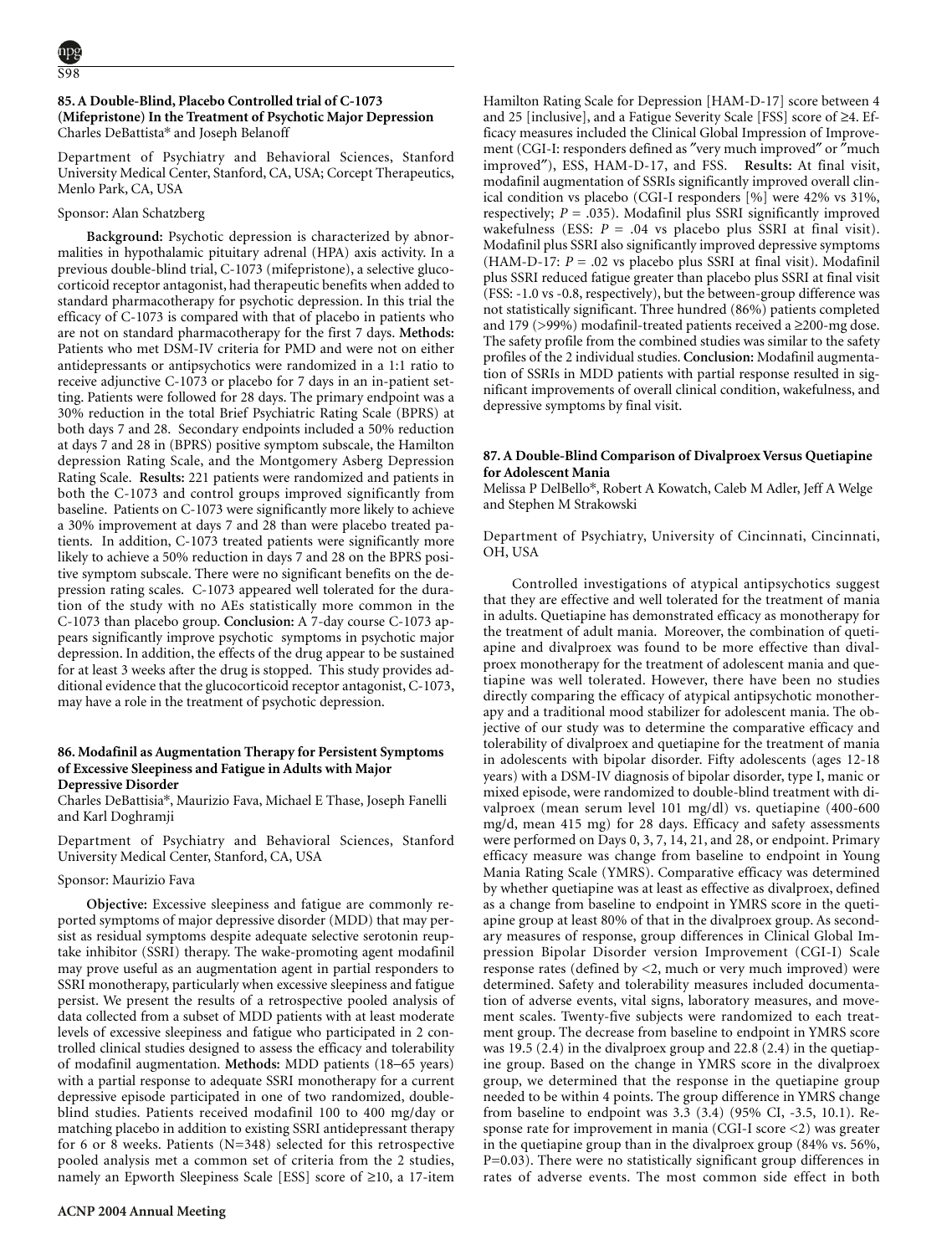groups was sedation (quetiapine, N=15, 60% vs. divalproex, N=9,  $36\%$ , P=0.1). The results of this study suggest that quetiapine monotherapy is at least as efficacious as divalproex for the treatment of adolescent mania. Both quetiapine and divalproex were well tolerated.

### **88. Monoamine Related Genes and Association with Major Depression**

Francisco A Moreno, Holly Garriock, Pedro L Delgado\*, Mitchell A Kling, Linda L Carpenter, Michael Burke, William Burke, Thomas Schwartz, Lauren Marangell, Mustafa Husain and Robert Erickson

Psychiatry, Case Western Reserve University, Cleveland, OH, USA

We present preliminary data from an association study of several candidate genes relevant to monoamine function and unipolar major depression. One hundred and twelve Caucasian subjects with documented history of Unipolar Major Depressive Disorder were invited to participate. Two subgroups of depressive subjects were genotyped, about half had achieved and maintained clinical remission for at least three months; the other half had well documented Treatment Resistance to at least two adequate antidepressant trials. One hundred and sixteen control subjects who denied personal history of mental illness were also genotyped. PCR based genotyping was performed at the Laboratory of Molecular Psychiatry of The University of Arizona for the following genetic polymorphisms: Serotonin Transporter Gene (Promoter region insertion/deletion polymorphism, and Intron-2 VNTR [SERT VNTR] polymorphism), Serotonin Receptor 2A (C102T), Dopamine Transporter [DAT1] (exon-15 VNTR), Catechol-O-methyl transferase gene (3'UTR dbSNP: rs165599), Serotonin Receptor 6A (C267T), Dopamine Receptor 4 gene (5'UTR insertion/deletion [DRD4 ins/del], and exon-3 VNTR), Dopamine Receptor 3 Gene (exon 1 G/A SNP), 3 Dopamine Receptor 1 SNPs at positions in relation to first nucleotide of the translational start codon +1403, -1251 and -800), Transcription factor AP2Beta gene (intron 2 VNTR), Neurotrophin BDNF (val66met). Chi-squares were utilized to test for differences in genotype frequencies between subjects within the subgroups of depressive subjects and healthy controls, in the polymorphisms described above. Whenever a dominant effect was known for the gene, genotypes were grouped accordingly for testing. Although the complete dataset will be presented, only findings with significant p values ( $\leq$  0.05) or trends ( $>$  0.05 and  $\lt$  1) are included in the abstract. There was a significant difference in genotype frequency for the SERT VNTR between depressives [10/10=17.5%, 10/12=51.8%, 12/12=30.7%] and controls [10/10=16.1%,  $10/12=28.8\%, 12/12=55.1$ ](p= .008), and treatment resistant depressives and controls ( $p = .01$ ), but only a trend between recovered depressives and controls ( $p=$  .077). Similarly there was a trend for significant difference in genotype frequency for the DAT1 between depressives [9/9=6.9%, 9/10=49.1%, 10/10=44%] and controls  $[9/9=4.1\%, 9/10=36.4\%, 10/10=59.5]$  (p= .081), a significant difference between recovered depressives and controls (p= .012), and no association between treatment resistant depressives and controls. There was also a statistically significant difference for the DRD3, DRD4 VNTR, and COMT polymorphisms between recovered depressives and controls (respective p values= .046, .045, .003, .036), but not for treatment resistant depressives and controls. Furthermore, the treatment resistant depressives and the recovered depressives have statistically significant different distributions of the DRD4 VNTR genotypes (p=.003). Despite the modest sample size and preliminary nature of this report, the data suggest an association between several monoamine related genes and depressive phenotypes. The data further suggest that treatment resistant depressive subjects may differ in their genetic make up from subjects capable of standard antidepressant response, who have greater genetic association with dopamine function related genes.

**89. Adjunctive Ziprasidone in Treatment-Resistant Depression: Randomized, Double-Blind, 8-Week Pilot Study** David L Dunner\*, Jay D Amsterdam, Richard C Shelton, Steven J Romano and Antony Loebel

University of Washington, Seattle, WA, USA

**Objective:** To evaluate the efficacy of using ziprasidone as adjunctive therapy with sertraline in treatment-resistant major depression without psychotic features. **Methods:** Subjects 21 to 65 years old with a history of failure to respond to >4 weeks of adequate antidepressant therapy with ≥1 tricyclic or selective serotonin reuptake inhibitor (SSRI) entered a 6-week open trial of sertraline 100 to 200 mg/d (phase 1). Nonresponders (ie, those with ≤30% improvement on Montgomery–Asberg Depression Rating Scale [MADRS] and a Clinical Global Impression of Severity [CGI–S] score ≥4, and meeting DSM-IV major depression criteria) were randomized to 8 weeks of open-label treatment with sertraline monotherapy (100 to 200 mg/d) or combination therapy with ziprasidone 80 mg/d or 160 mg/d (phase 2). The primary efficacy measure was LS mean change from baseline (end of phase 1) to endpoint (end of phase 2) in MADRS Total. Secondary measures included Hamilton Rating Scale for Depression (Ham–D 17) and Anxiety (Ham–A), CGI–S, and CGI–Improvement (CGI–I). Protocol-defined post hoc analyses included individual MADRS item scores, as well as MADRS responder rates. Changes from baseline (end of phase 1) to endpoint (LOCF) were estimated using LS means on the basis of an ANCOVA model. **Results:** Of the 61 subjects (mean age 44.0±11.0 years) entering phase 2 of the study, 20 continued on sertraline only (mean daily dose: 176.0±28.0 mg), 22 received sertraline plus ziprasidone 80 mg/d (mean daily dose: 186.0±27.3 mg for sertraline; 72.1±12.9 mg for ziprasidone), and 19 received sertraline plus ziprasidone 160 mg/d (mean daily dose: 182.1±32.9 mg for sertraline; 115.9+35.8 mg for ziprasidone). At endpoint, LS mean change in MADRS Total score was greater in subjects receiving combination therapy with ziprasidone 80 mg/d (- 6.8) or 160 mg/d (-7.9) than in those continuing on sertraline monotherapy (-4.1) (P=NS vs sertraline for both). Response rates (>50% MADRS decrease) were correspondingly higher in ziprasidone-treated than sertraline-only subjects (19%, 32%, and 10%, respectively; P=NS vs sertraline for both). Subjects receiving ziprasidone 80 mg/d demonstrated a significantly greater LS mean change in MADRS Apparent Sadness (P<0.05) and Lassitude (P<0.01) item scores, as well as in CGI–S (P<0.05) score, at endpoint than subjects receiving sertraline monotherapy. The response to combination therapy was rapid, occurring in week 1 of phase 2 in each of these categories. No specific safety concerns were observed with combination therapy, and overall there was no relation between adverse events and dosage in subjects given ziprasidone. **Conclusions:** In subjects with major depression and a history of treatment failure with SSRIs or tricyclic antidepressants, augmentation with ziprasidone was associated with greater improvement than continuation of monotherapy in nonresponders to high-dose sertraline. Differences in efficacy measures, while lacking statistical significance in part owing to the small sample size of this pilot study, were nonetheless similar in magnitude to improvements seen in augmentation studies of other atypical agents. Improvements and response rates versus sertraline were more robust in subjects given the higher  $(160 \text{ mg/d})$  dosage of ziprasidone.

# **90. The Prevalence and Phenomenology of Bipolar Disorder In Ottawa County Jail, Ohio**

Omar Elhaj\* and Joseph R Calabrese

Psychiatry, University Hospitals of Cleveland, Cleveland, OH, USA

Sponsor: Joseph Calabrese

**BACKGROUND:** The presence of undiagnosed and untreated severe mental illnesses, including substance use disorders, in the criminal justice system continues to present a public health dilemma,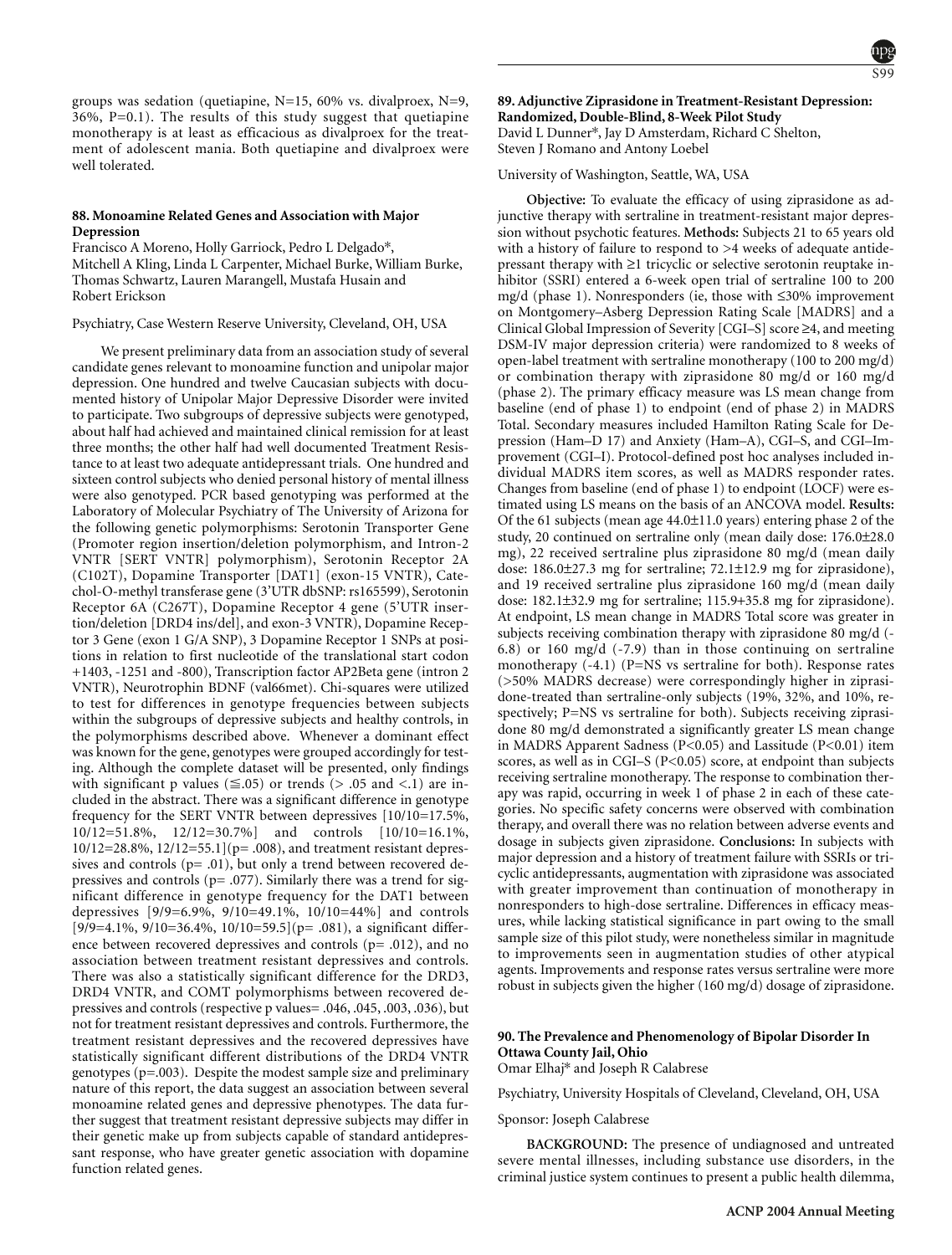and an urgently unmet need for the inmates, their families, and society at large. **METHODS:** At the time of booking, each inmate at the Ottawa County Jail completes the Mood Disorder Questionnaire (MDQ) and Michigan Alcohol Screening Test (MAST). Study researchers then meet with every consenting inmate in the jail to conduct a structured interview that includes obtaining basic demographic information, administering the MINI International Neuropsychiatric Interview (MINI), the alcohol and drug sections of the Structured Clinical Interview for DSM-IV (SCID), and the Addiction Severity Index (ASI). **RESULTS:** Fifty-five inmates met criteria for Bipolar Disorder (BD) of which 38 (70%) have Bipolar Type 1 disorder. As for mood state at time of booking, 30% were in mixed, 24% euthymic, 22% manic, 20% depressed, and 6% hypomanic. The prevalence of comorbid substance use disorders (SUD) in inmates with BD is 51/55 (93%). Of those meeting criteria for dual diagnosis BD, 92% were currently abusing or dependent on alcohol, 65% were cannabis, 33% cocaine, and 33% other. Sixty-five percent were using two or more substances and 42% three or more. In addition, 60% were comorbid with any anxiety disorder, 46% with Post Traumatic Stress Disorder, 27% with Generalized Anxiety Disorder, 25% with Panic Disorder, 11% with Social Anxiety Disorder, and 7% with Obsessive Compulsive Disorder. Inmates presenting in a mixed state at the time of booking had significantly higher comorbidity rates of any anxiety disorder and PTSD compared with inmates presenting depressed or euthymic. The mean delay in receiving in proper treatment since onset of symptoms of mania is 18 years although the majority (89%) had received some prior mental health treatment and/or substance use treatment. In terms of legal complications, inmates with BP had a mean of seven convictions, inmates with only SUD had a mean of 2.6, and inmates without any disorder a mean of 1.7. All the differences were statistically significant ( $p = 0.004$ ). Inmates with BD spent a mean of 45 months incarcerated in their lifetime, compared to a mean of 16.5 months for inmates with only SUD, and a mean of 12.5 months for inmates without any disorders. The differences were also statistically significant. **CONCLUSIONS:** The majority of inmates with Bipolar Disorder have comorbid substance related disorders with more than one substance. There continues to exist a long delay in recognizing the proper diagnosis and offering appropriate treatments, although the severity burden indices are high in this population. Mental health in the criminal justice system presents a highly unmet need and requires more attention as a public health and policy issue.

# **91. Rates of Complete Remission of Individual Symptoms in Depressed Patients Treated with Venlafaxine, Selective Serotonin Reuptake Inhibitors, or Placebo**

Richard Entsuah\*, Jun Zhang and Jan Fawcett

Wyeth Research, Collegeville, PA, USA

#### Sponsor: Jan Fawcett

**Background/Objectives**: Treatment of depression to remission is now commonly accepted as the goal of therapeutic interventions. The purpose of this research was to compare remission of physical, emotional, and functional symptoms of depression during treatment with venlafaxine, selective serotonin reuptake inhibitors (SSRIs), or placebo. **Methods**: Original patient data from 31 randomized, double-blind studies were pooled to evaluate remission rates in 7422 depressed patients treated with venlafaxine/venlafaxine extended release (XR) (n=3273), studied SSRIs (fluoxetine, paroxetine, sertraline, citalopram, fluvoxamine; n=3217), or placebo (n=932) for up to 8 weeks. Relative rates of complete symptom relief (17-item Hamilton Rating Scale for Depression  $[HAM-D_{17}]$  item score=0) on individual items of the HAM- $D_{17}$  were compared. The last-observation-carriedforward method was used to handle missing data. **Results**: Results at 8 weeks revealed a significant (P<0.05) advantage for venlafaxine relative to studied SSRIs and placebo for individual items of depressed mood, anxiety-psychic, anxiety-somatic, somatic-gastrointestinal, somatic-general, genital, feelings of guilt, suicidal ideation, work and activities, retardation, and agitation, and relative to placebo only for hypochondriasis, weight loss, and late insomnia. Significant differences between SSRIs and placebo (P<0.05) were observed on the same items, with the exception of the anxiety-somatic, genital, hypochondriasis, and agitation items. **Conclusion**: These results suggest that the higher remission rates achieved with venlafaxine are due to complete symptom resolution of a broad range of physical, emotional, and functional symptoms of depression.

# **92. Incentive Motivation Influences Saccadic Eye Movements in Healthy, Anxious, and Depressed Adolescents**

Michael Hardin, Sandra Jazbec, Daniel Pine and Monique Ernst\*

Section on Development and Affective Neuroscience, Mood and Anxiety Disorders Program, National Institute of Mental Health, Bethesda, MD, USA

Because the neural circuitry of saccadic eye movements is well known, behavioral analysis of saccadic eye movements provide a useful non-invasive method to probe regional brain function. Human and non-human performance on simple eye movement tasks has been found to be sensitive to psychopathology, neurodevelopment, and reward motivation (Sweeny et al., 1998; Luna et al., 2001; Lauwereyns, 2002). Herein, we evaluate the influence of incentive motivation on saccadic eye movement parameters in a sample of healthy adolescents, and adolescents diagnosed with major depression and/or an anxiety disorder. Participants were 28 healthy control adolescents (mean age 13 years; 15 females) and 23 adolescents (mean age 13.1 years; 11 female) who met DSM-IV criteria for either an anxiety or mood disorder. Of the anxiety and/or mood disorder participants, eleven met criteria for an anxiety disorder only (generalized anxiety disorder, separation anxiety disorder, and/or social phobia), while the remaining twelve met criteria for Major Depressive Disorder. Four of the adolescents with MDD also presented an anxiety disorder. The incentive motivation task was a 156 trial, computer based, monetary reward task. The task included three possible incentive conditions (monetary reward, monetary loss, and no monetary incentive) with a successful outcome (win money, avoid losing money, no incentive) being determined by making correct pro- or anti-saccadic eye movements. Data from only the anti-saccadic eye movements are presented. Overall, accuracy was similar among the healthy control and diagnosed groups. However, accuracy was sensitive to incentive condition as the number of correct anti-saccades was greater for reward and punishment trials than for no incentive trials. Additionally, a group x incentive condition interaction existed: Diagnosed participants made more correct no-incentive condition responses and less incentive (reward and punishment) condition responses compared to control participants. Diagnosed participants also tended to correct their response errors at the same rate across all incentive conditions, while the rate of correction for control participants varied as a function of condition. Latency and duration of the first anti-saccade and fixation after target onset differed between groups. This result was particularly significant when comparing differences between correct and incorrect trials. Finally, patients and controls showed different patterns of pupillary diameters as a function of accuracy. Additional exploratory analyses are conducted to examine differences anti-saccade responses between anxious and depressed adolescents. The results of this study suggest that anti-saccadic eye movement parameters are sensitive to incentive motivation in adolescent participants. Additionally, the findings from this study and further eye movement related research with incentive motivation tasks could provide valuable information on how healthy adolescents and those with a mood and/or anxiety disorder differ on reward-related functions. The use of this task paired with fMRI could help to identify the neural circuits responsible for these group differences in reward processes, and clar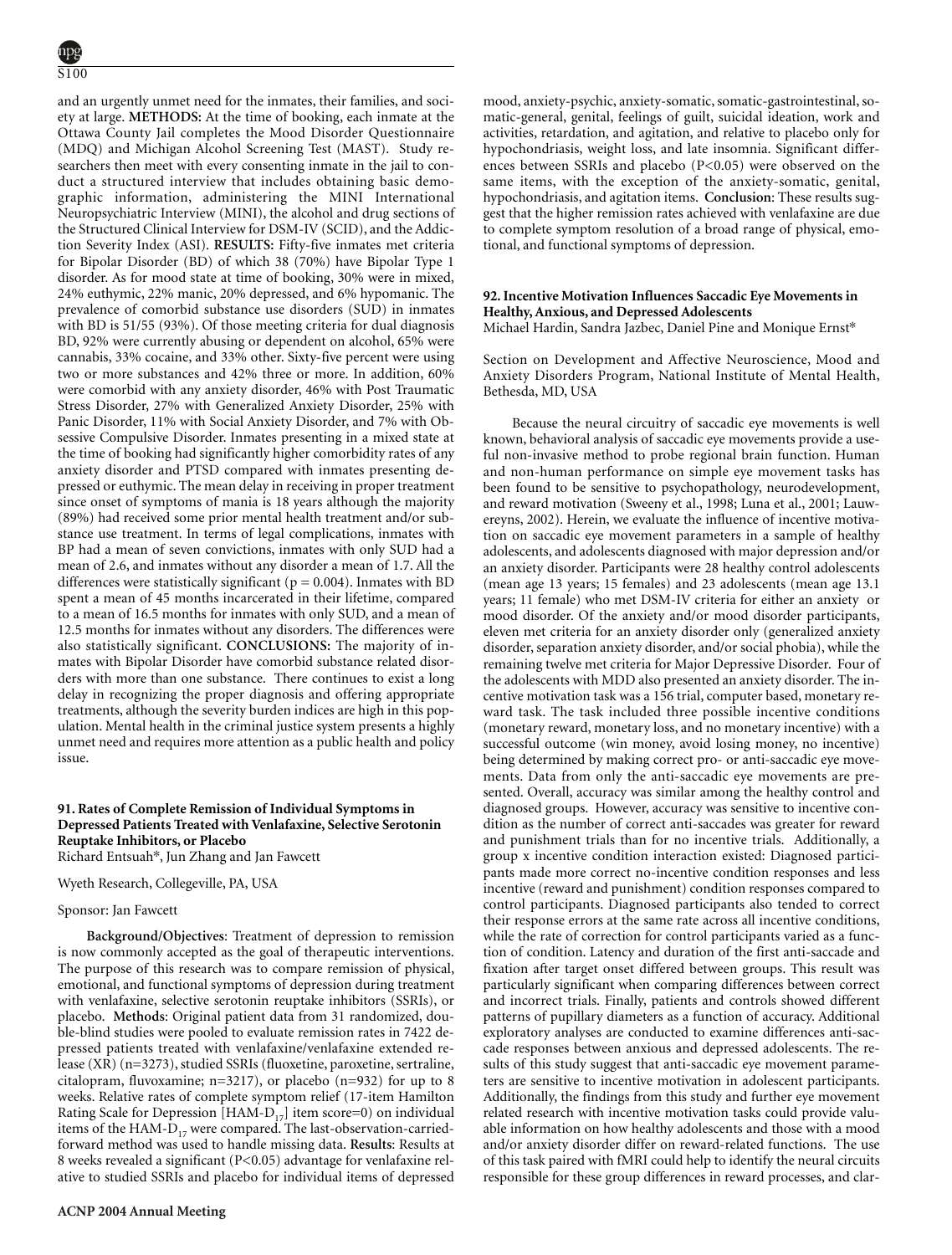ify neural mechanisms underlying mood/anxiety disorders in children and adolescents.

### **93. Treatment of Patients Presenting with Unexplained Physical Symptoms in Primary Care**

Javier I Escobar\*, Michael Gara, Interian Alex, Lesley Allen, Angelica Diaz-Martinez and Melissa Warman

### Psychiatry, UMDNJ-RWJMS, Piscataway, NJ, USA

In primary care, psychiatric disorders such as depression often present with multiple, unexplained physical symptoms. Primary care physicians miss a large number of psychiatric diagnoses but even when disorders are recognized, most patients with unexplained symptoms do not follow up with psychiatric referral. Because primary care is the "de facto mental health system", innovative approaches to address this problem are needed. Here, we report on the first 112 patients randomized into a controlled study comparing a CBT approach targeting physical symptoms to a control condition (Smith's consultation letter). The "manualized" intervention was administered by trained clinicians at the primary care site. Instruments included HAM-A and HAM-D, CGI anchored on somatic symptoms, and two functional measures (MOS-10 and PHQ-15). Results showed superior improvement for patients in the intervention group with statistically significant differences observed in scales measuring physical symptoms and functional status, but only borderline significance observed in depression/anxiety scales. Moreover, 65% of patients in the intervention group were rated as "much/very much improved" compared to only 28% of patients in the control group (P,0.0001, Fisher's Exact test). Results of this study indicate that patients presenting with medically unexplained symptoms can be successfully treated at a primary care site and that physical symptoms improve independent of other psychopathology.

#### **94. Orexin Regulation of Corticopetal Cholinergic Transmission** Jim Fadel\*

School of Medicine, Univ. of South Carolina, Columbia, SC, USA

#### Sponsor: Past Travel Awardee, BMS, 2002

The basal forebrain cholinergic system is a critical component of the neurobiological substrates underlying attentional function. Orexin neurons are important for arousal and maintenance of wakefulness and are found in the area of the hypothalamus previously shown to project to the basal forebrain. We used dual-probe in vivo microdialysis in rats to test the hypothesis that orexin A (OxA) increases cortical acetylcholine (ACh) release. Intrabasalis administration of OxA (0, 0.1, 10.0 µM via reverse dialysis) dose-dependently increased ACh release within the prefrontal cortex (PFC). In a separate group of animals, local (intra-PFC) administration of OxA via reverse dialysis was found to have no significant effect on ACh release. In order to obtain anatomical corroboration of the basal forebrain as a site of orexin modulation of corticopetal cholinergic activity, we used immunohistochemistry to examine the relationship between orexin fibers and cholinergic neurons in the basal forebrain. We observed widespread distribution of orexin-immunoreactive fibers in cholinergic regions of the basal forebrain, particularly in more rostral areas where frequent instances of apparent appositional contact were observed between orexin fibers and choline acetyltransferase-positive cell bodies. Collectively, these data suggest that orexin projections to the basal forebrain form an important link between hypothalamic arousal and forebrain attentional systems.

# **95. Comparison of the Efficacy of Venlafaxine, Selective Serotonin Reuptake Inhibitors, and Placebo in the Treatment of Patients With Anxious Depression**

Maurizio Fava\*, Richard Entsuah and Raj Tummala

Massachusetts General Hospital, Boston, MA, USA

**Background and Objective:** Anxious depression, defined as Major Depressive Disorder (MDD) with high levels of anxiety symptoms, represents a relatively common depressive subtype, occurring in approximately 40% to 50% of patients with MDD. It is characterized by a relatively greater degree of psychiatric comorbidity and disability. The objective of this retrospective pooled analysis of individual patient data from a large database of randomized controlled trials was to evaluate the efficacy of venlafaxine, selective serotonin reuptake inhibitors (SSRIs), and placebo in the treatment of patients with anxious depression. **Method:** The analysis included individual patient data from 31 randomized, double-blind trials comparing treatment with venlafaxine/venlafaxine XR (n=3273) and studied SSRIs (fluoxetine, paroxetine, sertraline, citalopram, or fluvoxamine; n=3217) in MDD. Nine of the 31 studies also included a placebo control arm (n=932). Anxious depression was defined as patients with a score of 7 or higher on the anxiety–somatization (A/S) factor of the Hamilton Rating Scale for Depression (HAM-D). Efficacy analyses were performed on the intent-to-treat patient group, defined as all patients who received at least one dose of study medication and had at least one primary efficacy evaluation during treatment. The primary efficacy variable was the 17- item HAM-D (HAM- $D_{17}$ ). The primary outcome measure was remission, defined as a HAM- $D_{17}$  total score of 7 or less. An alternate outcome measure was evaluated as well, using a more stringent definition of remission (HAM- $D_{17} \le 5$ ). To accommodate varying treatment durations (individual studies ranged from 4 to 24 weeks), week 8 was selected as the common endpoint for all studies. The last-observation-carried-forward method was used for statistical analysis. All tests of hypotheses were two-sided with a significance level of 0.05. **Results:** Patients classified as having the anxious depressive subtype comprised almost three quarters of the patient population (5370/7421; 72%). Compared with patients without anxious depression (ie, those with an A/S factor score <7), the anxious depressive patients had more severe illness at baseline, with a similar age and gender distribution. Remission rates (HAM- $D_{17} \ge 7$ ) at week 8 for patients with anxious depression were 39% for venlafaxine/venlafaxine XR, 33% for the SSRIs, and 24% for placebo (P<0.001 for all pairwise comparisons). Using the more stringent definition of remission (HAM- $D_{17} \le 5$ ), week 8 remission rates among patients with anxious depression were 27% for venlafaxine/venlafaxine XR, 22% for the SSRIs, and 15% for placebo (P<0.001 for all pairwise comparisons). **Conclusion:** While treatment with venlafaxine/venlafaxine XR and with the studied SSRIs was associated with a significantly higher rate of remission at week 8 than treatment with placebo in patients with anxious depression, there was a significantly higher rate of remission at week 8 with venlafaxine/venlafaxine XR compared to SSRIs in the same subtype of depression. Results were consistent using the current standard definition of remission, attaining a HAM- $D_{17}$  score of 7 or less, as well as with a more stringent measure of treatment success, in which remission was defined as a  ${\rm HAM}\text{-}{\rm D}_{17}$  score of 5 or less.

### **96. Pilot Data Analysis on the Columbia University Lithium Archive's Project**

Ronald R Fieve\*, Geraldine Dacpano and Jenny Shulman

Columbia University, New York, NY, USA; The New York State Psychiatric Institute, New York, NY, USA

Recent advances in neuroimaging techniques have produced data in Bipolar and Unipolar patients showing structural and neurochemical changes in the brain, including regional cell loss, decreased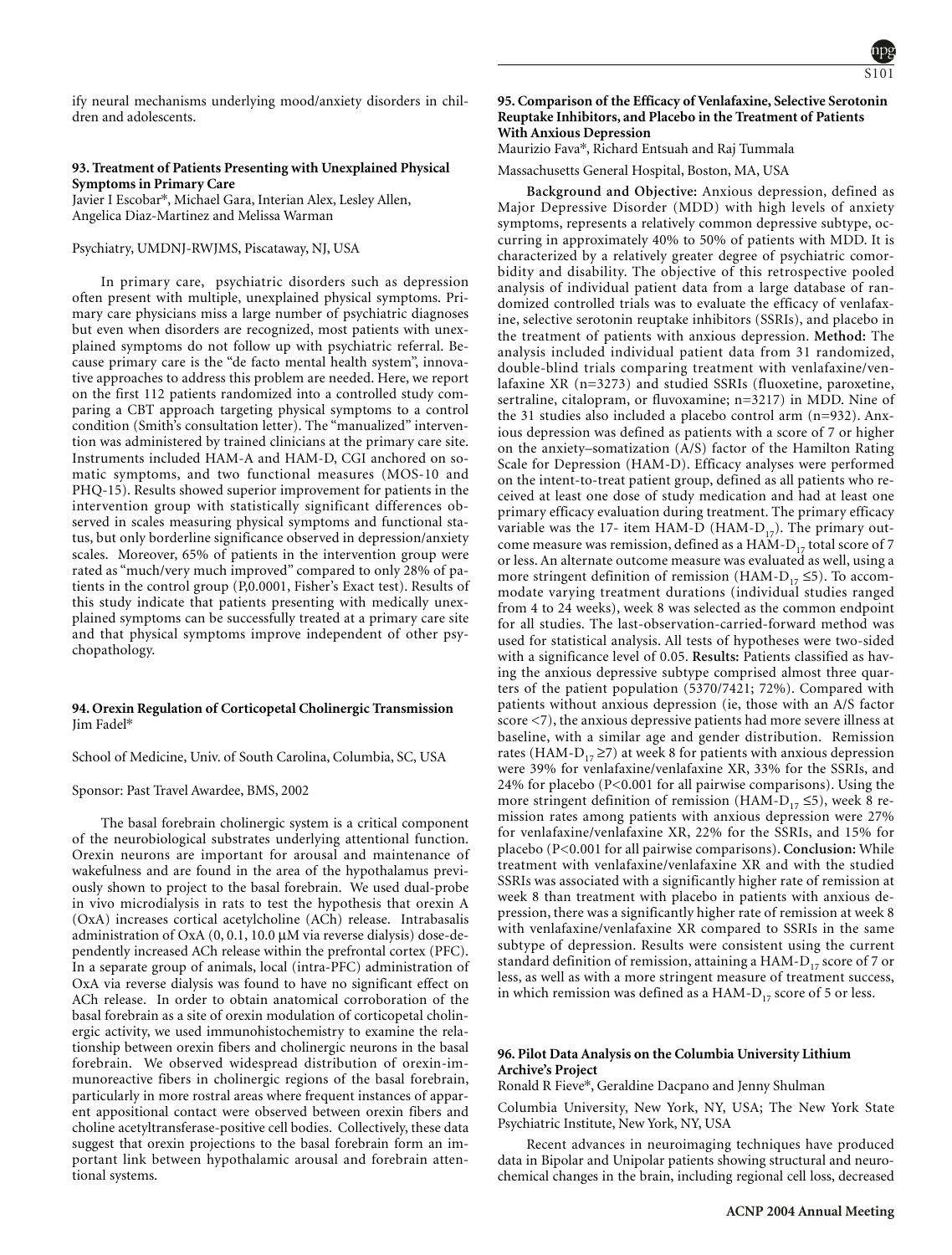volume and atrophy (Moore et al., 2000). Similarly, various treatment modalities, particularly chronic lithium, have measurable increases changes in these patients' grey matter volumes (Manji et al., 2000), most likely correlated with an increase in the cyto-protective protein -bel-2 in the CNS as seen in vivo and in cells of animal and human neuronal origin (Grey et al., 2003). These clinical and laboratory findings support the currently held hypothesis that Lithium and other psychotropic agents used in treating mood disorders may have neuroprotective and neuroregenerative properties. The following represents the beginning of our pilot data entry and analysis of this natural epidemiological experiment. **Objective:** To retrospectively review charts of patients diagnosed with Bipolar disorders that were treated with lithium to determine whether chronic lithium treatment of these patients resulted in any measurable differences in the prevalence of neurodegenerative illnesses in this unique population compared to the prevalence of these disorders in the general population. **Method:** From an archival collection of over 8000 charts taken from three Lithium clinics in New York City compiled over 40 years, an initial 444 charts were randomly selected to conduct a pilot analysis of sixteen neurodegenrative variables which were entered into a standard statistical software program. **Results:** The preliminary data analysis of this small sample of bipolar patients (N=300) was not expected to and did not reach statistical significance for all variables analyzed. However, the results did demonstrate a positive trend towards statistical significance (p-value  $< 0.05$ ) for some of the variables. **Conclusion:** As our elderly population increases due to medical and sociological advances, there remain no cures in sight for neurodegenerative diseases which cost billions of dollars in healthcare worldwide. Considering the neuroprotective and neuroregenerative properties of Lithium and other psychotropic drugs, further exploration of these properties (i.e. clinical trials) should be conducted on these illnesses including Alzheimer's, Parkinson's, Multiple Infarcts, etc. Our intent is to continue entering and analyzing our unique data sample to ultimately confirm or reject the clinical and laboratory findings that chronic Lithium treatment provides neuroprotective properties in human subjects with mood disorders treated with long-term Lithium. Additionally, our goal is to establish a unique computer database of this large sample which will be made available to other researchers investigating bipolar and unipolar illnesses in the future.

# **97. Double-Blind Dose-finding Study of Omega-3 Fatty Acids for Postpartum Depression**

Marlene P Freeman\*, Joseph Hibbeln, Katherine Wisner, Marcy Watchman, Barbara Brumbach, Rebecca Hill and Alan Gelenberg

Psychiatry, University of Arizona, Tucson, AZ, USA

### Sponsor: Alan Gelenberg

**Background:** Postpartum depression (PPD) is a common disorder with broad public health implications. Omega-3 fatty acids are polyunsaturated fatty acids with many associated health benefits. Epidemiological and preclinical data suggest a role for omega-3 fatty acids in PPD. Eicosapentaenoic acid (EPA) and docosahexaenoic acid (DHA) are seafood-derived omega-3 fatty acids. Three of four published placebo-controlled trials demonstrate significant benefit of EPA or EPA and DHA in major depression. Some controlled studies suggest that lower doses of omega-3 fatty acids may be more effective than higher doses. Standard antidepressants are often used for PPD, but only one placebo-controlled trial in PPD has been published. Some women are unwilling to accept antidepressant medications while breastfeeding, because long-term effects on the infant are unknown. **Methods:** Women with PPD (N=21) were recruited for an 8 week dose-finding trial of EPA and DHA. Subjects were randomly assigned to daily doses of 0.5 g, 1.4 g, or 2.8 g. Placebo capsules were provided so participants received a total of six capsules/day. Subjects were assessed at visits at baseline and weeks 1, 2, 4, 6, and 8. Serial assessments included the Edinburgh Postnatal Depression Scale (EPDS), the Hamilton Rating Scale for Depression (24-item) (HRSD), and Clinical Global Impressions Scale (CGI). Side effects were assessed at each visit. **Eligibility Criteria:** Women ages 18-45 who met criteria for a major depressive episode with postpartum onset (diagnosis verified with the Structured Clinical Interview for DSM-IV). Minimum scores of 9 on the EPDS or 15 on the HRSD were required. **Exclusion Criteria:** Previous intolerance/allergy to fish oil, current use of antidepressants, psychotic symptoms, history of mania/hypomania, and active suicidal ideation. **Results:** For all subjects who returned for at least one visit after starting omega-3 fatty acids (N=16), mean decrease in EPDS was 51.5%. Overall mean decrease in HRSD was 48.8%. 8/16 (50%) achieved EPDS < 9; 8/16 (50%) achieved HRSD < 8. For the lowest dose, 0.5 g/day (N=6), the mean decrease in EPDS was 53.7%. Mean decrease in HRSD was 48.8%. 4/6 (66.7%) had end EPDS <9; 4/6 (66.7%) had end HRSD < 8. For the intermediate dose, 1.4  $g$ /day (N=3), the mean decrease in EPDS was 69.9%. Mean decrease in HRSD was 64.6%. 2/3 (66.7%) had end EPDS <9; 2/3 (66.7%) had end HRSD < 8. For the highest dose, 2.8 g/day (N=7), mean decrease in EPDS was 41.8%. Mean decrease in HRSD was 43.2%. 2/7 (28.6%) had end EPDS <9; 2/7 (28.6%) had end HRSD < 8. Using individual growth modeling, Level 1 analyses demonstrated that over time in the trial there was a general decline in individuals' depression scores. Level 2 analyses revealed that dose did not significantly influence differences in trajectories on either the EPDS or HRSD measures. However, the CGI did show that dose had a significant effect on trajectories. Omega-3 fatty acids were well tolerated. There were no serious adverse events. **Conclusions:** This study provides data about a novel treatment for PPD. Omega-3 fatty acids offer health benefits to the mother and to her infant if she is breastfeeding. The limitations of this pilot trial included small sample size and lack of placebo group. In this sample, depression scores decreased over time of study participation, which could have been an effect of the supplement or of time itself. The results suggest that omega-3 fatty acids might be a promising treatment for PPD.

### **98. Chronic Stress Decreases The Nunber Of Parvalbumin-Immunoreactive Interneurons In The Hippocampus: Prevention By Treatment With Fluoxetine**

Eberhard Fuchs\*, Boldizsar Czeh, Maria Simon and Barthel Schmelting

German Primate Center, Gottingen, Germany

Sponsor: Dirk Hellhammer

Previous studies have demonstrated that stress may affect the hippocampal GABAergic system. Here, we examined whether longterm psychosocial stress influenced the number of parvalbumin-containing GABAergic cells, known to provide the most powerful inhibitory input to the perisomatic region of principal cells. Adult male tree shrews were submitted to five weeks of stress, after which immunocytochemical and quantitative stereological techniques were used to estimate the total number of hippocampal parvalbumin-immunoreactive (PV-IR) neurons. Stress significantly decreased the number of PV-IR cells in the dentate gyrus (-33%), CA2 (-28%) and CA3 (-29%), whereas the CA1 was not affected. Additionally, we examined whether fluoxetine administration (15 mg/kg per day) offered protection from this stress-induced effect. Animals were subjected to a seven-day period of psychosocial stress before the onset of daily oral administration of the drug, with stress continued throughout the 28-day treatment period. Fluoxetine administration attenuated the stress-induced reduction of the number of PV-IR interneurons in the dentate gyrus, without affecting the CA2 and CA3. The effect of stress on interneuron numbers may reflect real cell loss; alternatively, parvalbumin concentration is diminished in the neurons, which might indicate a compensatory attempt. In either case, antidepressant treatment offered protection from the effect of stress and appears to modulate the hippocampal GABAergic system.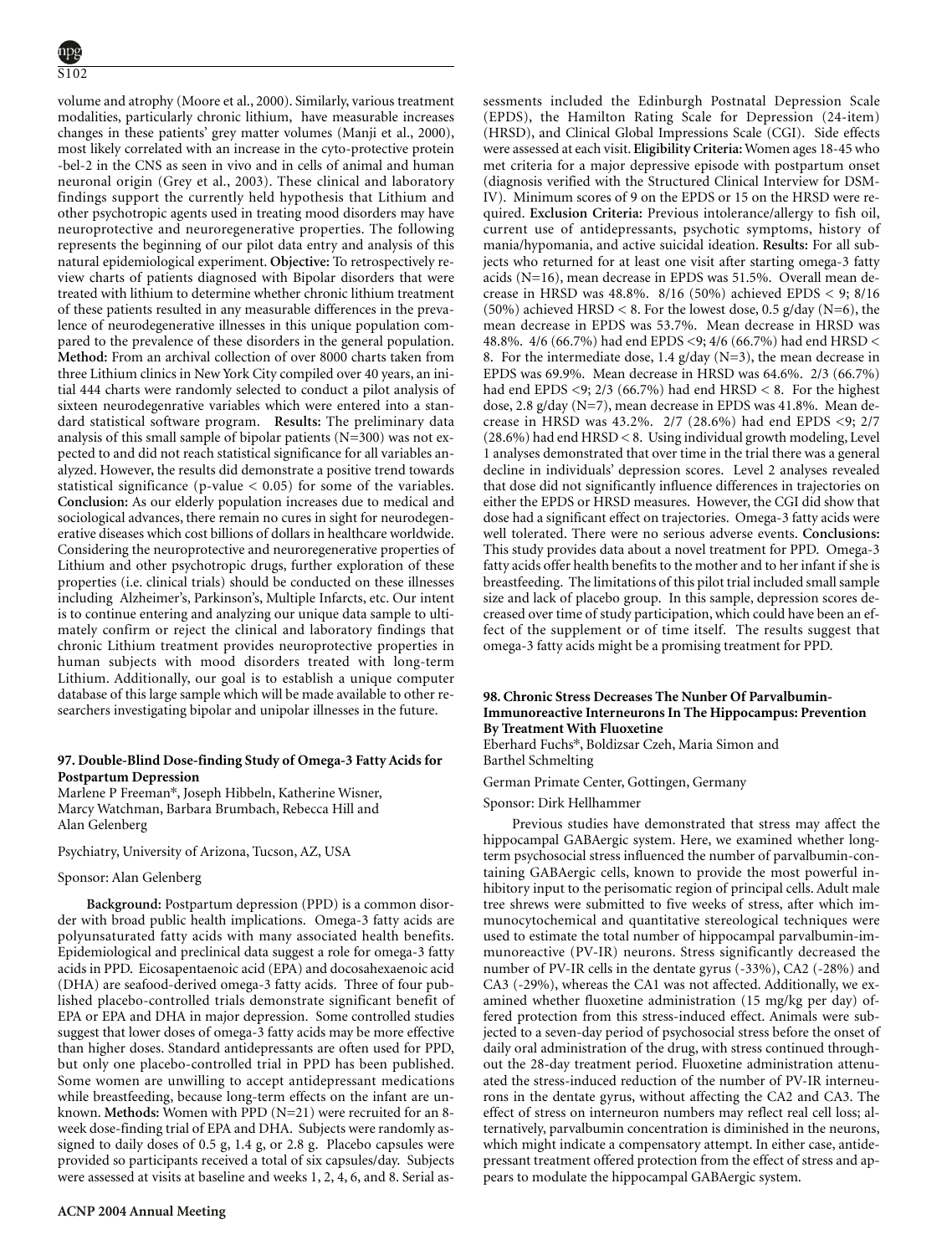### **99. Presentations of Depression in Primary Care vs. Special Care Settings: Results From STAR\*D**

Bradley N Gaynes\*, A J Rush, Madhukar Trivedi,

Steven R Wisniewski, Donald C Spencer, Timothy Petersen, Michael Klinkman, Diane Warden, Robert K Schneider, Daniel B Castro and Robert N Golden

Psychiatry, University of North Carolina School of Medicine, Chapel Hill, NC, USA

# Sponsor: Robert Golden

**Objective/Background:** No study has directly compared the clinical features of depression for patients entering clinical trials using identical enrollment criteria at both Primary Care (PC) and Specialty Care (SC) settings. The Sequenced Treatment Alternatives to Relieve Depression (STAR\*D) study (www.star-d.org) provides a unique opportunity to provide such a comparison for patients with a major depressive disorder (MDD) requiring treatment. Our objective was to compare sociodemographic, course of illness, and clinical features of depression for patients concurrently enrolled in PC vs. SC settings. **Methods:** We report baseline data for the first 1500 patients enrolled in this ongoing trial. Patients were recruited from fourteen United States regional centers that were comprised of 41 clinic sites (19 PC, 22 SC). In this "hybrid" design trial, we used broadly inclusive eligibility criteria that required patients to have a DSM-IV diagnosis of nonpsychotic MDD; to not have had an unsatisfactory response to an adequate medication trial during their current episode; and to score≥ 14 on the 17-item Hamilton Rating Scale for Depression (HRSD<sub>17</sub>). Primary measures at baseline included HRSD<sub>17</sub>; 30-item Inventory of Depressive Symptomatology (IDS- $C_{30}$ ); and the Cumulative Illness Rating Scale. **Results:** SC and PC patients had equivalent degrees of depressive severity (HRSD<sub>17</sub> = 20; IDS-C<sub>30</sub> = 36). SC patients were almost twice as likely to report a prior suicide attempt than PC patients (21% vs. 12%, p<0.0001). PC patients reported a significantly greater number and higher severity of general medical conditions. Besides suicide risk, the only distinguishing core symptom of depression was the greater likelihood of PC patients to endorse weight loss (29.7% vs. 35.3%, p=0.005 by IDS-C<sub>30</sub>; 27.0% vs. 33.8%,  $p=0.001$  by the HRSD<sub>17</sub>). **Conclusion:** Depressive severity was not different, and symptomatic presentations did not differ substantially. Major depressive disorder is more similar than different among patients at SC and PC settings. Thus, similar clinical and research methods to screen for, detect, and measure the effects of treatment can be applied in both settings.

# **100. Nicotinic Antagonist Augmentation Of SSRI Antidepressants: Preliminary Results**

Tony P George\*, Kristi A Sacco, Jennifer C Vessicchio, Andrea Weinberger, Rebekka Palmer, Melissa Dudas, Taryn Allen, Angelo Termine and Gerard Sanacora

# Psychiatry, Yale University, New Haven, CT, USA

Depression; Unipolar depression

**Background:** There is increasing evidence that most antidepressant agents (SSRIs, tricyclics, bupropion) may exert their clinical effects, at least in part, by antagonism of central high-affinity nicotinic acetylcholine receptors (nAChRs). This is of clinical interest since nearly 50% of patients with major depression are cigarette smokers, and smoking is thought to have antidepressant effects. The present study is a "proof-of-concept" clinical trial that evaluates the potential of the high-affinity nAChR antagonist, mecamylamine hydrochloride (MEC; Inversine®), as an augmentation strategy for treatment of major depression in patients who are partial responders to serotoninselective reuptake inhibitors (SSRIs). **Methods:** Subjects with major depression who partially responsive (based on HAM-D scores) to SSRIs (e.g., fluoxetine, sertraline, citalopram, paroxetine and fluvoxamine) are being randomized to: 1) MEC (5 mg po bid) or; 2) matching placebo (PLO; 0.0 mg/day) for a total of eight weeks. **Results:** To

date, n=11 subjects (n=6 to MEC, n=5 to placebo) have completed the trial. Four out of six (67%) subjects assigned to active MEC were classified as responders at the end of the 8-week trial, as assessed by a 50% reduction in HAM-D scores, as compared to 0/5 (0.0%) subjects assigned to PLO (Pearson's  $c2=5.24$ , df=1,p=0.02). Constipation was reported as the most common adverse event (MEC group, 4/6; 67%;

PLO, 2/5; 40%; c2=0.78, df=1, p=0.38). **Conclusions:** These preliminary results suggest that high-affinity nAChR antagonism may augment SSRI-treated refractory major depression. Supported in part by The Donaghue Medical Research Foundation and K02-DA-16611 to T.P.G.

# **101. Predictors of Smoking Cessation in Schizophrenia: Analysis of Data from Three Sequential Controlled Clinical Trials** Tony P George\*, Brian Hitsman, George D Papandonatos, Kristi A Sacco, Jennifer C Vessicchio, Melissa Dudas, Taryn Allen, Andrea H Weinberger and Rebekka S Palmer

Psychiatry, Yale University, New Haven, CT, USA

Our group at Yale University has conducted three sequential controlled clinical pharmacotherapy trials for smoking cessation in patients with schizophrenia and schizoaffective disorder. The purpose of the current study was to identify baseline patient characteristics that predict smoking cessation treatment outcome among the 120 patients who have completed these trials to date. The three individual trials were of 10 weeks duration, and the behavioral platform included weekly group therapy emphasizing motivational enhancement, cognitive-behavioral therapy, social skills training and psychoeducation. These behavioral interventions were augmented by pharmacological treatments including: Study #1, Open-label transdermal nicotine patch (TNP, 21 mg/24h; n=45, George, T.P. et al., 2000. Am. J. Psychiatry. 157: 1835-1842); Study #2, Sustained-release bupropion (BUP) vs. placebo (PLO) (n=32; George, T.P. et al., 2002. Biol. Psychiatry. 52: 53-61); Study #3, the combination of TNP (21 mg/24h) with either BUP or PLO (n=42 with enrollment target of n=100). Overall cessation rates in the three studies were 35.6%, 31.3% and 20.0% respectively (Chi square=NS). Logistic regression analysis was used to predict 7-day point prevalence smoking abstinence at the end-of-trial (EOT) from the following variables: age, race, gender, baseline cigarettes per day, depressive symptoms, negative symptoms, degree of nicotine dependence, class of antipsychotic medication, psychiatric diagnosis, TNP treatment and BUP treatment. Controlling for differences among studies in EOT cessation rates, the strongest predictors of abstinence were lower levels of nicotine dependence, and treatment with bupropion and atypical antipsychotic medication. Our findings suggest that atypical antipsychotic treatment could serve as the focus for tailored interventions for the treatment of nicotine dependence in this vulnerable subpopulation of psychiatric smokers. Supported by NIDA grants K02-DA-16611, R01-DA-13672 and R01-DA-14039 (to T.P.G.), NARSAD (to T.P.G.), the VISN 1 MIRECC, and the Yale (P50-DA-13334) and Brown (P50- CA-84719) Transdisciplinary Tobacco Use Research Centers  $(TTURCs)$ .

# **102. The "Sweet Spot" For The Plasma Dim Light Melatonin Onset For Winter Depressives Treated With Low-dose Daytime Melantonin: Support For The Phase Shift Hypothesis (PSH)** Alfred Lewy\*, Bryan Lefler, Krista Yuhas, Brant Hasler, Rebecca Bernert and Jonathan Emens

### Psychiatry, OHSU, Portland, OR, USA

SAD patients took capsules containing either placebo or melatonin (0.225-0.3 mg in 3-4 divided doses) every two hours beginning at waketime [zeitgeber time (ZT) 0]. Each year from 1998 to 2001, patients were placed into one of three cohorts, the first beginning in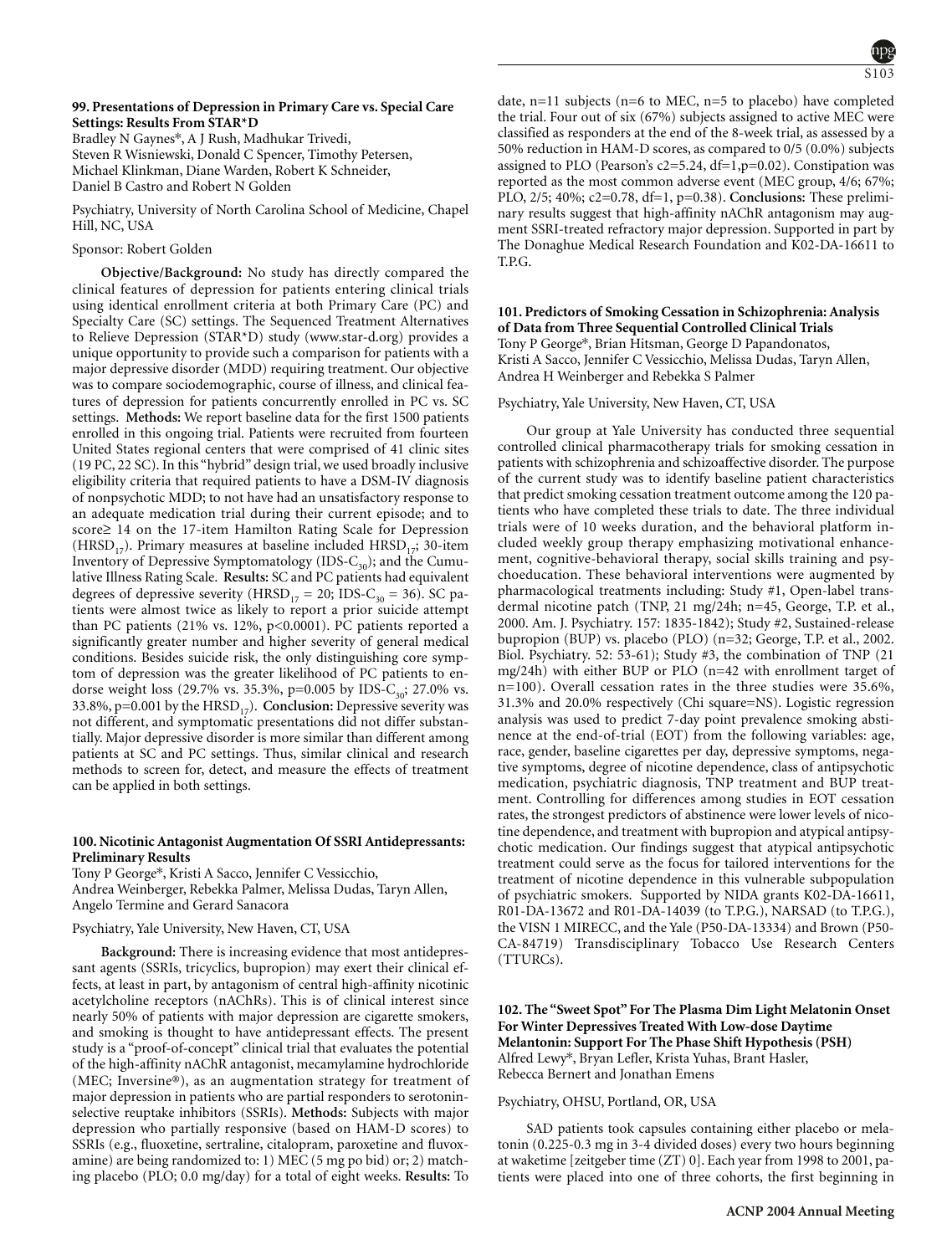early January and the last beginning at the end of January. Each cohort was divided into 3 groups. The AM melatonin group (n=33) took melatonin no later than ZT 6 (and took placebo thereafter) and the PM melatonin group (n=33) took melatonin no earlier than ZT 6 (and took placebo beforehand). The placebo group (n=34) took only placebo. Patients could not tell what was in the capsules. For one baseline and 3 treatment (Tx) weeks, patients were asked to maintain consistent sleep times (according to individual weekday habits). The ZT when the dim light melatonin onset crossed the 10 pg/ml threshold (DLMO10) was calculated by subtracting the average clock time of awakening for the prior week (recorded by the activity monitors) from the clock time of the DLMO10. Patients from 1998 were eliminated from these analyses because activity monitors were not yet available to accurately assess waketime. Patients from the third cohort were also excluded from these analyses, because of differences between this cohort and the other two cohorts studied earlier in the winter. Hypothesizing that optimum mood would occur when DLMO ZT=14 hours (the average of historical controls), our findings uniformly and consistently support the original PSH, which states that phase-delayed SAD patients (ZT≥14) should respond to a corrective phase advance and phase-advanced patients (ZT<14) should respond to a corrective phase delay. Polynomial curves fit to pre- and post-Tx SIGH-SAD scores vs. DLMO ZTs were statistically significant  $(\text{pre-Tx R2} = 0.23, \text{df} = 44, \text{p} = 0.003; \text{post-Tx R2} = 0.26, \text{df} = 43, \text{p} =$ 0.002): patients whose DLMO ZTs were closer to 14 had lower depression ratings than those further away. Percent change in SIGH-SAD and change in absolute deviation from DLMO ZT 14 correlated significantly ( $r = -0.34$ ,  $df = 44$ ,  $p = 0.02$ ): the closer patients' DLMO ZTs moved towards DLMO ZT 14, the more depression ratings decreased. Post-Tx and change results became more robust with removal of the placebo group (post-Tx  $R2 = 0.34$ , df = 27, p = 0.003; pre to post-Tx change  $r = -0.49$ ,  $df = 27$ ,  $p = 0.01$ ). These findings support the PSH: SAD patients whose DLMO ZTs were phase advanced  $(n=14)$  or delayed  $(n=33)$  with respect to waketime respond to a corrective phase shift toward DLMO ZT 14. A phase-delayed DLMO ZT suggests a subsensitivity to light or long intrinsic circadian period, and a phase-advanced DLMO ZT suggests a hypersensitivity to light or short intrinsic circadian period; both light sensitivity and intrinsic period are likely under genetic control. It would be of interest to re-analyze the data from previous studies using the DLMO ZT 14 standard; however, the substantial placebo component of light may obscure treatment findings. Our data provide continuing support for phase typing (advanced or delayed) and the recommendation to avoid overly phase-shifting SAD patients, since symptoms worsen if patients are phase-shifted beyond DLMO ZT 14. To the best of our knowledge, this may be the first psychiatric disorder for which a physiological marker has been identified that correlates with symptomology before, after, and in response to treatment.

### **103. Haloperidol Ameliorates the Reductions in Sensorimotor Gating and Camp Levels Seen in Mice Overexpressing the G-Protein Subunit G Alpha S**

Michele P Kelly, Jan Tokarczyk, David A Rapoport, Steven J Siegel, Stephen J Kanes and Ted Abel\*

#### Biology, University of Pennsylvania, Philadelphia, PA, USA

Dysfunction of the cAMP/PKA pathway along with changes in G-protein signaling have been noted in patients with schizophrenia. Our laboratory has developed transgenic mice in which the G-protein subunit Gαs is overexpressed to test the hypothesis that altered G-protein signaling contributes to specific endophenotypes associated with schizophrenia, such as sensorimotor gating deficits. Previously, experiments were conducted with Gαs\* transgenic mice that overexpress a constitutively active isoform of Gαs driven postnatally in forebrain neurons by the CaMKII $\alpha$ -promoter.  $G\alpha s^*$  transgenic mice were shown to exhibit elevated adenylyl cyclase activity (Wand et al., J. Neurosci, 2001, v21, p5297) as well as several behavioral endophenotypes of schizophrenia, including decreased prepulse inhibition of the acoustic startle (PPI; Gould et al., Neuropsychopharm, 2004, v29, p494). Despite exhibiting increased adenylyl cyclase activity, Gαs\* transgenic mice show decreased cAMP levels in hippocampus and cortex, possibly due to a compensatory increase in phosphodiesterase activity. The current experiment was undertaken to test the hypothesis that antipsychotic treatment would ameliorate the reductions in PPI and cAMP seen in the Gαs\* transgenic mice. Administration of 0.1 mg/kg haldoperidol selectively improved PPI in the Gαs\* transgenic mice. Further, in cortex, 0.1 mg/kg haloperidol only increased cAMP levels in Gαs\* transgenic mice. Additional experiments were conducted with C57BL/6J mice to determine if pharmacological disruption of PPI by amphetamine would also be associated with decreases in cAMP levels. Administration of 10 mg/kg DL-amphetamine lowered cAMP levels in hippocampus, cortex, and cerebellum; however, 10 mg/kg D-amphetamine only lowered cAMP levels in cortex. These experiments suggest that cAMP levels in cortex may play a key role in sensorimotor gating. Given the limitations of studying constitutive transgene expression, we developed a line of transgenic mice in which the wildtype isoform of Gαs is overexpressed under the control of a tetracycline-responsive promoter (tetO-G $\alpha$ s). Expression of tetO-G $\alpha$ s only occurs in animals that also express the tetracycline-responsive transactivator (tTA) under the control of the CaMKIIα promoter. This bigenic promoter system restricts expression to postnatal forebrain neurons, and transgene expression can be suppressed at any time by administering doxycycline to these animals, thus allowing for the differentiation between acute and chronic effects of the transgene of interest. Like Gαs\* transgenic mice, tTA/tetO-Gαs transgenic mice exhibit several behavioral endophenotypes of schizophrenia, including decreased PPI. Importantly, reductions in PPI were reversed in the tTA/tetO-Gαs transgenic mice by administration of either doxycycline (200 mg/kg) or 1.0 mg/kg haloperidol. Future experiments will determine if tTA/tetO-Gαs transgenic mice also demonstrate reduced levels of cAMP, if haloperidol reverses amphetamine-induced decreases in cAMP, and if the decreases in cAMP in  $G\alpha s^*$  mice are due to increased phosphodiesterase activity. In summary, we have demonstrated that both genetic and pharmacological disruption of PPI correlate with decreased cAMP levels in cortex, which, at least in the case of the genetic disruption, can be reversed by antipsychotic treatment. Supported by: NIMH Conte Center (R. Gur, PI). The authors affirm that this work has been carried out in accordance with the NIH Guide for the Care and Use of Laboratory Animals and was fully approved by the IACUC of the University of Pennsylvania.

### **104. Safety and Tolerability of Antipsychotics in Children and Adolescents**

Celso Arango\*, Paula Laita, Aurora Doll and Robert W Buchanan

Psychiatry, Hospital Gregorio Maranon, Madrid, Madrid, Spain; Psychiatry, MPRC, Baltimore, MD, USA

### Sponsor: Robert Buchanan

**BACKGROUND:** Antipsychotics prescriptions have increased markedly in recent years. This applies not only to adult population, but also to children and adolescents, a particularly vulnerable group in which the safety and tolerability of these drugs have scarcely been assessed. We hypothesized that side effects in this group of patients will be more pronounced than those seen in adults. **METHODS:** We are conducting a one-year longitudinal, naturalistic study of 125 children and adolescents treated with antipsychotics, regardless of diagnosis. The study is being conducted in a catchment area that includes two inpatient units, three outpatient units and one day hospital. Clinical and sociodemographic data have been collected at baseline. The information gathered at each visit (baseline, 6 months and 1 year) includes an electrocardiogram, blood test (CBC; biochemistry, including prolactin, thyroid hormones and glycosilated haemoglobin lev-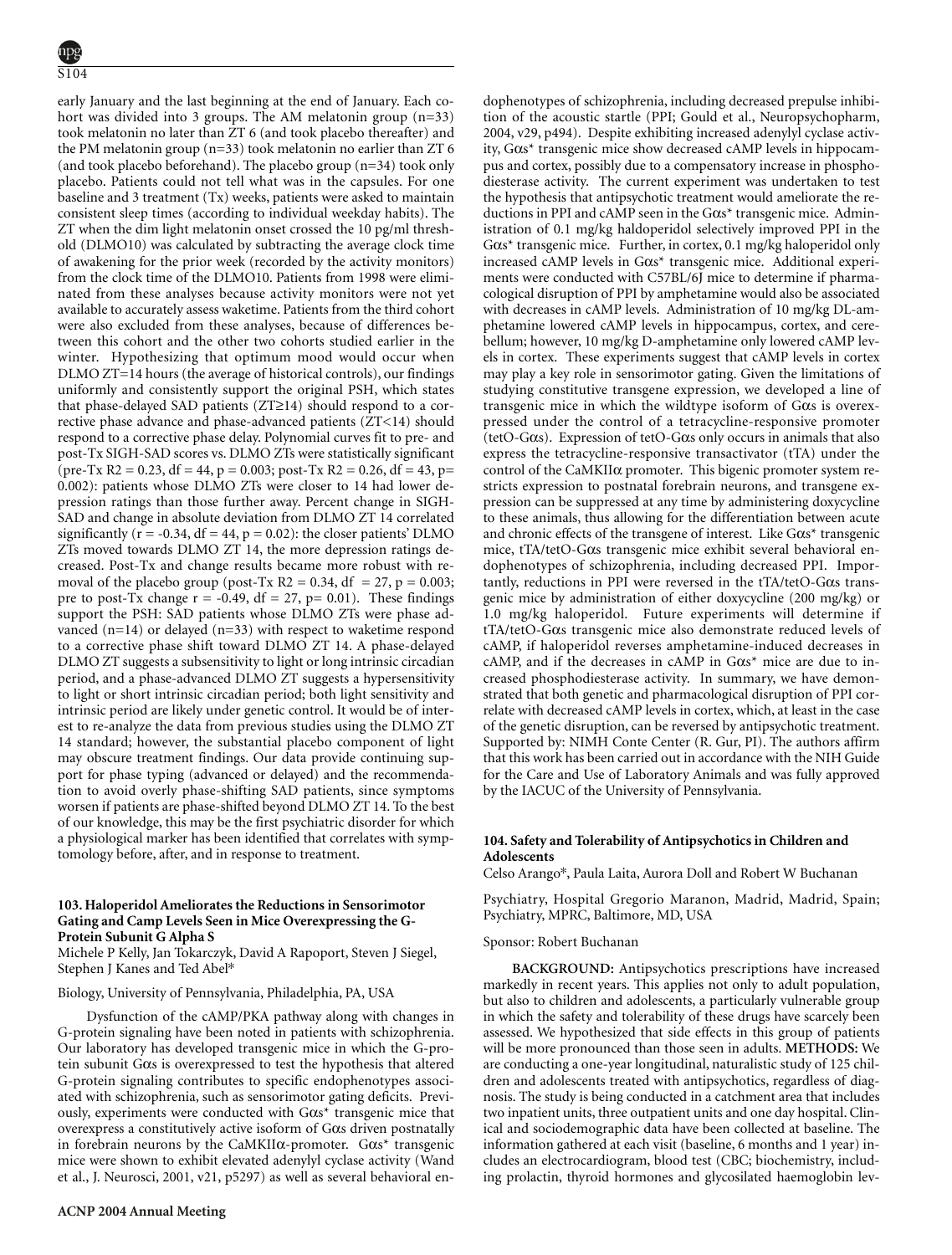els), height and weight, and extrapyramidal side effects (EPS), which are being evaluated with the Involuntary Movements Scale (IMS). The person that evaluates EPS has been specifically trained in the use of the IMS, with periodical interrater and intrarater reliability assessments (ICC from 0.8 to 1.0 for the different scale items). **RESULTS:** At present, we have been able to evaluated 80 children, 21 of whom were drug-naive at baseline. 24 of them have completed the sixmonths' follow-up. The mean age of our sample is  $14.8$  years (SD = 2.47). 58.8% (n=47) of our patients are male. Forty-four percent have a psychotic disorder, 15% have an eating disorder, 8% non-specific conduct disorders, and 5% affective disorders. Other less frequent diagnoses are autism and other general pervasive developmental disorders, mental retardation, tic disorders, attention deficit and hyperactivity disorders. At baseline, 10% (8) of our patients have only been only on first 1st generation antipsychotics, 36.25% (29) only on 2nd second generation antipsychotics only; and 12.5% have taken a combination of both. The mean number of antipsychotics for a given patient was  $1.86$  (SD = 1.28). Only 11.3% (9) were taking stimulants at baseline. 8.8% (7) had previous history of dystonic reactions. The most frequently endorsed side effects were sleepiness (47.5%), increased (18.8%) and decreased (17.5%) salivation, rhinitis (18.8%), increased appetite (16.3%) and headache (15%). In the drug-naive group (n= 21), at baseline, we found prevalence rates of 22.3% for mild dyskinetic movements, and 5.6% for mild parkinsonian signs. Among patients that were already taking antipsychotics (n= 59), 32.2% showed mild dyskinetic movements, and 19.4% mild parkinsonian signs. Differences between these two groups were statistically significant (p<0.01). We have not found significant changes in blood tests, at baseline nor at the six months visit, except for hyperprolactinaemia in 81.8% of patients at baseline. Comparing baseline and six-months follow-up results, there is a significant increase in global dyskinesia ratings (p<0.05), but not in parkinsonism or akathisia. There is a significant increase in weight  $(p<0.01)$ , and a significant decrease of prolactin levels from baseline to the second visit (p<0.03). **CONCLUSIONS:** Side-effects of antipsychotic drugs should be carefully monitored in children and adolescents. Further investigation in this area is required.

### **105. Neurobiological Consequences of Early Developmental Exposure to Methylphenidate in Rats**

William A Carlezon\*, Stephen D Mague, Andrea M Pliakas and Susan L Andersen

Psychiatry, Harvard Medical School, Belmont, MA, USA

Evidence from laboratory animals indicates that repeated exposure to psychostimulant drugs produces sensitization to their rewarding effects, a process that in humans would be expected to increase vulnerability to substance abuse. However, therapeutic administration of psychostimulants such as methylphenidate (MPH; Ritalin) in children with attention deficit-hyperactivity disorder (ADHD) reportedly reduces the risk of substance abuse. Here we examined in rats some of the consequences of exposure to stimulant drugs during a period of early development. We exposed rats to MPH (2.0 mg/kg) twice daily during early adolescence (postnatal days [P]20-35) and then conducted a battery of tests designed to explore if this early treatment would cause behavioral or molecular alterations during adulthood (P60). In place conditioning studies, early developmental exposure to MPH caused dramatic alterations in sensitivity to cocaine: intermediate doses of cocaine that had no effects in control rats caused conditioned place aversions, whereas higher doses of cocaine that caused conditioned place preferences in control rats had no effect. These data suggest that exposure to MPH during this developmental period may promote dysphoria-like or anhedonia-like signs in rats. Similar exposure to cocaine (15 mg/kg) during the same developmental period produces the same effects in this assay. To confirm these results in another assay, we tested rats exposed to MPH using intracranial self-stimulation (ICSS), a complex operant proce-



dure that is highly sensitive to the function of brain reward systems. Early MPH exposure reduced the ability of cocaine to potentiate the rewarding effects of medial forebrain bundle (MFB) stimulation. These data again suggest that early exposure to psychostimulant drugs promotes anhedonia-like responses, particularly when sensitivity to cocaine is used to quantify reward. However, MPH exposure did not alter sensitivity to the rewarding effects of electrical stimulation of the MFB itself under our test conditions. To examine if early exposure to MPH causes the emergence of other depressive-like behaviors in rats during adulthood, we also studied behavioral patterns in the forced swim test (FST). Rats exposed to MPH became immobile faster and spent more time in immobility postures in the FST, suggesting an increased tendency toward despair-like behaviors. Molecular studies conducted in parallel revealed that the behavioral adaptations caused by early developmental exposure to MPH are accompanied by persistent increases in the expression of CREB (cAMP response element binding protein) within the nucleus accumbens shell (NASh). Interestingly, increases in CREB activity within this region have been previously associated with the development and expression of depressive-like signs in rats. In summary, exposure to MPH during a period of early adolescence in rats (P20-35) promotes anhedonia-like, dysphoria-like, and despair-like signs during adulthood (P60), and these signs are accompanied by long-lasting alterations in levels of CREB within the NASh. Considering that the role of the NASh in reward-related behaviors is well established, these adaptations may indicate collectively that early developmental exposure to psychostimulants causes a general dysfunction of brain reward systems during adulthood. Indeed, other groups have shown that this treatment also reduces sensitivity to natural rewards such as sucrose, novelty, and sexual behavior. These studies highlight the need for a more thorough understanding of the long-term consequences of early developmental exposure to psychotropic drugs.

# **106. Psychological Stress or CRF Causes a Delayed Disruption of Prepulse Inhibition in Rats**

Vaishali Bakshi\*, Karen M Alsene and Elenora E Connors

Psychiatry, UW-Madison School of Medicine, Madison, WI, USA

Sponsor: Past Travel Awardee, BMS, 1998

Prepulse inhibition (PPI), an operational measure of sensorimotor gating, refers to the phenomenon in which a weak stimulus presented immediately before an intense startling stimulus inhibits the magnitude of the subsequent startle response. PPI is deficient in a number of psychiatric illnesses including schizophrenia that involve a putative breakdown in sensorimotor gating. Stressful events can exacerbate schizophrenic symptomatology, yet the effects of stress on PPI have been relatively understudied. This study compared the effects of a purely psychological stressor (predator exposure) to those of a noiciceptive physical stressor (footshock) on PPI and baseline startle responses in rats over an extended period of time following stressor presentation. Male Sprague-Dawley rats were exposed (within a protective cage that prevented physical contact) to ferrets for 5 min or left in their homecage and then tested for PPI immediately, 24 hours, 48 hours, and 9 days after the exposure in a session consisting of 120-dB pulses and prepulse + pulse trials with prepulses that were 3, 6, or 12 dB above background. The effects of footshock (3, 1-sec, 1.5-mA presentations, 20 sec apart) were evaluated in a separate set of rats. Finally, the profile of effects seen with stressor presentation was compared to that elicited by the stress hormone corticotropin-releasing factor (CRF, 3ug/5ul given cotropin-releasing factor (CRF, 3ug/5ul intracerebroventricularly). PPI was unaltered immediately after ferret exposure, but was significantly disrupted 24 hours later. This disruption normalized by 48 h, and at the 9-day time point, there was a trend towards increased PPI in ferret-exposed rats compared to controls. There was no effect of predator stress on baseline startle re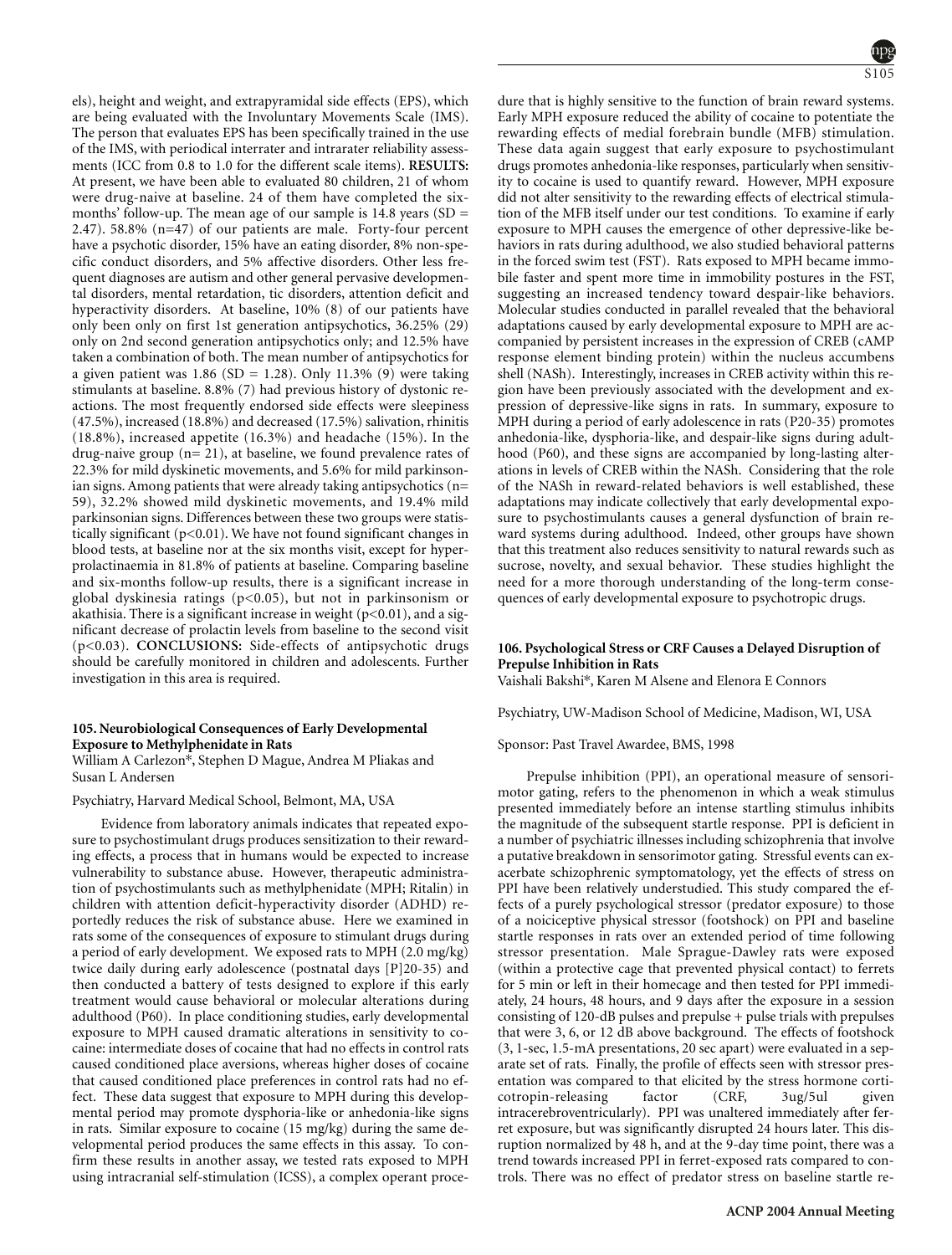sponses. In contrast, footshock failed to affect PPI, but did elevate baseline startle responses immediately after stressor presentation. CRF mimicked elements of both stressors: PPI was disrupted 24h but not immediately after CRF administration (as with predator stress), and baseline startle responses were increased immediately after CRF administration (as with footshock). These results indicate that 1) a purely psychological stressor produces a delayed disruption of PPI that is independent of changes in baseline startle reactivity, 2) different types of stressors have distinct effects on startle plasticity, 3) stimulation of CRF receptors recapitulate stress effects on PPI and startle magnitude.

# **107. Overall Treatment Effectiveness as Measured by Time Continuing on Antipsychotic Therapy**

Charles M Beasley\*, Virginia L Stauffer, Hong Liu-Seifert, Stephanie L Rock, Colin P Mitchell, Eduardo Dunayevich, John M Davis and Alan Breier

Lilly Research Laboratories, Eli Lilly and Company, Indianapolis, IN, USA

### Sponsor: Alan Breier

**Background:** Continuation of antipsychotic medication is a strong negative predictor of relapse. Indeed, antipsychotic discontinuation is associated with diminished treatment effectiveness and increased risk of illness relapse (Herz et al., 1991). Discontinuation may occur due to patient or physician decisions encompassing lack of efficacy, adverse events, and other factors. All-cause treatment discontinuation captures all of these reasons and has been identified as an important long-term clinical endpoint (Stroup et al., 2003). In this post-hoc analysis, we examined continuation on antipsychotic therapy in head-to-head clinical studies of olanzapine versus other antipsychotics (typical and atypical). **Methods:** Studies were included in this meta-analysis if they met the following criteria: duration of >12 weeks, double-blind randomized treatment assignment, at least 20 patients per treatment arm, no protocol-specified definition for mandatory discontinuation prior to 12 weeks, and if there were at least 2 studies for each antipsychotic comparator. Through a PubMed literature search, we identified 13 available studies that met the inclusion criteria. Patients′ diagnoses included (DSM-IV-TR) schizophrenia, schizophreniform disorder, and schizoaffective disorder. One of the olanzapine-ziprasidone comparator studies has not been included in the analysis at this time because the data required for the analysis is not available. Based on the continuation time in the studies, weighted mean hazard ratios (HRs) and 95% confidence intervals (CIs) were calculated; in addition, reasons for discontinuation were analyzed. The numbers of comparative studies included in this metaanalysis, along with the combined number of patients, were as follows: 5, olanzapine (n=421) versus risperidone (n=426); 2, olanzapine (n=550) versus ziprasidone (n=525); 5, olanzapine (n=537) versus haloperidol (n=439); 3, olanzapine (n=201) versus clozapine (n=202). There were 4 antipsychotics that did not meet the criteria of at least two published studies for each comparator: quetiapine n=175, amisulpride n=70, fluphenazine n=30, and perphenazine n=23. However, for thoroughness, reasons for discontinuation will be presented from these studies. **Results:** Compared with olanzapine, the HRs (CIs) were as follows: haloperidol, 1.4 (1.2, 1.7;  $p < 0.0001$ ); clozapine, 1.2 (0.9, 1.6;  $p = 0.312$ ); risperidone=1.3 (1.1, 1.6;  $p =$ 0.0047); and ziprasidone=1.6 (1.4, 2.0;  $p < 0.0001$ ). The heterogeneity tests for all treatment comparisons were not significant indicating no significant interaction between treatment effect (as measured by HRs) and the respective study. Approximately 54% of olanzapinetreated patients continued through the end of the studies, compared with 46% of risperidone-, 45% of ziprasidone-, 35% of haloperidol-, and 55% of clozapine-treated patients. We will present survival curves with log-rank test statistics for each study along with formal meta-analyses. **Conclusions:** Olanzapine appears to be associated with significantly longer continuation of treatment relative to haloperidol, risperidone and ziprasidone, but not clozapine.

# **108. Homocysteine Reducing Strategies Improve Symptoms in Chronic Schizophrenic Patients with Hyperhomocysteinemia** RH Belmaker\*, Joseph Levine, Ziva Stahl, Ben-Ami Sela, Vladimir Ruderman, Oleg Shumaico, Yuly Bersudsky and Yamima Osher

# Ben Gurion University, Beersheva, Israel

Elevated homocysteine levels are a risk factor for Alzheimer's disease as well as cerebrovascular disease 1. Homocysteine is neurotoxic in vitro 2. Recently, markedly elevated homocysteine levels were reported in young male schizophrenia patients 3. Since folic acid, B-12 and pyridoxine have marked homocysteine-reducing properties 4, we conducted a study of these vitamins in chronic schizophrenia patients selected for elevated plasma homocysteine levels. Chronic schizophrenia patients with levels over 15mM were accepted for study after written informed consent. The design was a double-blind crossover with one tablet a day containing 2mg folic acid, 25 mg pyridoxine and 400 mg B-12. After 3 months patients were crossed over from active vitamin to placebo or vice versa. Thirty seven patients entered the study, thirty six males and one female. All patients entering the study were symptomatic but had shown no major clinical changes for at least one month. Clinical ratings were made monthly using the Positive and Negative Syndrome Scale (PANSS) and Abnormal Involuntary Movement Scale (AIMS). Plasma was taken for homocysteine monthly. Neuropsychological tests were administered by the research physician, blind to patient condition (placebo/vitamin), in the following standardized sequence: Diget Span, Rey Auditory Verbal Learning Test (RAVLT); Wisconsin Card Sort 64 card version (WCST); Complex Figure Drawing. Homocysteine levels declined markedly on vitamin treatment within one month from a mean of 25mM to a mean of 10mM. Patients improved 5.7 PANNS points more on three months of vitamin treatment than on three months of placebo (1.9 points more on the positive symptoms subscale; 1.9 points more on the negative symptoms subscale; 1.9 points more on the general psychopathology subscale). Contrast analysis (with planned comparison between the two periods of treatment) showed significant effect of vitamin treatment for group that starts with vitamins,  $F = 10.21$ ; df=1,34; p<0.003 and for group that starts with placebo, F=8.02; df=1,34; p<0.007). In neuropsychological testing in the first phase of the study, the group receiving vitamins differed significantly from the placebo group in improvement in both measures of the WCST: improvement in categories completed (p=0.027) and a reduction in perseverative errors ( $p=0.037$ ). The present study suggests that specific vitamins in a specific clinical population defined by hyperhomocysteinemia may yield measurable clinical benefit.

# **109. Alterations in the Expression of Proteins Associated with AMPA Receptor Trafficking in the Prefrontal Cortex in Schizophrenia**

Monica Beneyto\*, Gabriel R Velasquez, Lars V Kristiansen, Robert E McCullumsmith, Kenneth L Davis, Vahram Haroutunian and James H Meador-Woodruff

Mental Health Research Institute. Department of Psychiatry, University of Michigan, Ann Arbor, MI, USA

# Sponsor: James Meador-Woodruff

Evidence of abnormalities of glutamatergic neurotransmission have been found in the prefrontal cortex (PFC) in schizophrenia. Clinical studies have suggested that ampakines, positive modulators of AMPA receptors, improve cognitive function in schizophrenic patients, while enhancement of AMPA receptor-mediated currents by these compounds may potentiate the activity of antipsychotics.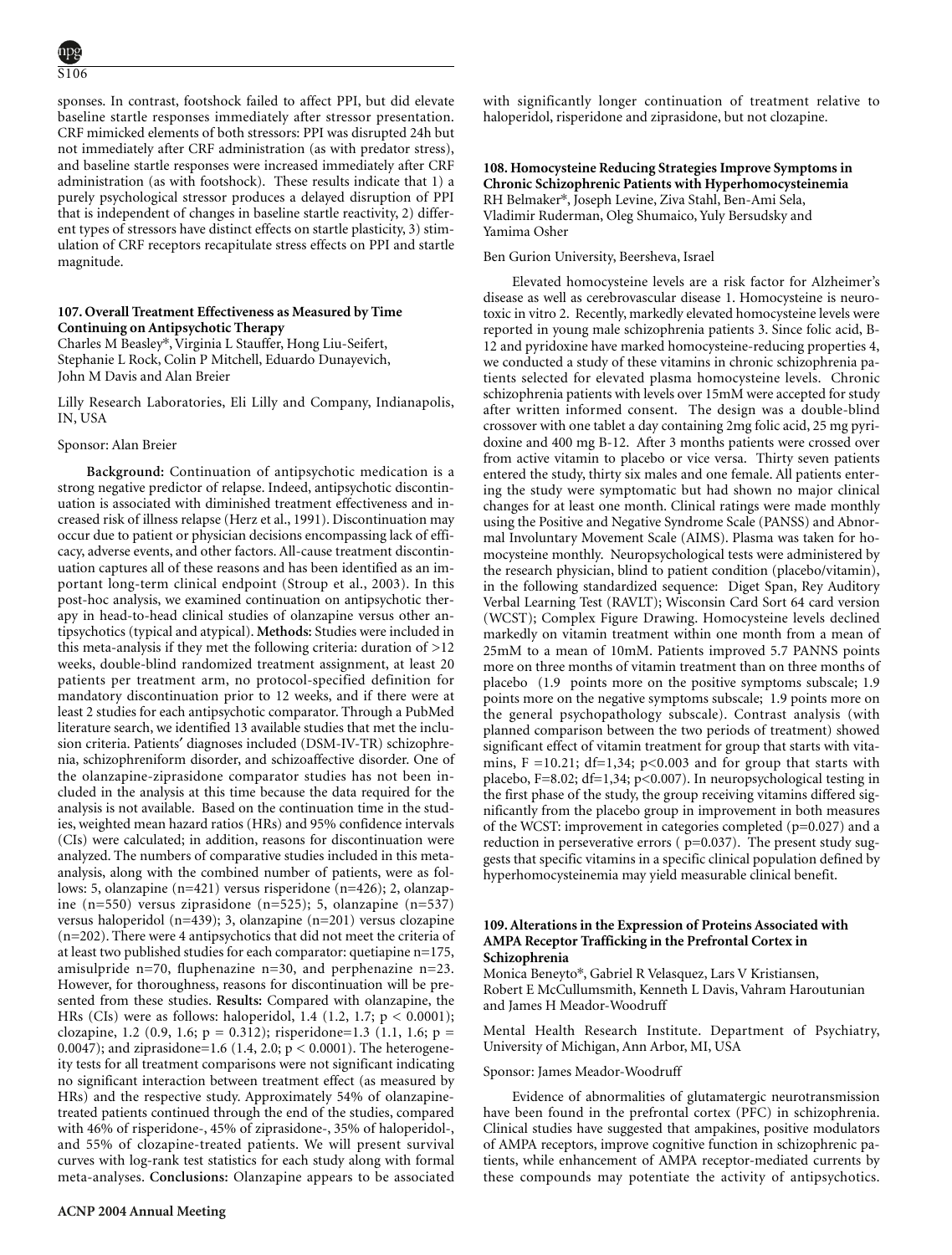AMPA receptor trafficking is a critical aspect in the regulation of synaptic efficacy at the glutamatergic synapse. Localization, cell surface expression, and activity-dependent regulation of AMPA receptors are modulated and maintained by a complex network of proteinprotein interactions associated with targeting, anchoring, and spatially organizing synaptic proteins at the cell membrane. These proteins alter receptor sensitivity to glutamate and modulate signaling cascades associated with synaptic transmission by linking AMPA receptors to critical intracellular effector molecules. It has been suggested that the protein NSF (N-ethylmaleimide-sensitive fusion protein), that interacts with the C-terminus of GluR2, regulates the "constitutive pool" for recycling of AMPA synaptic receptors independently of NMDA activation. The GluR2 and GluR3 AMPA subunits interact with at least three PSD proteins: GRIP1 (glutamate receptor-interacting protein 1), ABP (AMPA receptor-binding protein), and PICK1 (protein interacting with C- kinase 1). These proteins are linked to vesicular trafficking in the "regulated pool" of AMPA receptors, and are dependent on NMDA activation, regulating the intracellular "storage" of AMPA receptors. SAP97, on the other hand, trafficks GluR1 containing newly synthesized AMPA receptors. Stargazin is a novel protein that binds to all four AMPA subunits, and has been identified as a mediator of AMPA receptor function in a two-step trafficking model, in which it first conveys AMPA receptors to the neuronal surface and then sweeps them laterally into postsynaptic sites. In previous studies from this lab, we found no changes in the expression of AMPA receptors and associated subunits in schizophrenic brain. In contrast, expression of some of these intracellular trafficking proteins might be altered in schizophrenia, resulting in an apparent abnormality of AMPA receptor function despite normal apparent levels of total cellular AMPA receptors and AMPA receptor subunits. In situ hybridization and western-blot experiments in postmortem samples of PFC in schizophrenia indicate that there is increased expression of the proteins related to the "regulated pool" that immobilize AMPA receptor containing vesicles in an intracellular pool, including GRIP1, while there is no change in the expression of NSF, a protein mediator of the "constitutive" NMDA-independent recycling of AMPA receptors. These data indicate that in the PFC in schizophrenia, AMPA receptors may be assayed to be normal in total number, but are functionally deficient due to abnormalities in trafficking and subsequent availability for signal transduction by incorporation in the postsynaptic cell membrane. These results suggest that assay of receptor expression in brain may be an inadequate measure of the overall state of a given receptor subtype given emerging findings on the complexities of the cell biology of receptor regulation.

# **110. Chronic Disruption of GABAergic Transmission within the Medial Prefrontal Cortex Affects Amygdalar Intrinsic Circuits** Sabina Berretta\*, Maria Caldera and Harry Pantazopoulos

Translational Neuroscience Laboratory, McLean Hospital, Belmont, MA, USA; Dept. of Psychiatry, Harvard Medical School, Boston, MA, USA

#### Sponsor: Anantha Shekhar

Massive reciprocal connections link the amygdala to the medial prefrontal cortex. Such connections are thought to be involved in a number of physiological functions related to the processing and expression of emotions. Not surprisingly, disruption of these circuits has been postulated to occur in several major psychiatric disorders, such as schizophrenia, bipolar disorder, major depression and posttraumatic stress disorder. We tested the hypothesis that a disruption of GABAergic transmission within the medial prefrontal cortex, thought to occur in many of these diseases, may affect specific amygdalar intrinsic circuits. Abnormalities thus induced in the amygdala may in turn account for several symptoms characteristic of major psychiatric disorders. In a previous set of experiments, acute local infusion of the GABA-A receptor antagonist picrotoxin within the in-



fralimbic (IL) cortex (ventral portion of the medial prefrontal cortex) was used to investigate patterns of neuronal activation within the intercalated cell masses of the amygdala (ICM). Induction of the immediate early gene protein product Fos was found to be significantly increased in the ICM, both ipsi- and contra-laterally to the injection side. Analysis of GABA immunocytochemistry also suggested that the IL cortex may increase GABA concentration in ICM. Overall, these results raise the possibility that inputs from the IL cortex directly activate the ICM. Such activation is likely to result in prolonged effects, involving changes in gene expression, protein synthesis and GABA release, that could modify the responsiveness of the ICM to inputs from the basolateral nucleus of the amygdala. A chronic paradigm was used for the present experiments in order to more closely mimic the chronic course of major psychiatric disorders. Adult male rats were implanted with a cannula aimed at layer 2 of the IL cortex and connected through a catheter to an osmotic pump inserted subcutaneously. Picrotoxin (150 uM) or vehicle (artificial cerebrospinal fluid) were continuously infused (0.2 ul/hr) over 8 days. Rats were sacrificed, perfused with fixative and the brains removed and sliced on a freezing microtome. Serial sections throughout the amygdala were processed for immunocytochemistry using antisera raised against GABA, parvalbumin (PVB), calretinin (CR) and neuropeptide Y (NPY). In rats infused with picrotoxin, the optical density of GABA immunoreactivity within the ICM, in particular within the main cell island, was significantly increased  $(p= 0.01)$ . Numerical densities and total numbers of neurons expressing PVB, CR and NPY were measured over all amygdalar subregions. PVB- and NPY-positive neurons were found to be significantly decreased in the basomedial nucleus ( $p = 0.03$  and  $p = 0.04$ , respectively). No significant changes were detected in the remaining amygdalar nuclei (lateral, basal, cortical, central, medial nuclei and their subregions). Numerical densities of CR-positive neurons were not affected by picrotoxin infusion in the IL cortex. Taken together, the present results indicate that chronic GABA blockade within the IL cortex affects specific neuronal populations within the amygdala. These effects appear to be focused on a restricted region including the basomedial nucleus and the adjacent main ICM, which in turn give origin to inputs to the medial prefrontal cortex and to the centro-medial complex of the amygdala, respectively. These results support the hypothesis that a disruption of GABAergic transmission in the IL cortex, such as it is postulated to occur in schizophrenia, may profoundly alter amygdalar intrinsic circuits.

# **111. The Selective Inhibitor of the Glycine Transporter-1 SSR504734: A Potential New Type of Antipsychotic**

Denis Boulay\*, Ronan Depoortere, Jack Bergman, Annick Coste, Christophe Lanneau, Christophe Desvignes, Martine Poncelet, Michel Heaulme, Vincent Santucci, Michel Decobert, Annie Cudennec, Carole Voltz, Jean Paul Terranova, Jeanne Stemmelin, Guy Griebel and Bernard Scatton

CNS, Sanofi-Synthelabo Recherche, Bagneux, France

#### Sponsor: Jack Bergman

Phencyclidine-like compounds that act as non-competitive antagonists at the NMDA receptor induce schizophrenic-like symptoms in humans, presumably by impairing glutamatergic transmission. Hence, a compound that potentiates this neurotransmission, i.e., by increasing extracellular levels of glycine (a requisite co-agonist of glutamate at the NMDA receptor) might possess antipsychotic activity. Blockade of the glycine transporter 1 (GlyT1), that controls extracellular levels of glycine should increase availability of glycine in the vicinity of NMDA receptors and, thereby, potentiate glutamatergic neurotransmission. SSR504734 (2-chloro-N-[(S)-phenyl[(2S) piperidin-2-yl]methyl]-3-trifluoromethyl benzamide, monohydrochloride) is a selective and reversible inhibitor of native human, rat and mice GlyT1 (IC50 = 18, 15 and 53 nM, respectively). In ex vivo studies, it reversibly blocked glycine uptake in mouse cortical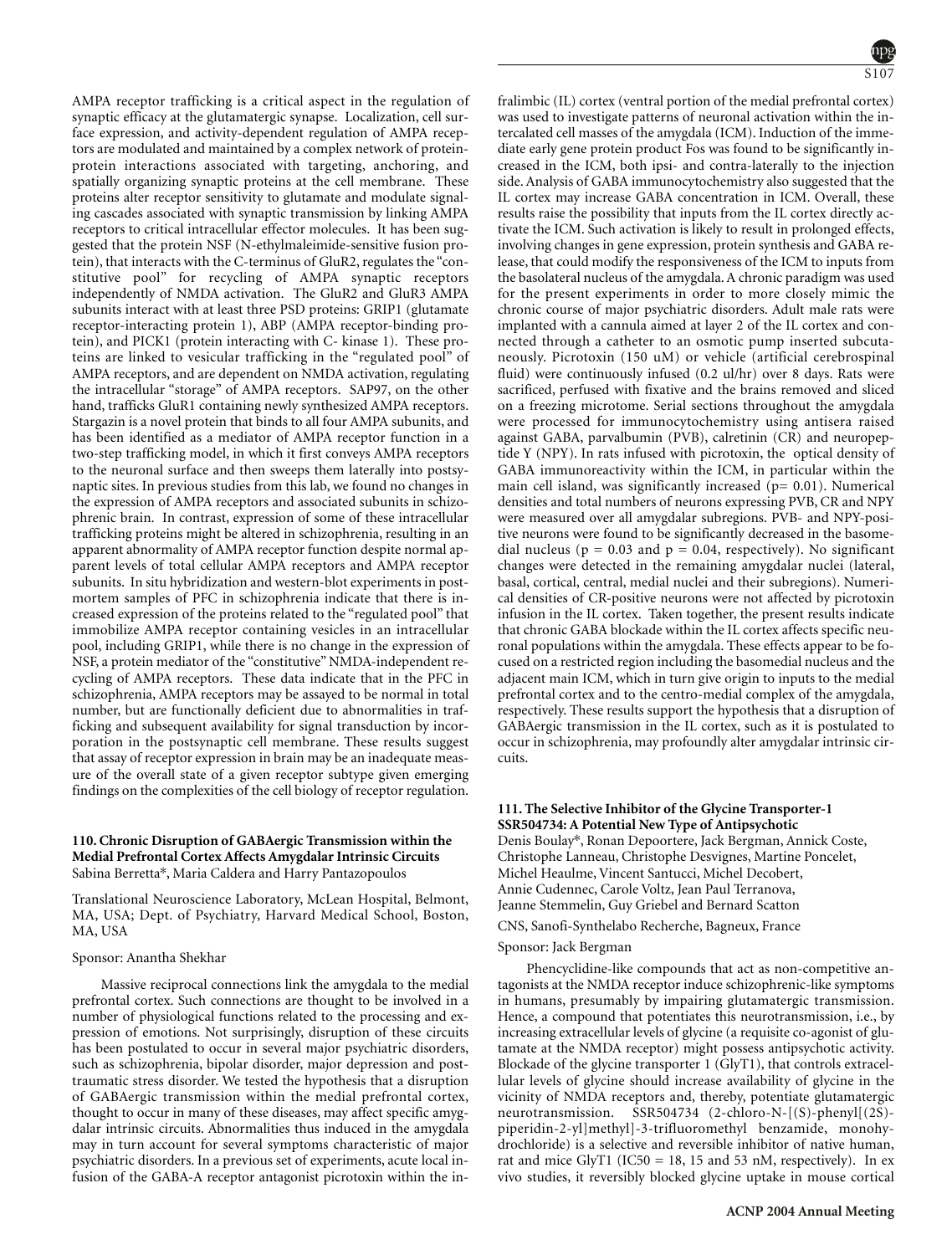homogenates (ED50: 6.4 mg/kg i.p.), with a rapid onset and long duration of action. In vivo, an i.p dose of 10 mg/kg increased extracellular levels of glycine in dialysate obtained from the rat prefrontal cortex (PFC). This increase in glycine levels had functional impacts on glutamate neurotransmission, as SSR504734 potentiated NMDAmediated EPSC′s in rat hippocampal slices (MEC: 0.5 µM) and mouse rotational behavior induced by intrastriatal injection of glycine (MED: 1 mg/kg i.p.). It also normalized activity in two models of hippocampal and PFC hypofunction (both induced by activation of pre-synaptic CB1 receptors): it reversed the decrease in electrically-evoked [3H]ACh release in rat hippocampal slices (MEC: 10-7  $\mu$ M) and the reduction of spontaneous firing of rat PFC neurons (1 mg/kg i.v.). SSR504734 increased extracellular levels of dopamine in the PFC of rats, prevented ketamine-induced metabolic activation in limbic areas of mice, reversed the hyperactivity and the increase in the EEG spectral energy induced by MK-801 in mice and rats, respectively, and normalized a spontaneous deficit of prepulse inhibition in DBA/2 mice. Across these measures, the MED ranged from 10-30 mg/kg, i.p. Lower doses of SSR504734 (MED: 1 - 3 mg/kg i.p.) reversed selective attention deficit and hypersensitivity to the locomotor effects of d-amphetamine in adult rats treated neonatally with high doses of PCP. While these data indicate a potential of SSR504734 for the treatment of schizophrenia, this compound was also active in models of depression and anxiety, such as the chronic mild stress procedure in mice (10 mg/kg i.p.) and the ultrasonic distress calls in rat pups separated from their mother (MED: 1 mg/kg sc). Moreover, it increased (30 mg/kg i.p.) the latency time to onset of paradoxical sleep in rats, an effect shared by many antidepressants. In conclusion, SSR504734 is a potent, selective and orally active GlyT1 inhibitor, exhibiting activity in animal models of schizophrenia, anxiety and depression. Its mechanism of action targets one of the primary causes of schizophrenia, namely an hypoglutamatergic state. As such, it may be more efficacious than current antipsychotics by alleviating not only positive symptoms but, also, negative symptoms and co-morbid depression and anxiety states. Note: All experiments were carried out in accordance with the ″Guide for the Care and Use of Laboratory Animals" adopted and promulgated by the NIH.

# **112. Prediction of Real World Functional Skills Deficits in Schizophrenia: Performance Based Measures of Function Skills vs. Neuropsychological Performance**

Christopher R Bowie\*, Thomas L Patterson, Robert K Heaton and Philip D Harvey

Psychiatry, Mt. Sinai School of Medicine, New York, NY, USA; MIRECC, VISN 3, Bronx, NY, USA

# Sponsor: Philip Harvey

**Background:** Functional impairments in schizophrenia are a major source of disability and are a new target for pharmacological treatment, through attempts at cognitive enhancement. The nature of the relationship between functional skills measured in a real world setting and performance-based functional skills assessment is not clear and it is further unclear as to which of these measures would be most related to Neuropsychological (NP) performance. **Method:** Baseline data from a longitudinal study of the course of NP and functional status of older (age 50-85) schizophrenia patients (N=69) were examined. A composite score was created from a battery of NP tests. Symptoms were rated with the PANSS. Functional status was examined with a performance-based measure (University of California performance Based Skills Assessment: UPSA) as well as ratings from real-world caretakers (Specific Levels of Functioning: SLOF). The UPSA assesses the ability to plan activities, manage finances, effectively communicate, and use public transportation. The SLOF consists of caretaker ratings of physical functioning, personal care skills, interpersonal relationships, social acceptability, activities, and work skills. **Results:** The two functional variables were highly correlated with each other ( $r = .63$  p<.01) and the NP composite score was slightly, but nonsignificantly (p=.33), more highly correlated with performance-based functional skills scores( $r = .66$ ,  $p < .01$ ) than with real world functioning ( $r = .54$ ,  $p < .01$ ). When the relationship between the SLOF and NP performance was examined for direct vs indirect (mediated by UPSA performance) influences, it was found that the entire relationship between NP performance and real-world functional status was mediated by UPSA scores, which accounted for 40% of the variance in the SLOF. It was found that PANSS general symptoms predicted an additional 7% of the variance in SLOF scores above and beyond UPSA performance. **Conclusions:** Similar to previous research, NP performance was a significant correlate of realworld functional skills performance, but this relationship did not account for any unique variance when performance-based measures of functional skills were considered. These data suggest that valid performance-based measures of functional skills may be suitable outcome measures in clinical treatment trials that attempt to improve functional outcome in schizophrenia. These findings are remarkably consistent with recent studies of patients with HIV, where NP performance was correlated with performance-based and real-world measures of functional skills, but where those performance-based measures and the severity of depression accounted for all of the reliable variance in real-world outcome.

### **113. Divergence Of PPI and P50 Suppression Deficits in Schizophrenia Patients**

David Braff\*, Gregory A Light, Kristin S Cadenhead, Ming H Hsieh, Joyce Sprock and Neal R Swerdlow

Psychiatry, University of California San Diego, La Jolla, CA, USA

**Objectives:** Schizophrenia patients have both automatic (involuntary) and controlled (voluntary) deficits in information processing. Two major automatic inhibitory information processing deficits that have been repeatedly observed in schizophrenia patients are deficient prepulse inhibition (PPI) of the startle response, and deficient suppression of P50 event-related potentials (ERPs). This study tested two hypotheses: 1) in the same large cohort of schizophrenia patients, both PPI and P50 suppression deficits would be observed; 2) PPI and P50 suppression deficits in the same schizophrenia patients would be independent of each other. **Methods:** A large sample  $(n = 93)$  of schizophrenia patients and normal control subjects was screened and diagnosed using the SCID (or SCID-NP) structured interviews and toxicological tests. Prepulse inhibition of the startle response was assessed according to standard methods, using 70 dB background noise, 86 dB SPL discrete prestimuli preceeding 114 dB startle stimuli by 30, 60 and 120 msec. P50 ERPs were assessed using 1-msec 89 dB click pairs, separated by 500 msec. The S1 and S2 responses to the clicks yielded a percent suppression score. Comparisons between the patient and normal control subjects were conducted by ANOVA. Simple regression analyses were used to examine whether PPI and P50 suppression deficits were significantly associated with each other. Subjects were excluded for low startle magnitude  $(< 10$  units), or S1 amplitude ( $\lt 1$  microvolt), or impaired hearing (threshold  $> 40$  dB at 1000 Hz). For all comparisons, an alpha of p<0.05 was used. **Results:** ANOVA of PPI revealed a significant interaction of diagnosis x prepulse interval (p<0.005), reflecting significantly reduced PPI in schizophrenia patients compared to controls at the 60 msec prepulse interval (p<0.05). Schizophrenia patients also exhibited deficient P50 suppression compared to controls  $(p<0.05)$ . This deficit in P50 suppression reflected a significant reduction in P50 amplitude in response to S1 in schizophrenia patients (p<0.001), with no group difference in P50 amplitude in response to S2  $(F<1)$ . Regression analyses revealed no significant correlation between PPI (across all intervals, or limited ot 60 msec intervals) and P50 suppression in schizophrenia patients or control subjects (all correlations approximately equal to zero). **Conclusions:** While this cohort of schizophrenia patients had both PPI and P50 suppression deficits (confirming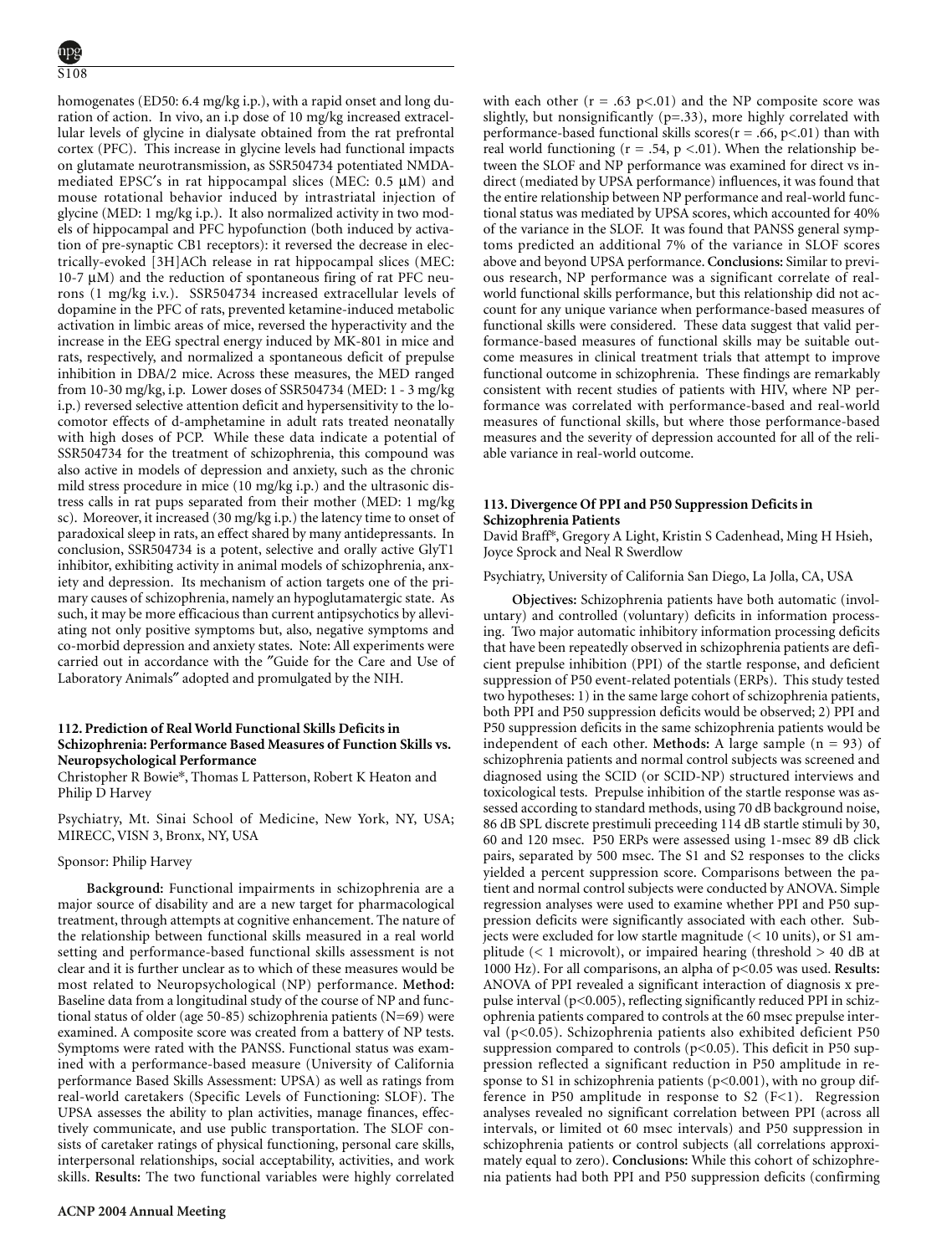

our first hypothesis), these deficits did not correlate with each other (confirming our second hypothesis). It appears that these two very commonly reported automatic processing inhibitory deficits in schizophrenia patients are independent and dissociable from each other. Thus, these two measures of inhibition that are used in assessing information processing deficits in schizophrenia patients probably have separable neural substrates, genetic architecture, and may have differential responses to established and new treatment compounds. Supported by MH42228 and MH65571.

# **114. Long-term Weight Change with Quetiapine Treatment in Schizophrenia: A Comprehensive Data Review**

Martin Brecher\*, Stephen Zukin, Ronald Leong, Lisa Osterling-Koskinen and Martin Jones

AstraZeneca, Wilmington, DE, USA

#### Sponsor: Stephen Zukin

Cognition; Schizophrenia

**Introduction:** Atypical antipsychotics have become established as first-line treatments for schizophrenia. While the atypical antipsychotics offer benefits in terms of improved efficacy and tolerability compared with conventional antipsychotics, they each have different tolerability profiles and some are associated with adverse effects that can significantly impact on patients' quality of life, particularly given the long-term nature of schizophrenia treatment. Weight gain is associated with different atypical antipsychotics to varying extents, most notably with olanzapine and clozapine (Meyer JM. J Clin Psych 2001; 62 (Suppl 27): 27-34), and may have a number of serious consequences. Besides the potential effect on patients' self-esteem, which can affect adherence and, ultimately, clinical outcomes, in the longerterm substantial weight gain can have possible safety implications such as increased risk of cardiovascular disease and type 2 diabetes. **Objective:** To determine the magnitude and pattern of weight change in patients with schizophrenia treated with long-term (≥26 weeks) quetiapine ('Seroquel') monotherapy. **Methods:** A retrospective analysis of data from quetiapine-treated patients with schizophrenia was conducted. Data from all patients in the AstraZeneca clinical trials program who received quetiapine monotherapy for ≥26 weeks, had baseline weight and height measurements, and weight and dose information from a visit at Week 26 or later were analyzed. Descriptive statistics are presented for change in weight (kg) from baseline to final observation, stratified by baseline body mass index (BMI;  $\text{kg/m}^2$ ) category and modal dose of quetiapine. Confidence intervals (95% CI) were calculated for the mean change in weight from baseline to last observation. **Results:** This analysis includes a total of 661 patients (69% male, 31% female) with diagnoses of schizophrenia who had been treated with quetiapine monotherapy for ≥26 weeks. The mean duration of quetiapine treatment was 17.8 months and the mean modal dose was 467 mg/day. Mean weight change in these patients was +2.3 kg (95% CI 1.6, 3.0) and the median weight change was +1.5 kg. Analysis of mean weight change stratified by baseline BMI category showed that the greatest weight gain (+4.0 kg; 95% CI 1.4, 6.7) occurred in patients who were underweight at baseline (BMI  $(18.5; n=26)$ . Patients with a normal baseline BMI in the range 18.5 to  $(25 (n=325)$  had a mean weight change of  $+3.3$  kg  $(95\%$  CI 2.4, 4.2) and those in the BMI 25 to 〈30 group (n=189) had a mean change of +1.6 kg (95% CI 0.4, 2.9). In contrast, in patients with a baseline BMI ≥30 (n=121), the mean weight gain of +0.4 kg was not statistically significant (95% CI −1.6, 2.4). Weight change was also analyzed according to patients' modal daily dose of quetiapine. This analysis showed no relationship between quetiapine dose and weight change: at doses ≤300 mg/day (n=218), mean weight gain was 2.1 kg (95% CI 1.1, 3.2); at 〉300 to 500 mg/day (n=172), it was 2.7 kg (95% CI 1.4, 4.1); and at 〉500 mg/day (n=271), it was 2.2 kg (95% CI 1.0, 3.3). **Conclusions:** Mean weight change during long-term (≥26 weeks) quetiapine treatment of patients with schizophrenia was +2.3 kg. There was no apparent association between weight change and dose of quetiapine.

# **115. Genome-Wide Association Study for Olanzapine Treatment-Emergent Weight Gain**

Alan Breier\*, Sandra C Kirkwood, Dong-Jing Fu, Nitai Mukhopadhyay, Andrew Sparks, Dennis Ballinger, David Hinds, Yong Yue, Shuyu Li, Cherri Miner, David Cox and Richard D Hockett

Lilly Research Laboratories, Eli Lilly and Company, Indianapolis, IN, USA

Treatment-emergent weight gain observed with atypical antipsychotic therapy continues to be a clinical concern with genetic factors likely playing a role. The genetic contribution to weight gain has been investigated using a candidate gene approach (reviewed by Muller et al 2004). Although significant associations with candidate genes such as the Serotonin 5-HT2c Receptor Gene (Reynolds et al 2002) and CYP2D6 (Ellingrod et al 2002) have been reported, negative results have also been described (Muller et al 2004, Hong et al 2001). The lack of consistent findings has led to uncertainty as to the significance of reported associations. Therefore, we undertook a large-scale effort to investigate many genes across the genome in a large cohort of patients for treatment-emergent weight gain. Using a cohort of adult patients diagnosed with schizophrenia, schizoaffective, or schizophreniform disorder who had taken oral olanzapine for a minimum of six months, case-control populations were chosen from the tails of the weight-gain distribution. The cases (n=255) represented the 20% extreme weight gainers, and the controls (n=258) consisted of the 20% of the individuals who gained the least weight (nongainers), both measured by change in body mass index. Mean (±SD) body mass index for the weight gainers was 33.2±4.4 kg/m2 and for the nongainers, 28.3±5.9 kg/m2. A regression model with age, gender, and ethnicity as covariates was used to define the weight-gain distribution balancing the weight gainers and nongainers for these factors. Phase I of the analyses involved pooling of the DNA for each group, weight gainers and nongainers. Each pool of DNA was genotyped for ~1.6 million single nucleotide polymorphisms (SNPs) using the Perlegen Sciences platform. The allele frequency difference between the weight gainers′ and nongainers′ pools was calculated from three replicate determinations on each pool, for each of the SNPs genotyped. A total of 30,000 SNPs were then carried forward to phase II, in which all 513 individuals were individually genotyped. The 30,000 SNPs genotyped on each individual were chosen based on three criteria: 1) SNPs with the largest estimated allele frequency differences between the two pools (≥0.084) (n=23,281 SNPs); 2) SNPs with estimated allele frequency differences of ≥0.065 between pools but where the pooled data from multiple SNPs matched the expected correlational structure based on haplotypes as defined in Perlegen′s haplotype map (n=5,000 SNPs); and 3) 1,719 SNPs from 47 candidate genes. Association analyses between the 30,000 SNPs and weight-gain phenotype were completed using Fisher′s exact test. Three hundred eleven SNPs were identified as significantly different (p<0.001, uncorrected for multiple testing) between weight gainers and nongainers. Bioinformatics tools, additional scoring algorithms, and statistical analyses were used to narrow the list to the most interesting SNPs and gene regions. Methodology, additional interesting findings, and biologic correlates will be presented.

# **116. Maternal Exposure to Toxoplasmosis and Risk of Schizophrenia in Adult Offspring**

Alan Brown\*, Catherine Schaefer, Charles Quesenberry, Liyan Liu, Vicki Babulas and Ezra Susser

Psychiatry, Columbia University, New York, NY, USA; Epidemiology, Columbia University, New York, NY, USA

#### Sponsor: Jean Endicott

**Objective:** We aimed to examine the relationship between maternal antibody to toxoplasmosis and risk of schizophrenia and other schizophrenia spectrum disorders in the offspring. Toxoplasmosis is known to adversely affect fetal brain development. **Method:** In a nested case-control design of a large birth cohort, born from 1959- 1967, we conducted serologic assays for toxoplasma antibody on ma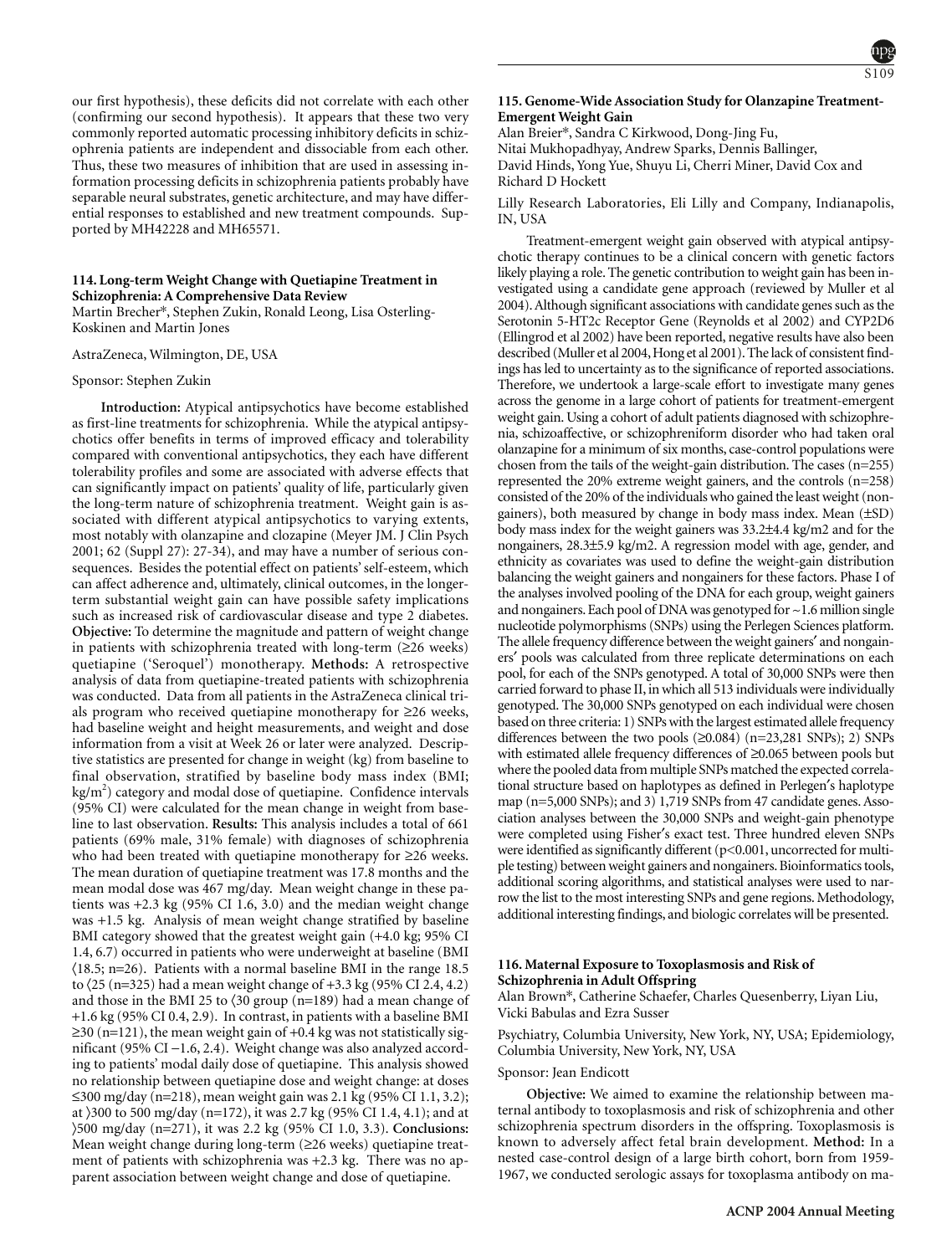ternal serum specimens from pregnancies giving rise to cases of schizophrenia and other schizophrenia spectrum disorders  $(N= 63)$ and matched controls (N=123). Toxoplasma IgG antibody was quantified using the Sabin-Feldman dye test. The IgG titers were classified into three groups: negative (<1:16) (reference), moderate (1:16-1:64), and high (>1:128). **Results:** The adjusted odds ratio (95% CI) of schizophrenia/schizophrenia spectrum disorders for subjects with high maternal toxoplasma IgG antibody titers was 2.61 (1.00, 6.82), p=.051. There was no association between moderate IgG antibody titers and risk of schizophrenia/spectrum disorders. **Conclusions:** These findings suggest that maternal exposure to toxoplasmosis may be a risk factor for schizophrenia. The findings may be explained by re-activated infection, or an effect of toxoplasma IgG antibody on the developing fetus. Given that toxoplasmosis is a preventable infection, the findings, if replicated, may have implications for reducing the incidence of schizophrenia.

### **117. The Effect of Galantamine on Sensory Gating Abnormalities in Patients with Schizophrenia**

Robert W Buchanan\*, Ann Summerfelt, Grace Francis, Robert C Conley, Matthew Nelson and Dwight Dickinson

Maryland Psychiatric Research Center, Baltimore, MD, USA

Patients with schizophrenia are characterized by sensory gating impairments, which can be assessed with P50 event-related potentials obtained during a paired-click paradigm. P50 is under the regulation of multiple neurotransmitters, including acetylcholine. Acetylcholine is thought to induce sensory gating through its effect on the alpha-7 nicotinic receptor and the inhibition of the response to the second auditory stimulus. Nicotine has been previously shown to normalize P50 in patients with schizophrenia. We have previously shown that the acetylcholinesterase inhibitor, donepezil, also improves P50 in patients with schizophrenia. Of particular interest was the observation that donepezil, similar to acetylcholine and nicotine, exerted its effect through diminishing the response to the second or test auditory stimulus, an effect thought to reflect normalization of the gating process. In the context of a double-blind, placebo-controlled, parallel group clinical trial, we are examining the effect of galantamine, an acetylcholinesterase inhibitor and allosteric modulator of the alpha-7 nicotinic receptor, on P50. Thirty-two subjects have completed baseline and end-of-study P50 assessments. The effect of galantamine on P50 S2/S1 ratio, S1 and S2 amplitude and latency will be presented. We hypothesize that galantamine, because of its mechanism of action, will have a beneficial effect on sensory gating in these patients.

**118. Diabetes And Antipsychotic Medications....Are We Ready?** Peter F Buckley\*, Del D Miller, Edna M Stirewalt, Beth Singer and John Arena

### Psychiatry, Medical College of Georgia, Augusta, GA, USA

#### Sponsor: Timothy Crow

There is an intense scientific interest and growing public concern regarding the risk of developing weight gain, diabetes mellitus, and related metabolic disturbances during treatment with anitpsychotic medications. Hyperglycemia, hypertriglyceridemia, new onset diabetes and even diabetic ketoacidosis have been reported (through case reports and series, pharmacovigilance and various pharmacoepidemiologic studies) in patients receiving antipyschotic medications. This emergent information has recenlty prompted the Food and Drug Administration to request changes in the labeling of such medications. Additionally, several expert groups and consensus panels have provided guidance on this issue. Various approaches have been promulgated to inform the detection, monitoring, and management of weight gain and metabolic disturbances during antipsychotic therapy. To address this burgeoning interest in a manner complementary to current information and guidelines, we sampled the perceptions and clinical 'readiness' to detect and manage these adverse effects among general and specialist psychiatrists in 3 U.S. states. Clinicians indicated that some assessment measures (eg. personal and family history, height and weight) were readily attainable and routinely evaluated, while others (fasting blood glucose, fasting lipid profile) were more difficult to obtain; the latter were evaluated on a more inconsistent basis across the psychiatrists sampled. Clinicians expressed concern over weight gain and metabolic effects, with some indicating that these considerations have now altered the way they prescribe second generation anitpsychotic medications. This presentation will share details on clinician's perceptions of an evolving standard of care and the current extent to which actual practice reflects recently developed guidelines.

# **119. Is Glutamatergic Therapy Efficacious in Schizophrenia?**

William T Carpenter\*, Robert W Buchanan, Daniel C Javitt, Stephen R Marder, Nina R Schooler, Uriel Heresco-Levy and James M Gold

Maryland Psychiatric Research Center, University of Maryland School of Medicine, Baltimore, MD, USA

The hypoglutamatergic hypothesis of schizophrenia pathophysiology is critically important, in part because of its special relevance to negative symptom psychopathology and cognitive impairments. These illness domains account for much of the long-term morbidity and poor functional outcomes in schizophrenia, and are unmet therapeutic needs. Small N studies suggest that glycine, d-cycloserine, dserine, and sarcosine improve negative symptoms with weaker evidence suggesting an effect for enhancing cognition. However, some glycine and d-cycloserine studies fail to support efficacy. A definitive answer is crucial in evaluating the promise of this therapeutic pathway. Four centers, supported by four collaborative RO1s, have completed a clinical trial testing four hypotheses: 1] glycine is superior to placebo for negative symptoms; 2] d-cycloserine is superior to placebo for negative symptoms; 3] glycine is superior to placebo for cognition; and 4] d-cycloserine is superior to placebo for cognition. The study design and assessment measures use the model now being accepted to avoid the pseudospecificity problem. The design is a RCT with co-administration of experimental drug or placebo with previously prescribed antipsychotic for 16 weeks in patients who have low to moderate psychosis, EPS, and depression that remain stable throughout the study. In July 2004, the last of 171 randomized subjects completed the trial. The data are in the final stage of cleaning, and the code has not been broken and no results are available. This presentation will include complete data for intent to treat primary analyses of the four hypotheses using mixed model analysis of variance for repeated measures. This is proposed as a "hot topic", because it represents a definitive study of the hypoglutamatergic hypothesis, which is unlikely to be repeated, and because of the importance of drug discovery for unmet needs in schizophrenia. The design and analytic strategy was peer reviewed, and no data from this study will be reported prior to the ACNP meeting.

# **120. Aging and Visual Motion Discrimination in Normal Adults and Schizophrenia Patients**

Yue Chen\*, L Cinnamon Bidwell and Philip Holzman

Department of Psychiatry, Harvard Medical School/McLean Hospital, Belmont, MA, USA

**Background:** Motion perception is impaired in many neuropathological conditions, including schizophrenia. Motion perception also declines in the course of normal aging. Whether aging plays a role in deficient motion processing of schizophrenia remains unclear. This question is important because normal aging is accompanied by a neurodegenerative process that may be implicated in the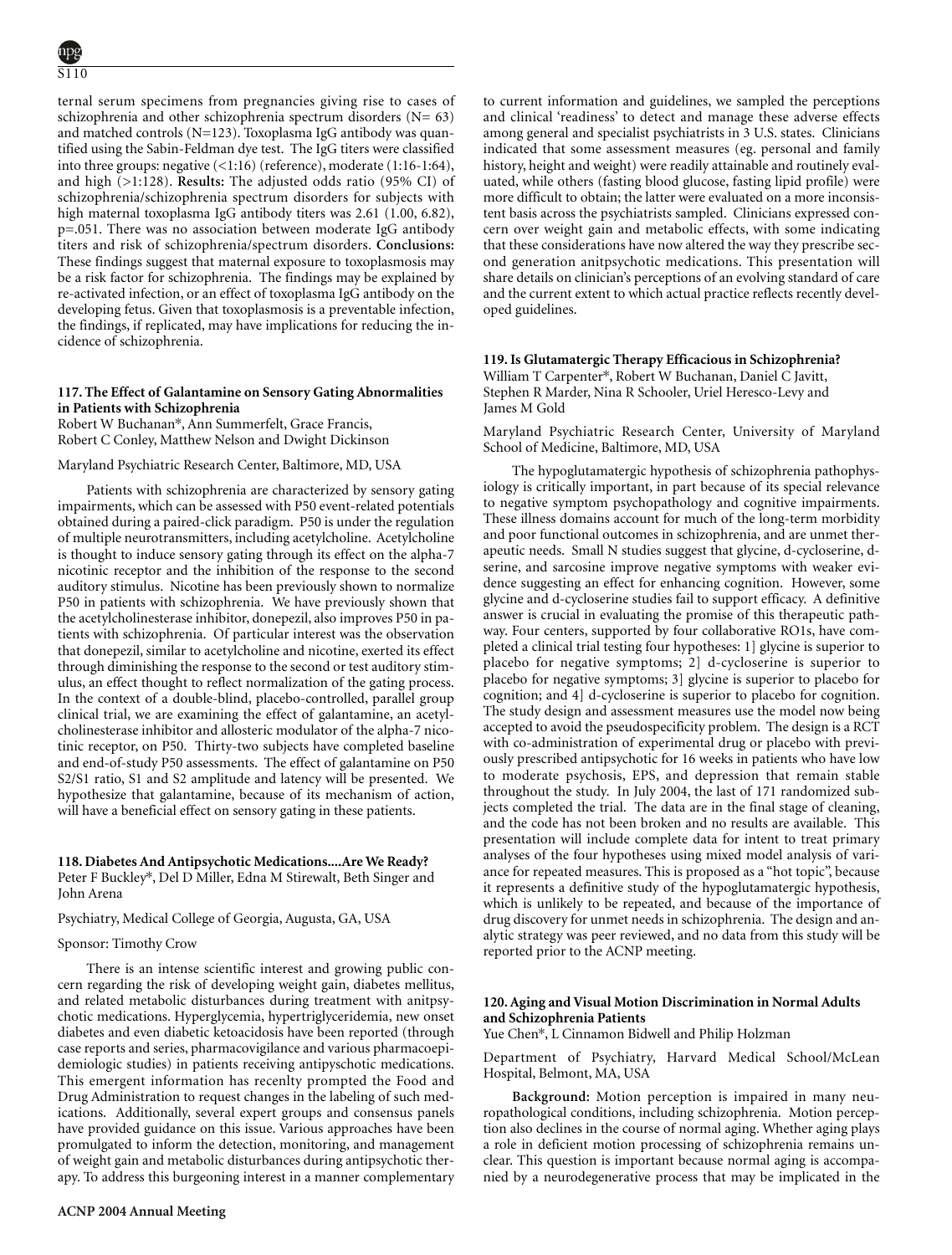pathophysiology of schizophrenia. In this study, we addressed the question by assessing whether aging is an additive factor in motion discrimination deficits of schizophrenia patients. **Methods:** We examined motion perception in schizophrenia patients (n=44) and normal adults (n=40) whose ages range from 18 to 55. We employed two visual tasks 1) velocity discrimination, a motion perception task, and 2) contrast detection, a baseline visual task. In the velocity discrimination task, subjects were asked to identify which of two targets in a trial moved faster. In the contrast detection task, subjects were asked to identify which of two intervals in a trial contained a moving target. The thresholds for the two tasks were determined for each subject using psychophysical methods. **Results:** Schizophrenia patients showed significantly increased thresholds (degraded performance) in velocity discrimination in comparison with normal adults. The degraded performance in schizophrenia patients was not related to age, in the range tested (18 to 55 years old). In contrast, velocity discrimination in normal adults was affected by age, as indicated by significantly increased thresholds beginning by age 45. In the same age range, contrast detection was not significantly affected in either group. **Conclusions:** Aging degrades velocity discrimination in normal adults even in its early stages (by 45 to 55 years old). Aging, however, does not introduce additional impairment to motion discrimination deficits in schizophrenia patients through age 55. Inasmuch as faulty GABAergic modulation is implicated in both the aging visual system and schizophrenia, similar motion discrimination deficits in schizophrenia patients and aging adults suggest that the neural mechanisms underlying motion processing in schizophrenia and aging are associated.

### **121. Ziprasidone versus Haloperidol for the Treatment of Agitation**

Leslie Citrome\*, Shlomo Brook, Antony Loebel, Francine S Mandel and Albert Weissman

Clinical Research and Evaluation Facility, Nathan S Kline Institute for Psychiatric Research, Orangeburg, NY, USA; Psychiatry, New York University School of Medicine, New York City, NY, USA

#### Sponsor: Albert Weissman

**Objective:** To compare the efficacy of sequential IM/oral ziprasidone vs IM/oral haloperidol in the treatment of agitation in patients with an acute psychotic disorder. **Methods:** Post hoc analyses of pooled data from 2 studies comparing mean reductions in BPRS agitation factor (sum of items 2, 6, 10, and 17), activation/aggression factor (sum of items 6, 7, 17), anxiety/depression factor (sum of items 1,2,5,9), positive factor (sum of items 4, 8, 12, 15), and negative factor (sum of items 3,13,16,18) scores over the first 3 and 7 days among patients with an acute psychotic disorder. In the first study (a 7-day study of subjects with an acute non-organic psychosis), 90 patients received <3 days IM ziprasidone, then oral ziprasidone (80-200 mg/d, mean 90.5 +/- 44.9 mg/d) and 42 patients received IM haloperidol, then oral haloperidol (10-80 mg/d, mean  $14.0 +/- 10.1$  mg/d). In the second study (a 6-week study of subjects with an acute exacerbation of schizophrenia or schizoaffective disorder), 417 patients received IM ziprasidone, then oral ziprasidone (80-160 mg/d, mean 116 +/- 30.4 mg/d) and 133 patients received IM haloperidol, then oral haloperidol (5-20 mg/d, mean  $11.5 + (-3.6 \text{ mg/d})$ ). Effect was assessed by Hierarchical Linear Model analysis - repeated assessments of a BPRS factor over time served as the dependent variable. The two independent variables were 'treatment group' (between subject factor) and 'time' (within subject factor). Interaction between treatment group and time was included in the model. **Results:** In the first three days of treatment ziprasidone was superior to haloperidol on the agitation (p=0.0013), activation/aggression (p=0.0276), and anxiety/depression factors (p=0.0256), but no differences were seen on the positive  $(p=0.3129)$  or negative factors  $(p=0.1235)$ . The differences observed might be attributable to a slight initial worsening of symptoms for the subjects receiving haloperidol in one of the two studies from which the data was drawn. After three days efficacy measures for each of the two treatments converged and further improvement was likely due to a time effect. **Conclusions:** Post hoc analyses indicate possible efficacy advantages of ziprasidone over haloperidol for the treatment of agitation. Given the tolerability advantages of ziprasidone over haloperidol, overall effectiveness would be expected to be greater for ziprasidone. Appropriately designed clinical efficacy trials will need to be done to confirm these preliminary findings.

### **122. Viral Detection Arrays: Proof of Concept**

Concepcion Conejero-Goldberg\*, Ena Wang, Chuli Yi, Terry E Goldberg, Lorraine Jones-Brando, Francesco M Marincola, Maree J Webster, Robert H Yolken and Fuller E Torrey

### Psychiatry, SMRI, Bethesda, MD, USA

### Sponsor: Terry Goldberg

Microarray technology has become an increasingly important tool in psychiatric research. A unique array based pathogen chip has been developed in our laboratory for the detection of viral RNA expression levels or DNA prevalence from test samples. A set of long oligonucleotides (60-mer) was designed based on highly conserved regions within viral families, as well as heterogenic regions characterized by individual subfamilies. In addition, genes reflecting different stages of pathogen infection were also included in the oligonucleotide set to enable the chip to potentially define the stage of the viral infection. A total of 1600 oligonucleotides representing approximately 100 pathogens were immobilized on a glass surface for pathogen detection. To validate the viral microarray chip, we first analyzed the sensitivity and reproducibility of the microarray platform. Then, we applied the chip to virally infected cell cultures to detect diverse viruses and their infectious stages. Total RNA from viral cell lines was linearly amplified using in vitro transcription in combination with a template switch technique. Samples were examined by cohybridization of a viral cell line aRNA, labeled with Cy5 (red), and a reference aRNA, labeled with  $Cy3$  (green), to the pathogen microarray chip. Log, ratios of normalized intensity were used for comparative measures of a cell line against the reference. Microarray reproducibility was established from duplicate hybridizations of the self-comparison replicate microarrays of the viral cell lines MMLV and SV40. Mean, median and std. Dev of log<sub>2</sub> ratios were calculated for all the genes. For the MMLV cell line mean  $log_2$  ratios =  $-0.0065$ , median = 0.0122 and std. Dev = 0.2872. For the SV40 cell line mean  $log_2$  ratios =  $-0.0047$ , me $dian = 0.0088$  and std. Dev = 0.2741. Data distribution for the microarray platform shows a normal distribution with 95.5% of replicate measures falling within a  $log<sub>2</sub>$  ratio of 0.56 of the mean when probes were filtered for reliable spot measures. To asses microarray sensitivity, studies were performed to examine the distribution of  $log<sub>2</sub>$ ratio scores for the comparisons between a cell line and the reference. Probes reported good correlation in replicate experiments when all 1,442 probes with signals >300 were analyzed ( $R^2 = 0.72$ ) for the comparison MMLV-reference and  $R^2 = 0.82$  for the AC37-reference comparison. Thus, the microarray platform provides a good sensitivity and reproducibility. Virally infected cell lines were used to detect transcripts of viruses infecting those cell lines and their infectious stage. These studies detected transcripts from retroviruses HERV-K and MMLV, herpesviruses (HSV-1, HSV-2, EBV and HCMV) and SV40 virus. We also performed viral serial dilution experiments (cell cultures mock infected or infected with different titers of HSV-1 or HCMV viruses) to establish microarray viral detection sensitivity. These findings suggest that this array based platform is able to detect a broad spectrum of viruses in a single assay while simultaneously discriminating among different stages of the viral infection. This method may be used to provide evidence of viral infection in postmortem tissue from psychiatric patients as well as a wide range of other diagnostic categories.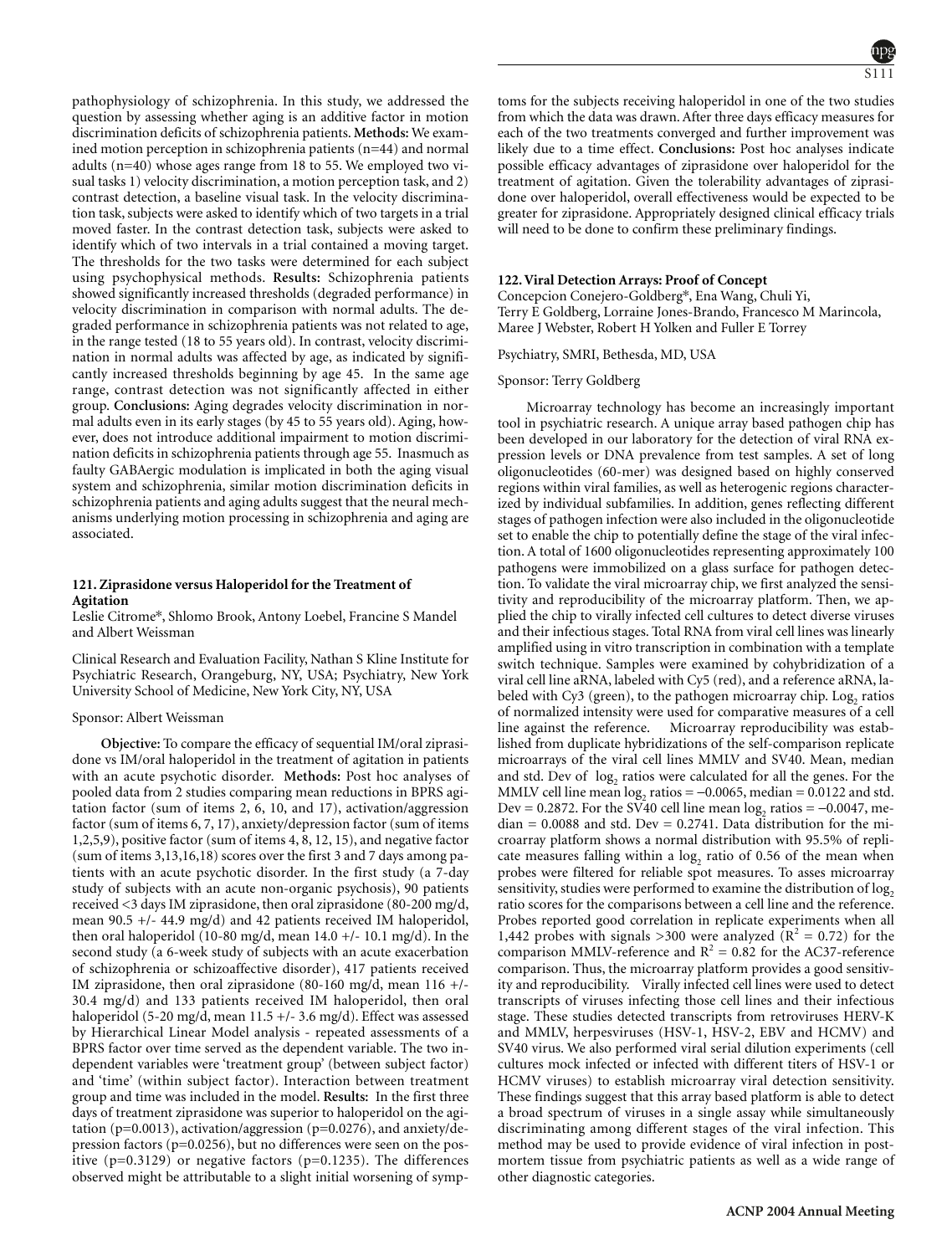# **123. Metabolic Risk With Second-Generation Antipsychotic Treatment: A Double-Blind Randomized 8-week Trial of Risperidone and Olanzapine**

Robert R Conley\*, Deanna Kelly, Raymond Love, Robert McMahon and John Morrison

Psychiatry, University of Maryland, Baltimore, MD, USA; Pharmacy, University of Maryland, Baltimore, MD, USA

Since the introduction of the first antipsychotic medication in the 1950s, clinicians have been challenged with side effects of conventional antipsychotic treatment including extrapyramidal side effects (EPS) and tardive dyskinesia (TD). Now, psychiatric clinicians are once again faced with serious medical co-morbidity associated with antipsychotic treatment. Risperidone and olanzapine are the two most widely prescribed of the new antipsychotic medications. Both have recently come under scrutiny for potential weight and metabolic consequences. This is a report of an 8-week multicenter, randomized, double-blind, parallel-group comparison of risperidone (2-6 mg/day) and olanzapine (5-20 mg/day) for people with schizophrenia or schizoaffective disorder (N=377). At week 8, the mean BMI increase was 1.3 kg/m2 (0.13) in the olanzapine group versus 0.7 kg/m2 (0.13) in the risperidone group (p<0.001). There was virtually no change in the HgbA1C for the olanzapine-treated subjects (+0.01%) while there was a significant decrease in risperidone-treated subjects (-0.20%) (p=0.05). Significant mean increases in total cholesterol, LDL and triglycerides also occurred during 8 weeks of olanzapine and significant decreases were seen in the group receiving risperidone monotherapy. Baseline values and prior therapy did not contribute to the significant differences observed, however, increases in weight and metabolic parameters were linked to a higher study discontinuation regardless of drug. The fact that clinically and statistically significant changes occurred (both positive and negative) in eight weeks in this double-blind study is a critical point. Thus, in contrast to recent treatment recommendations, monitoring for laboratory changes should occur within eight weeks of medication initiation in order to rapidly understand and work with the metabolic changes associated with these medications.

### **124. Small Myelin-Associaed Glycoprotein (S-Mag) Gene Expression during Normal Human Development and in Elderly Schizophrenics**

Christina M Copland\*, Cynthia S Weickert, Joel E Kleinman, Kenneth L Davis and Vahram Haroutunian

Psychiatry, Mount Sinai School of Medicine, New York, NY, USA; Psychiatry Research, Bronx VA Medical Center, Bronx, NY, USA

# Sponsor: Rachel Yehuda

Neuroimaging and neuropathological studies have demonstrated white matter alterations in schizophrenia (SZ) patients. Oligodendrocytes are evidently affected, and the downregulation of some myelin-related genes in the frontal cortex has been demonstrated by microarray studies and further validated by single-gene analyses in middle-aged and elderly SZ patients. We previously reported that both isoforms of myelin-associated glycoprotein (large, L- and small, S- MAG) have reduced expression in dorsolateral prefrontal (DLPFC) and anterior cingulate cortex (AC) - but not inferior parietal (IP), superior temporal (ST), or occipital cortices (OC) - of SZ patients relative to normal (NL) controls. While surprisingly few studies have concentrated on the potential functional differences of the two MAG isoforms, evidence indicates that they perform distinct functions and should be examined independently. The two alternatively spliced isoforms of MAG are developmentally regulated in rodents (L-MAG is expressed early and S-MAG predominates in adults), however humans exhibit a different pattern of expression since L-MAG is the primary isoform in adult brain. In order to better understand the role of S-MAG during cortical development and throughout life, the current study determines the developmental expression profile of S-MAG in a normal human series of DLPFC postmortem tissue ranging in age from infant to 100 years. In addition, we explored the relative abundance of S-MAG mRNA in different cortical regions of elderly SZ and NL control subjects. METHODS: Postmortem samples from gray and white matter dissections of DLPFC during normal human postnatal growth (5 weeks-1 year, n=13), maturation (14-24 years,  $n=14$ ) and aging (31-98 years,  $n=44$ ) were assessed for S-MAG gene expression via real-time RT-PCR. For a separate analysis, a cohort consisting of antemortem assessed and research diagnosed elderly SZ patients (n=32), Alzheimer Disease  $(AD)$  patients  $(n=12)$ , and age matched normal controls  $(n=22)$  were analyzed for S-MAG expression from homogenates of frozen tissue dissected from the DLPFC, AC, IP, ST, and OC. RESULTS: In the normal developmental cohort, S-MAG expression from gray and white matter DLPFC dissections followed the same pattern of expression, with mRNA levels significantly increasing from infancy to young adulthood (S-MAGg, p<.01; S-MAGw, p<.04), declining during middle age and maintaining such expression into the 10th decade of life. Regional analysis in diseased relative to normal brains demonstrated that S-MAG expression in the DLPFC was 4 times higher than the next highest expressing region, the ST, in NL controls (p=0.00003) and 7.7 times higher in the SZ group (p=0.00003). CONCLUSIONS: While white matter expansion has been observed from infancy to adulthood, these results empirically document an increase in S-MAG mRNA and demonstrate that after a peak during adolescence, adult expression levels are maintained throughout life. In our cohort of elderly SZ and NL control subjects, regional analyses indicate that S-MAG expression is much greater in the DLPFC relative to other cortical regions, an increase that is inflated in SZ patients. This raises the possibility that despite the generally depressed levels of S-MAG expression in the SZ subjects relative to NL controls, compensatory mechanisms may be engaged in the DLPFC to overcome the S-MAG deficits.

# **125. Are Anti-depressants a Possible Treatment for the Schizophrenia Prodrome?**

Barbara A Cornblatt\*, Christopher Smith, Todd Lencz, Andrea Auther, Nakayama Emilie, Christoph Correll and Sam Siris

Psychiatry Research, Zucker Hillside Hospital, Glen Oaks, NY, USA

#### Sponsor: Sam Siris

The Recognition and Prevention (RAP) program of Zucker Hillside Hospital in New York focuses on adolescents between the ages of 12-18 who are considered to be in the prodromal phase of schizophrenia. Throughout the first five years of the RAP research program, treatment has followed a naturalistic strategy in order to build an hypothesis-generating evidence base. RAP clinicians, who have been independent of the research team, have provided treatment according to best practice standards. This observational approach has now provided considerable information about the response of prodromal symptoms to the types of treatments typically used in a real world situation. As of 7/1/04, 152 patients have completed the basic RAP research protocol. Out of the total sample, 39 subjects were selected for this report because they me the following three criteria: 1) were narrowly defined as being prodromal, based on attenuated positive symptoms only; 2) were treated with either an anti-depressants (ADP, n=13), a second generation anti-psychotic (SGAP, n=9), or a combination of both (n=17); and 3) had been clinically followed for a minimum of two years after intake. Subjects receiving a combination of ADPs and SGAPs were similar on all dimensions measured to adolescents receiving SGAPs only. Although the treatment groups did not differ in overall positive or negative symptoms at baseline, those patients prescribed ADPs had significantly higher (p=.02) baseline anxiety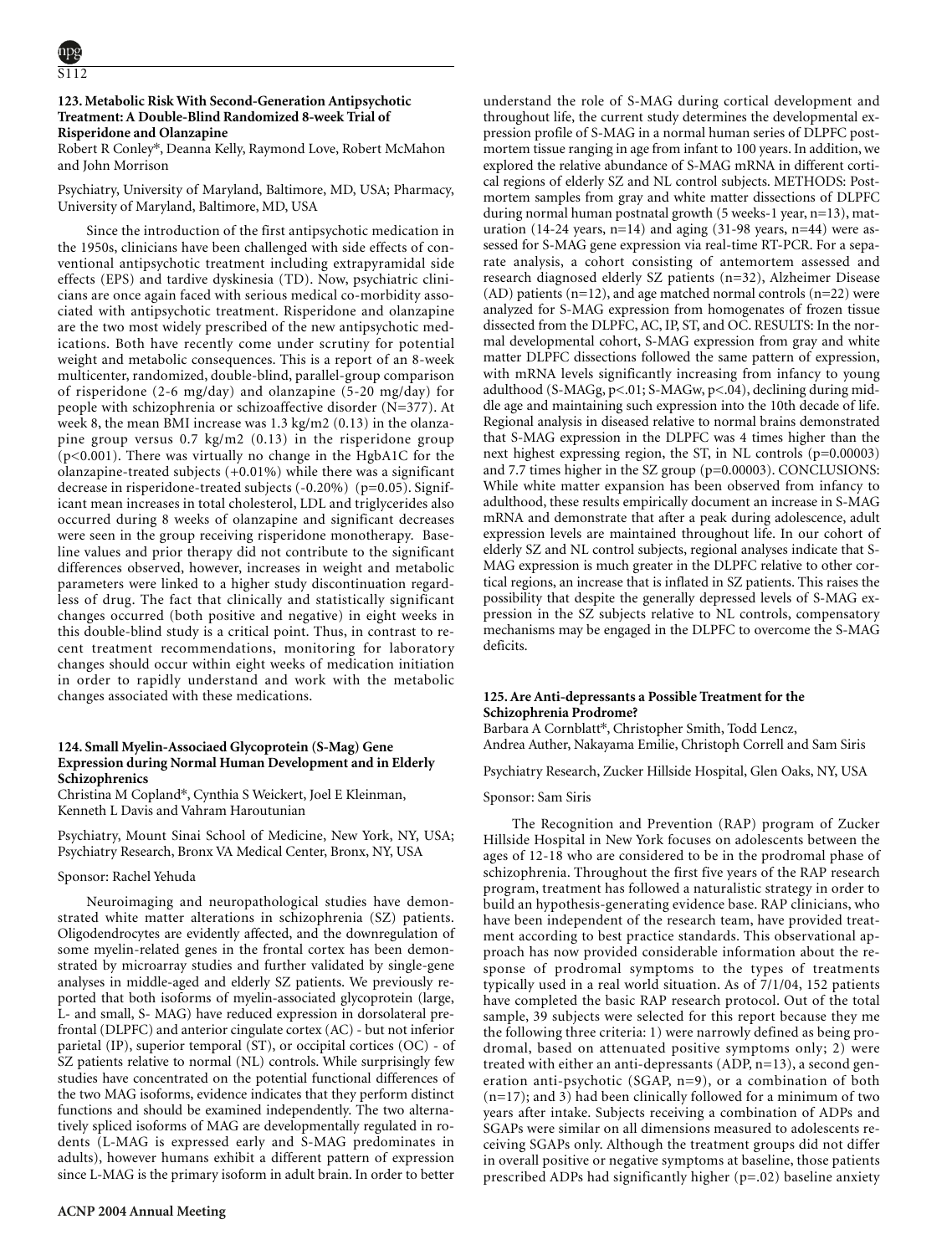(but not depression) and those treated with SGAPs had significantly higher disorganized thought (p=.02). Two dimensions were of interest at follow-up: 1) functional outcome, as measured by social isolation and school failure and 2) conversion to psychosis. Adolescents in all three treatment groups showed substantial improvement on all measures of school and social functioning, with no differences emerging among them. This suggested that ADPs were as effective as SGAPs in improving school and social problems in prodromal youngsters. A third of this sample converted to psychosis over the follow-up period, with a significantly higher (p<.001) number of converted subjects treated with SGAPs (all 13 conversions had been prescribed SGAPs, no patients taking ADPs have converted). However, this difference appears, to some extent, to be related to non-adherence. Non-adherence to treatment appears to be a major risk factor for conversion to psychosis and to be considerably higher in adolescents taking SGAPs than ADPs. Risk for psychosis was found to be increased tenfold for those adolescents non-adherent with prescribed treatment (i.e. 92% of conversions to psychosis were non-adherent with SGAP medication). In general, adolescents appear more cooperative with ADP treatment: regardless of outcome, 21% of adolescents were non-adherent with ADPs compared with 60% of those medicated with SGAPs. It is thus suggested that since functional outcome is about the same, conversion rates lower and adolescents more cooperative with treatment, ADPs appear to offer a reasonable alternative to anti-psychotics for the early treatment of at least some adolescents in the prodromal phase of schizophrenia. It should be noted that, at present, these findings remain subject to challenge because they are based on an open-label study. We are therefore in the process of comparing a frequently used ADP (sertraline) with a frequently used SGAP (risperidone) in a randomized, doubleblind, double-dummy clinical trial currently underway in the RAP program.

### **126. Understanding and Predicting SGA Associated Weight Gain** John M Davis\*

### Psychiatry, University of Illinois at Chicago, Chicago, IL, USA

Antidepressant; Psychosis; Schizophrenia

In a set of guidelines written by an American Diabetic Association panel,[, 2004 #1] we recommended periodical weighing of patients on second-generation antipsychotic medications (SGAs) in order to predict which patients will experience significant weight gain, so that weight management can be instituted in a timely fashion. Unfortunately, there is very limited data on how to predict long-term weight gain from initial weight gain. It is necessary to have long-term data; otherwise inferences are made based on assumptions about what happens on a long-term basis made in the absence of any empirical data. Most controlled studies are short, 4-10 weeks. To fill this gap, we present empirical data useful in such predictions and better describe the weight gain associated with SGAs. We obtained from Lilly the raw data of 6 long-term, double-blind, randomized, controlled studies comparing olanzapine against other medications of multi-episode schizophrenia as defined by 18 weeks or more of treatment. We evaluated weight gain in completers, in observed case analysis at each time point, and last-observation-carried-forward (LOCF). We used as our index of weight gain percent weight gain. We will present the time course of weight gain for all five drugs. We evaluated the predictors of weight gain from initial weight gain at week 1 to 6 weeks, gender, ethnicity, baseline BMI (Body Mass Index), age, exposure to previous antipsychotic drugs, and smoking status. In the international trial of olanzapine and haloperidol, we examined whether or not the percent weight gain plateaued over time in just patients who completed the entire 52-week study. The rate of weight gain was greatest in the first week, and was clearly significantly decreased by week 6 and some months later decreased to

zero. We also explored the artifact in weight gain produced by early dropout carried forward (LOCF). There were almost no dropouts for excessive weight gained. There was no correlation between dropping out because of poor efficacy or other side effects and weight gained at end point. Weight gain at 6-weeks predicted final weight gain for all drugs studied. At 6-weeks, the correlation approached 0.70. Baseline BMI and age were inversely correlated with weight gain to a modest degree  $(r = about 0.2)$ . African-Americans gained more weight than Caucasian or other ethnic groups, but this difference was small. Gender failed to influence percent weight gain. Patients who had been previously treated with second-generation antipsychotics (SGAs) gained less weight than those on FGAs. Smokers gained less weight than nonsmokers in the studies where smoking was measured i.e., the international comparison of olanzapine and haloperidol and this occurred to a proportionally equal degree with both drugs. There were variation in weight gain between SGAs. Since olanzapine was used in all studies, one could examine the percent weight gain in different studies of the same drug. Percent weight gain differed quite substantially (20-fold) from study to study and depending on time period chosen or design. Our data supports the usefulness of weight gain in the first 6 weeks as a predictor of weight gain after the weight has plateaued. We will present prediction equations. Clozapine; Olanzapine ; Quetiapine (Seroquel)

# **127. Reversal Of Dopamine Depletion-Induced Dendritic Spine Loss In Prefrontal Cortical Pyramidal Cells By Olanzapine** Ariel Y Deutch\* and Hui-Dong Wang

vanderbilt univ. med. ctr., Nashville, TN, USA

Post-mortem analyses and in vivo imaging studies of schizophrenia have consistently revealed a decrease in the volume of the prefrontal cortex (PFC). However, this does not appear to be attributable to an overall decrease in cell number. Studies have consistently revealed changes in presynaptic markers in the PFC in schizophrenia, including a decrease in dopaminergic axons in the PFC. Similarly, a decrease in dendritic length and dendritic spine density has been reported by several groups. It is possible that a loss of dopamine results in dendritic remodeling of pyramidal cells in the PFC. We examined this possibility in the adult rat, using 6-hydroxydopamine (6-OHDA) injections into the midbrain ventral tegmental area (VTA) to lesion the dopamine (DA) innervation of the PFC. We initially examined dendritic spine density in layer V pyramidal cells of the PFC in adult rats subjected to VTA lesions and sacrificed three weeks later. The lesions markedly  $(-75%)$  decreased PFC DA concentrations, but did not significantly decrease (~15%) PFC norepinephrine concentrations. Analysis of Golgi-impregnated cells revealed that basilar dendritic spine density was significantly decreased  $(-19%)$  in layer V pyramidal cells. We then subjected another group of adult rats to VTA 6-OHDA or sham lesions, and three weeks later animals in all three groups were started on olanzapine (7.5 mg/kg po, haloperidol 1.5 mg/kg, or 0.75% sucrose in water vehicle). After three weeks of drug treatment animals were sacrificed. The decrease in dendritic spine density in layer III and V pyramidal cells was present in lesioned animals that received vehicle starting three weeks post-operatively, but in olanzapinetreated animals we observed a near-complete recovery of dendritic spine density in both layer III and V pyramidal cells. Analysis of dendritic spine density distributions revealed that there was a recovery of all but the most densely spinous (>10 spines/10 micrometer dendritic length) dendrites. Data from the haloperidol-treated animals are now being analyzed. The current data offer a mechanism to account for the dendritic remodeling observed in the prefrontal cortex and the ability of an atypical antipsychotic drug to slow the progressive loss of PFC volume in first-episode schizophrenic subjects treated with olanzapine.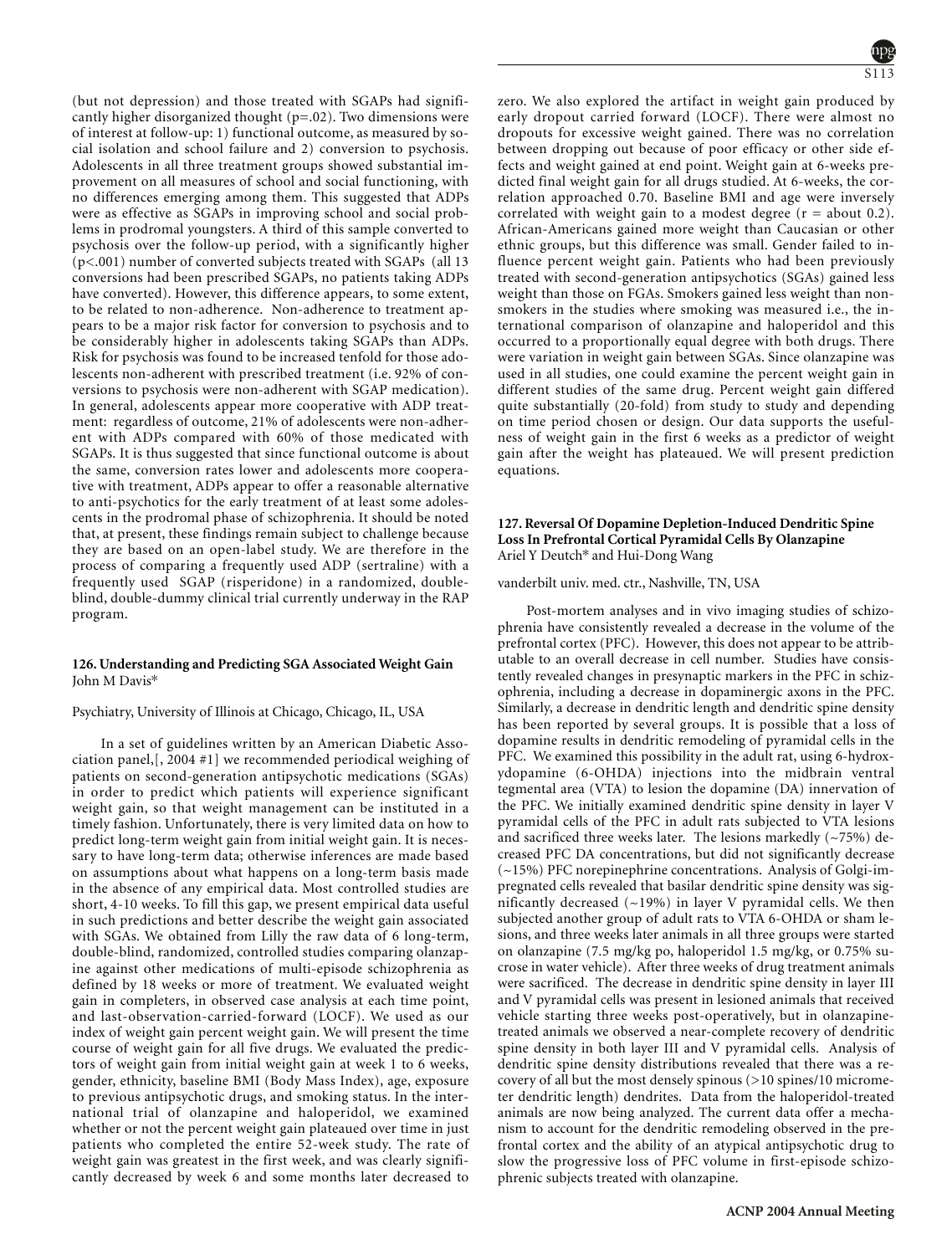# **128. Adjuvant Therapeutic Effects of Galantamine on Negative Symptoms and Apathy in Inpatients with Chronic Schizophrenia: An Open Label Prospective Study**

Stephen I Deutsch\*, Matthew W Nelson, Richard B Rosse and Rhonda L Benham

### Mental Health Service Line, VA, Washington, DC, USA

A regionally selective deficiency of the expression of the alpha7 nicotinic acetylcholine receptor (nAChR) has been reported in schizophrenia. This selective impairment of acetylcholine receptor-mediated neurotransmission explains, at least in part, some of the disturbances in pathophysiology (e.g., impaired sensory inhibition and impaired voluntary smooth pursuit eye movement performance) and psychopathology (e.g., inability to sustain attention and loosening of associations). Further, impaired sensory inhibition occurs in unaffected first-degree biological relatives of index patients with schizophrenia, is inherited in an autosomal dominant manner, and serves as an endophenotype for genetic studies. Galantamine is a positive allosteric effector of nACRs, in addition to inhibiting acetylcholinesterase activity. In view of galantamine's allosteric potentiating effects and the deficit in nAChR-mediated neurotransmission, we studied its adjuvant therapeutic properties in inpatients with chronic schizophrenia using an open-label design. Galantamine was added to stable regimens of antipsychotic medications and titrated to the maintenance dose of 24 mg/day over a 3 week period; thereafter, patients were maintained on this dose for two-months. Eleven patients have been enrolled and seven have received study medication. Formal ratings were obtained on baseline, at the end of titration, and after one and two months on the maintenance dose (24 mg/day). Rating instruments included the BPRS, SANS, and the Marin Apathy Evaluation Scale, among other instruments. Adjuvant galantamine has been well-tolerated and no subjects were withdrawn due to intolerable side effects nor was worsening of either extrapyramidal side effects or mood observed. Data will be presented on the effects of adjuvant galantamine administration on negative symptoms and mood in this sample of hospitalized inpatients with schizophrenia. Importantly, several patients have requested to remain on galantamine after their completion of the protocol.

### **129. Evidence for Developmentally Mediated Alterations in the Balance of Gray and White Brain Volume in Young First-Degree Relatives of Schizophrenia Patients**

Vaibhav A Diwadkar\*, Madhuri Vemulapalli, Debra M Montrose, Diana Dworakowski and Matcheri S Keshavan

### Psychiatry, University of Pittsburgh, Pittsburgh, PA, USA

#### Sponsor: Past Travel Awardee, BMS, 2003

**Background:** Normal brain development occurs along a systematic schedule dictated by a complex combination of genetic and environmental interactions. Several systematic changes in the structural and functional organization of the brain, particularly into adolescence and young adulthood have been documented. Structural development includes progressive changes in the balance of gray and white matter, as a result of concurrent processes of programmed synaptic loss and white matter expansion during adolescence. The dynamic nature of these processes is thought to stabilize by young adulthood. *In vivo* MRI-measured volumes of gray and white matter are sensitive to developmentally mediated processes such as programmed synaptic loss and white matter expansion. The ratio of these volumes (GM/WM) can provide useful information about the structural integrity of the entire brain. Given that schizophrenia has a basis in abnormal neurodevelopment, such an analysis in young individuals with schizophrenia, and young individuals at risk for schizophrenia may prove informative. **Methods:** We analyzed *in vivo* structural MRIs of healthy controls (HC; n=79), offspring of schizophrenia patients who are at high risk for the illness (HR; n=40), and first-break schizophrenia patients (FB; n=61) (all subjects aged 8-25). Our aim was to assess a) differences between the groups in GM/WM and b) the relationship between age and GM/WM in each of these populations separately. **Results:** Preliminary analyses of variance revealed a significant reduction in GM/WM in FB subjects compared to HR or HC,  $F_{2,177}$ =10.26, *p*<.0001. Simple linear regressions revealed significant negative correlations between GM/WM and age in all three study groups ( $Fs > 14$ ,  $p < .001$ ). Exploratory forecast modeling using exponential smoothing was used to approximate subtle trend characteristics beyond the linear order. The results suggested a decrease in GM/WM in HC in childhood and adolescence, followed by a plateauing in young adulthood. Similar analyses in HR indicated a decreasing trend continuing beyond adolescence into young adulthood. An articulated developmental trend was absent in FB. **Discussion:** The results suggest schizophrenia is marked by a significant reduction in GM/WM, consistent with documented reductions in heteromodal GM in the illness. The trend analyses suggested that HR might be associated with progressive imbalances in GM/WM beyond adolescence and into the typical age of onset of the illness. The results are consistent with the neurodevelopmental model of schizophrenia and suggest that genetic vulnerability for the illness may be expressed by developmentally mediated alterations in the balance of gray and white matter in the brain.

# **130. Rapid Genomic Array Analysis of Copy Number Abnormalities in a Patient with Psychosis and der(18)t(18;?)(p12;?)**

Carolyn Drazinic\*, Adife G Ercan-Sencicek, Laura Gault, Fuki Hisama, Norma J Nowak, Mazin Qumsiyeh, Joseph Cubells and Matthew W State

#### Child Study Center, Yale University, New Haven, CT, USA

#### Sponsor: David J. Kupfer

Array-based copy number analysis has recently emerged as a rapid and efficient means of mapping complex chromosomal abnormalities. We have compared two such techniques, using bacterial artificial chromosome (BAC) and single nucleotide polymorphism (SNP) arrays in the evaluation of a 45 year-old female with dysmorphic features, mental retardation, psychosis, and an unbalanced, derivative chromosome 18, (46, XX, der(18)t(18;?)(p12;?). Both arraybased methods demonstrated that the additional material on chromosome 18 was of 5p origin. The 5p duplication mapped telomeric to 25.320 Mb (BAC array) and 25.607 Mb (SNP array), corresponding to the band 5p14.1. Both BAC and SNP arrays also showed a deletion involving chromosome 18p extending telomeric from 8.437 Mb (BAC array) and 8.352 Mb (SNP array), corresponding to band 18p11.23. Molecular cytogenetic mapping using fluorescence in situ hybridization (FISH) supported the array findings and further refined the breakpoint regions, confirming that the BAC and SNP chips were equally useful in this regard. Both case reports and linkage analyses have implicated these chromosomal intervals in psychosis. The array-based experiments were completed over the course of several days. While these methods do not eliminate traditional finemapping if the precise location of breakpoints is of interest, they provide a very rapid and efficient means of identifying the origin and general extent of deleted and duplicated chromosomal material in complex rearrangements.

### **131. Surgically Implantable Long-Term Antipsychotic Delivery System Produces Progressive Reversal of PPI Deficits in Brattleboro Rats**

David Feifel\*, Steven Siegel, Gilia Melendez and Paul D Shilling

Department of Psychiatry, UCSD, San Diego, CA, USA

Deficits in prepulse inhibition (PPI) of the startle reflex analogous to those seen in schizophrenia are the basis for a number of ani-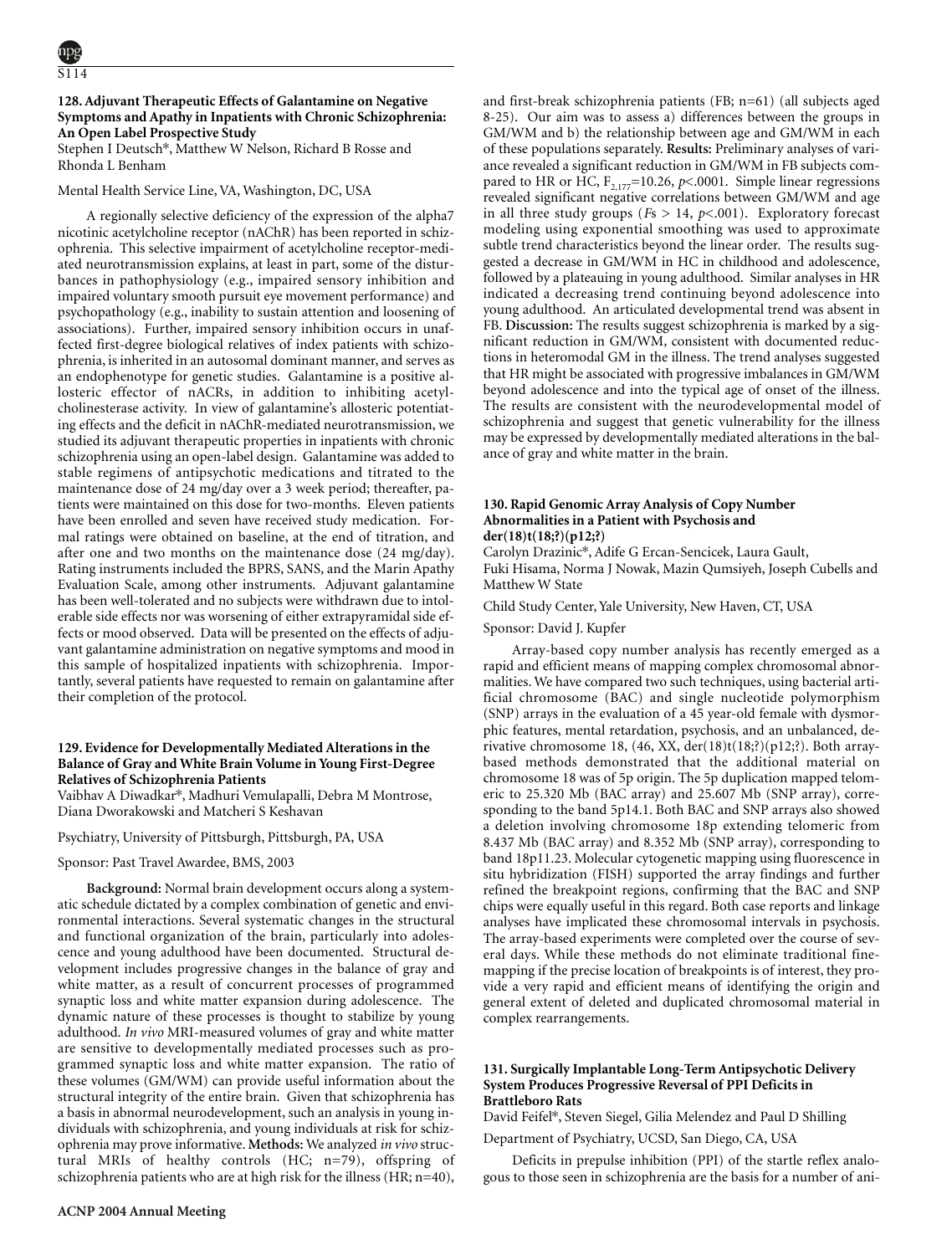mal models with predictive validity for antipsychotic efficacy. Recently our laboratory has been studying the Brattleboro (BB) rat as a potential animal model of schizophrenia-like PPI deficits. The BB rat differs from Long Evans (LE) rats by a single base-pair mutation coding for the neurohormone vasopressin. Similar to patients with schizophrenia, BB rats exhibit naturally reduced PPI (face validity) and increased striatal D2 receptor levels (construct validity) compared to LE rats. In addition, we have shown that the reversal of PPI deficits in BB rats by established and putative antipsychotics with a time-course that models the time-course of their therapeutic effects in humans (predictive validity). A useful animal model should be able to evaluate novel putative methods of treatment. In this study we tested the effects of a surgically-implantable formulation of haloperidol that has been created using biodegradable polymers. These implants have demonstrated steady release of drug for 5 months. We subcutaneously implanted pellets that contained either haloperidol or placebo in LE and BB rats. Haloperidol implants, but not placebo implants, progressively increased PPI in BB rats but not LE rats. By the end of three weeks the PPI deficit in BB rats relative to LE rats was eliminated. These findings are consistent with the effects of daily subcutaneous haloperidol injections in BB rats that we previously reported and so support the ability of this surgically-implantable system to provide efficacious long-term delivery of antipsychotic medications to patients with psychotic disorders. The results also further demonstrate the usefulness of the BB rat as a model with good predictive validity and strong utility for evaluating novel antipsychotic treatments.

### **132. Pharmacological and Molecular Characterisation of a Positive Allosteric Modulator Selective for the Muscarinic M4 Receptor Being Developed for the Treatment of Psychosis**

Christian C Felder\*, Wai Y Chan, Lisa M Broad, Seb Lazareno, Nigel J Birdsall, Suchira Bose, Stephen Mitchell, Thomas Large, Renee Emkey, Emanuele Sher, Richard Thompson, Frank Boess and David L McKinzie

Neuroscience, Eli Lilly and Company, Indianapolis, IN, USA; Neuroscience, Eli Lilly and Company, Windlesham, Surrey, United Kingdom

The five muscarinic acetylcholine receptor subtypes (M1-M5) share highly conserved protein sequences providing moderate pharmacological differentiation with existing small molecule ligands. Allosteric modulators, targeted to sites outside the acetylcholine-binding domain, may allow for greater receptor subtype selectivity and provide for activity-regulated drug action. Here, we report the identification of a novel selective allosteric potentiator for the M4 receptor using both functional and radioligand binding assays. This molecule displays no activity at M1, M3 or M5 receptors in both assays, but weak and low affinity partial agonistic activity at both M2 and M4 receptors. A modest allosteric action can be observed at M2 receptors when this molecule is applied at high concentrations (at least 100 fold of that required for M4). The cooperativity factor (a) of this molecule with Acetylcholine (ACh) binding at M4 receptors is estimated to be at least 20 and appears to be even greater for enhancing functional responses. The mechanism of action appears to be independent of receptor states or G-protein coupling, but is primarily due to its enhancing the affinity of ACh for M4 receptors. Site-directed mutagenesis studies reveal that residues on the third extracellular loop play a critical role in the allosteric potentiation effect of this molecule. In vivo, the compound potentiates the anti-dopaminergic effects of oxotremorine and donepezil in the rat conditioned avoidance assay, suggesting potential therapeutic utility in the treatment of psychosis. The unique combination of highly selective and cooperative properties of this novel allosteric enhancer provides a novel pharmacological tool to study allosterism of class A G protein-coupled receptors and probe the physiologic role of M4 receptors in vitro and in vivo.

# **133. Multiple Dopamine Receptors in the Prefrontal Cortex of the Rat Regulate Set Shifting**

Stan B Floresco\*, Orsolya Magyar, Sarvin Ghods-Sharifi and Claudia Vexelman

# Psychology, University of British Columbia, Vancouver, BC, Canada

It is well established that mesocortical dopamine (DA) activity acting on D1 receptors plays an essential role in mediating working memory functions regulated by the prefrontal cortex (PFC). In comparison, relatively less is known about the importance of PFC DA receptors for executive functions such as behavioral flexibility. A previous study (Ragozzino, 2002) reported that blockade of D1 receptors in the medial PFC of rats caused a selective impairment in behavioural flexibility on a cross maze task when rats were required to shift from a response to a visual-cue strategy, and vice versa. However, the roles that PFC D2 and D4-like receptors play in attentional set-shifting remains to be elucidated. In the present study, rats were subjected to two days of testing on a cross maze. On the first day, rats learned a response discrimination, requiring them to always turn in the same direction (left/right) in order to receive food reward. On the second day, rats had to suppress the use of the previously learned strategy and use a novel visual discrimination rule to locate food, requiring them to enter the arm that contained a visual cue. Intra-PFC infusions of the D2 receptor antagonist eticlopride (1 ug) prior to testing on the second day impaired behavioral flexibility; rats took more training trials to learn the new strategy  $(-100 \text{ trials})$ compared to saline treated animals (~65 trials). Analysis of the errors revealed that the deficit was due to perseveration on the previously learned strategy. In contrast blockade of PFC D4 receptors with L-745,870 (10 ug) actually improved attentional set-shifting, whereas similar infusions with the D4 agonist PD 168,077 (1 ug)impaired performance. Collectively, these data suggest that multiple receptors in the PFC are essential for attentional set-shifting and that the mechanisms bywhich mesocortical DA mediates behavioral flexibility may be different than those which underlie working memory, and may have important implications for developing novel treatment strategies for cognitive deficits observed in diseases such as schizophrenia.

### **134. When What You Hear Is Not What You Say: Gamma-Coherence to Distorted Speech Is Reduced in Healthy Comparison Subjects but not in Patients With Schizophrenia** Judith M Ford\*, Max Gray, William O Faustman, Theda H Heinks and Daniel H Mathalon

Psychiatry, Yale University, New Haven, CT, USA; VA Connecticut HCS, West Haven, CT, USA

Communication between frontal lobes, where speech is generated, and temporal lobes, where it is perceived may occur through the action of an efference copy/corollary discharge mechanism that prepares the temporal lobes for the expected sound. Gamma-band synchrony between these regions may reflect a "binding of expectation with experience". We tested the hypothesis that there would be reduction in gamma-band coherence when what is heard is not what was said. We also tested the hypothesis that patients with schizophrenia would show deficits in this gamma-band reflection of the efference copy/corollary discharge mechanism. EEG was recorded from 21 healthy adult subjects and 21 patients with schizophrenia (DSM-IV) as they uttered the sound [a:] (Talking condition) and as the sounds were played back (Listening condition). As they spoke, real-time feedback was (1) pitch-shifted down 1 semi-tone, (2) pitch-shifted down .5 semi-tone, or (3) not pitch-shifted. Event-related gamma (38-42 Hz) coherence between frontal and temporal sites was calculated relative to the onset of the sound. In healthy controls, but not in patients, frontal-temporal gamma-band coherence was greater during Talking than Listening. In healthy controls, but not in patients, gamma-band coherence was reduced when speech was distorted one semi-tone. Gamma-band synchrony may reflect a "binding of expectation with experience". Disruption in this synchrony may signal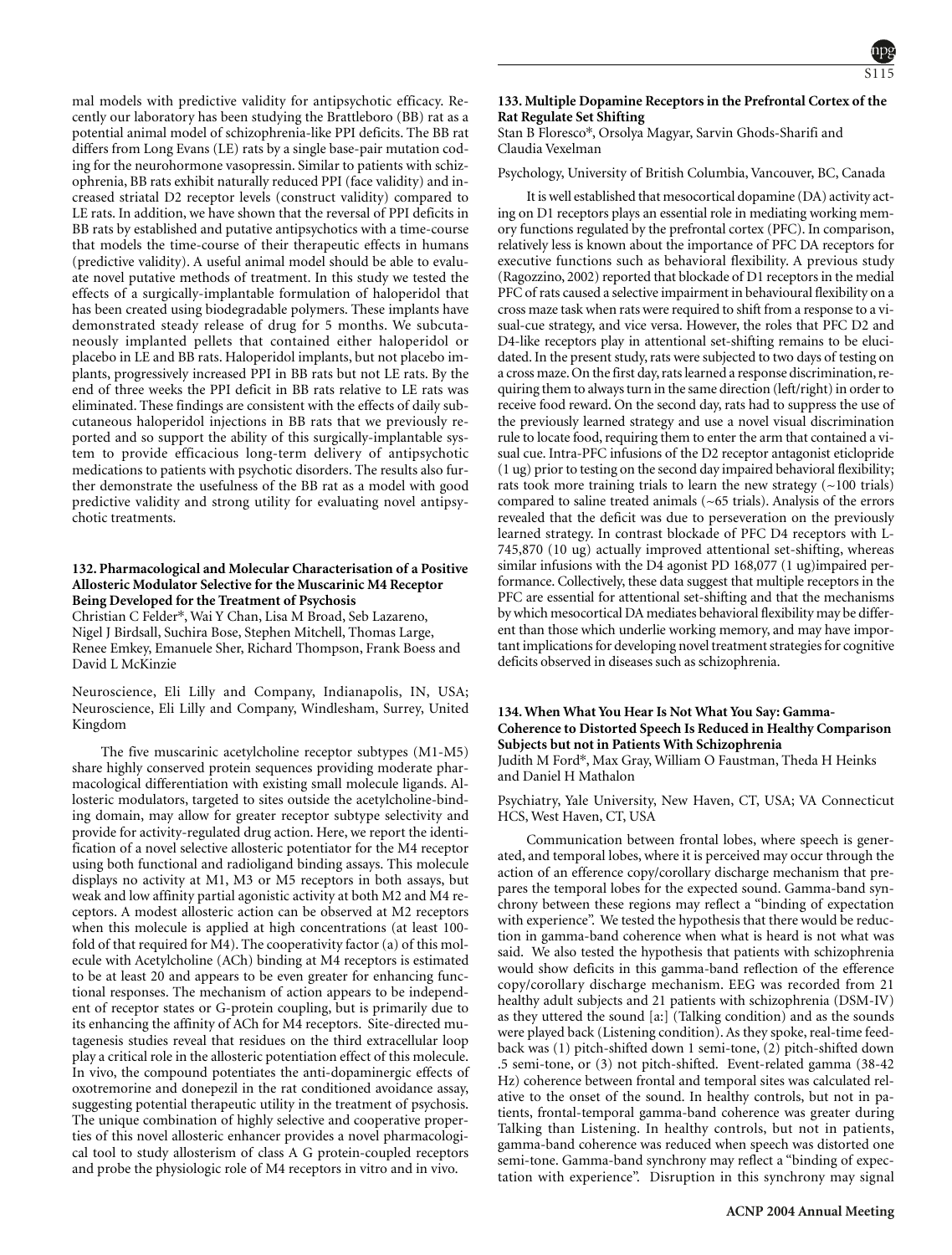speech production circuits to implement adaptation routines to adjust speech. A failure in this mechanism could have far-reaching effects, spanning difficulties from language learning to motor awkwardness.

# **135. Occupancy of Dopamine D2 Receptors by Aripiprazole at Steady State Dosing in Schizophrenia Measured with [18F]Fallypride PET**

W. Gordon Frankle\*, Raj Narendran, Roberto Gil, Dah-Ren Hwang, Yiying Hwang, Erica Scher, Claudine Cangiano, Marc Laruelle and Anissa Abi-Dargham

Psychiatry, Columbia University/NYS Psychiatric Institute, New York, NY, USA

# Sponsor: Anissa Abi-Dargham

This study examined dopamine D2 receptor occupancy by the antipsychotic medication aripiprazole across the clinical dose range in individuals with schizophrenia. Seven subjects with schizophrenia (age  $32 \pm 8.4$  years, gender 6M/1F) and six healthy controls (age  $28 \pm 6.7$ years, gender 4M/2F) participated in this study. Subjects were taking daily aripiprazole doses of 5 mg, 7.5 mg, 10 mg, 40 mg (n = 1) and 15 mg (n = 3) for an average of  $8.4 \pm 8$  weeks (min 3 weeks). PET scans were performed on the ECAT EXACT HR+ PET camera after injection with the radiotracer [18F]fallypride. Regions of interest (ROIs) were drawn on each individual's co-registered MRI. The specific-to-nonspecific distribution coefficient, V3", was determined using the simplified reference tissue model, with the cerebellum serving as the region of reference. D2 occupancy by aripiprazole was calculated as (V3" CTR - V3" SCH)/ V3" CTR \* 100. At the time of scanning, the plasma levels of aripiprazole ranged from 102 ng/mL (5 mg dose) to 324 ng/mL (40 mg dose). In all regions, at every dose, aripiprazole achieved near complete occupancy at the D2 receptors, with an average occupancy across regions of 89%  $\pm$ 12% (n = 126, 18 regions per subject). Despite the near complete occupancy of D2 receptors, all subjects had normal prolactin levels (range 1.0 - 8.9 ng/mL) and displayed low to no EPS (AIMS  $2.3 \pm$ 3.8, Barnes Akathisia  $1.2 \pm 1.6$ , Simpson-Angus  $12.3 \pm 1.5$ ). This is the first study documenting the D2 receptor occupancy of aripiprazole in subjects with schizophrenia at clinically effective dosages. Consistent with previously published data in healthy controls (1), aripiprazole achieved near complete occupancy of D2 receptors without inducing prolactin elevation or EPS. D2 receptor occupancy of more than 80% by full antagonists is associated with high incidence of EPS (2). The absence of EPS or prolactin elevation under near complete occupancy of D2 receptors observed in this study supports that aripiprazole acts as a partial agonist in the living human brain. This study was supported by a grant from Bristol-Myers Squibb. References: 1. Yokoi F, Ph DM, Grunder G, Biziere K, Stephane M, Dogan AS, Dannals RF, Ravert H, Suri A, Bramer S, Wong DF: Dopamine D(2) and D(3) Receptor Occupancy in Normal Humans Treated with the Antipsychotic Drug Aripiprazole (OPC 14597). A Study Using Positron Emission Tomography and [11C]Raclopride. Neuropsychopharmacology 2002; 27(2):248-59; 2. Farde L, Nordstrom AL, Wiesel FA, Pauli S, Halldin C, Sedvall G: Positron emission tomography analysis of central D1 and D2 dopamine receptor occupancy in patients treated with classical neuroleptics and clozapine. Arch. Gen. Psychiatry 1992; 49:538-544

### **136. Brain Metabolite Abnormalities in the White Matter of Elderly Schizophrenic Subjects: A 4 Tesla MRS Study**

Joseph I Friedman\*, Linda Chang, Thomas Ernst, Nicholas Tsopelas, Kai Zhong, Philip Harvey and Kenneth Davis

Psychiatry, Mt. Sinai School of Medicine, New York, NY, USA; Clinical Neuroscience Center,Pilgrim Psychiatric Center,W.Brentwood,NY,USA

Sponsor: Jack Gorman

**Introduction:** Emerging evidence suggests that abnormalities in oligodendroglia or myelination may lead to white matter pathology that may contribute to the disease processes of schizophrenia (1). However, only few recent studies have evaluated the white matter in the brains of schizophrenic patients. Moreover, the interaction effects between the pathophysiological processes of schizophrenia and the normal degenerative process of aging may produce white matter changes which could contribute to the progressive deterioration in cognitive and functional abilities observed in some elderly schizophrenics. Since neurochemical changes have been documented with normal aging and in patients with schizophrenia, this study used proton proton magnetic resonance spectroscopy (1H MRS) to assess white matter abnormalities of the brains of elderly schizophrenic patients. **Methods:** All subjects were over the age of 60 and were evaluated with a diagnostic interview, assessments of symptomatology and an extensive neuropsychological battery. In addition, screening laboratory studies were performed (including complete blood count, routine chemistry, liver enzymes, and thyroid function tests) and urine toxicology screen. MRI and localized 1H MRS were performed on a Varian 4 Tesla scanner in 22 elderly patients with schizophrenia (mean age 66, sd=7.5 years) and 17 elderly control subjects (mean age 70.2, sd=5.9 years). MRS data were acquired using an optimized double sin echo sequence (PRESS) {Ernst, 1996 #419}, with TE=30 ms, TR=3000 ms, 64 averages, and 2 kHz bandwidth. In each subject, 6 MRS voxels were planned: 1) right and left dorsolateral frontal white matter; 2) right and left medial temporal white matter; 3) right and left occipital white matter. Typical voxel sizes ranged between 3- 5 mL, depending on the individual's anatomy and location of the voxels; placement of the voxels depended on standard landmarks and care were taken to avoid inclusion of significant amounts of gray matter. To avoid the ambiguities caused by metabolite ratios, metabolite concentrations of NA, CR, CHO, MI, and GLX were determined using the LC Model Program {Provencher, 1993 #1550}. **Results:** Compared to the healthy elderly subjects, the schizophrenia subjects as a group showed decreased NA in the dorsolateral frontal white matter and the medial temporal white matter regions bilaterally. However, no significant decreases in the neuronal marker N-acetylaspartate (NA) were observed in the occipital brain regions. The schizophrenic subjects also had decreased glial marker myoinositol (MI) and elevated glutamate+gluatmine (GLX) in most of the brain regions. In contrast, soluble choline compounds (CHO) were elevated in the dorsolateral prefrontal brain regions. Lastly, age-associated decline in total creatine and in CHO in the frontal white matter were observed only in the elderly schizophrenics but not in comparison subjects. **Conclusions:** Collectively, these findings suggest significant losses of metabolites that are associated with neurons and glial cells in the white matter of elderly schizophrenics. Some of these changes appear to worsen with age. Furthermore, elevated GLX suggests increased extracellular glutamate which might contribute to excitotoxicity to neurons and glial cells. Future studies with a novel MRS sequence will allow delineation of the changes in glutamate in the brains of schizophrenic subjects.

# **137. Shifts in Myelin Integrity Uncovered by Diffusion Tensor Imaging (DTI) During Psychosis Exacerbation and Remission in Good-Responding Schizophrenia**

David L Garver\*, Jennifer Holcomb and James Christensen

Psychiatry, Univ of Louisville, Louisville, KY, USA

Evidence of altered connectivity (the correlation between neuronal activity at remote sites) has been reported in some patients with schizophrenia. Such altered connectivity suggests a failure of functional wiring between information processing centers in brain. Further support of altered connectivity has come from diffusion tensor imaging and anisotropy, which indicates impaired directionality of myelinated fiber tracts in some schizophrenics. Previous studies have also indicated evidence of immune activation within the CNS of some schizophrenics during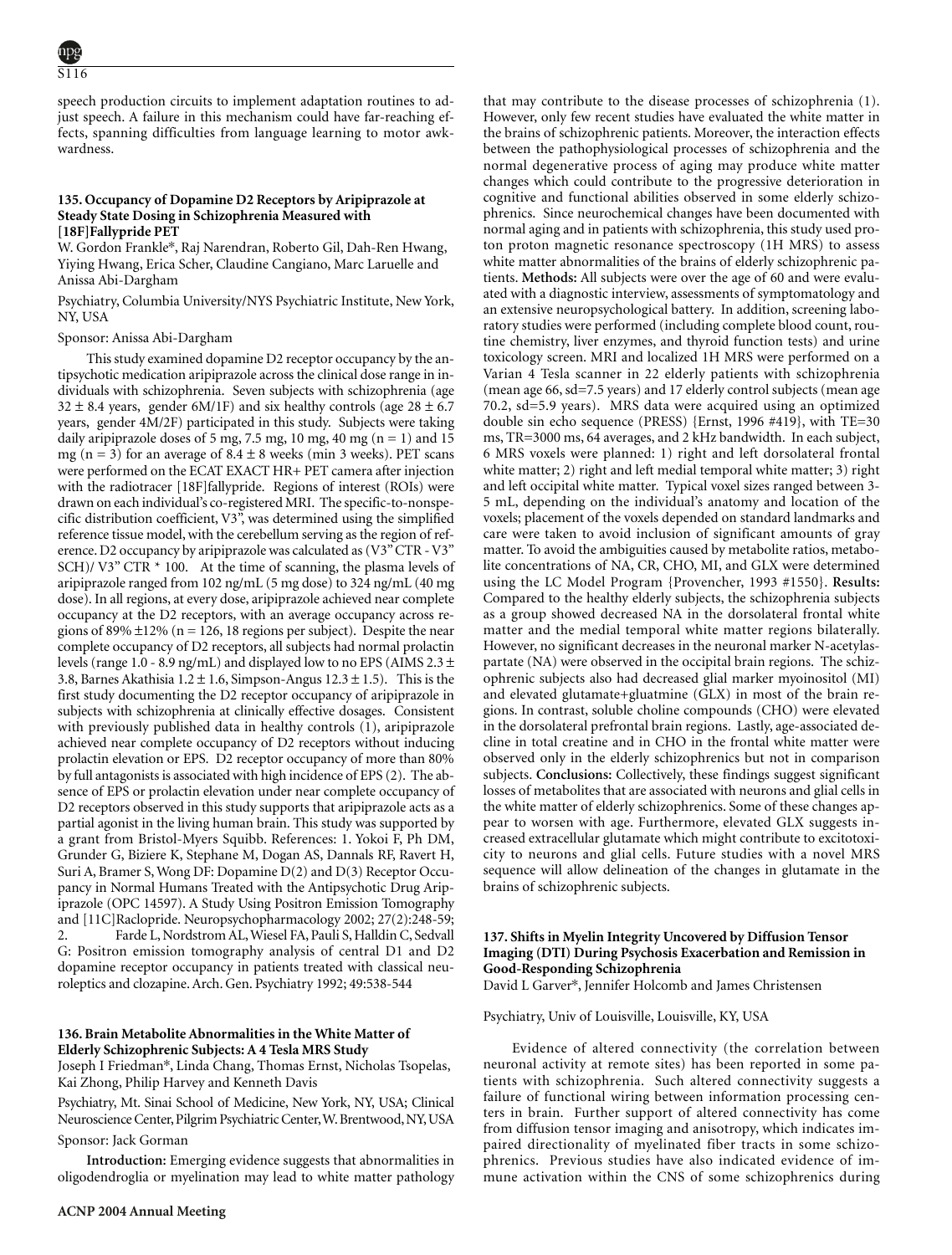psychosis exacerbation. We re-investigated such central immune activation together with white matter diffusivity (Dm) using Diffusion Tensor Imaging (DTI) in schizophrenics subsequently found to be good responders (GR) and poor responders (PR) during 28 days of antipsychotic drug treatment. GR patients evidenced elevation of the pro-inflammatory cytokine interleukin-6 (IL-6) in the CSF ( $p < 0.05$ ) at neuroleptic-free baseline and demonstrated increased Dm of central white matter ( $p = 0.008$ ) during psychotic exacerbation. Increased Dm is consistent with extracellular edema. The pathological Dm was reduced (p < 0.03) following reduction of psychotic symptoms by 84% during treatment with antipsychotic drugs. PR patients had neither abnormal Dm at baseline nor significant Dm change during the course of antipsychotic drug treatment. GR patients manifest an episodic functional-disconnect- syndrome (FDS) during psychosis exacerbation which is associated with inflammatory cytokine elevation, disruption of white matter integrity, and of information processing. Remission of psychosis is associated with partial recovery of white matter integrity.

### **138. A Pilot Study Assessing the Effects Of Dar-0100 (A Dopamine D1 Full Agonist) on Regional Brain Activity and Task-Specific Activation in Patients with Schizophrenia**

Mark S George\*, Ziad Nahas, Berry Anderson, F. A Kozel, Lori Jones, Chris Molnar, Michael Knable, David E Nichols and Richard Mailman

Psychiatry, Radiology, Neurology, Medical University of South Carolina, Charleston, SC, USA

**Background:** Studies in non-human primates have shown that dopamine D1 receptors play an important role in memory and cognition. There are several studies providing evidence that supports the hypothesis that dopamine D1 agonists can reverse performance deficits in either aged non-human primates, or in primates with lesions to dopamine systems. Unfortunately, no centrally-active selective D1 agonists have been available to test such ideas. This study utilizes the first full D1 agonist, dihydrexidine (DAR-0100). DAR-0100 has somewhat higher D1 affinity, and greater D1 selectivity, than ABT-431, the only other D1 agonist to be given to humans. Availability of this drug has permitted us to conduct an initial pilot study assessing the safety and efficacy of low doses of DAR-0100 on prefrontal cortical blood flow and cognitive function in patients with schizophrenia. **Methods:** The effects of DAR-0100 on resting blood flow in the prefrontal cortex and neural activity in regions involved in working memory are being evaluated. A within subject cross-over design is being used in 20 adults (18-65 yrs of age) with SCID diagnosed schizophrenia. Subjects are outpatients whose stable doses of selected antipsychotic medications still leave a moderate level of remaining negative symptoms. Following a screening visit, subjects are admitted for a 48 hour inpatient hospitalization. Each morning at 8 am they are scanned on a 3T MRI scanner for resting perfusion, followed by a BOLD fMRI scan during the n-back working memory task. They then receive 20 mg of DAR-0100 (or placebo) sc over 15 minutes. Over the next 45 minutes they have intermittent MRI scans of perfusion and BOLD activity during the working memory task. Response data and serum levels are collected. A repeat MRI scan is done at 6 pm, without any infusions. The following morning they have a repeat of the Day 1 schedule, and receive either DAR-0100 or placebo (whichever was not given on Day 1). Within day, as well as between day, comparisons will be made to test for potentially increased rCBF with DAR-0100. **Results and Conclusions:** Data collection is underway at the time of submission. This first proof-of-concept study has important implications for the treatment of cognitive and memory deficits in schizophrenia and other CNS disorders. Study Funded by the Stanley Medical Research Institute. DAR-0100 was generously provided by DarPharma, Inc., Chapel Hill NC. Cognition; D1 dopamine receptor; Schizophrenia

# **139. Optimization of Long-acting Risperidone for Maintenance Therapy in Schizophrenia**

Robert A Lasser, Stephen C Rodriguez, Ibrahim Turkoz, Atul R Mahableshwarkar, Georges M Gharabawi\* and George M Simpson

Janssen Medical Affairs, L.L.C., Titusville, NJ, USA

#### Sponsor: George M. Simpson

**Objective:** Continuous therapy with antipsychotics is essential to achieving remission and an optimal outcome in patients with schizophrenia. The objective of this study was to examine long-term clinical outcomes and dosing in patients with psychotic disorders who were transitioned from oral antipsychotics to long-acting injectable risperidone. **Method:** Patients with psychotic disorders were randomized to long-acting risperidone 25 or 50 mg every 2 weeks in a 52-week, prospective, randomized, double-blind, multicenter study. Prior antipsychotic dose was considered in the randomization process. Patients in the study were symptomatically stable, with no signs of relapse in the 4 months prior to baseline, and taking stable doses of oral antipsychotic medication for 4 weeks prior to baseline; stratification by average or higher-than-average risperidone equivalents was conducted to provide information regarding optimal long-term dosing. Efficacy measures include the Positive and Negative Syndrome Scale (PANSS) and Clinical Global Impressions of Severity (CGI-S) scale. Safety assessments include reporting of treatment-emergent adverse events, the Extrapyramidal Symptom Rating Scale (ESRS) and the Abnormal Involuntary Movement Scale (AIMS). **Results:** Results are reported here for the 6 month, blinded interim endpoint of the ongoing trial. The study includes 324 stable patients (62.3% male, mean age, 40.9±11.9 years). Previous treatment of monotherapy or combination therapy included fifty-seven patients (17.7%) taking conventional antipsychotics prior to the study, and 312 patients (96.3%) taking atypical antipsychotics: aripriprazole, 18 (5.6%) patients; olanzapine, 95 (29.3%) patients; quetiapine, 38 (11.7%) patients, risperidone, 145 (44.8%) patients; and ziprasidone, 16 (4.9%) patients. There was a significant reduction in mean±SD total PANSS score from 66.5±16.4 at baseline to 60.2±15.8 (*P*<0.001). There was an increase in the percentage of patients rated on the CGI-S as not ill to mildly ill, from 45.5% at baseline to 62.3% at endpoint. There was an improvement in mean±SD CGI-S score from 3.50±0.9 to 3.2±1.0 (*P*<0.001). The most common treatment-emergent adverse events (≥10%) were insomnia (23%), headache (14%), anxiety (11%), and schizophrenia not otherwise specified (11%). The ESRS subjective score (mean±SD) decreased from 2.0±2.9 to 1.7±2.4 (*P*<0.05). The physician's rating of parkinsonism (mean±SD) decreased from 4.6±6.8 to 3.5±5.3 (*P*<0.001), and the physician's rating of dyskinesia (mean±SD decreased from 1.5±3.4 to 1.1±2.8 (*P*<0.05). Scores for physician's ratings of dystonia and akathisia were very low at baseline and throughout the first 6 months of the study. The AIMS score (mean±SD) for items 1–7 improved significantly, from 1.6±3.0 to 1.3±2.6 (*P*<0.05). **Conclusions:** Interim data suggest that maintenance therapy with long-acting risperidone provides further symptomatic improvements, is well tolerated, and decreases movement disorder severity in stable patients with schizophrenia or schizoaffective disorder. Supported by Janssen Medical Affairs, L.L.C.

### **140. Assessment of Antipsychotic-Related Diabetes Mellitus in a Medicaid Population: Sensitivity to Study Design** Frank D Gianfrancesco\* and Henry A Nasrallah

Pharmacoeconomics and Outcomes Research, HECON Associates, Inc., Montgomery Village, MD, USA

#### Sponsor: Alexander Glassman

**Objective:**Retrospective studies using large patient databases have reported conflicting findings regarding diabetes risks associated with antipsychotics. Sensitivity of findings to study design was assessed within a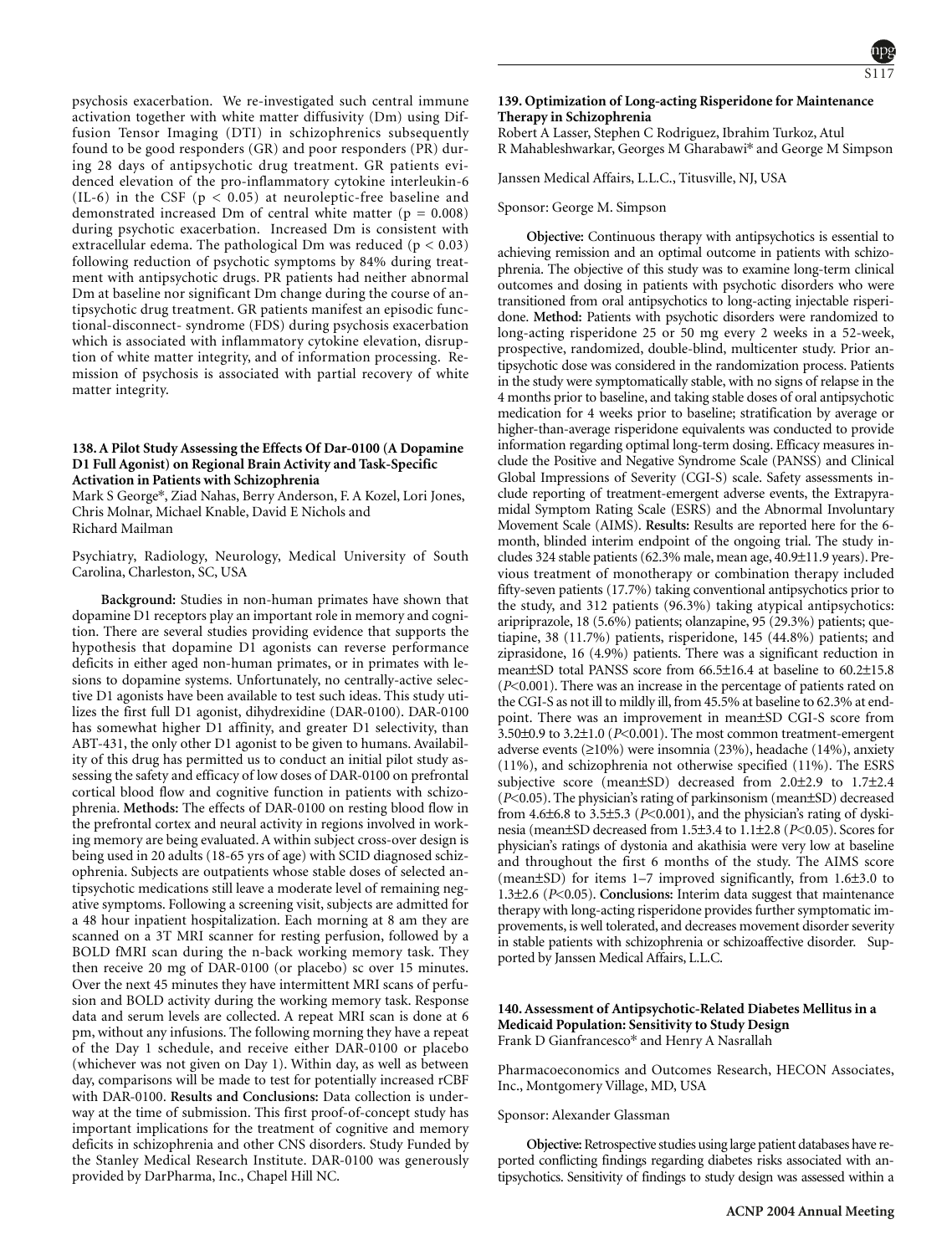Medicaid psychosis population. **Methods:** Administrative data were analyzed for more than 100,000 Ohio Medicaid patients with claims for psychoses both treated and untreated with antipsychotics. Screening for preexisting diabetes, identification of diabetes with prescription claims only, and antipsychotic monotherapy provide better control for confounding influences and represent a stronger study design. Diabetes odds ratios for patients treated with clozapine, olanzapine, quetiapine, risperidone, ziprasidone, or conventional antipsychotics versus untreated patients were estimated varying the above criteria. Patients untreated with antipsychotics included those who were not treated with antipsychotics for extended periods of time and had at least 2 claims for schizophrenia, bipolar disorder, or major depressive disorder. Logistic regression controlled for patient age, sex, type of psychosis, length of observation/treatment, antipsychotic dosage, preexisting excess weight or dyslipidemia, and use of other drugs with potential diabetogenic effects. Selection bias was also assessed for risperidone, olanzapine, and quetiapine. **Results:** Under the weakest study design (no prescreening, use of medical or prescription claims, and no monotherapy requirement), all of the antipsychotics were associated with statistically significant (P<0.05) higher odds of diabetes relative to untreated patients with psychoses. Estimated odds ratios were: clozapine 1.468 (95% CI: 1.333-1.617), olanzapine 1.108 (95% CI: 1.050-1.170), quetiapine 1.270 (95% CI: 1.197-1.348), risperidone 1.232 (95% CI: 1.169- 1.299), ziprasidone 1.226 (95% CI: 1.100-1.367), and conventionals 1.159 (95% CI: 1.098-1.224). Under the strongest study design (screening for preexisting diabetes 8 months prior to observation, use of prescription claims only, antipsychotic monotherapy), odds ratios relative to patients untreated with antipsychotics were significant for clozapine (1.484, 95% CI: 1.138-1.934) and olanzapine (1.149, 95% CI: 1.001-1.319), while those for quetiapine (0.998, 95% CI: 0.834-1.195), risperidone (1.124, 95% CI: 0.983-1.284), ziprasidone (0.717, 95% CI: 0.415-1.239), and conventionals (1.025, 95% CI: 0.885-1.187) were nonsignificant. Based on comparison of antipsychotics with respect to trends in diabetes frequency, antipsychotic dosage, and proportion of patients with preexisting diabetes, it appears that risperidone in particular and quetiapine were adversely affected by selection bias, which favored olanzapine. Evidence from case reports, chart reviews, and clinical trials do suggest differential risks of excessive weight gain and diabetes/hyperglycemia among the atypical antipsychotics and may have contributed to selection bias by affecting practitioner prescribing behavior. Conclusions: In large database studies, estimated risks of diabetes among antipsychotics are affected by study design. When a more rigorous design was employed, clozapine and olanzapine alone among the atypical antipsychotics were associated with diabetes risk that was significantly greater than that in untreated patients with psychoses. These findings were made despite evidence indicating selection bias favoring olanzapine and disfavoring risperidone and quetiapine.

# **141. Does Industry Sponsorship Influence The Results of Antipsychotic Trials?**

Ira Glick, John M. Davis\* and Nancy Chen

Olanzapine ; Psychosis; Quetiapine (Seroquel)

Department of Psychiatry, Stanford University School of Medicine, Palo Alto, CA, USA

**Introduction:** More than at any other time in history, the pharmaceutical industry is being closely scrutinized and even sued. Many are concerned that the industry may subtly influence the outcome of random-assignment double-blind studies to favor their product. It is noteworthy that sponsors report their drug as being superior (at least in certain parameters) to their competitors. There is a small literature showing that more favorable results are reported by pharmacologically-sponsored than non-sponsored studies. This effect may be partly accounted for by a bias to only report studies which favor a company's product (i.e., publication bias) -particularly in studies which are not well-controlled. **Methods:** We examined whether pharmaceutical company sponsorship influenced the relative efficacy of the second-generation antipsychotics in all controlled, randomized, blinded studies. One hundred twenty-four studies comparing a second-generation antipsychotic (SGA) to a first-generation antipsychotic (FGA) were identified and independently evaluated for efficacy (using a previously reported methodology). Since sponsorship information was not available for many of the studies, we contacted the author(s) of all of the studies. Further, if they failed to respond, we made repeated efforts (such as contacting individuals at international meetings to inquire personally as to sponsorship as well as contacting other members of their department, etc. We obtained an almost 100% response. As there are data to suggest that some SGAs (but not all) may have superior efficacy compared to FGAs, we evaluated sponsorship for each drug separately and pooled these results over all drugs. In other words, we compared the effect of sponsorship on the efficacy of the SGAS to the FGAS. **Results:** We were unable to find any effect of sponsorship on differential efficacy.**Conclusions:** Since we were not able to find an effect of sponsorship it may be that random-assignment and double-blinding removed bias. We will also report on other variables which potentially might influence the result of randomized blinded trials. For example, since patients are increasingly becoming treatment resistant, does this fact make it more difficult to show that a SGA is better than a FGA? These results will be examined in the perspective of the literature on the influence of sponsorship and other variables on the outcome of meta-analysis.

### **142. Update On Psychopharmacology Curriculums: Is There Any Relationship Of Teaching To Clinical Practice?** Ira Glick\* and Sidney Zisook

Psychiatry & Behavioral Science, Stanford University School of Medicine, Stanford, CA, USA

**Objective:** Globally there is a widely shared perception that the teaching of psychopharmacology has not kept pace with scientific advances in neuroscience and with controlled outcome data. As a result, clinical practice leaves much to be desired. In part to meet this need, there has been one ACNP model psychopharmacology curriculum (1987) as well as three subsequent versions produced by the ASCP (1997, 2001, 2003). Over half of major residency programs in the US are using the curriculum. But, there remain major obstacles to widespread implementation. This poster reviews some of the problems and suggests steps to meet this challenge. **Method:** Based on two follow up studies (of users of the curriculum) and meetings with residency training directors, obstacles and problems have been identified. **Results:** Six key problems in implementation and their potential solutions are described. As such, a third edition features revision and updating of the "how, when, why, and with which evaluative tools" to teach psychopharmacology in a psychiatric residency program. All lectures and appendices have been updated. Ten new lectures have been added including five from the recently developed ACNP geriatric psychopharmacology curriculum. Lectures now have multiple-choice questions and are in PowerPoint. **Conclusions:** Collaboration between psychiatric educators and psychopharmacology teachers is necessary to improve both the teaching and the clinical practice of psychopharmacology. Having a structured curriculum may be mandatory to improve resident competence. Of most interest to teachers of psychopharmacology, is that we already are working on the next edition which will include, among other advances, active collaboration with AADPRT to improve pedagogy, neuroscience and competency components.

# **143. Asssoication of a CRH Gene Haplotype with HPA Axis Activity in Rhesus Macaques**

Christina S Barr\*, Timothy K Newman, Rachel L Dvoskin, Stephen J Suomi, Robert H Lipsky, David Goldman and J D Higley

Laboratory of Clinical Studies, NIH/NIAAA, Poolesville, MD, USA; Laboratory of Neurogenetics, NIH/NIAAA, Rockville, MD, USA

# Sponsor: Travel Awardee, BMS, 2004

Corticotropin-releasing hormone (CRH) is the primary neuropeptide responsible for activation of the hypothalamic-pituitary-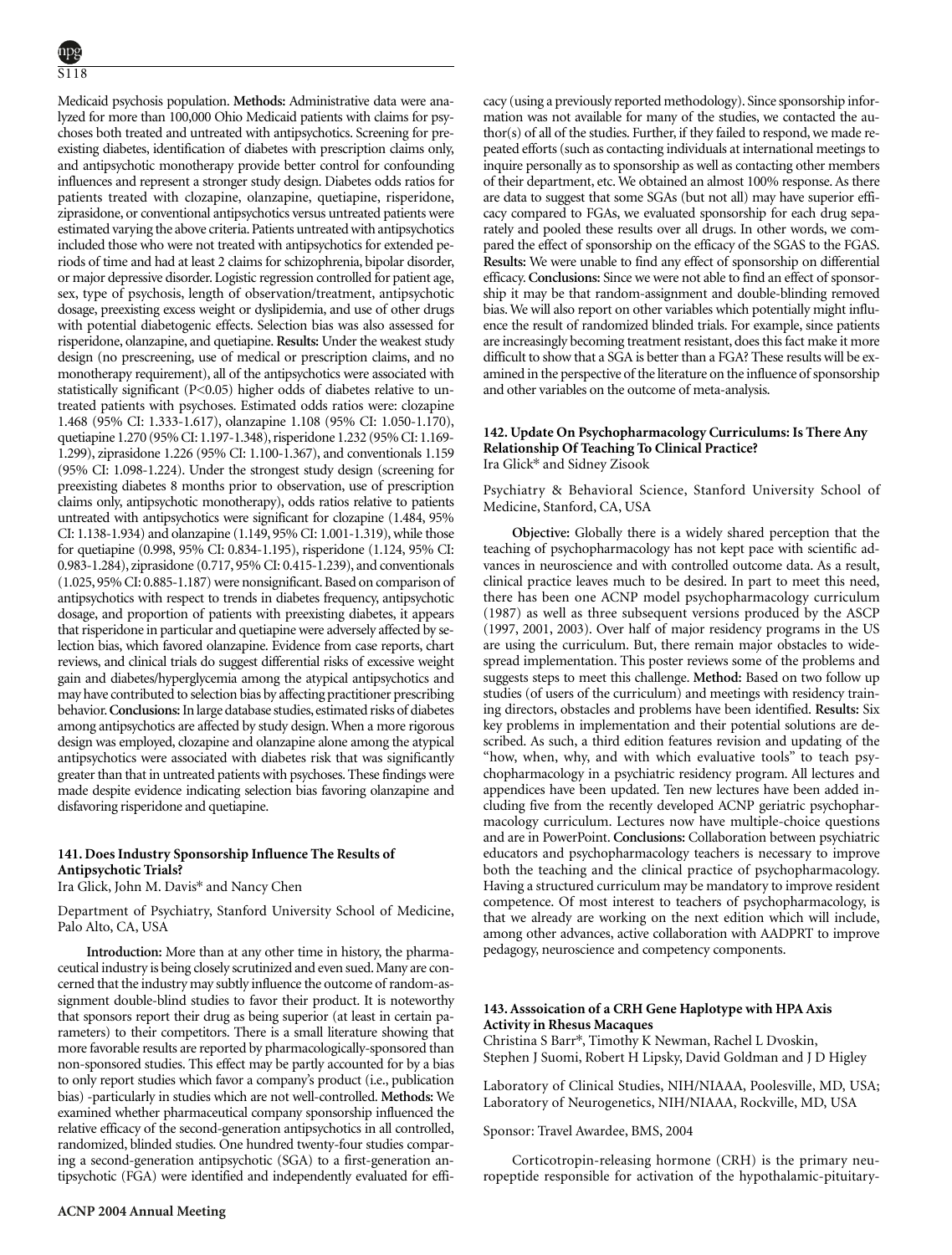adrenal (HPA) axis, and perturbations of these systems are associated with stress-related and alcohol use disorders. As such, the *CRH* gene may be a good candidate for investigating genetic variation as it relates to vulnerability to anxiety and mood disorders, neuroendocrine stress axis dysregulation, and alcoholism. We have identified a number of polymorphisms within the 5′−flanking and coding regions for the *CRH* gene in rhesus macaques (rh*CRH*). One haplotype cluster (rh*CRH-A2*) is present in 15% of the animals in our colony. *In vitro* studies using a pDsRed expression system demonstrated higher basal- and forskolin-stimulated promoter activity in the rh*CRH-A2* construct compared to the nonvariant rh*CRH-A1* construct. We wanted to determine whether the rh*CRH-A2* haplotype cluster would be associated with increased HPA axis activity at baseline, following a psychosocial stressor and in response to alcohol. At 6 months of age, rhesus infants (N=232) were subjected to 96h of social separation stress, and adrenocorticotropin (ACTH) and cortisol levels were determined at baseline and at 1, 2 and 96 h of separation stress. At approximately 4 y of age, a subset of animals (N=90) received an intravenous infusion of alcohol (2-2.2 g/kg), and ACTH and cortisol levels were determined at baseline and following alcohol infusion. Effects of rh*CRH* gene variation on HPA axis output were analyzed using repeated measures ANOVA. Among infants, rh*CRH-A2* was associated with increased ACTH levels at baseline. The rh*CRH-A2* haplotype cluster was also associated with increased ACTH and cortisol levels following alcohol. These data demonstrate that rh*CRH* gene variation is associated with increased HPA activity both at baseline and in response to alcohol in rhesus macaques and may suggest a role for human *CRH* gene variation in the susceptibility to stress- and alcohol-related disorders.

# **144. sNPS On Chips: COMT SNP Association With Expression? A Word Of Caution!**

Margit Burmeister\*, E. Sliwerska, F. Meng, T. Speed, E. Jones, W. Bunney, H. Akil and S. Watson

Mental Health Research Institute, University of Michigan, Ann Arbor, MI, USA

Gene expression microarray analysis in psychiatric research typically compares the expression of tens of thousands of genes in postmorten brain tissue between affecteds and matched controls. In contrast, genetic studies identify SNPs associated with these disorders in genomic DNA. Often, SNPs found associated with psychiatric disorders are postulated to affecte gene expression. We determined both gene expression and SNP genotype in >60 brain samples from subjects affected with depression, bipolar disorder or schizophrenia and controls. We genotyped >40 SNPs in a variety of candidate genes previously postulated to be involved in psychiatric disorders. One common SNP, the Val(108/158)Met coding variant in the catechol-O-methyltransferase (COMT) gene, was found highly significantly associated with expression level, as determined by RMA analyses on Affymetrix arrays (Irizarry et al. 2003). This association was reproducible across several brain regions and across hybridization performed in several laboratories. The Met allele has lower enzymatic activity, and showed an apparent increase in expression by about 20-30% per allele, with heterozygotes, as expected, intermediate in expression. It thus appeared that expression compensated for activity differences. However, a second probe set for COMT on the same array did not show this asso-ciation. To investigate this discrepancy, we investigated the expression difference at the probe level of the array. We found that a single oligonucleotide on the Affymetrix array showed a twofold difference in expression, whereas other oligos for COMT showed only non-specific differences in expression. This one oligonucleotide had the polymorphic Met allele in the center of its sequence, thus effectively creating a mismatch probe for the Val allele. We conclude that the apparent expression difference was an artifact due to the presence of the SNP on the oligo. This result was unexpected since typically hybridization of more than 10 oligonucleotides is averaged before analysis, and RMA downweighs results from atypically hybridizating oligos. However, while the larger twofold difference was reduced to only a 20% difference, it remained significant and showed the misleading expression difference. The artifact observed is likely to be quite common. A screen of Affymetrix oligos of the 133AB Plus Chip against dbSNP identified more than 30,000 SNPs that are present with one allele on that chip. It remains to be seen how often these cause a significant effect. Because of linkage disequilibrium between SNPs such artifacts can also be observed when the genotyped SNP is not present on the cDNA. Presence of common SNPs need to be taken into account when interpreting oligonucleotide microarray expression data.

### **145. Central Oxytocin and Vasopressin in Aggression**

Emil F Coccaro\*, Royce Lee, Craig Ferris and Luke Van de Kar

Psychiatry, University of Chicago, Chicago, IL, USA

**Objective:** Animal studies suggest a role for central oxytocin (OXY) and vasopressin (VASO) in the regulation of aggression. In this study we examined the relationship between CSF OXY and CSF VASO and aggression in adult personality disordered subjects. **Methods:** Lumbar CSF for morning basal levels of oxytocin and vasopressin were obtained from 36 subjects with DSM-IV personality disorder between the ages of 20 and 50. Aggression was assessed dimensionally through the use of the Life History of Aggression (LHA) assessment; general personality traits were assessed using the Eysenck Personality Questionnaire. Unless otherwise noted, Spearman correlations are reported. **Results:** CSF OXY correlated inversely with LHA Aggression ( $r = -.35$ ,  $p = .034$ ) and directly with CSF VASO (Spearman  $r = .33$ ,  $p = .051$ ). The relationship between CSF OXY and VASO was inverse and moderate in magnitude  $(r = -.45, p = .007)$ . Removal of one multivariate outlier improved the correlations with LHA Aggression (OXY:  $r = -.45$ ,  $p = .007$ ; VASO:  $r = .38$ ,  $p = .023$ ). Subsequent multiple regression analysis without this subject revealed a significant relationship between CSF OXY, but not CSF VASO, and LHA Aggression (OXY: part  $r = -.36$ ,  $p = .029$ ; VASO: part  $r = .20$ ,  $p =$ .263). CSF OXY did not correlate with other general personality variables such as Eysenck Neuroticism ( $r = -0.08$ ), Psychoticism ( $r = 0.08$ ), or Extraversion (r = .00). **Conclusions:** This first report of a relationship between CSF OXY and aggression in the human literature is consistent with data from animal studies. While CSF VASO also demonstrates a correlation with aggression, this relationship may be mediated through a shared relationship with CSF OXY. Lack of correlation with general personality variables suggest that this relationship may be more specific to aggression.

# **146. Medial Prefrontal Cortex is Essential for Conditioned Aversion to Sex Behavior in the Male Rat**

Lique M Coolen\*, Jon F Davis and Maarten Loos

Cell Biology, Neurobiology & Anatomy, University of Cincinnati, Cincinnati, OH, USA

# Sponsor: Gary Gudelsky

Several components of the limbic system are activated during male rat sexual behavior, as reflected by increased expression of the immediate early gene c-fos. In particular, studies from our lab demonstrated that mating or mating-associated environmental cues induce Fos in the infralimbic and prelimbic regions of the medial prefrontal cortex (mPFC). However, data from our lab also demonstrated that the mPFC is not necessary for the expression of sexual motivation or performance. In particular, lesions of the infralimbic and prelimbic regions of the mPFC or lesions of all regions of the mPFC did not affect any component of male sexual behavior. Instead we hypothesized that the mPFC is necessary for the formation of conditioned aversion associated with male sexual behavior. The current study investigated the hypothesis that the mPFC is necessary for the acquisition of copulation contingent aversive conditioning to lithium chloride (LiCL). Ibotenic acid was used to lesion both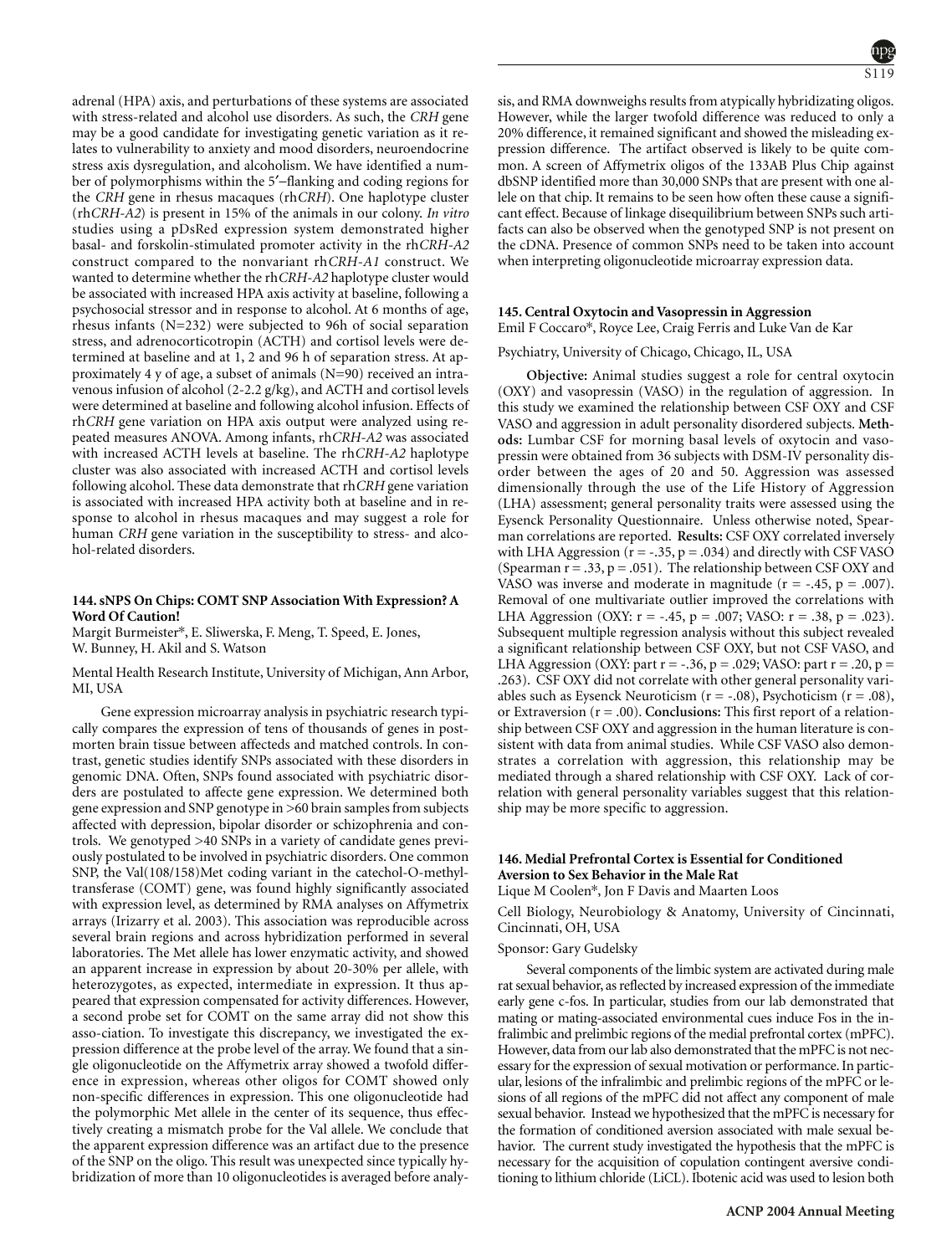the prelimbic and infralimbic components of the mPFC in sexually experienced males. Lesioned and sham (mPFC vehicle injected) animals were then subjected to 10 consecutive conditioning sessions during which 0.15M LiCL (20ml/kg) was paired with ejaculation by systemic i.p. injection, while control animals were injected with saline. This dose of LiCL is sufficient to produce visceral illness and the paradigm has previously been shown to cause inhibition of sexual behavior. Indeed, sexual behavior in LiCl treated sham animals was significantly reduced by session 6 as compared to saline treated sham males. However, LiCl treated mPFC lesioned males continued to copulate throughout the entire experiment. These data suggest that the mPFC is essential for establishment of associations between sexual reward and malaise and the subsequent inhibition of sexual motivation. Hence, these results support a role for mPFC in the control of impulsive behaviors, specifically related to sex behavior. Supported by NIHDK59803 (JFD), and MH60781, DA14591 (LMC). Impulse Control; Obsessive-compulsive disorder; Prefrontal cortex

# **147. Different Approaches to Dose Finding: The Duloxetine Example**

Michael J Detke\*, Yili Lu, Craig H Mallinckrodt, Mark A Demitrack, Deborah N D'Souza and Smiriti Iyengar

Eli Lilly and Company, Indianapolis, IN, USA

### Sponsor: Smiriti Iyengar

**Introduction:** Dose-response relationships in drug development are typically assessed by means of multiple arm studies with fixed doses of the test drug. Khan et al., 2003 showed that this approach did not reveal efficacy dose relationships for most antidepressants. Some of the issues associated with dose finding are the range of doses tested and the effect sizes (measure of the change in performance of a drugtreated group over and above that of a placebo-treated group, when controlling for variability). **Method:** Two approaches that were utilized are discussed here. One involved pooling results across multiple studies in major depressive disorder (MDD) and this was contrasted with the study of duloxetine for diabetic neuropathic pain (DNP) that utilized a single study with multiple fixed doses. Six MDD studies, virtually identical, were designed with varying but overlapping doses. Duloxetine was tested at doses of 40mg/d, 60 mg/d, 80 mg/d and 120 mg/d. The single study in DNP utilized fixed doses of 20, 60 and 120 mg/d of duloxetine. **Results:** Meaningful differences between doses in tolerability and efficacy were identifiable from the pooled MDD data. The influence on outcome variance across studies was addressed using statistical methods including effects size, relative risk, and odds ratios. Meaningful differences were also seen in tolerability and efficacy in the DNP data. It is noteworthy that a six-fold range of doses was studied in DNP, but only a three-fold range in MDD, and that the effect sizes for key variables were greater in DNP. **Conclusions:** During development of a drug, different approaches can be used to find the minimum effective dose. These can include making inferences across multiple protocols, or using a single study with multiple doses. However, during dose-finding, it is important to have a range of effect size that is wide enough among the doses to use any approach. These strategies have broad implications for pharmacology research and careful design is required to maximize validity of either method.

# **148. The Role of the Vagus Nerve in the Behavioral, Neurochemical and Neuroendocrine Responses to Interleukin-1 and Endotoxin in Mice**

Adrian J Dunn\*, Marek Wieczorek, Hossein Nazarloo and Artur H Swiergiel

Pharmacology and Therapeutics, Louisiana State University Health Sciences Center, Shreveport, LA, USA

Sponsor: Adrian Dunn

The vagus nerve is known to be an important route for signalling from the periphery to the brain. in the present experiments we examined the effects of subdiaphragmatic vagotomy on the responses of mice to interleukin-1β (IL-1β) and endotoxin (LPS). Subdiaphragmatic vagotomy did not alter the consumption of food pellets or sweetened milk, nor did it alter the reductions in the consumption induced by IL-1β and LPS. However, while vagotomy did not alter basal plasma concentrations of ACTH and corticosterone, it attenuated the increases that followed IL-1β or LPS treatment. Also, whereas basal concentrations of brain norepinephrine (NE) and serotonin (5-HT) were not altered, the increases in NE and 5-HT metabolism and the increases in brain tryptophan that follow IL-1 $\beta$  or LPS were attenuated. These results suggest that the hypophagic responses are not directly related to the changes in hypothalamo-pituitary-adrenal (HPA) axis activity, nor the changes in catecholamines and indoleamines. These results resemble those we obtained previously in rats, although in that species, vagotomy almost completely prevented the noradrenergic response assessed by microdialysis. Thus although the vagus may be involved in the endocrine, the catecholamine, and the indoleamine responses to IL-1 and LPS, it seems unlikely that the neurochemical or endocrine changes are directly responsible for the anorexia induced by IL-1β or LPS. Supported by NINDS.

### **149. Interferon Effects on Behavior, Corticosterone, Catecholamines and Indoleamines in Mice and Rats** Adrian J Dunn\* and Artur H Swiergiel

Pharmacology and Therapeutics, Louisiana State University Health Sciences Center, Shreveport, LA, USA

Interferon-α (IFN-α) therapy induces depressive symptoms in patients. We have studied the effects of various forms of IFN- $\alpha$ on behavioral tests that respond to depressing and antidepressant treatments, while also assessing body temperature, plasma hormones, and the metabolism of catecholamines and indoleamines in mice and rats. Administration of mouse IFN- $\alpha$  and human IFN- $\alpha$ either peripherally (ip 20-50,000 U) or intracerebroventricularly (icv 5,000 U) did not significantly alter their core temperature compared to vehicle injected animals. Mice were tested in the tailsuspension test, the Porsolt forced swim test, and in the open field after peripheral (ip) or intracerebroventricular (icv) injections. Desmethylimipramine and imipramine both reduced immobility in the tail suspension test and in the forced swim test. There were no significant alterations in the behavior of mice in the open field following icv injections of mIFN- $\alpha$  (5000 U) or hIFN- $\alpha$ . In the tail suspension test, mIFN- $\alpha$  increased immobility, suggesting some depression-like activity, whereas hIFN- $\alpha$  (10,000 U) tended to decrease immobility or had no effect. In the forced swim test, mIFN- $\alpha$  had variable effects, often increasing immobility, but sometimes decreasing it. hIFNa tended to decrease immobility, but often had no effect. In rats, icv rIFN- $\alpha$  (1500 U) increased immobility (floating) in the forced swim test, but had no effect in the open field. In several experiments in both mice and rats, icv IFN- $\alpha$  induced modest increases in the metabolism of norepinephrine (NE - assessed by MHPG), and serotonin (assessed by 5-HIAA), as well as in tryptophan in various brain regions, but these effects were not particularly consistent. Likewise, IFN- $\alpha$  administration by either route induced modest increases in plasma corticosterone. These results are largely consistent with those we had observed previously in mice. Overall, it appears that homologous IFN- $\alpha$  had depression-like effects in the tail suspension test in mice, and in the forced swim test in rats. hIFN- $\alpha$  did not produce consistent effects. There were no changes in body temperature following IFN- $\alpha$  in mice. The changes in brain catecholamines and indoleamines were not consistent, and there were only modest increases in plasma glucocorticoids. These results are in contrast to the marked fever and the activation of the HPA axis observed in many patients when IFN- $\alpha$  is administered to humans.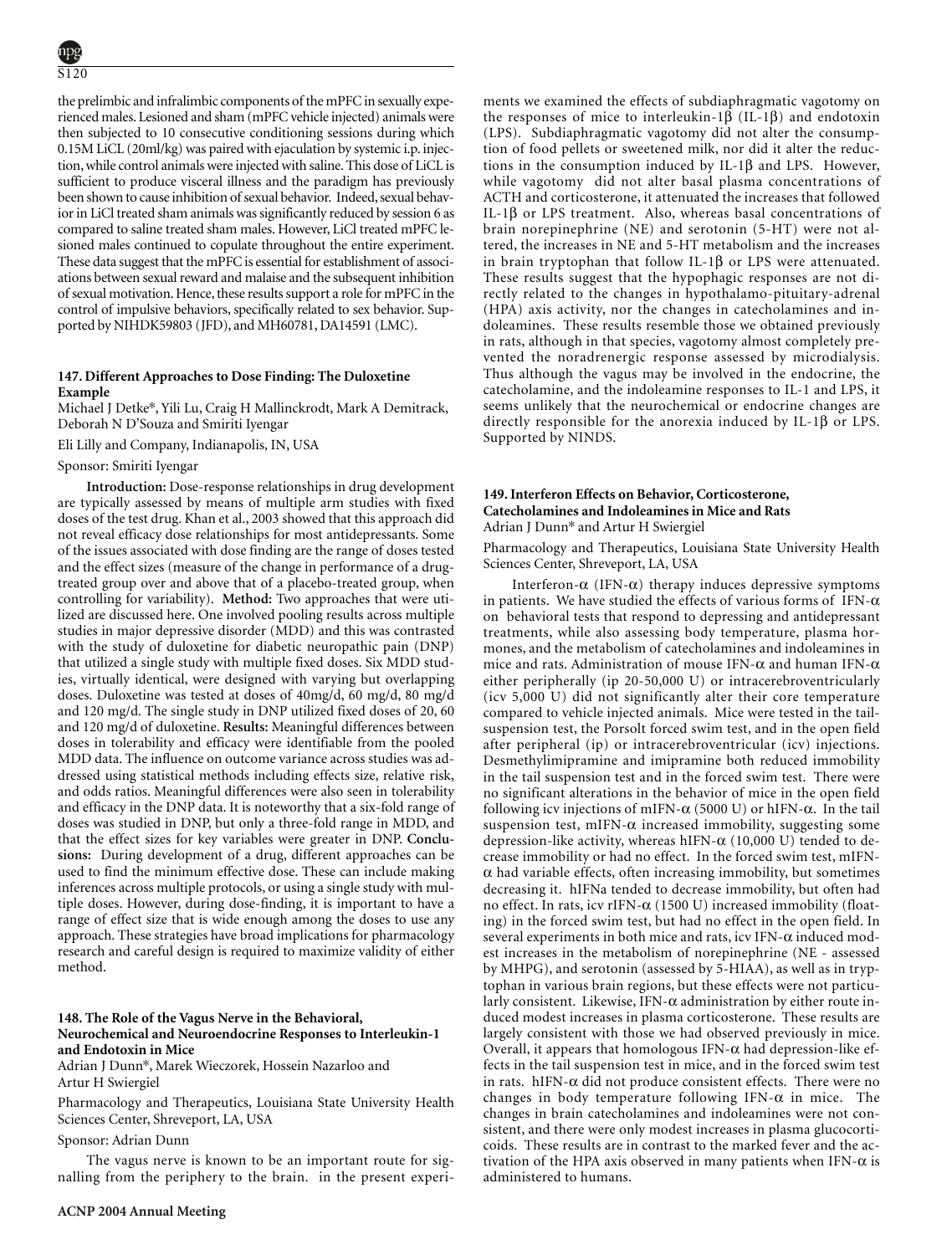# **150. Differential Effects of d-Amphetamine, Adderall® and Other Amphetamine Isomers on Dopamine Neurotransmission in the Striatum and Nucleus Accumbens Core**

Paul E Glaser\*, B M Joyce, Theresa C Thomas, F X Castellanos and Greg A Gerhardt

Anatomy and Neurobiology, University of Kentucky, Lexington, KY, USA; Psychiatry, University of Kentucky, Lexington, KY, USA

### Sponsor: Greg Gerhardt

Adderall® and dextroamphetamine (Dexedrine®), first line stimulant medications used in the treatment of Attention-Deficit/Hyperactivity Disorder (ADHD), differ only in the presence of 25% levoamphetamine (the stereoisomer of dextroamphetamine in Adderall). Our hypothesis is that the observed differential clinical effects of these stimulants can be explained by the effects of l-amphetamine on d-amphetamine-evoked dopamine (DA) and norepinephrine (NE) release in critical brain regions. High-speed chronoamperometric recordings using Nafion-coated carbon fiber microelectrodes and microdialysis were used to measure Adderall vs. d-amphetamine induced release of DA and NE in the striatum and nucleus accumbens (core) of both anesthetized and freely moving Fischer 344 rats (3-6 months old). Significant differences were found between Adderall and d-amphetamine, as well as racemic amphetamine and straight l-amphetamine, in the kinetics of DA release in the striatum and nucleus accumbens core using voltammetry. Applications of equal volumes of Adderall (1.35mM) produced a significantly greater amplitude of DA release compared to d-amphetamine (1mM) and d,l-amphetamine (2mM). Resulting average peak amplitudes were (mean SEM)  $0.63 \pm 0.10$ ,  $0.31 \pm 0.03$ ,  $0.35 \pm 0.03$  µM DA  $(p<0.001, p<0.01)(n=12,20,15$  signals respectively). The rise time (seconds) of DA release was significantly longer between Adderall  $(148 \pm 32)$  and d-amphetamine $(73 \pm 16)$  (p<0.05), but not with d,lamphetamine (82  $\pm$  17). The amplitude of DA changes was not significantly different using reverse microdialysis in the anesthetized rat despite the presence of additional l-amphetamine in Adderall as compared to d-amphetamine in the striatum and nucleus accumbens core. These data were replicated in the freely moving animal with ip injections of the amphetamine isomers at concentrations similar to those administered in the treatment of ADHD. These data support the hypothesis that Adderall may produce its different clinical effects as compared to d-amphetamine in part through alterations in the dynamics of DA release in the striatum and nucleus accumbens. Further studies in the prefrontal cortex will be needed to assess the role of norepinephrine in the differential response to amphetamine isomers. Supported by USPHS grants MH70840, MH01245, DA14944, and NS39787.

### **151. Hyperphagia Induced by GABAA Receptor-Mediated Inhibition of the Nucleus Accumbens Shell: Dependence Upon Intact Neural Output from The Central Amygdaloid Region** Brian A Baldo\*, Karen Alsene, Alejandro Negron and Ann E Kelley

Psychiatry, Univ. Wisconsin-Madison, Madison, WI, USA

### Sponsor: Ann Kelley

A double-cannulation study was carried out in rats to investigate the effects of inactivating sites within the basolateral amygdaloid complex (BLA) or central amygdaloid region (CeA) upon feeding responses elicited by GABAA receptor stimulation within the nucleus accumbens (Acb) shell. As previously shown, infusions of the GABAA receptor agonist, muscimol (0, 25 ng), directly into the Acb shell acutely increased chow intake in ad-libitum-fed rats. This effect was not altered by co-infusions of muscimol (0, 20 ng) into the BLA. In contrast, muscimol infusions (0, 5, 20 ng) into the CeA dose-dependently reduced feeding elicited either by intra-Acb shell GABAA receptor stimulation or by food deprivation, and produced a dose-dependent syndrome of stereotyped forepaw treading. Further analyses revealed that intra-CeA infusion of the low muscimol dose diminished average feeding bout duration without altering the number of feeding bouts initiated, while the high dose completely abolished feeding. Intra-CeA tetrodotoxin (50 pg) pretreatment blocked feeding elicited from the Acb shell but prevented neither the reduction of feeding nor the elicitation of forepaw treading induced by intra-CeA muscimol, verifying that the muscimol effects resulted from inhibition of CeA output neurons, rather than the putative disinhibition of output associated with muscimol-induced suppression of local inhibitory intra-CeA circuits. Hence, feeding elicited by intra-Acb shell GABAA receptor stimulation requires intact information processing and output from the CeA, but not the BLA. Moreover, reductions in feeding produced by intra-CeA muscimol are associated with the dose-dependent recruitment of a competing behavior, forepaw treading.

# **152. Tolerance to Somnolence: Preclinical Mechanisms and Clinical Evidence With Quetiapine**

Jeffrey M Goldstein\*, Kate Zhong and Philip Seeman

Clinical CNS Therapeutic Area, AstraZeneca Pharmaceuticals LP, Wilmington, DE, USA

# Sponsor: Philip Seeman

**Objective:** Somnolence is a common side effect of agents that block histamine  $(H_1)$  receptors and with first-generation antihistamines, rapid tolerance to somnolence often occurs. Somnolence is also frequently reported in patients receiving atypical antipsychotics and may be a result of the affinity of this class of drugs for the  $H_1$  receptor. However, each atypical antipsychotic has a distinct receptorbinding profile and differing affinity for the H<sub>1</sub> receptor. Quetiapine has a high H<sub>1</sub>-receptor affinity and high ratio of H<sub>1</sub> to dopamine  $(D_2)$ receptor binding. Thus, it is conceivable that the  $H<sub>1</sub>$  receptor is completely blocked at considerably lower doses of quetiapine than are required for D<sub>2</sub> receptor blockade. As a consequence of the complete blockade of  $\overline{H}_1$  receptors, tolerance to the antihistaminergic effects of quetiapine may develop. The objective of this analysis was to determine whether tolerance to somnolence occurs with quetiapine by analyzing the incidence, severity, and duration of somnolence in patients treated with quetiapine, and examining the relationship, if any, between somnolence and dosage. **Methods:** A retrospective analysis of the quetiapine safety database consisting of data from 77 clinical studies (8 placebo-controlled) was conducted. In addition, a subanalysis of the double-blind placebo-controlled studies in the database was also conducted. Descriptive statistics are presented for somnolence reported as an adverse event, including data on time of first onset, severity, and resultant withdrawals. **Results:** A total of 7894 quetiapine-treated patients (median age 39 y, range 12—98 y) were included. These patients had diagnoses of schizophrenia (82.2%), bipolar disorder (8.6%), dementia (5.7%), other (1.6%), or were healthy volunteers in phase I trials (2.0%). The subanalysis assessed 1291 patients treated with quetiapine and 612 patients treated with placebo. Of the 7894 patients who received quetiapine, 2013 (25.5%) reported somnolence at least once. In the placebo-controlled subanalysis, 330/1291 (25.6%) quetiapine-treated patients reported somnolence compared with 57/612 (9.3%) placebo-treated patients. Severity of somnolence was reported to be of mild intensity in the majority of patients receiving quetiapine (71.2%) and placebo (80.7%). First onset of somnolence in quetiapine- and placebotreated patients was most common in the first week of treatment, with <1% of patients reporting somnolence after the fourth week of treatment. The median duration of somnolence was 8 days for all quetiapine-treated patients. Median durations in the placebo-controlled subanalysis were 5 days and 4 days for quetiapine- and placebo-treated patients, respectively. Sixty-two percent of patients who reported somnolence experienced resolution by the end of treat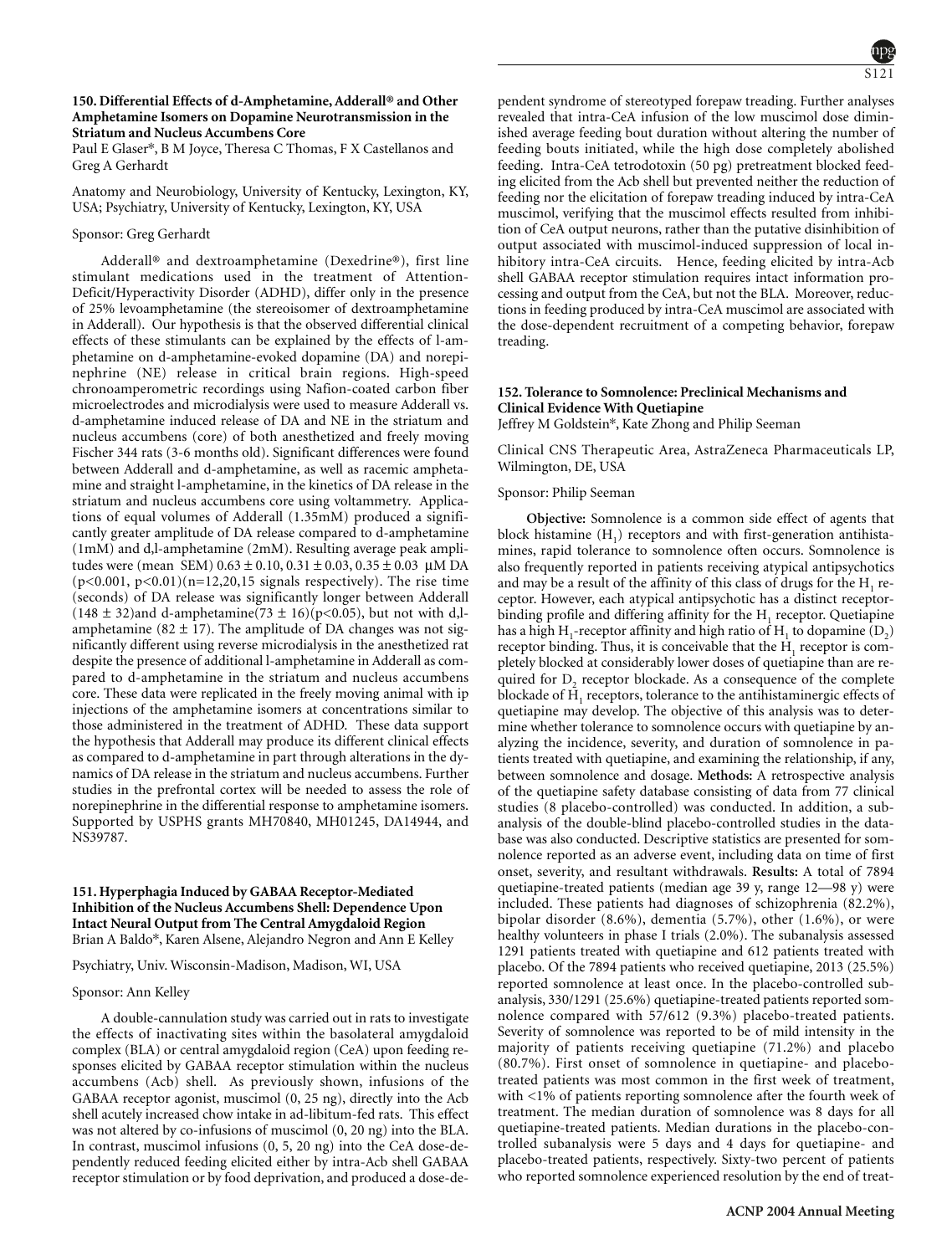ment. Of the patients who reported somnolence while taking quetiapine, only 38% reported somnolence on the last day of treatment. Only 1.3% (99/7894) of patients treated with quetiapine withdrew from treatment as a result of somnolence. No association was found between the incidence of somnolence and quetiapine dose or diagnosis. **Conclusions:** Analysis of the quetiapine database has shown that somnolence events were generally mild, observed early in treatment, and subsequently disappeared with prolonged treatment. The most plausible explanation for the transient nature of these effects is the development of tolerance to somnolence with quetiapine treatment. The lack of dose-relatedness further supports the hypothesis that the  $H<sub>1</sub>$  receptor is completely blocked at low doses of quetiapine.

# **153. D1 And D2 Dependent Limbic and Cortical Inputs into the Nucleus Accumbens Selectively Mediate Different Aspects of Goal-Directed Behavior**

Yukiori Goto\* and Anthony A Grace

Department of Neuroscience, Psychiatry, and Psychology, University of Pittsburgh, PIttsburgh, PA, USA

#### Sponsor: Anthony Grace

The nucleus accumbens (NAcc) receives synaptic inputs from the hippocampus (HPC) and the prefrontal cortex (PFC), believed to mediate context and motor information integration and output selection for goal-directed behavior. In our previous study, we showed that tonic and phasic dopamine (DA) release selectively modulates HPC and PFC inputs into the NAcc via D1 and D2 receptors, respectively. In this study, we investigated behavioral significance of this mechanism using plus maze with asymmetrical infusion procedure. In the tasks, animals made turns based on a visual cue in the maze (visual cue task) or response direction (response direction task; animals always had to turn to the same direction regardless of a visual cue) to obtain rewards. After reaching response criterion in either one of the tasks, the task was switched to the other and continued until criterion performance lever was reached. One group of rats received inactivation of the HPC with lidocaine infusion (20 ug/0.5 ul saline) combined with either saline (0.5 ul, HPC-sal, n=6), D1 antagonist (SCH23390, 1.0 ug/0.5 ul, HPC-D1, n=3), or D2 agonist (quinpirole, 10 ug/0.5 ul, HPC-D2, n=3) injection into the NAcc of the opposite hemisphere 5 minutes before session started. Anther group of rats received lidocaine inactivation of the PFC with either saline (PFC-sal, n=6), D1 antagonist (PFC-D1, n=3), or D2 agonist (PFC-D2, n=3) injection into the NAcc. For control rats (PFC-sal and HPC-sal), it took 50.3  $+/-$  5.3 trials in visual cue task and 70.8  $+/-$  10.7 trials in the response direction task to reach criterion. Perseverative errors made at task switching were 6.5 +/- 2.2 trials. HPC-D1, but not HPC-D2, rats required a significantly larger number of trials to reach criterion in both visual cue and response direction tasks compared to control animals (HPC-D1, 74.7 +/- 10.6 trials in visual cue task, 88.3 +/- 8.5 trials in response direction task; HPC-D2, 45.7 +/- 4.7 trials in visual cue task, 65.3 +/- 8.4 trials in response direction task). However, perseverative errors in both HPC-D1 and HPC-D2 rats were not different from control rats (HPC-D1, 6.0 +/- 1.0 trials; HPC-D2, 5.3 +/- 2.3 trials). On the other hand, PFC-D2, but not PFC-D1 rats, showed a distinct increase in perseverative errors at task switching (PFC-D1, 4.3 +/- 0.6 trials; PFC-D2, 11.7 +/- 2.1 trials), although the number of trials that both PFC-D1 and PFC-D2 rats took to reach criterion for the task before switching did not differ from control rats. These results suggest that D1-mediated HPC-NAcc information processing may be crucial for learning a response strategy, which may be related to D1 receptor activation upon phasic DA release evoked by reward presentation. On the other hand, D2 mediated PFC-NAcc information processing is crucial for switching to a new strategy for achieving a goal, which may be related to decreased D2 receptor stimulation upon suppression of tonic DA release caused by absence of expected rewards.

# **154. A Multicenter Investigation of Fixed-Dose Nalmefene in the Treatment of Pathological Gambling**

Jon Grant\*, Marc Potenza, Eric Hollander, Suck Won Kim and Renee Cunningham-Williams

Brown Medical School, Providence, RI, USA

Sponsor: Past Travel Awardee, BMS, 2003

**Context:** Pathological gambling is a disabling disorder that affects approximately 2% of the general population. Although relatively common, there exists only limited information regarding the effectiveness of pharmacotherapy for this illness. **Objective:** To compare the efficacy of nalmefene, an opioid antagonist, with placebo in adults with pathological gambling. **Design:** Sixteen-week, randomized, fixed-dose, double-blind trial. **Setting:** Fifteen centers across the United States. **Participants:** Between March, 2002 and September, 2002, 207 persons meeting Diagnostic and Statistical Manual of Mental Disorders, Fourth Edition criteria for pathological gambling were randomized to treatment. **Intervention:** Subjects were randomized to either one of three fixed doses of nalmefene (25mg/d, 50mg/d or 100mg/d) or placebo. All subjects randomized to medication were begun at 25mg/d for one week and then either continued at 25mg/d or increased to 50mg/d or 100mg/d beginning at week 2. **Main Outcome Measures:** Mean change from baseline on the Yale Brown Obsessive Compulsive Scale Modified for Pathological Gambling (PG-YBOCS) assessing gambling thoughts/urges and gambling behavior. **Results:** Nalmefene (25mg/d) was significantly (p=0.009) superior to placebo on the PG-YBOCS total score (mean baseline-to-end-point decrease from 22.8 to 11.1 compared to mean decrease from 23.5 to 15.8 for placebo). Nalmefene (25mg/d) was also significantly (p=0.002) superior to placebo in reducing gambling behavior and was significantly (p=0.004) superior to placebo in reducing gambling thoughts/urges. Although efficacy looked similar in the 50mg/d and 100mg/d compared to the 25mg/d group, the data for the higher dose groups are compromised by greater and earlier discontinuation rates. Although many subjects (65.7%) discontinued treatment, the probability of discontinuing the study for those assigned to 25mg/d was not statistically different from those assigned to placebo. Incidents of adverse events were higher with increasing dosage (nalmefene 50mg/d, 100mg/d). **Conclusions:** Nalmefene was associated with a statistically significant reduction in pathological gambling severity, including gambling behavior and gambling thoughts/urges.

# **155. Effects of NMDA Receptor Glycine Site Agonists Upon Parkinsonian Symptoms and Tardive Dyskinesia** Uriel Heresco-Levy\*, Daniel C Javitt, Agnes Vass, Gali Bar,

Pesach Lichtenberg, Shai Shoham, Hagi Mazeh and Marina Ermilov

# Psychiatry Dept., Herzog Hospital, Jerusalem, Israel

#### Sponsor: Daniel C. Javitt

Dysfunction of NMDA receptor mediated neurotransmission may represent a cardinal component of schizophrenia pathophysiology. Clinical trials with medications that act as full (glycine (GLY), Dserine (DSR)) or partial (D-cycloserine (DCS)) agonists at the NMDA-receptor associated GLY site have demonstrated that treatment with each of these compounds may result in significant symptom reductions when used in conjunction with conventional neuroleptics or newer atypical antipsychotics. The most significant glycine site agonists-induced improvements were registered in negative symptoms, with positive, cognitive, and depressive symptoms affected to a lesser extent. However, accumulating data indicate that glycine site agonists may also beneficially affect parkinsonian symptoms and tardive dyskinesia (TD). Both clinical and basic science findings support this hypothesis. In two recent double-blind, placebo-controlled, 6-week crossover studies, the efficacy and safety of GLY (0.8 g/kg/day) and DSR (30 mg/day) used as adjuvants to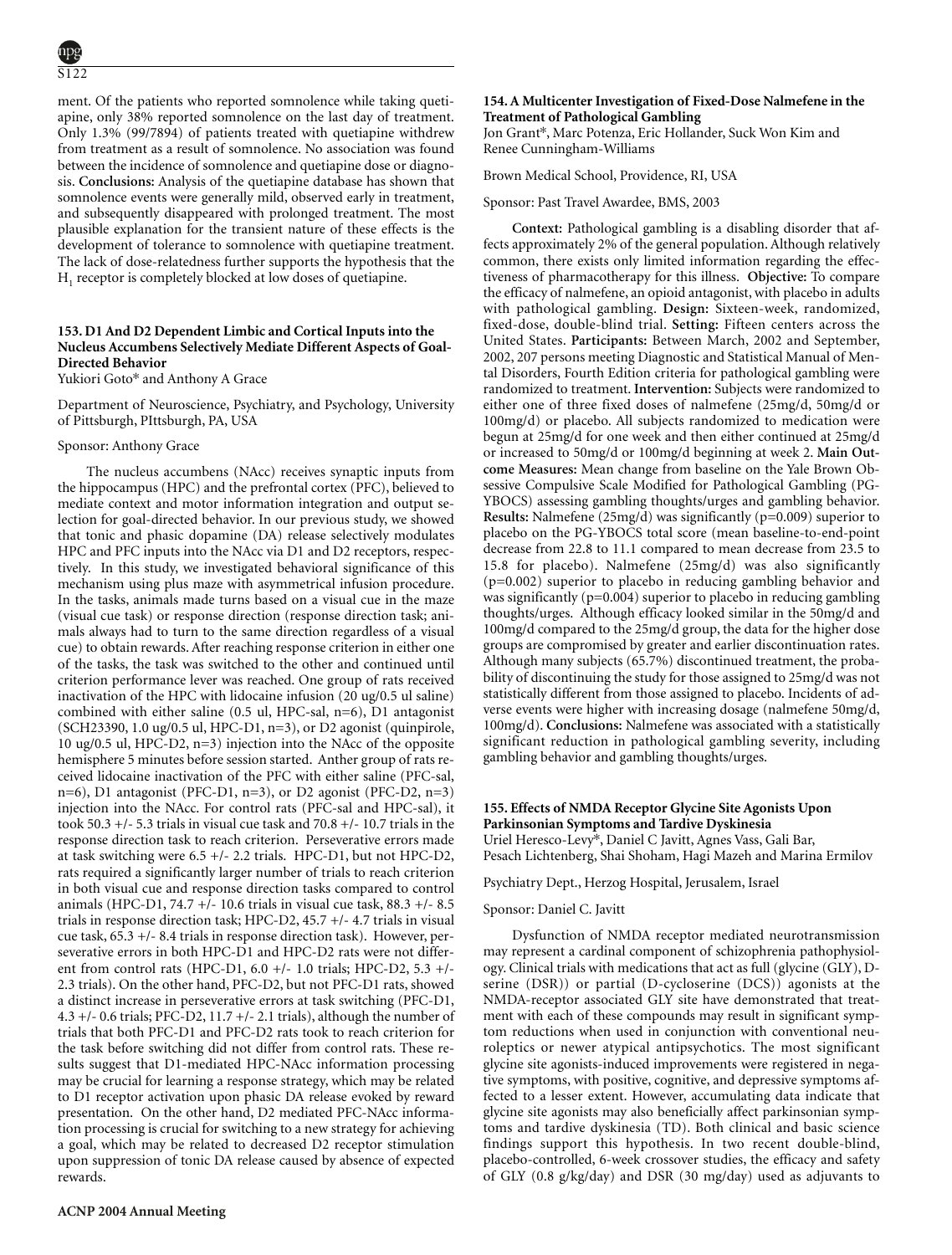risperidone and olanzapine were examined in treatment-resistant schizophrenia patients for which, in contrast to previous studies, paucity of drug-induced parkinsonian and TD symptoms, did not represent a compulsory inclusion criteria. GLY treatment (n=17) resulted in a mean  $42.6\% \pm 52.5\%$  (p=0.009) reduction in extrapyramidal symptoms, as measured by the Simpson-Angus Scale for Extrapyramidal Symptoms (SAS), and a mean 57.3%  $\pm$ 70% (p=0.012) reduction in TD scores, as measured by the Abnormal Involuntary Movement Scale (AIMS). DSR treatment (n=39) resulted in mean 31.7% ±33% (p<0.0001) and 38.7% ±56% (p<0.0001) reductions in SAS and AIMS scores respectively. Neither SAS nor AIMS scores changed significantly during treatment with placebo and the GLYand DSR-induced reductions in parkinsonian and TD symptoms remained significant even after the improvements in Positive and Negative Symptom Scale (PANSS) symptom clusters were taken into account. Recently, a beneficial effect of GLY-site agonists against drug-induced dyskinesias has also been demonstrated using the putative TD analogue vacuous chewing movements (VCM) rat model. Following 24 weeks of treatment with haloperidol decanoate (0.38 mg/kg/4 weeks) rats (N=40) were randomized to receive one intraperitoneal injection with 1.6 g/kg GLY, 10 mg/kg ("low-dose") DCS; 100 mg/kg ("high dose") DCS or saline ("placebo"), respectively. Behavior was videotaped at intervals during the experiment and all VCM, rearing, grooming, and immobility episodes were analyzed and scored. Haloperidol administration decreased motor activity and significantly induced VCM. High dose DCS significantly reduced VCM without affecting other motor parameters. GLY treatment resulted in significantly less VCM but also reduced rearing, grooming, and mobility. In contrast, low dose DCS and placebo did not significantly alter any of these parameters. These findings indicate that the use of GLY and DCS results in attenuation of VCM in rats and may have an effect on TD in humans. Taken together, the accumulating body of evidence indicating possible effects of GLY-site agonists upon motor symptoms suggests that this type of compound: 1) may represent an efficacious treatment against antipsychotic drug-induced side effects, 2) should be assessed as an innovative treatment strategy in neurodegenerative disorders characterized by prominent motor symptoms. In this context, preliminary data from a pilot study examining DSR (30 mg/kg/day) efficacy and safety as adjuvant treatment in Parkinson's disease will also be presented.

### **156. The Effects of the COMT-inhibitor Tolcapone on Cognition in Healthy Human Subjects: Modulation by the COMT Val108/158Met Polymorphism**

Jennifer E Iudicello\*, Jose A Apud, Michael F Egan, Richard E Straub, Terry E Goldberg and Daniel R Weinberger

Genes, Cognition, and Psychosis Program, National Institute of Mental Health, Bethesda, MD, USA

### Sponsor: ACNP Secretariat

Important aspects of cognitive function in healthy human subjects are mediated by catecholaminergic systems. One source of individual variation is the COMT gene, which contains a common functional polymorphism (Val108/158/Met) that produces a significant change in enzyme activity. The val allele produces the high activity enzyme, which breaks down dopamine more rapidly than the low activity enzyme of the met allele. In normal human subjects, the val allele has been associated with poorer prefrontal cortical function than the met allele due to the presumably reduced dopaminergic activity. We predicted that a COMT inhibitor that crosses the blood brain barrier, tolcapone, would improve working memory in normal controls and in particular those homozygous for the val allele, whereas it would slightly impair performance for those homozygous for the met allele. Interestingly, this drug has not hitherto been studied in healthy individuals as a cognitive enhancing agent. In a double blind, placebo-controlled crossover study, 42 normal controls (14 val/val, 21 val/met and 7 met/met) were given 200mg of tolcapone three times a day for seven days during the tol-



capone arm and a placebo three times a day for seven days during the placebo arm. Each participant was given vitamin B2 as a masking agent to hide urine discoloration produced by the tolcapone. Each participant was given a neuropsychological battery of tests consisting of prefrontally mediated measures of working memory, executive function, and attention. Results generally supported our hypothesis. Significant (p<.05) and near significant (p<.10) drug effects (reaction time in two working memory tasks, Trails B and the N-Back) and drug by genotype effects (in an episodic memory paradigm as well the attention set shifting stage of the CANTAB) were found. In these drug by genotype interactions, individuals homozygous for the val allele generally improved in performance, whereas those homozygous for the met allele generally worsened. Several other tests thought to engage prefrontal circuitry did not demonstrate these effects: the Wisconsin Card Sorting Task, the letternumber span, and verbal fluency. These results indicate that the COMT val/met polymorphism may predictive of normal human cognitive response to COMT inhibitors. Tolcapone in particular may prove to be a valuable tool for improving prefrontal function in val/val individuals.

#### **157. Duloxetine in the Treatment of Fibromyalgia in Women Results from Two Clinical Trials**

Lesley Arnold, Yili Lu, Amy S Rosen, Deborah N D'Souza, Smriti Iyengar\* and Joachim F Wernicke

Eli Lilly and Company, Indianapolis, IN, USA

Sponsor: David Wong

Cognition; Dopamine; Prefrontal cortex

**Objective:** To assess the efficacy of duloxetine, a dual reuptake inhibitor of serotonin and norepinephrine, on the reduction of pain severity in female subjects with primary fibromyalgia, with or without current major depressive disorder MDD. The results of two studies of duloxetine in female subjects with fibromyalgia are presented. **Method:** All subjects met American College of Rheumatology criteria for primary fibromyalgia and both studies were 12 week randomized, double blind, placebo controlled trials that compared duloxetine with placebo for efficacy and safety in treating subjects with fibromyalgia. Study 1 compared duloxetine 60 mg twice daily DLX60BID N92 with placebo PBO N92 and Study 2 compared duloxetine 60 mg once daily DLX60QD N118 and DLX 60 BID N116 with PBO N120. Fibromyalgia Impact Questionnaire FIQ and Brief Pain Inventory BPI were assessed in both studies with the FIQ total and pain scores indicated as co-primary endpoints in Study 1 and the BPI average pain severity score indicated as the primary endpoint in Study 2. Other secondary outcome measures for both studies included mean tender point pain threshold, tender point number, FIQ fatigue, rest, and stiffness scores, Clinical Global Impression of Severity CGI, Patient Global Impression of Improvement PGI, and other BPI severity and interference scores. Mood improvement was evaluated using the Beck Depression and Anxiety Inventories Study 1 and the 17 item Hamilton Rating Scale for Depression Study 2. Health outcome measures were also assessed. Treatment group differences in change from baseline to endpoint were evaluated using an ANCOVA model. **Results:** In Study 1, duloxetine treated subjects improved significantly more than placebo treated subjects on the FIQ total score p 0.029, and on the FIQ pain score p 0.035. Duloxetine-treated subjects demonstrated significantly greater improvement on most efficacy measures compared with placebo treated subjects. In Study 2, duloxetine treated subjects improved significantly compared with placebo treated subjects, on the BPI 24 hour average pain score p<0.001, each dose vs. PBO DLX60QD vs. PBO: difference -1.23 95% CI 1.82, 0.64 DLX 60 BID vs. PBO difference -1.24 95% CI 1.83, 0.65. In study 2, significant improvement was observed with duloxetine compared with placebo on the FIQ total and pain score p<.001. In both studies, DLX60BID showed superiority over placebo in improvement in mean tender point threshold p<0.01 and reduction in number of tender points p<0.05. In both studies, duloxetine doses significantly improved the CGI  $p<0.05$  and PGI  $p<0.05$  scores, and several BPI pain severity and interference scores compared with placebo, with no significant differences between the duloxetine doses.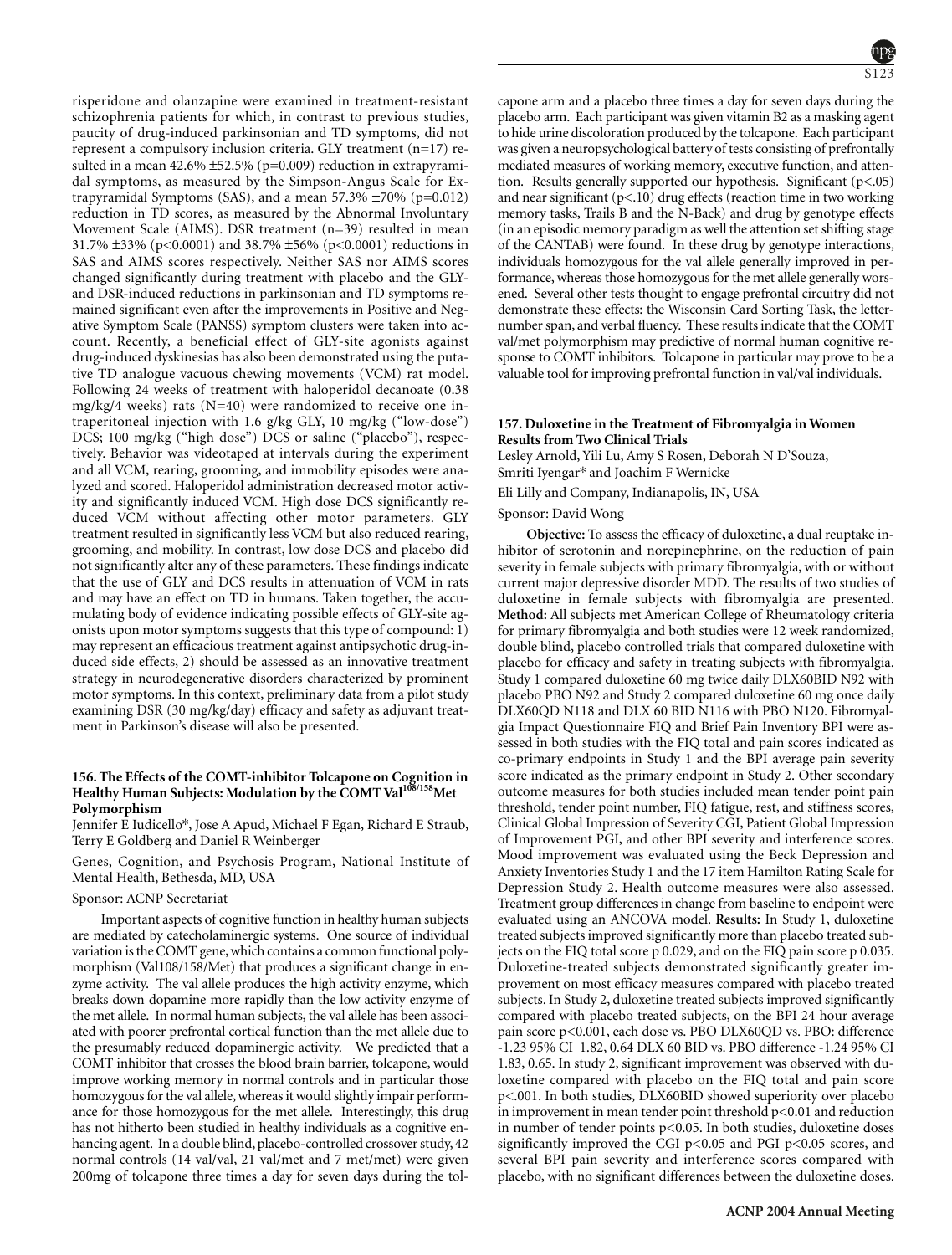Duloxetine treatment groups were statistically superior to placebo on most health outcome measures including three out of ten variables obtained from the Medical Outcomes Study Short Form 36 SF36. In both studies, duloxetine treatment improved fibromyalgia symptoms and pain severity regardless of baseline MDD status. The treatment effect on significant pain reduction was independent of the effect on mood or anxiety symptoms. Significantly more duloxetine treated subjects reported treatment emergent adverse events Study 1 PBO 74.8%, DLX 90.4% Study 2 PBO 79.2%, DLX60QD 92.4%, DLX60BID 90.5%. The rates of serious adverse events were similar between duloxetine and placebo treated subjects in both studies.**Conclusion:** Duloxetine is an efficacious and safe treatment for fibromyalgia symptoms in female subjects with or without MDD.

# **158. Algorithmically Designed Allosteric Peptides Ameliorate Behavioral Defects in Animal Model of ADHD**

Becky Kinkead\*, Karen A Selz, Michael J Owens and Arnold J Mandell

Psychiatry and Behavioral Sciences, Emory University School of Medicine, Atlanta, GA, USA

### Sponsor: Past Travel Awardee, BMS, 2001

The behavioral effects of active (in vitro and in vivo; centrally and parenterally), de novo D2 dopamine receptor targeted, D-amino acid peptides were systematically evaluated. These peptides were designed using patented methods. Pilot data suggests that "hydrophobic eigenmode matched" D2 dopamine receptor targeted, D-amino acid, retro-inverso (reversed amino acid order) peptides may "repair" many of the aberrant behavioral characteristics in the rat model of ADHD, the spontaneously hypertensive rat (SHR). Peptide effects include: (1) Reversing the SHR's deficiency in sensory motor gating (prepulse inhibition, PPI); (2) Reducing the exaggerated nonselective attention (rearing) behavior of the SHRs; (3) Reducing the exaggerated "open field" (time in center) exploratory behavior of the SHRs; and (4) Reducing the exaggerated total motoric behavior (total timed distance moved) of the SHRs. Animals of the SHR's progenitor species, the Wistar-Kyoto (WKY) normotensive rats, served as controls. WKY rats do not demonstrate these ADHD-like defects. The peptides expressed as all D-amino acid retro-inverso congeners, resist proteolytic digestion and have been shown to act for hours when given parenterally. In addition to systematic dose-response, behavioral screening of 5 additional peptides that have already demonstrated significant effects on the D2 dopamine system, an additional 15mer peptides from the existing template, as constrained and guided by the results of the behavioral testing of the existing peptides were designed. This work offers an alternative mechanistic approach to the common psychopharmacological stimulants used in ADHD. In vitro work suggests that these behaviorally active algorithmically designed peptides work by a positive modulatory (allosteric) action on the D2 receptor, allowing the endogenous levels of dopamine to act more efficiently. The efficacy of the oral administration of these algorithmic peptides in the animal model will be examined. (This work was supported by MH-58026)

# **159. A Bi-directional Pharmacokinetic Interaction Study of Lamotrigine and The Combined Oral Contraceptive Pill in Healthy Subjects**

Jagdev Sidhu, Sunita Bulsara, Sarah Job, Robert Leadbetter\* and Richard Phillipson

### GlaxoSmithKline, Research Triangle Park, NC, USA

### Sponsor: Joseph DeVeaugh-Geiss

**Introduction:** This study was designed to investigate the effects of Microgynon 30 [combined oral contraceptive (COC) 30 mcg ethinylestradiol+150 mcg levonorgestrel] on the pharmacokinetics (PK) of lamotrigine (LTG) and the effects of lamotrigine on the PK of the COC. **Methods:** This was an open-label study of 22 healthy young females. In accordance with the standard prescribing instructions, subjects took the COC for 21 days, followed by a 7 day pill-free interval. On Day 21, PK profiling for the COC components was conducted. Subjects restarted COC on Day 29 and LTG titration was begun (starting dose 25mg/day, titrated to a maximum of 300mg/day, according to standard prescribing instructions). On Day 105, when subjects had received 300mg/day of LTG for 35 days and were on Day 21 of the COC cycle, PK profiling for the COC components and LTG was performed. The COC was discontinued on Day 105 and LTG was continued for an additional 3 weeks. On Day 126, PK profiling for LTG was performed. Additional single blood samples to determine serum follicle-stimulating hormone (FSH), luteinizing hormone (LH), estradiol, and sex hormone binding globulin (SHBG) were taken on Days 5-7 and 89-91, and to determine serum progesterone on Days 20-22 and Days 104-106. **Results:** Sixteen patients completed the study and provided evaluable PK parameters. The COC had a clinically relevant effect on the PK of LTG (on average, the AUC(0-24) decreased 52% and the Cmax decreased by 39% in the presence of the COC). LTG had a minimal effect on the PK of the ethinylestradiol component of the COC (on average, the AUC(0- 24) decreased 7% and the Cmax increased by 2% in the presence of the lamotrigine), but had a modest effect on the levonorgestrel component of the COC (on average, the AUC(0-24) decreased 19% and the Cmax decreased by 12% in the presence of the lamotrigine). Furthermore, changes in serum FSH, LH, and estradiol were observed on Days 89-91 compared to Days 5-7. A slight reduction in serum progesterone levels was observed on Days 104- 106 compared to Days 20-22. In general, LTG was well-tolerated in healthy young females when co-administered with COC at doses of up to 300mg/day. **Conclusions:** The COC has a clinically relevant effect on the pharmacokinetics of lamotrigine; on average, systemic exposure to lamotrigine in the presence of the COC was found to be approximately 50% of the exposure in the absence of the COC.

### **160. An Analysis of Baseline Functional Disability in a Cohort of Employed Adult Patients with Attention-Deficit/Hyperactivity Disorder**

Louise R Levine\*, Gary D Tollefson, Roy Tamura, Ann K Rogers, Holland C Detke and Albert J Allen

Lilly Research Laboratories, Indianapolis, IN, USA

### Sponsor: Gary Tollefson

**Objective.** Functional impairment in the workplace is an important yet understudied component of Attention-Deficit/Hyperactivity Disorder (ADHD) in adulthood. Baseline data is presented on work productivity in a sample of employed adults with ADHD entering a long-term pharmacotherapy study. These data are discussed in the context of work productivity seen in a community sample, as well as a depressed sample. **Methods.** The present sample consisted of 264 adult patients (ages 18 to 49) employed for pay at least 20 hours per week and meeting DSM-IV-TR criteria for both a current diagnosis of adult ADHD and a historical diagnosis of childhood ADHD as assessed by the Conners Adult ADHD Diagnostic Interview for DSM-IV, with a CGI-Severity-ADHD score ≥4. Assessment measures included but were not limited to the Endicott Work Productivity Scale (EWPS)<sup>1</sup>, Global Assessment of Functioning (GAF), the SF-36, and the investigator-rated version of the Conners Adult ADHD Rating Scales (CAARS). **Results.** This cohort of working ADHD adult patients stated that their expected weekly working hours were 40.5 (SD 10.5, n=261), and their actual weekly working hours were 38.5 (SD 13.8, n=263). Mean EWPS total score was 49.7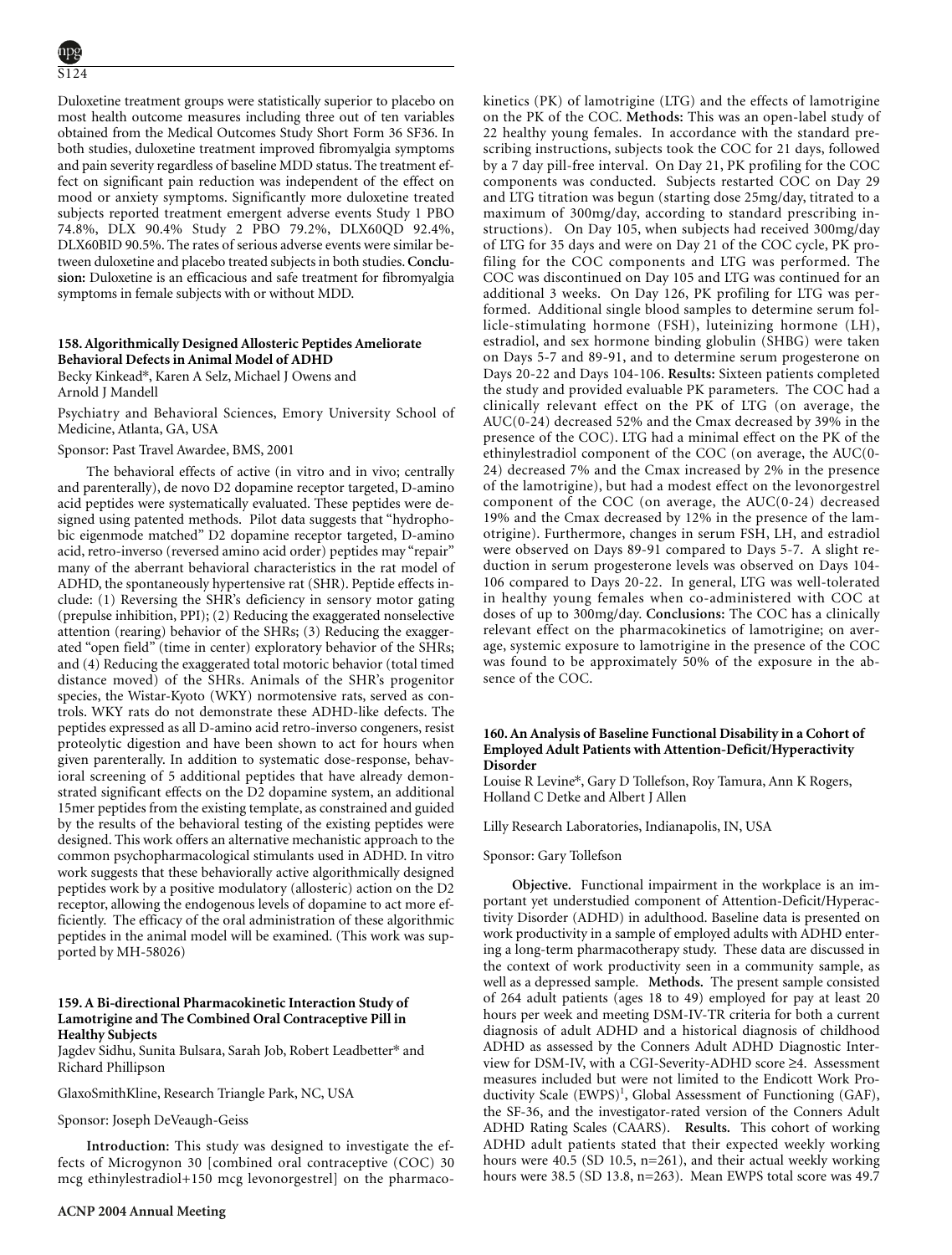(SD 16.6, n=262), indicating work impairment greater than that seen in not only a community sample (mean=22.3, SD 12.9,  $n=66$ )<sup>1</sup>, but also a sample of patients with Major Depressive Disorder  $(mean=39.4, SD=17.6, n=35).$ <sup>1</sup> Items endorsed as occurring most frequently included: difficulty concentrating on the task at hand, becoming bored, difficulty with organization and prioritization, daydreaming/worrying/staring into space, and wasting time looking for misplaced items. Patients were moderately to severely symptomatic (mean CGI-S= 4.6, SD 0.7; mean CAARS-Investigator rated= 35.2, SD 7.7), with moderate to severe functional impairment (mean GAF= 56.5, SD 6.4). The sample was similar to that seen in 2 large clinical trials in terms of ADHD symptomatology.<sup>2</sup> **Conclusion.** Results indicate a high degree of work impairment in a cohort of ADHD adults who are working nearly full time, which is as severe as, if not more severe, than that seen in a sample of patients with major depression.<sup>1</sup> These data add validity to the occupational impairments associated with ADHD in adults<sup>3</sup> and suggest the need for further attention to this area of study. The EWPS appears to be a measure that is sensitive enough to assess functional work impairment in a sample of adult ADHD patients. 1 Endicott J, Nee J. Endicott Work Productivity Scale (EWPS): a new measure to assess treatment effects. Psychopharm Bull 1997;33:13-16. 2 Michelson D, Adler L, Spencer T, Reimherr FW, West SA, Allen AJ, Kelsey D, Wernicke J, Dietrich A, Milton D (2003): Atomoxetine in Adults with ADHD: Two Randomized, Placebo-Controlled Studies. Biol Psychiatry 53(2): 112-20. 3 Faraone SV, Biederman J, Spencer T et al. Attention deficit-hyperactivity disorder in adults: an overview. Biol Psychiatry 2000; 48:9-20.

# **161. Electrophysiological Properties Of Genetically-defined Striatal Neurons**

Michael Levine\*, Carlos Cepeda, Amaal J Starling and X. W Yang

Mental Retardation Research Center & Neuropsychiatric Institute, UCLA, Los Angeles, CA, USA

There has been considerable effort to differentiate the function of subpopulations of striatal medium-sized spiny neurons (MSSNs) that contain the different subtypes of dopamine (DA) receptors. In addition, subpopulations of MSSNs differ in their projection targets, in peptide content, and in the expression of several receptor subtypes. Recently, mice that express enhanced green fluorescent protein (EGFP) reporter genes coupled to specific DA and acetylcholine receptor subtypes in MSSNs have been generated with the aid of modified bacterial artificial chromosomes (Gong et al., Nature 425: 917- 925, 2003). We have compared some of the electrophysiological properties of EGFP-positive MSSNs that express DA D1 or muscarinic M4 (direct pathway) and DA D2 receptor subtypes (indirect pathway). EGFP-positive cells were visualized in slices or after acute enzymatic dissociation. Whole-cell patch clamp recordings in slices revealed that the basic membrane properties were similar in D1/M4 and D2-positive cells. All MSSNs recorded in current clamp mode displayed hyperpolarized resting membrane potentials. However, the threshold for firing action potentials was more depolarized in D1/M4- than in D2-positive neurons. Spontaneous synaptic activity was similar in D1/M4- and D2-positive cells, but large-amplitude inward currents were only observed in D2-positive cells. After blockade of GABAA receptors, only D2-positive cells displayed large, long-lasting spontaneous membrane depolarizations. In dissociated MSSNs inward currents evoked by N-methyl-D-aspartate (NMDA) were similar in both populations. NMDA currents were enhanced by a D1 receptor agonist. The percent increase was greater in D1/M4- than in D2-positive MSSNs. In contrast, a D2 receptor agonist, reduced the amplitude of NMDA currents in all cells. These data demonstrate differences in electrophysiological properties of subpopulations of MSSNs defined by selective expression of D1/M4 and D2 receptors and could explain the selective vulnerability of subgroups of MSSNs



in specific neurodegenerative diseases. Supported by NIH Grant NS33538 and GENSAT.

# **162. Prevalence of Metabolic Disturbances in Patients Using Atypical Antipsychotic Medications: Analysis of Cross-sectional Data at a Los Angeles County Mental Health Clinic**

Margaret T Lin\*, Michael Smith, Eli Ipp, Peter Christensen and Keh-Ming Lin

Psychiatry, Los Angeles Biomedical Research Institute at Harbor-UCLA Medical Center, Torrance, CA, USA

### Sponsor: Past Travel Awardee PMRTP, 2002

**OBJECTIVE:** Accumulating evidence over the past few years has shown that metabolic disturbances associated with the use of atypical antipsychotic medications are common. Many studies involved predominantly male Caucasian patients; therefore, little is actually known about the prevalence and the management of metabolic disturbances in ethnic minorities who are on atypical antipsychotic medications. This study aims to determine the prevalence of diabetes and dyslipidemia in a multi-ethnic group of patients exposed to different types of atypical antipsychotic medications at a Los Angeles County Mental Health Clinic. **RESEARCH DESIGN AND METH-ODS:** A target number of 150 patients, male or female are recruited from an outpatient clinic who have been on one or more atypical antipsychotic medication for at least one month. Patients who are not already on glucose control medications are recruited to undergo the 2-hour oral glucose tolerance test. Information on demographics and history of medications are obtained from patients, as well as information on dietary habits and activity level. Physical measurements of weight, height, hip, waist circumferences, and laborary data on lipids, fasting glucose, and hemoglobin A1C are also collected. **RE-SULTS:** Cross-sectional analysis of collected data will help to determine the prevalence of metabolic disturbances and to determine the extent to which these patients are treated and well-controlled for these metabolic disturbances. **CONCLUSIONS:** The demograhpic, psychosocial, physical, and pharmacologic attributes that may play a role in the development of metabolic disturbances will be examined for the purpose of generating future studies to help better understand and manage the problem of metabolic disturbances with the use of atypical antipsychotic medications.

# **163. Analysis of Adult Neurogenesis in Serotonin Transporter Knockout Mice**

Rainald Moessner\*, Angelika Schmitt, Jens Benninghoff, Dennis L Murphy and Klaus-Peter Lesch

Dept of Psychiatry & Psychotherapy, University of Wurzburg, Wurzburg, Germany

# Sponsor: Travel Awardee, Memorial, 2004

**Background:** In addition to its role as a neurotransmitter, serotonin (5HT) is an important regulator of morphogenetic activities during early brain development as well as during adult neurogenesis and plasticity. 5HT system homeostasis is particularly critical to the genesis, differentiation, and maturation of neuronal cells and networks in brain regions controlling sensory inputs, stimulus processing, and motor output. With respect to cortical development, 5HT is an important differentiation signal and the period for 5HT action corresponds to the period when incoming axons begin to establish synaptic interactions with target neurons and to elaborate a profuse branching pattern. Targeted inactivation of components of serotonergic signaling such as the 5HT transporter generate animal models that facilitate the dissection of the roles of 5HT in the formation and plasticity of neocortical and subcortical structures. **Methods:** We therefore investigated hippocampal neurogenesis in 5HT transporter